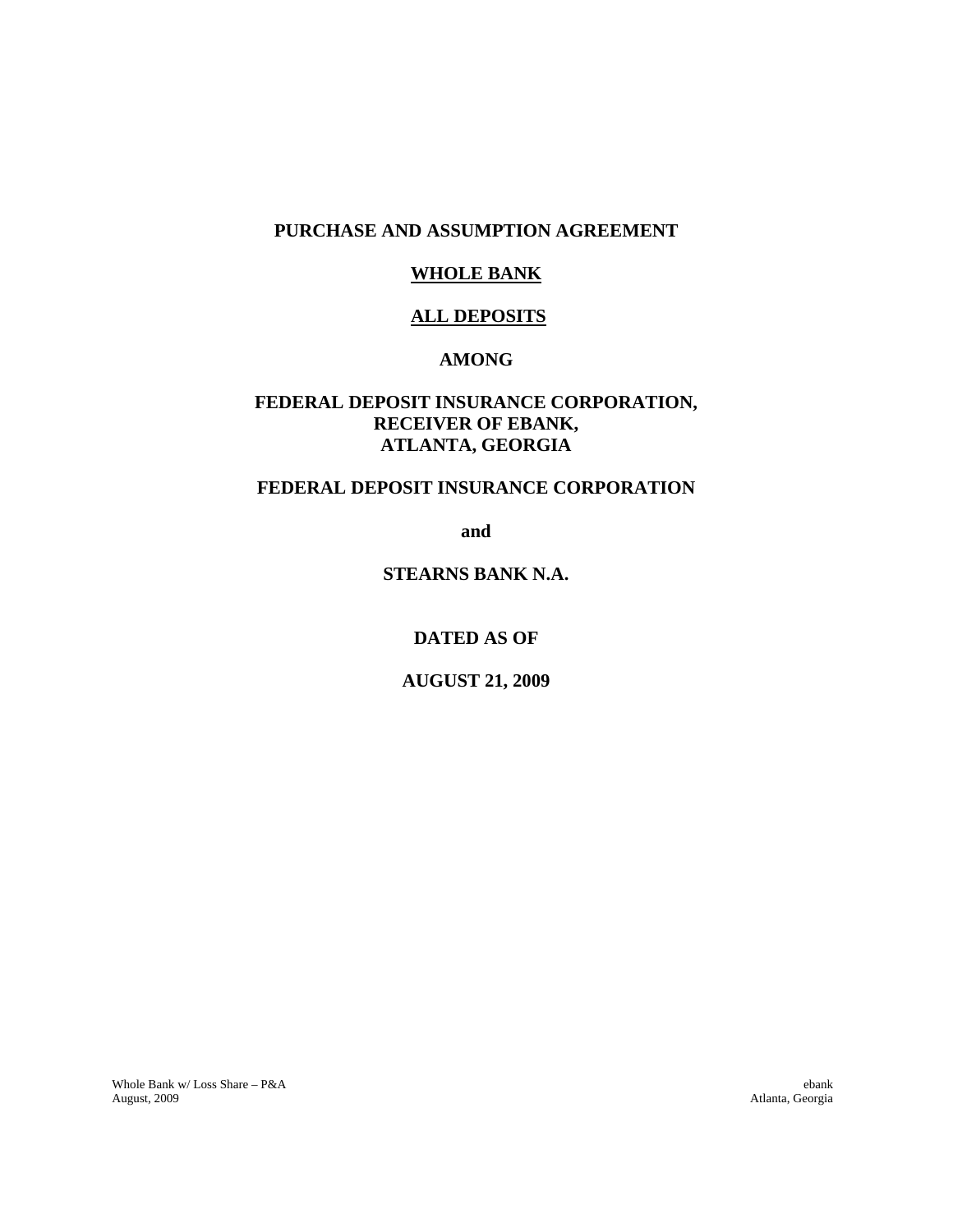## **TABLE OF CONTENTS**

| <b>ARTICLE I</b>   |                                                       |  |
|--------------------|-------------------------------------------------------|--|
| <b>ARTICLE II</b>  |                                                       |  |
| 2.1                |                                                       |  |
| 2.2                |                                                       |  |
| 2.3                |                                                       |  |
| 2.4                |                                                       |  |
| <b>ARTICLE III</b> |                                                       |  |
| 3.1                |                                                       |  |
| 3.2                |                                                       |  |
| 3.3                | Manner of Conveyance; Limited Warranty;               |  |
| 3.4                |                                                       |  |
| 3.5                |                                                       |  |
| 3.6                |                                                       |  |
| <b>ARTICLE IV</b>  | <b>ASSUMPTION OF CERTAIN DUTIES AND OBLIGATIONS16</b> |  |
| 4.1                |                                                       |  |
| 4.2                |                                                       |  |
| 4.3                |                                                       |  |
| 4.4                |                                                       |  |
| 4.5                |                                                       |  |
| 4.6                |                                                       |  |
| 4.7                | Agreement with Respect to Leased Data                 |  |
|                    |                                                       |  |
| 4.8                | Agreement with Respect to Certain                     |  |
|                    |                                                       |  |
| 4.9                |                                                       |  |
| 4.10               |                                                       |  |
| 4.11               |                                                       |  |
| 4.12               | Agreement with Respect to Continuation of Group       |  |
|                    |                                                       |  |
| 4.13               |                                                       |  |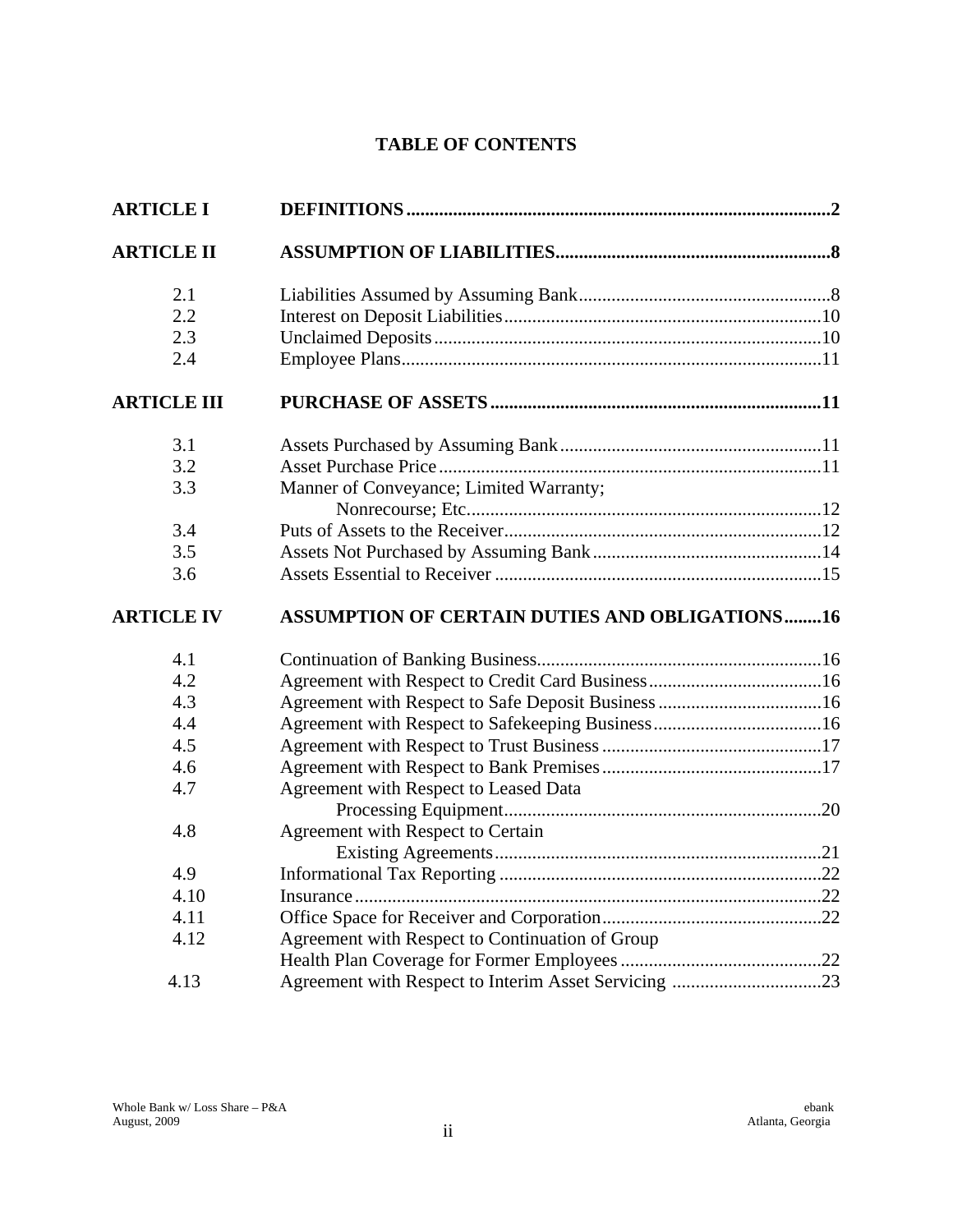| <b>ARTICLE V</b>    | <b>DUTIES WITH RESPECT TO DEPOSITORS</b>              |  |
|---------------------|-------------------------------------------------------|--|
|                     |                                                       |  |
| 5.1                 |                                                       |  |
| 5.2                 |                                                       |  |
| 5.3                 |                                                       |  |
| <b>ARTICLE VI</b>   |                                                       |  |
| 6.1                 |                                                       |  |
| 6.2                 |                                                       |  |
| 6.3                 |                                                       |  |
| 6.4                 |                                                       |  |
| <b>ARTICLE VII</b>  |                                                       |  |
| <b>ARTICLE VIII</b> |                                                       |  |
| 8.1                 |                                                       |  |
| 8.2                 | Correction of Errors and Omissions; Other Liabilities |  |
| 8.3                 |                                                       |  |
| 8.4                 |                                                       |  |
| 8.5                 |                                                       |  |
| <b>ARTICLE IX</b>   |                                                       |  |
| 9.1                 |                                                       |  |
| 9.2                 |                                                       |  |
| 9.3                 |                                                       |  |
| 9.4                 |                                                       |  |
| 9.5                 |                                                       |  |
| 9.6                 | Proceedings with Respect to Certain Assets            |  |
|                     |                                                       |  |
| 9.7                 |                                                       |  |
| <b>ARTICLE X</b>    |                                                       |  |
| <b>ARTICLE XI</b>   | REPRESENTATIONS AND WARRANTIES OF THE                 |  |
| <b>ARTICLE XII</b>  |                                                       |  |
| 12.1                |                                                       |  |
| 12.2                |                                                       |  |
|                     |                                                       |  |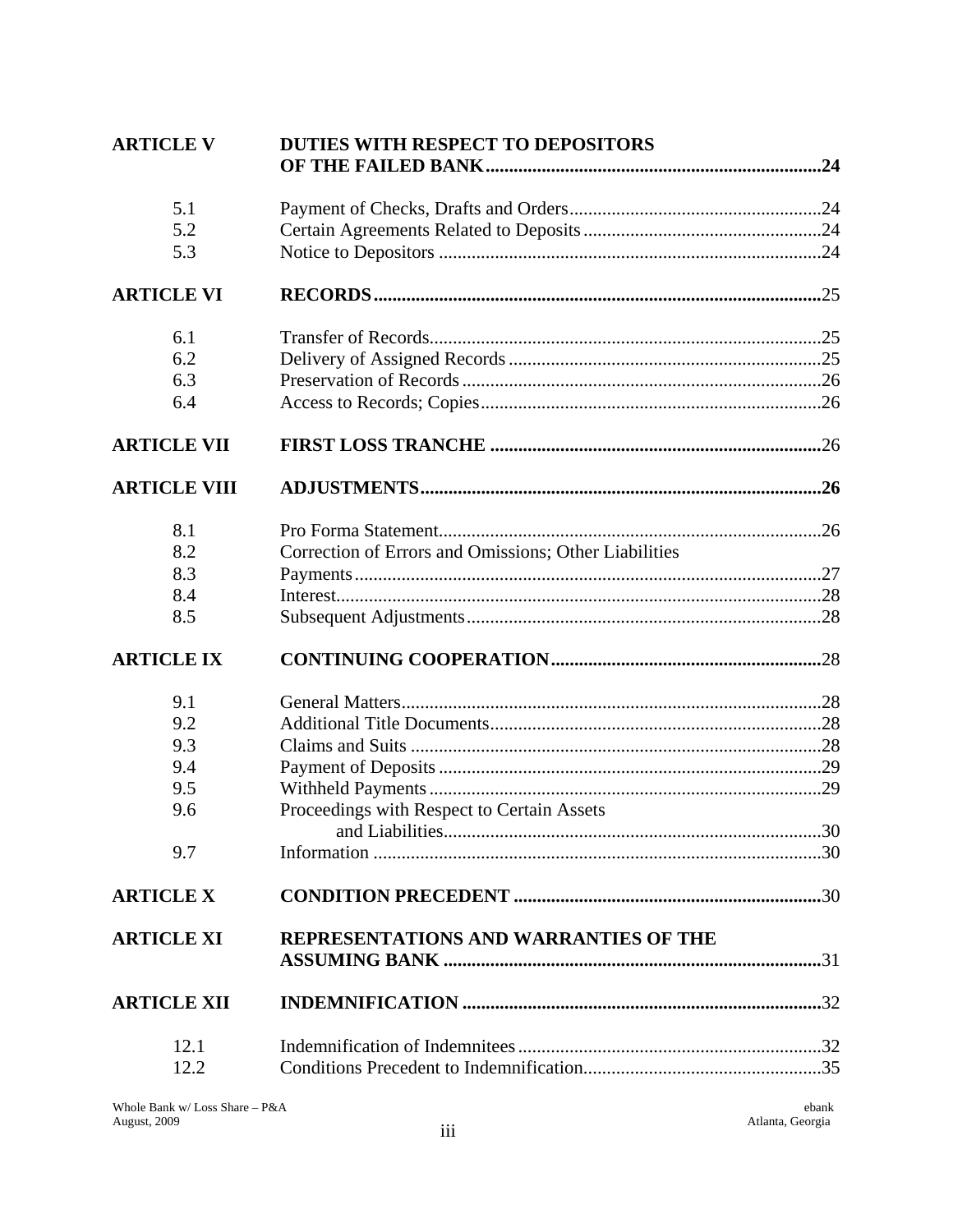# **SCHEDULES**

| 2.1    |  |
|--------|--|
| 2.1(a) |  |
| 3.1    |  |
| 3.2    |  |
| 3.5(l) |  |
| 4.15A  |  |
| 4.15B  |  |
| 7      |  |
|        |  |

## **EXHIBITS**

| 4.13  |  |
|-------|--|
| 4.15A |  |
| 4.15B |  |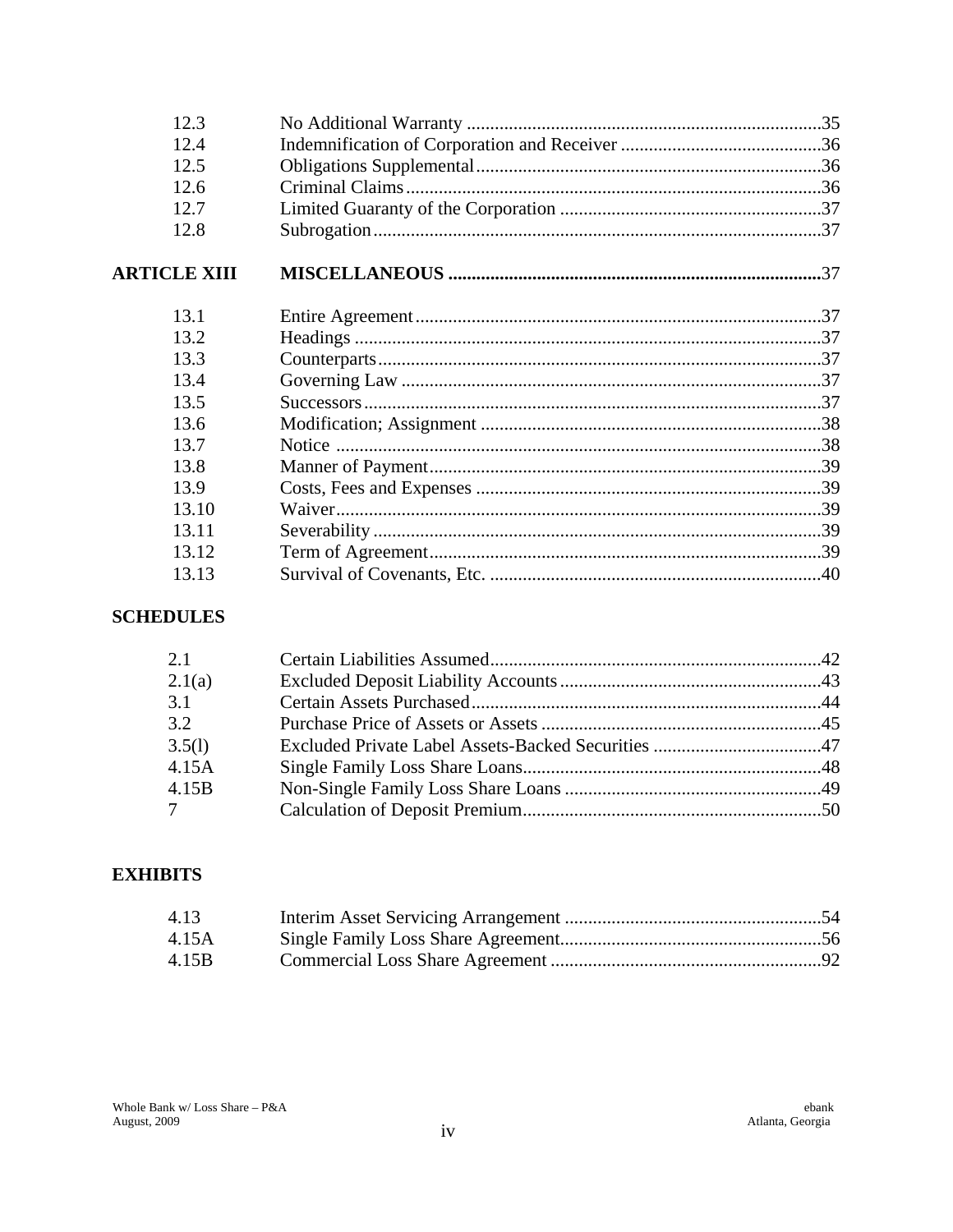#### **PURCHASE AND ASSUMPTION AGREEMENT**

#### **WHOLE BANK**

#### **ALL DEPOSITS**

**THIS AGREEMENT**, made and entered into as of the 21<sup>st</sup> day of August, 2009, by and among the **FEDERAL DEPOSIT INSURANCE CORPORATION, RECEIVER of EBANK, ATLANTA, GEORGIA** (the "Receiver"), **STEARNS BANK N.A.**, organized under the laws of the United States of America, and having its principal place of business in **St. CLOUD, MINNESOTA** (the "Assuming Bank"), and the **FEDERAL DEPOSIT INSURANCE CORPORATION**, organized under the laws of the United States of America and having its principal office in Washington, D.C., acting in its corporate capacity (the "Corporation").

#### **WITNESSETH**:

**WHEREAS**, on Bank Closing, the Chartering Authority closed **EBANK** (the "Failed Bank") pursuant to applicable law and the Corporation was appointed Receiver thereof; and

**WHEREAS**, the Assuming Bank desires to purchase certain assets and assume certain deposit and other liabilities of the Failed Bank on the terms and conditions set forth in this Agreement; and

**WHEREAS**, pursuant to 12 U.S.C. Section 1823(c)(2)(A), the Corporation may provide assistance to the Assuming Bank to facilitate the transactions contemplated by this Agreement, which assistance may include indemnification pursuant to Article XII; and

**WHEREAS**, the Board of Directors of the Corporation (the "Board") has determined to provide assistance to the Assuming Bank on the terms and subject to the conditions set forth in this Agreement; and

**WHEREAS**, the Board has determined pursuant to 12 U.S.C. Section 1823(c)(4)(A) that such assistance is necessary to meet the obligation of the Corporation to provide insurance coverage for the insured deposits in the Failed Bank.

 **NOW THEREFORE**, in consideration of the mutual promises herein set forth and other valuable consideration, the parties hereto agree as follows: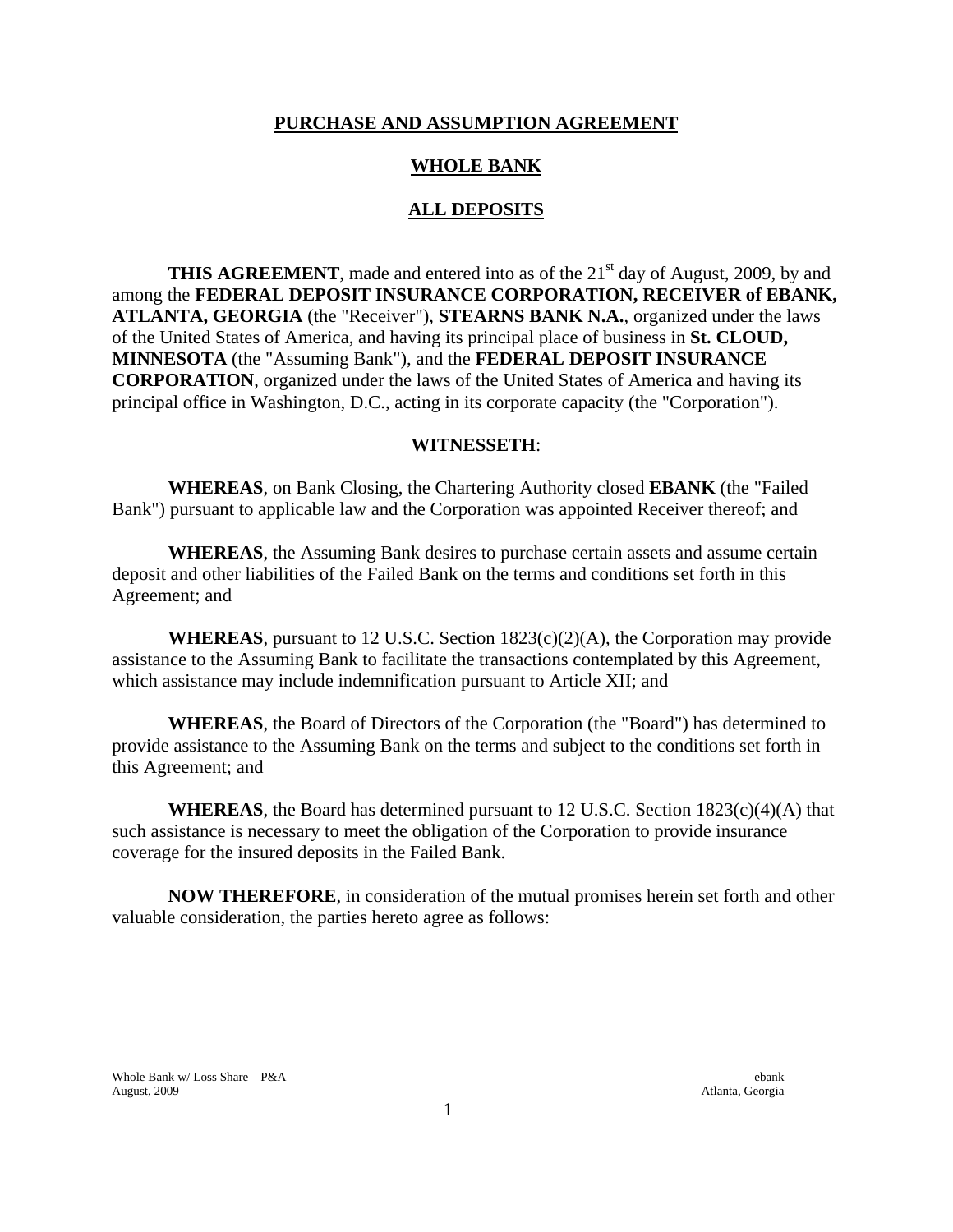#### **ARTICLE I DEFINITIONS**

<span id="page-5-1"></span><span id="page-5-0"></span>Capitalized terms used in this Agreement shall have the meanings set forth in this Article I, or elsewhere in this Agreement. As used herein, words imparting the singular include the plural and vice versa.

**"Accounting Records"** means the general ledger and subsidiary ledgers and supporting schedules which support the general ledger balances.

**"Acquired Subsidiaries"** means Subsidiaries of the Failed Bank acquired pursuant to Section 3.1.

**"Affiliate"** of any Person means any director, officer, or employee of that Person and any other Person (i) who is directly or indirectly controlling, or controlled by, or under direct or indirect common control with, such Person, or (ii) who is an affiliate of such Person as the term "affiliate" is defined in Section 2 of the Bank Holding Company Act of 1956, as amended, 12 U.S.C. Section 1841.

**"Agreement"** means this Purchase and Assumption Agreement by and among the Assuming Bank, the Corporation and the Receiver, as amended or otherwise modified from time to time.

**"Assets"** means all assets of the Failed Bank purchased pursuant to Section 3.1. Assets owned by Subsidiaries of the Failed Bank are not "Assets" within the meaning of this definition.

**"Assumed Deposits"** means Deposits.

**"Bank Closing"** means the close of business of the Failed Bank on the date on which the Chartering Authority closed such institution.

**"Bank Premises"** means the banking houses, drive-in banking facilities, and teller facilities (staffed or automated) together with appurtenant parking, storage and service facilities and structures connecting remote facilities to banking houses, and land on which the foregoing are located, that are owned or leased by the Failed Bank and that have formerly been utilized, are currently utilized, or are intended to be utilized in the future by the Failed Bank as shown on the Accounting Record of the Failed Bank as of Bank Closing.

**"Book Value"** means, with respect to any Asset and any Liability Assumed, the dollar amount thereof stated on the Accounting Records of the Failed Bank. The Book Value of any item shall be determined as of Bank Closing after adjustments made by the Receiver for differences in accounts, suspense items, unposted debits and credits, and other similar adjustments or corrections and for setoffs, whether voluntary or involuntary. The Book Value of a Subsidiary of the Failed Bank acquired by the Assuming Bank shall be determined from the investment in subsidiary and related accounts on the "bank only" (unconsolidated) balance sheet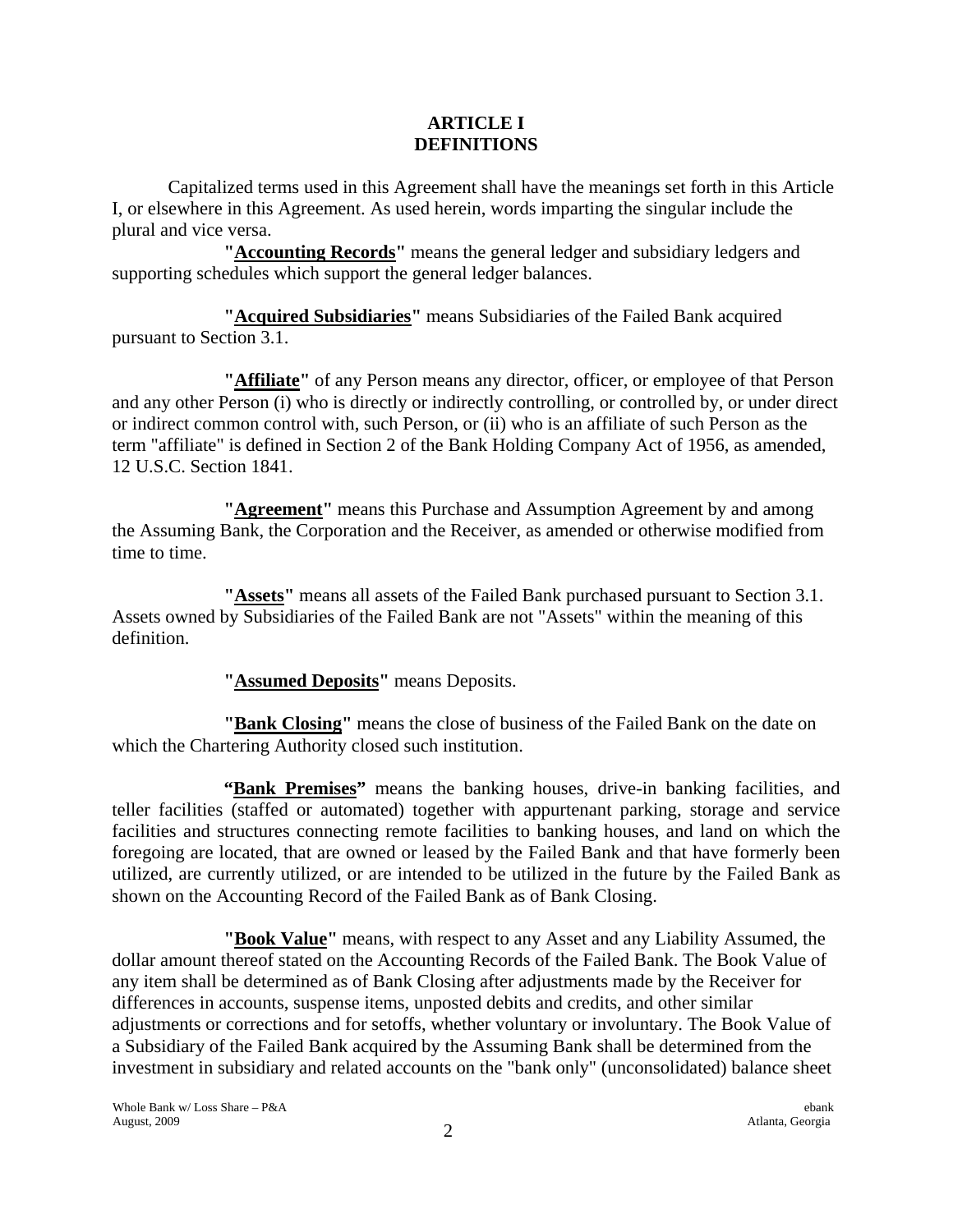of the Failed Bank based on the equity method of accounting. Without limiting the generality of the foregoing, (i) the Book Value of a Liability Assumed shall include all accrued and unpaid interest thereon as of Bank Closing, and (ii) the Book Value of a Loan shall reflect adjustments for earned interest, or unearned interest (as it relates to the "rule of 78s" or add-on-interest loans, as applicable), if any, as of Bank Closing, adjustments for the portion of earned or unearned loan-related credit life and/or disability insurance premiums, if any, attributable to the Failed Bank as of Bank Closing, and adjustments for Failed Bank Advances, if any, in each case as determined for financial reporting purposes. The Book Value of an Asset shall not include any adjustment for loan premiums, discounts or any related deferred income, fees or expenses, or general or specific reserves on the Accounting Records of the Failed Bank.

**"Business Day"** means a day other than a Saturday, Sunday, Federal legal holiday or legal holiday under the laws of the State where the Failed Bank is located, or a day on which the principal office of the Corporation is closed.

**"Chartering Authority"** means (i) with respect to a national bank, the Office of the Comptroller of the Currency, (ii) with respect to a Federal savings association or savings bank, the Office of Thrift Supervision, (iii) with respect to a bank or savings institution chartered by a State, the agency of such State charged with primary responsibility for regulating and/or closing banks or savings institutions, as the case may be, (iv) the Corporation in accordance with 12 U.S.C. Section 1821(c), with regard to self appointment, or (v) the appropriate Federal banking agency in accordance with 12 U.S.C. 1821(c)(9).

**"Commitment"** means the unfunded portion of a line of credit or other commitment reflected on the books and records of the Failed Bank to make an extension of credit (or additional advances with respect to a Loan) that was legally binding on the Failed Bank as of Bank Closing, other than extensions of credit pursuant to the credit card business and overdraft protection plans of the Failed Bank, if any.

**"Credit Documents"** mean the agreements, instruments, certificates or other documents at any time evidencing or otherwise relating to, governing or executed in connection with or as security for, a Loan, including without limitation notes, bonds, loan agreements, letter of credit applications, lease financing contracts, banker's acceptances, drafts, interest protection agreements, currency exchange agreements, repurchase agreements, reverse repurchase agreements, guarantees, deeds of trust, mortgages, assignments, security agreements, pledges, subordination or priority agreements, lien priority agreements, undertakings, security instruments, certificates, documents, legal opinions, participation agreements and intercreditor agreements, and all amendments, modifications, renewals, extensions, rearrangements, and substitutions with respect to any of the foregoing.

**"Credit File"** means all Credit Documents and all other credit, collateral, or insurance documents in the possession or custody of the Assuming Bank, or any of its Subsidiaries or Affiliates, relating to an Asset or a Loan included in a Put Notice, or copies of any thereof.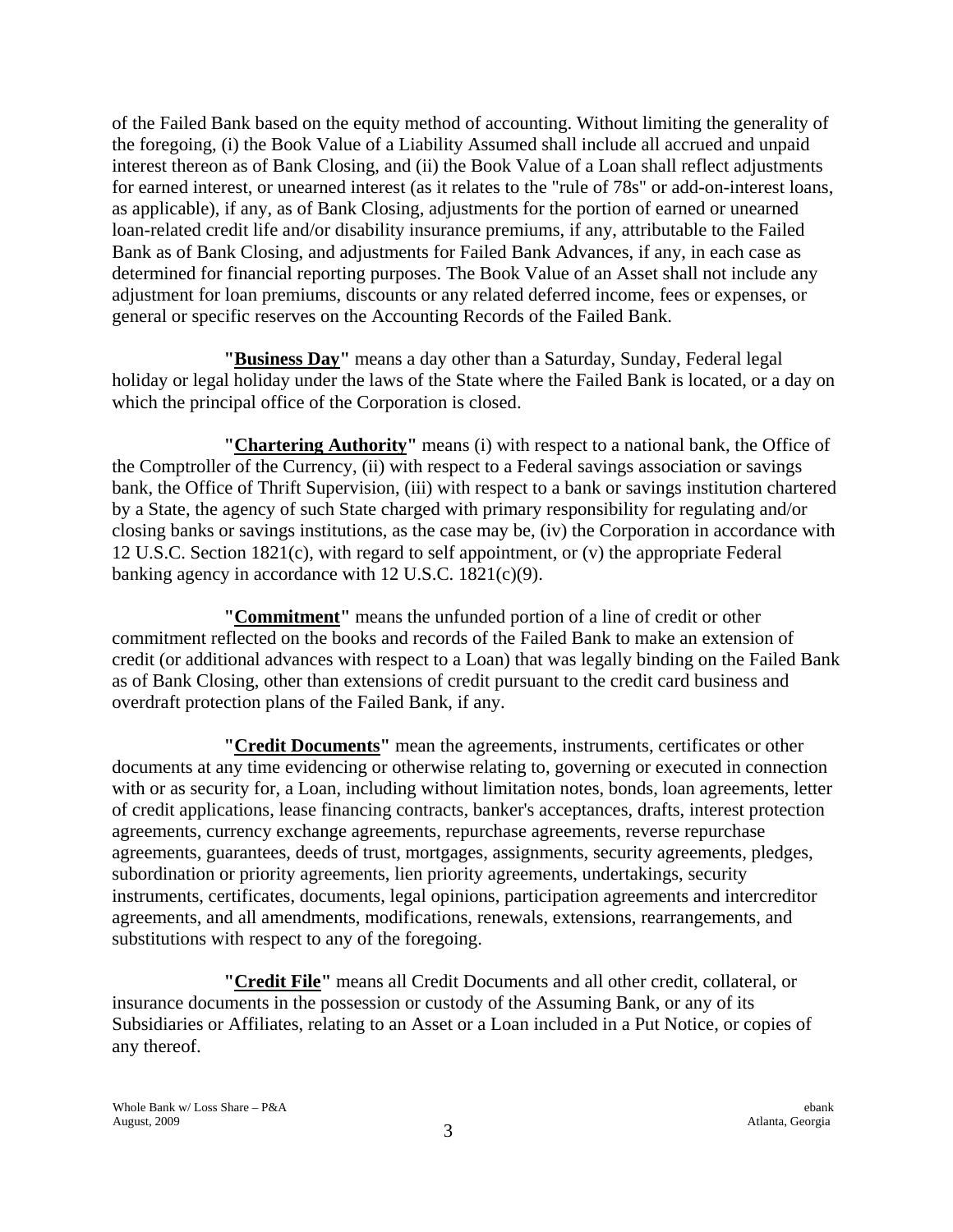**"Data Processing Lease"** means any lease or licensing agreement, binding on the Failed Bank as of Bank Closing, the subject of which is data processing equipment or computer hardware or software used in connection with data processing activities. A lease or licensing agreement for computer software used in connection with data processing activities shall constitute a Data Processing Lease regardless of whether such lease or licensing agreement also covers data processing equipment.

**"Deposit"** means a deposit as defined in 12 U.S.C. Section 1813(l), including without limitation, outstanding cashier's checks and other official checks and all uncollected items included in the depositors' balances and credited on the books and records of the Failed Bank; provided, that the term "Deposit" shall not include all or any portion of those deposit balances which, in the discretion of the Receiver or the Corporation, (i) may be required to satisfy it for any liquidated or contingent liability of any depositor arising from an unauthorized or unlawful transaction, or (ii) may be needed to provide payment of any liability of any depositor to the Failed Bank or the Receiver, including the liability of any depositor as a director or officer of the Failed Bank, whether or not the amount of the liability is or can be determined as of Bank Closing.

**"Equity Adjustment"** means the dollar amount resulting by subtracting the Book Value, as of Bank Closing, of all Liabilities Assumed under this Agreement by the Assuming Bank from the purchase price, as determined in accordance with this Agreement, as of Bank Closing, of all Assets acquired under this Agreement by the Assuming Bank, which may be a positive or a negative number.

**"Failed Bank Advances"** means the total sums paid by the Failed Bank to (i) protect its lien position, (ii) pay ad valorem taxes and hazard insurance, and (iii) pay credit life insurance, accident and health insurance, and vendor's single interest insurance.

**"Fair Market Value"** means (i)(a) "Market Value" as defined in the regulation prescribing the standards for real estate appraisals used in federally related transactions, 12 C.F.R. § 323.2(g), and accordingly shall mean the most probable price which a property should bring in a competitive and open market under all conditions requisite to a fair sale, the buyer and seller each acting prudently and knowledgeably, and assuming the price is not affected by undue stimulus. Implicit in this definition is the consummation of a sale as of a specified date and the passing of title from seller to buyer under conditions whereby:

(1) Buyer and seller are typically motivated;

(2) Both parties are well informed or well advised, and acting in what they consider their own best interests;

(3) A reasonable time is allowed for exposure in the open market;

(4) Payment is made in terms of cash in U.S. dollars or in terms of financial arrangements comparable thereto; and

(5) The price represents the normal consideration for the property sold unaffected by special or creative financing or sales concessions granted by anyone associated with the sale;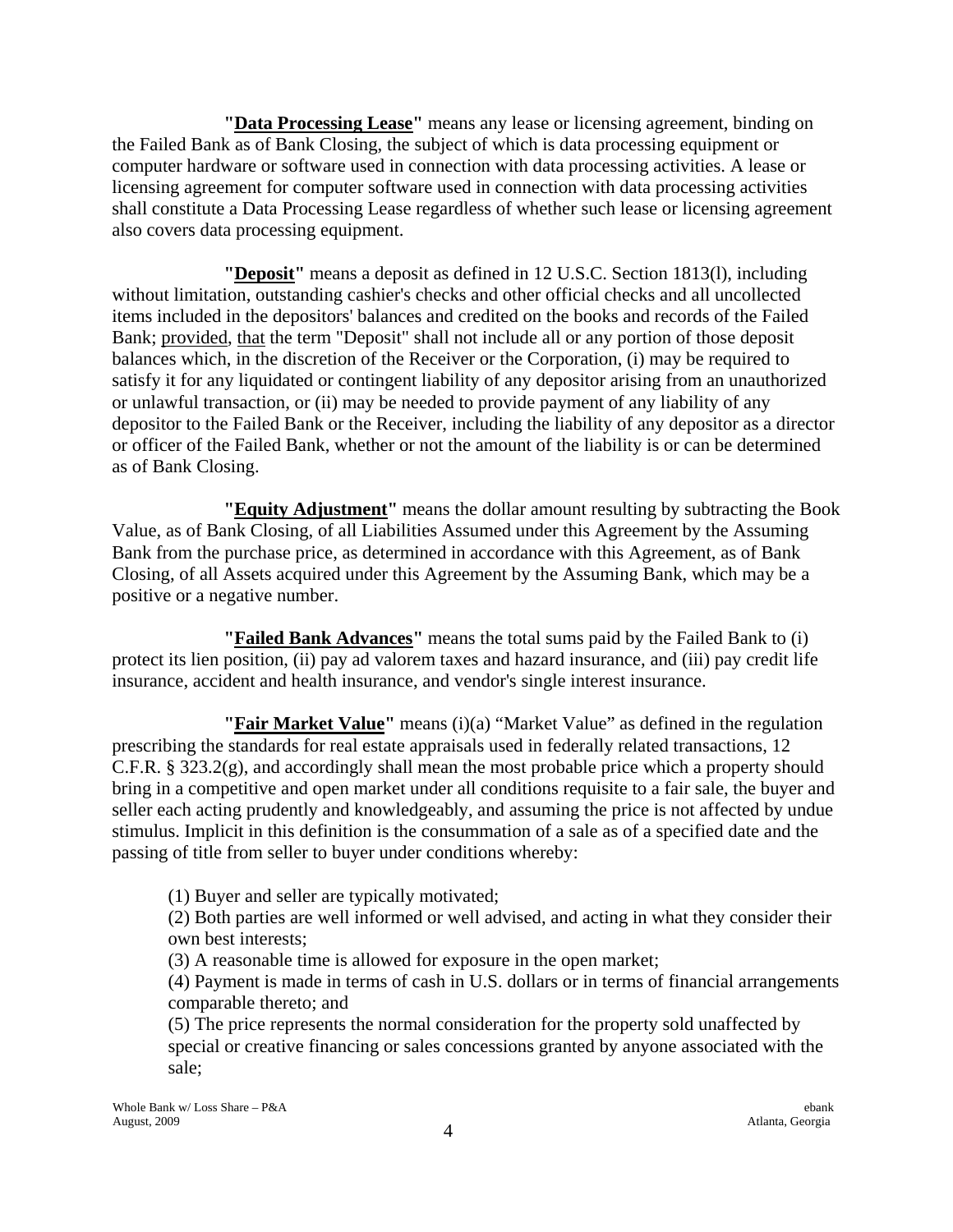as determined as of Bank Closing by an appraiser chosen by the Assuming Bank from a list of acceptable appraisers provided by the Receiver; any costs and fees associated with such determination shall be shared equally by the Receiver and the Assuming Bank, and (b) which, with respect to Bank Premises (to the extent, if any, that Bank Premises are purchased utilizing this valuation method), shall be determined not later than sixty (60) days after Bank Closing by an appraiser selected by the Receiver and the Assuming Bank within seven (7) days after Bank Closing; or (ii) with respect to property other than Bank Premises purchased utilizing this valuation method, the price therefore as established by the Receiver and agreed to by the Assuming Bank, or in the absence of such agreement, as determined in accordance with clause  $(i)(a)$  above.

"**First Loss Tranche**" means the dollar amount of liability that the Assuming Bank will incur prior to the commencement of loss sharing, which is the sum of (i) the Assuming Bank's asset premium (discount) bid, as reflected on the Assuming Bank's bid form, plus (ii) the Assuming Bank's Deposit premium bid, as reflected on the Assuming Bank's bid form, plus (iii) the Equity Adjustment. The First Loss Tranche may be a positive or negative number.

"**Fixtures**" means those leasehold improvements, additions, alterations and installations constituting all or a part of Bank Premises and which were acquired, added, built, installed or purchased at the expense of the Failed Bank, regardless of the holder of legal title thereto as of Bank Closing.

**"Furniture and Equipment"** means the furniture and equipment, other than motor vehicles, leased or owned by the Failed Bank and reflected on the books of the Failed Bank as of Bank Closing, including without limitation automated teller machines, carpeting, furniture, office machinery (including personal computers), shelving, office supplies, telephone, surveillance, security systems and artwork. Motor vehicles shall be considered other assets and pass at Book Value.

**"Indemnitees"** means, except as provided in paragraph (k) of Section 12.1, (i) the Assuming Bank, (ii) the Subsidiaries and Affiliates of the Assuming Bank other than any Subsidiaries or Affiliates of the Failed Bank that are or become Subsidiaries or Affiliates of the Assuming Bank, and (iii) the directors, officers, employees and agents of the Assuming Bank and its Subsidiaries and Affiliates who are not also present or former directors, officers, employees or agents of the Failed Bank or of any Subsidiary or Affiliate of the Failed Bank.

**"Information Package"** means the most recent compilation of financial and other data with respect to the Failed Bank, including any amendments or supplements thereto, provided to the Assuming Bank by the Corporation on the web site used by the Corporation to market the Failed Bank to potential acquirers.

**"Legal Balance"** means the amount of indebtedness legally owed by an Obligor with respect to a Loan, including principal and accrued and unpaid interest, late fees, attorneys' fees and expenses, taxes, insurance premiums, and similar charges, if any.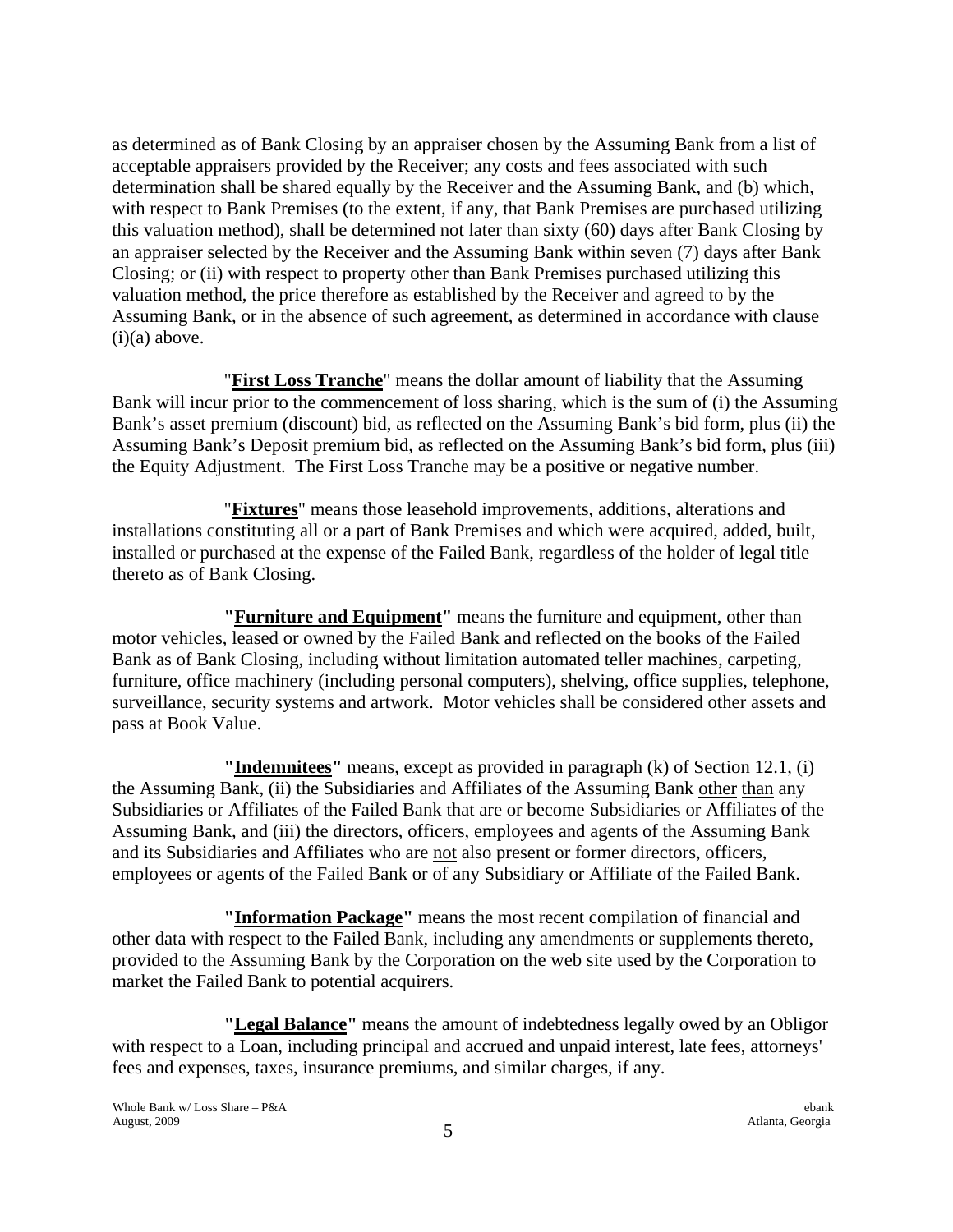**"Liabilities Assumed"** has the meaning provided in Section 2.1.

**"Lien"** means any mortgage, lien, pledge, charge, assignment for security purposes, security interest, or encumbrance of any kind with respect to an Asset, including any conditional sale agreement or capital lease or other title retention agreement relating to such Asset.

**"Loans"** means all of the following owed to or held by the Failed Bank as of Bank Closing:

(i) loans (including loans which have been charged off the Accounting Records of the Failed Bank in whole or in part prior to July 10, 2009), participation agreements, interests in participations, overdrafts of customers (including but not limited to overdrafts made pursuant to an overdraft protection plan or similar extensions of credit in connection with a deposit account), revolving commercial lines of credit, home equity lines of credit, Commitments, United States and/or State-guaranteed student loans, and lease financing contracts;

(ii) all Liens, rights (including rights of set-off), remedies, powers, privileges, demands, claims, priorities, equities and benefits owned or held by, or accruing or to accrue to or for the benefit of, the holder of the obligations or instruments referred to in clause (i) above, including but not limited to those arising under or based upon Credit Documents, casualty insurance policies and binders, standby letters of credit, mortgagee title insurance policies and binders, payment bonds and performance bonds at any time and from time to time existing with respect to any of the obligations or instruments referred to in clause (i) above; and

(iii) all amendments, modifications, renewals, extensions, refinancings, and refundings of or for any of the foregoing.

**"Obligor"** means each Person liable for the full or partial payment or performance of any Loan, whether such Person is obligated directly, indirectly, primarily, secondarily, jointly, or severally.

**"Other Real Estate"** means all interests in real estate (other than Bank Premises and Fixtures), including but not limited to mineral rights, leasehold rights, condominium and cooperative interests, air rights and development rights that are owned by the Failed Bank.

**"Person"** means any individual, corporation, partnership, joint venture, association, joint-stock company, trust, unincorporated organization, or government or any agency or political subdivision thereof, excluding the Corporation.

**"Primary Indemnitor"** means any Person (other than the Assuming Bank or any of its Affiliates) who is obligated to indemnify or insure, or otherwise make payments (including payments on account of claims made against) to or on behalf of any Person in connection with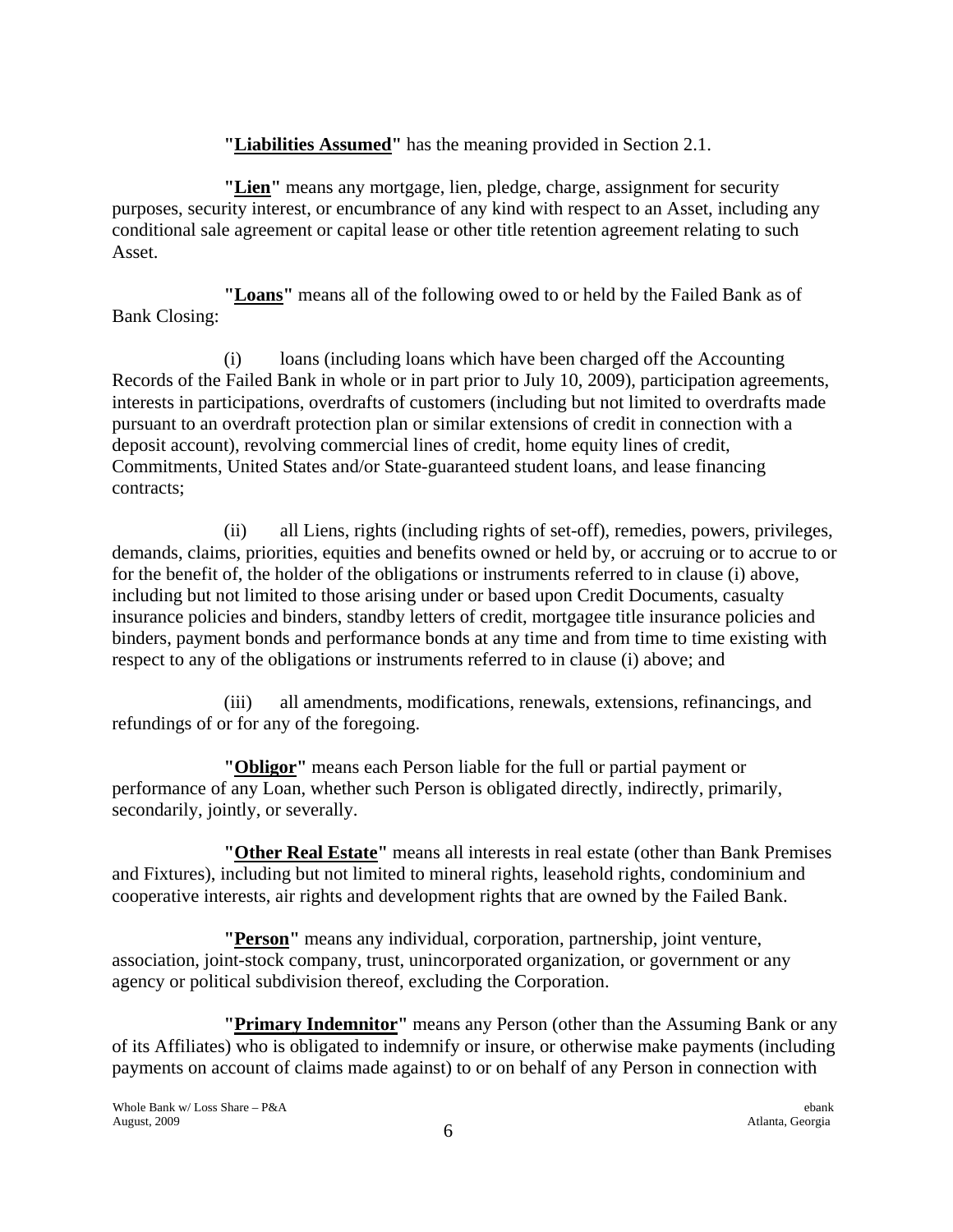<span id="page-10-0"></span>the claims covered under Article XII, including without limitation any insurer issuing any directors and officers liability policy or any Person issuing a financial institution bond or banker's blanket bond.

**"Proforma"** means producing a balance sheet that reflects a reasonably accurate financial statement of the Failed bank through the date of closing. The Proforma financial statements serve as a basis for the opening entries of both the Assuming Bank and the Receiver.

> **"Put Date"** has the meaning provided in Section 3.4. **"Put Notice"** has the meaning provided in Section 3.4.

**"Qualified Financial Contract"** means a qualified financial contract as defined in 12 U.S.C. Section 1821(e)(8)(D).

**"Record"** means any document, microfiche, microfilm and computer records (including but not limited to magnetic tape, disc storage, card forms and printed copy) of the Failed Bank generated or maintained by the Failed Bank that is owned by or in the possession of the Receiver at Bank Closing.

**"Related Liability"** with respect to any Asset means any liability existing and reflected on the Accounting Records of the Failed Bank as of Bank Closing for (i) indebtedness secured by mortgages, deeds of trust, chattel mortgages, security interests or other liens on or affecting such Asset, (ii) ad valorem taxes applicable to such Asset, and (iii) any other obligation determined by the Receiver to be directly related to such Asset.

**"Related Liability Amount"** with respect to any Related Liability on the books of the Assuming Bank, means the amount of such Related Liability as stated on the Accounting Records of the Assuming Bank (as maintained in accordance with generally accepted accounting principles) as of the date as of which the Related Liability Amount is being determined. With respect to a liability that relates to more than one asset, the amount of such Related Liability shall be allocated among such assets for the purpose of determining the Related Liability Amount with respect to any one of such assets. Such allocation shall be made by specific allocation, where determinable, and otherwise shall be pro rata based upon the dollar amount of such assets stated on the Accounting Records of the entity that owns such asset.

 **"Repurchase Price"** means, with respect to any Loan the Book Value, adjusted to reflect changes to Book Value after Bank Closing, plus (i) any advances and interest on such Loan after Bank Closing, minus (ii) the total of amounts received by the Assuming Bank for such Loan, regardless of how applied, after Bank Closing, plus (iii) advances made by Assuming Bank, plus (iv) total disbursements of principal made by Receiver that are not included in the Book Value.

**"Safe Deposit Boxes"** means the safe deposit boxes of the Failed Bank, if any, including the removable safe deposit boxes and safe deposit stacks in the Failed Bank's vault(s),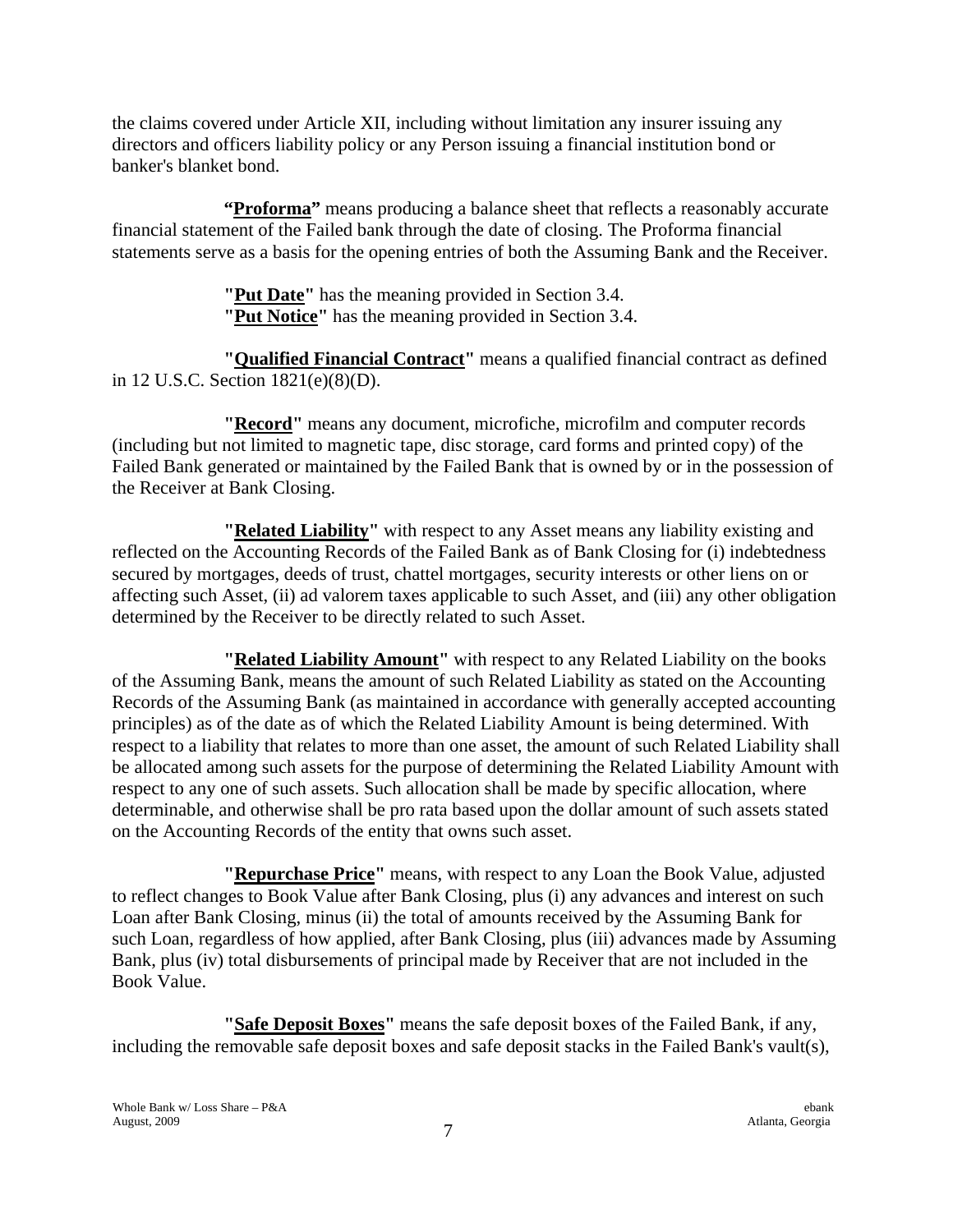all rights and benefits under rental agreements with respect to such safe deposit boxes, and all keys and combinations thereto.

**"Settlement Date"** means the first Business Day immediately prior to the day which is one hundred eighty (180) days after Bank Closing, or such other date prior thereto as may be agreed upon by the Receiver and the Assuming Bank. The Receiver, in its discretion, may extend the Settlement Date.

**"Settlement Interest Rate"** means, for the first calendar quarter or portion thereof during which interest accrues, the rate determined by the Receiver to be equal to the equivalent coupon issue yield on twenty-six (26)-week United States Treasury Bills in effect as of Bank Closing as published in The Wall Street Journal; provided, that if no such equivalent coupon issue yield is available as of Bank Closing, the equivalent coupon issue yield for such Treasury Bills most recently published in The Wall Street Journal prior to Bank Closing shall be used. Thereafter, the rate shall be adjusted to the rate determined by the Receiver to be equal to the equivalent coupon issue yield on such Treasury Bills in effect as of the first day of each succeeding calendar quarter during which interest accrues as published in The Wall Street Journal.

**"Subsidiary"** has the meaning set forth in Section 3(w)(4) of the Federal Deposit Insurance Act, 12 U.S.C. Section 1813(w)(4), as amended.

#### **ARTICLE II ASSUMPTION OF LIABILITIES**

<span id="page-11-1"></span><span id="page-11-0"></span> **2.1 Liabilities Assumed by Assuming Bank.** The Assuming Bank expressly assumes at Book Value (subject to adjustment pursuant to Article VIII) and agrees to pay, perform, and discharge all of the following liabilities of the Failed Bank as of Bank Closing, except as otherwise provided in this Agreement (such liabilities referred to as "Liabilities Assumed"):

> (a) Assumed Deposits, except those Deposits specifically listed on Schedule 2.1(a); provided, that as to any Deposits of public money which are Assumed Deposits, the Assuming Bank agrees to properly secure such Deposits with such of the Assets as appropriate which, prior to Bank Closing, were pledged as security therefor by the Failed Bank, or with assets of the Assuming Bank, if such securing Assets, if any, are insufficient to properly secure such Deposits;

(b) liabilities for indebtedness secured by mortgages, deeds of trust, chattel mortgages, security interests or other liens on or affecting any Assets, if any; provided, that the assumption of any liability pursuant to this paragraph shall be limited to the market value of the Assets securing such liability as determined by the Receiver;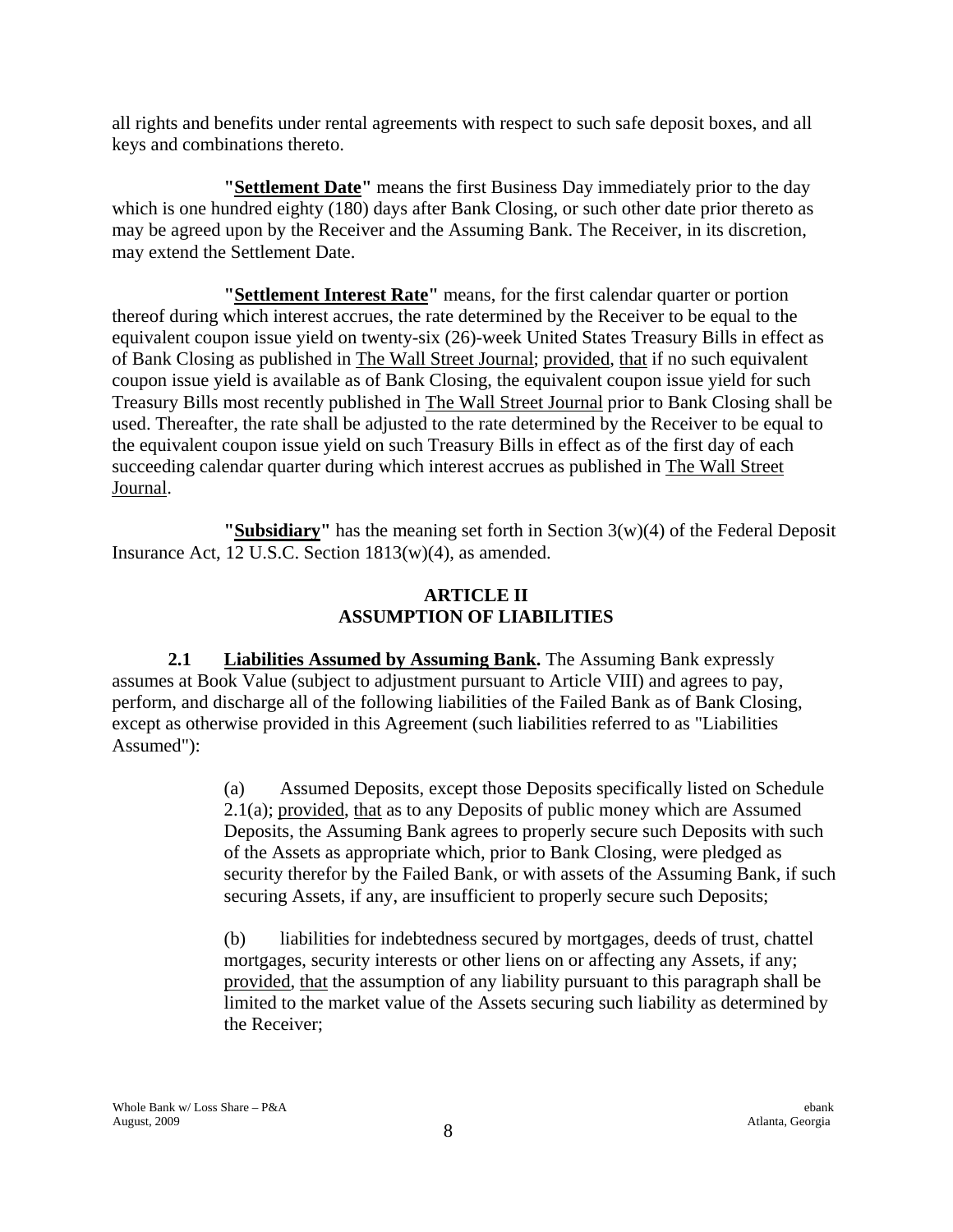(c) borrowings from Federal Reserve Banks and Federal Home Loan Banks, if any, provided, that the assumption of any liability pursuant to this paragraph shall be limited to the market value of the assets securing such liability as determined by the Receiver; and overdrafts, debit balances, service charges, reclamations, and adjustments to accounts with the Federal Reserve Banks as reflected on the books and records of any such Federal Reserve Bank within ninety (90) days after Bank Closing, if any;

(d) ad valorem taxes applicable to any Asset, if any; provided, that the assumption of any ad valorem taxes pursuant to this paragraph shall be limited to an amount equal to the market value of the Asset to which such taxes apply as determined by the Receiver;

(e) liabilities, if any, for federal funds purchased, repurchase agreements and overdrafts in accounts maintained with other depository institutions (including any accrued and unpaid interest thereon computed to and including Bank Closing); provided, that the assumption of any liability pursuant to this paragraph shall be limited to the market value of the Assets securing such liability as determined by the Receiver;

(f) United States Treasury tax and loan note option accounts, if any;

(g) liabilities for any acceptance or commercial letter of credit (other than "standby letters of credit" as defined in 12 C.F.R. Section 337.2(a)); provided, that the assumption of any liability pursuant to this paragraph shall be limited to the market value of the Assets securing such liability as determined by the Receiver;

(h) duties and obligations assumed pursuant to this Agreement including without limitation those relating to the Failed Bank's credit card business, overdraft protection plans, safe deposit business, safekeeping business or trust business, if any;

(i) liabilities, if any, for Commitments;

(j) liabilities, if any, for amounts owed to any Subsidiary of the Failed Bank acquired under Section 3.1;

(k) liabilities, if any, with respect to Qualified Financial Contracts;

(l) duties and obligations under any contract pursuant to which the Failed Bank provides mortgage servicing for others, or mortgage servicing is provided to the Failed Bank by others; and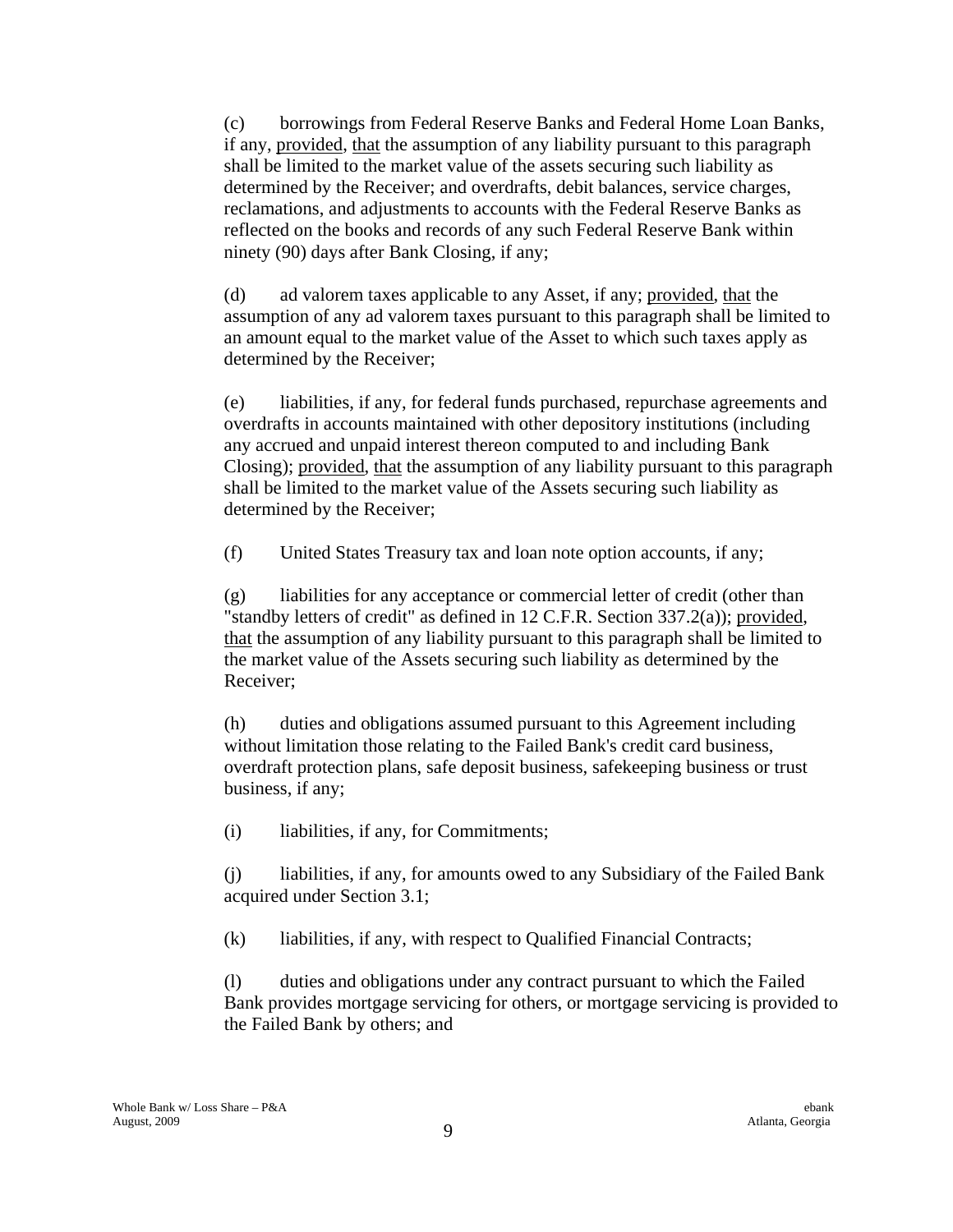(m) all asset-related offensive litigation liabilities and all asset-related defensive litigation liabilities, but only to the extent such liabilities relate to assets subject to a loss share agreement, and provided that all other defensive litigation and any class actions with respect to credit card business are retained by the Receiver.

Schedule 2.1 attached hereto and incorporated herein sets forth certain categories of Liabilities Assumed and the aggregate Book Value of the Liabilities Assumed in such categories. Such schedule is based upon the best information available to the Receiver and may be adjusted as provided in Article VIII.

<span id="page-13-0"></span>**2.2 Interest on Deposit Liabilities.** The Assuming Bank agrees that, from and after Bank Closing, it will accrue and pay interest on Deposit liabilities assumed pursuant to Section 2.1 at a rate(s) it shall determine; provided, that for non-transaction Deposit liabilities such rate(s) shall not be less than the lowest rate offered by the Assuming Bank to its depositors for non-transaction deposit accounts. The Assuming Bank shall permit each depositor to withdraw, without penalty for early withdrawal, all or any portion of such depositor's Deposit, whether or not the Assuming Bank elects to pay interest in accordance with any deposit agreement formerly existing between the Failed Bank and such depositor; and further provided, that if such Deposit has been pledged to secure an obligation of the depositor or other party, any withdrawal thereof shall be subject to the terms of the agreement governing such pledge. The Assuming Bank shall give notice to such depositors as provided in Section 5.3 of the rate(s) of interest which it has determined to pay and of such withdrawal rights.

<span id="page-13-1"></span>**2.3 Unclaimed Deposits.** Fifteen (15) months following the Bank Closing Date, the Assuming Bank will provide the Receiver a listing of all deposit accounts, including the type of account, not claimed by the depositor. The Receiver will review the list and authorize the Assuming Bank to act on behalf of the Receiver to send a "Final Legal Notice" to the owner(s) of the unclaimed deposits reminding them of the need to claim or arrange to continue their account(s) with the Assuming Bank. The Assuming Bank will send the "Final Legal Notice" to the depositors within thirty (30) days following notification of the Receiver's authorization. The Assuming Bank will prepare an Affidavit of Mailing and will forward the Affidavit of Mailing to the Receiver after mailing out the "Final Legal Notice" to the owner(s) of unclaimed deposit accounts.

If, within eighteen (18) months after Bank Closing, any depositor of the Failed Bank does not claim or arrange to continue such depositor's Deposit assumed pursuant to Section 2.1 at the Assuming Bank, the Assuming Bank shall, within fifteen (15) Business Days after the end of such eighteen (18) month period, (i) refund to the Receiver the full amount of each such deposit (without reduction for service charges), (ii) provide to the Receiver a schedule of all such refunded Deposits in such form as may be prescribed by the Receiver, and (iii) assign, transfer, convey, and deliver to the Receiver, all right, title, and interest of the Assuming Bank in and to the Records previously transferred to the Assuming Bank and other records generated or maintained by the Assuming Bank pertaining to such Deposits. During such eighteen (18)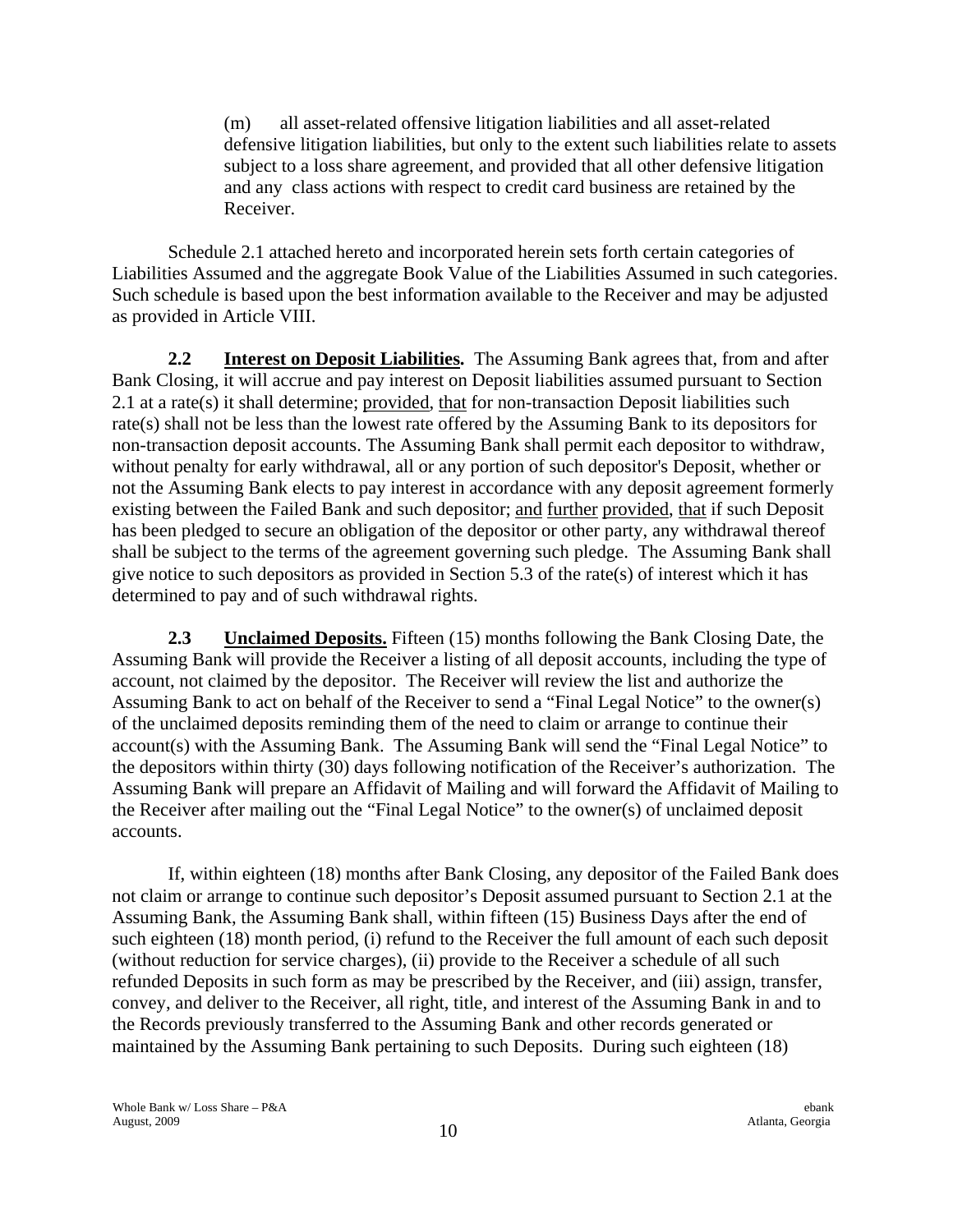month period, at the request of the Receiver, the Assuming Bank promptly shall provide to the Receiver schedules of unclaimed deposits in such form as may be prescribed by the Receiver.

<span id="page-14-0"></span>**2.4 Employee Plans.** Except as provided in Section 4.12, the Assuming Bank shall have no liabilities, obligations or responsibilities under the Failed Bank's health care, bonus, vacation, pension, profit sharing, deferred compensation, 401K or stock purchase plans or similar plans, if any, unless the Receiver and the Assuming Bank agree otherwise subsequent to the date of this Agreement.

### **ARTICLE III PURCHASE OF ASSETS**

<span id="page-14-2"></span><span id="page-14-1"></span>Assuming Bank includes, but is not limited to, the entities listed on Schedule 3.1a.  **3.1 Assets Purchased by Assuming Bank**. With the exception of certain assets expressly excluded in Sections 3.5 and 3.6, the Assuming Bank hereby purchases from the Receiver, and the Receiver hereby sells, assigns, transfers, conveys, and delivers to the Assuming Bank, all right, title, and interest of the Receiver in and to all of the assets (real, personal and mixed, wherever located and however acquired) including all subsidiaries, joint ventures, partnerships, and any and all other business combinations or arrangements, whether active, inactive, dissolved or terminated, of the Failed Bank whether or not reflected on the books of the Failed Bank as of Bank Closing. Schedules 3.1 and 3.1a attached hereto and incorporated herein sets forth certain categories of Assets purchased hereunder. Such schedule is based upon the best information available to the Receiver and may be adjusted as provided in Article VIII. Assets are purchased hereunder by the Assuming Bank subject to all liabilities for indebtedness collateralized by Liens affecting such Assets to the extent provided in Section 2.1. The subsidiaries, joint ventures, partnerships, and any and all other business combinations or arrangements, whether active, inactive, dissolved or terminated being purchased by the Notwithstanding Section 4.8, the Assuming Bank specifically purchases all mortgage servicing rights and obligations of the Failed Bank.

## **3.2 Asset Purchase Price**.

<span id="page-14-3"></span>(a) All Assets and assets of the Failed Bank subject to an option to purchase by the Assuming Bank shall be purchased for the amount, or the amount resulting from the method specified for determining the amount, as specified on Schedule 3.2, except as otherwise may be provided herein. Any Asset, asset of the Failed Bank subject to an option to purchase or other asset purchased for which no purchase price is specified on Schedule 3.2 or otherwise herein shall be purchased at its Book Value. Loans or other assets charged off the Accounting Records of the Failed Bank prior to July 10, 2009 shall be purchased at a price of zero.

(b) The purchase price for securities (other than the capital stock of any Acquired Subsidiary) purchased under Section 3.1 by the Assuming Bank shall be the market value thereof as of Bank Closing, which market value shall be (i) the market price for each such security quoted at the close of the trading day effective on Bank Closing as published electronically by Bloomberg, L.P., or alternatively, at the discretion of the Receiver, IDC/Financial Times (FT)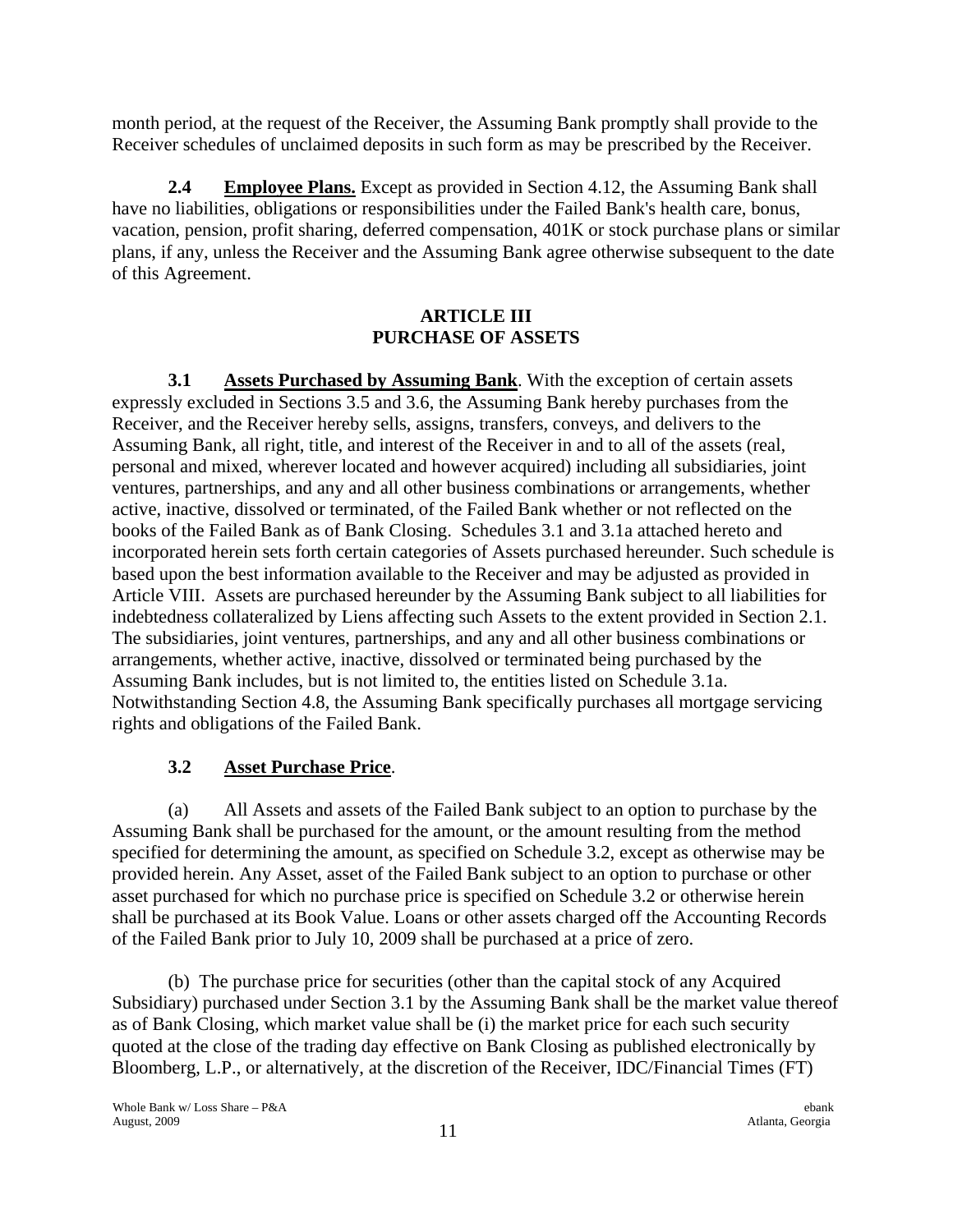Interactive Data; (ii) provided, that if such market price is not available for any such security, the Assuming Bank will submit a bid for each such security within three days of notification/bid request by the Receiver (unless a different time period is agreed to by the Assuming Bank and the Receiver) and the Receiver, in its sole discretion will accept or reject each such bid; and (iii) further provided in the absence of an acceptable bid from the Assuming Bank, each such security shall not pass to the Assuming Bank and shall be deemed to be an excluded asset hereunder.

(c) Qualified Financial Contracts shall be purchased at market value determined in accordance with the terms of Exhibit 3.2(c). Any costs associated with such valuation shall be shared equally by the Receiver and the Assuming Bank.

<span id="page-15-0"></span>**3.3 Manner of Conveyance; Limited Warranty; Nonrecourse; Etc. THE CONVEYANCE OF ALL ASSETS, INCLUDING REAL AND PERSONAL PROPERTY INTERESTS, PURCHASED BY THE ASSUMING BANK UNDER THIS AGREEMENT SHALL BE MADE, AS NECESSARY, BY RECEIVER'S DEED OR RECEIVER'S BILL OF SALE, "AS IS", "WHERE IS", WITHOUT RECOURSE AND, EXCEPT AS OTHERWISE SPECIFICALLY PROVIDED IN THIS AGREEMENT, WITHOUT ANY WARRANTIES WHATSOEVER WITH RESPECT TO SUCH ASSETS, EXPRESS OR IMPLIED, WITH RESPECT TO TITLE, ENFORCEABILITY, COLLECTIBILITY, DOCUMENTATION OR FREEDOM FROM LIENS OR ENCUMBRANCES (IN WHOLE OR IN PART), OR ANY OTHER MATTERS.** 

### **3.4 Puts of Assets to the Receiver**.

#### (a) **Puts Prior to the Settlement Date.**

<span id="page-15-1"></span>(i) During the period from Bank Closing to and including the Business Day immediately preceding the Settlement Date, the Assuming Bank shall be entitled to require the Receiver to purchase any Asset which the Assuming Bank can establish is evidenced by forged or stolen instruments as of Bank Closing; provided, that, the Assuming Bank shall not have the right to require the Receiver to purchase any such Asset with respect to which the Assuming Bank has taken any action referred to in Section 3.4(a)(ii) with respect to such Asset.

(ii) At the end of the thirty (30)-day period following Bank Closing and at that time only, in accordance with this Section 3.4, the Assuming Bank shall be entitled to require the Receiver to purchase any remaining overdraft transferred to the Assuming Bank pursuant to 3.1 which both was made after July 10, 2009 and was not made pursuant to an overdraft protection plan or similar extension of credit.

The Assuming Bank shall transfer all such Assets to the Receiver without recourse, and shall indemnify the Receiver against any and all claims of any Person claiming by, through or under the Assuming Bank with respect to any such Asset, as provided in Section 12.4.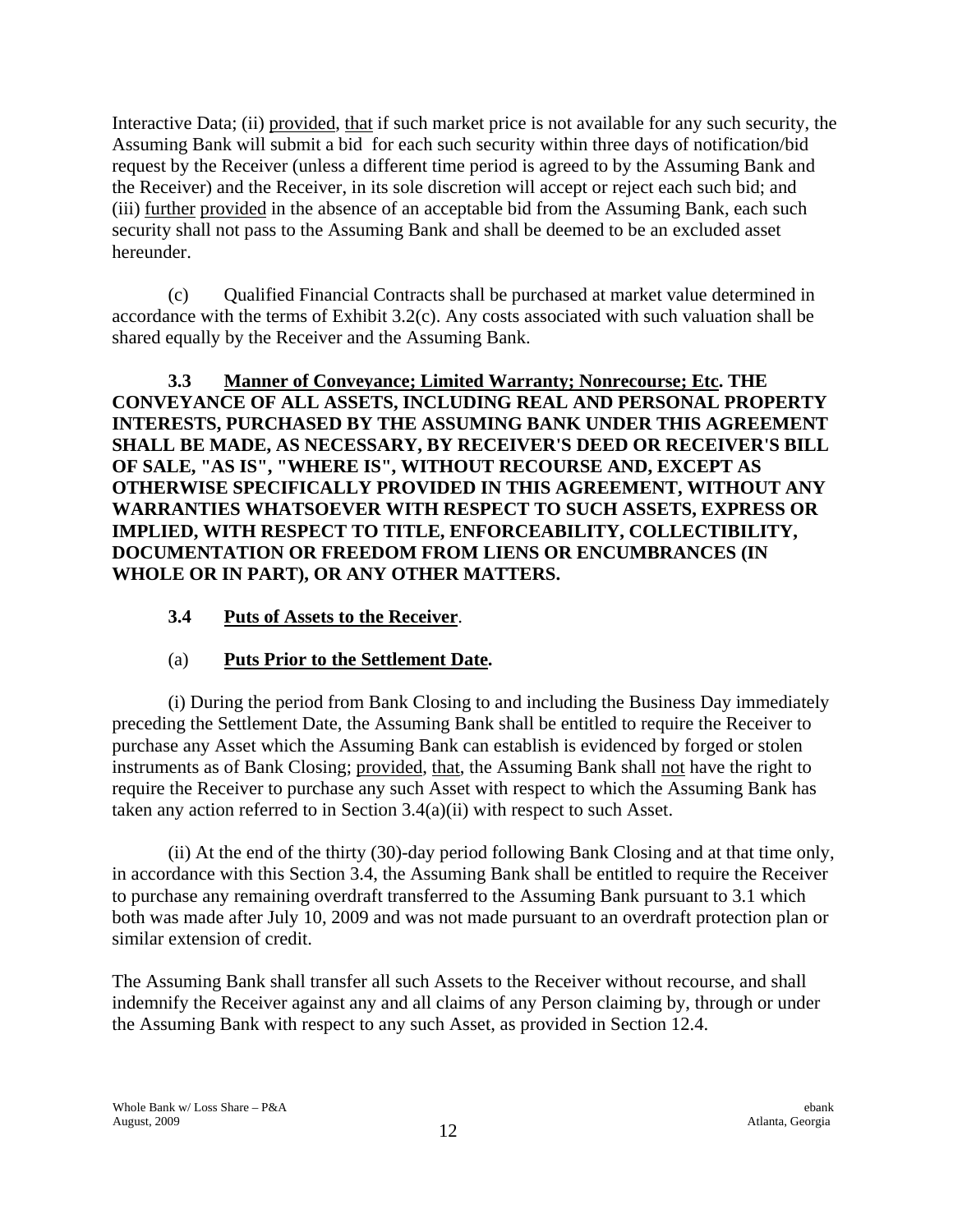(b) **Notices to the Receiver**. In the event that the Assuming Bank elects to require the Receiver to purchase one or more Assets, the Assuming Bank shall deliver to the Receiver a notice (a "Put Notice") which shall include:

- (i) a list of all Assets that the Assuming Bank requires the Receiver to purchase;
- (ii) a list of all Related Liabilities with respect to the Assets identified pursuant to (i) above; and
- (iii) a statement of the estimated Repurchase Price of each Asset identified pursuant to (i) above as of the applicable Put Date.

Such notice shall be in the form prescribed by the Receiver or such other form to which the Receiver shall consent. As provided in Section 9.6, the Assuming Bank shall deliver to the Receiver such documents, Credit Files and such additional information relating to the subject matter of the Put Notice as the Receiver may request and shall provide to the Receiver full access to all other relevant books and records.

(c) **Purchase by Receiver**. The Receiver shall purchase Assets that are specified in the Put Notice and shall assume Related Liabilities with respect to such Assets, and the transfer of such Assets and Related Liabilities shall be effective as of a date determined by the Receiver which date shall not be later than thirty (30) days after receipt by the Receiver of the Put Notice (the "Put Date").

(d) **Purchase Price and Payment Date**. Each Asset purchased by the Receiver pursuant to this Section 3.4 shall be purchased at a price equal to the Repurchase Price of such Asset less the Related Liability Amount applicable to such Asset, in each case determined as of the applicable Put Date. If the difference between such Repurchase Price and such Related Liability Amount is positive, then the Receiver shall pay to the Assuming Bank the amount of such difference; if the difference between such amounts is negative, then the Assuming Bank shall pay to the Receiver the amount of such difference. The Assuming Bank or the Receiver, as the case may be, shall pay the purchase price determined pursuant to this Section 3.4(d) not later than the twentieth (20th) Business Day following the applicable Put Date, together with interest on such amount at the Settlement Interest Rate for the period from and including such Put Date to and including the day preceding the date upon which payment is made.

(e) **Servicing.** The Assuming Bank shall administer and manage any Asset subject to purchase by the Receiver in accordance with usual and prudent banking standards and business practices until such time as such Asset is purchased by the Receiver.

(f) **Reversals**. In the event that the Receiver purchases an Asset (and assumes the Related Liability) that it is not required to purchase pursuant to this Section 3.4, the Assuming Bank shall repurchase such Asset (and assume such Related Liability) from the Receiver at a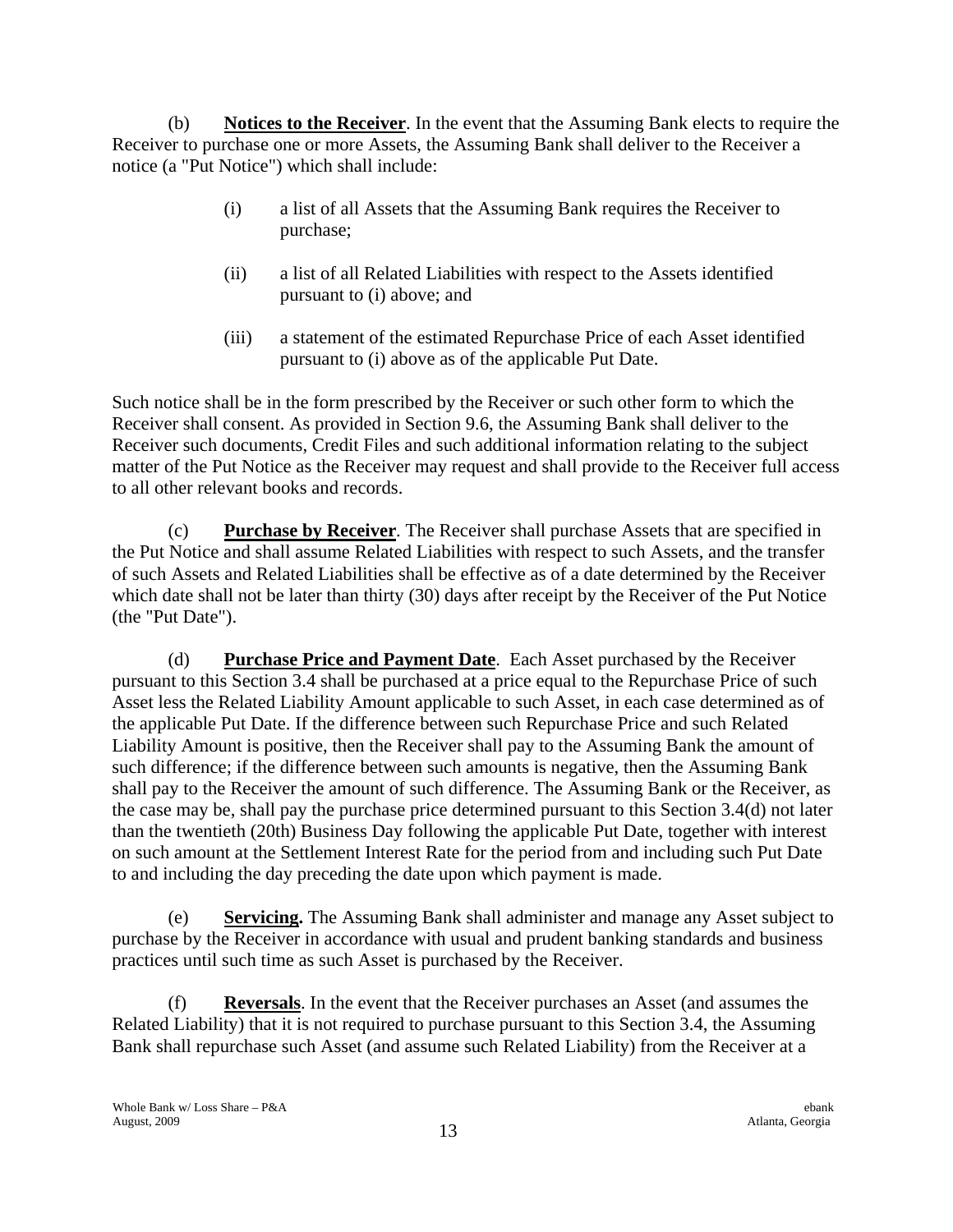price computed so as to achieve the same economic result as would apply if the Receiver had never purchased such Asset pursuant to this Section 3.4.

<span id="page-17-0"></span>**3.5 Assets Not Purchased by Assuming Bank**. The Assuming Bank does not purchase, acquire or assume, or (except as otherwise expressly provided in this Agreement) obtain an option to purchase, acquire or assume under this Agreement:

(a) any financial institution bonds, banker's blanket bonds, or public liability, fire, or extended coverage insurance policy or any other insurance policy of the Failed Bank, or premium refund, unearned premium derived from cancellation, or any proceeds payable with respect to any of the foregoing;

(b) any interest, right, action, claim, or judgment against (i) any officer, director, employee, accountant, attorney, or any other Person employed or retained by the Failed Bank or any Subsidiary of the Failed Bank on or prior to Bank Closing arising out of any act or omission of such Person in such capacity, (ii) any underwriter of financial institution bonds, banker's blanket bonds or any other insurance policy of the Failed Bank, (iii) any shareholder or holding company of the Failed Bank, or (iv) any other Person whose action or inaction may be related to any loss (exclusive of any loss resulting from such Person's failure to pay on a Loan made by the Failed Bank) incurred by the Failed Bank; provided, that for the purposes hereof, the acts, omissions or other events giving rise to any such claim shall have occurred on or before Bank Closing, regardless of when any such claim is discovered and regardless of whether any such claim is made with respect to a financial institution bond, banker's blanket bond, or any other insurance policy of the Failed Bank in force as of Bank Closing;

(c) prepaid regulatory assessments of the Failed Bank, if any;

(d) legal or equitable interests in tax receivables of the Failed Bank, if any, including any claims arising as a result of the Failed Bank having entered into any agreement or otherwise being joined with another Person with respect to the filing of tax returns or the payment of taxes;

(e) amounts reflected on the Accounting Records of the Failed Bank as of Bank Closing as a general or specific loss reserve or contingency account, if any;

(f) leased or owned Bank Premises and leased or owned Furniture and Equipment and Fixtures and data processing equipment (including hardware and software) located on leased or owned Bank Premises, if any; provided, that the Assuming Bank does obtain an option under Section 4.6, Section 4.7 or Section 4.8, as the case may be, with respect thereto;

(g) owned Bank Premises which the Receiver, in its discretion, determines may contain environmentally hazardous substances;

(h) any "goodwill," as such term is defined in the instructions to the report of condition prepared by banks examined by the Corporation in accordance with 12 C.F.R. Section 304.4, and other intangibles;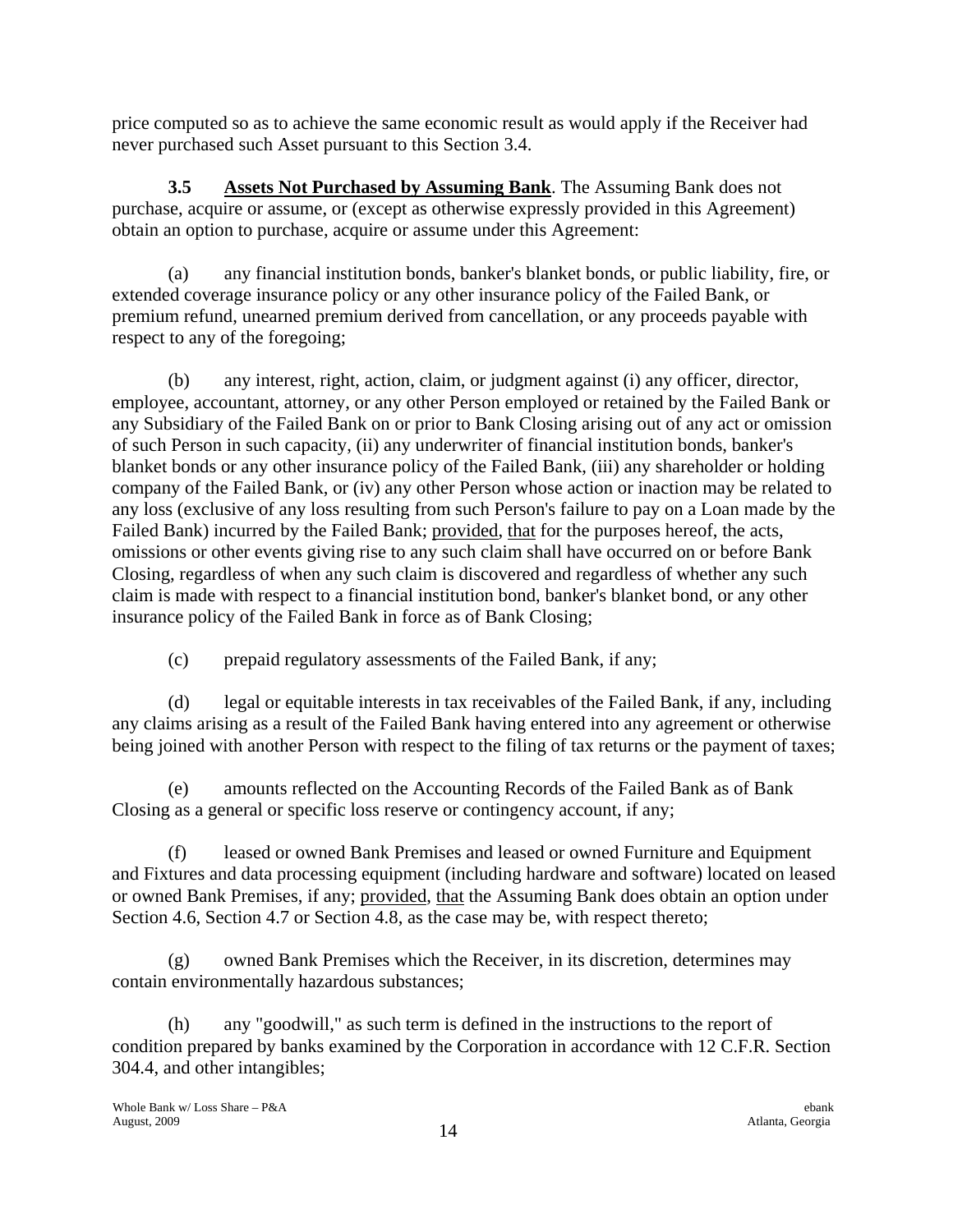- (i) any criminal restitution or forfeiture orders issued in favor of the Failed Bank;
- (j) reserved;
- (k) assets essential to the Receiver in accordance with Section 3.6; and

(l) all private label asset-backed securities, including, but not limited to, those listed on the attached Schedule 3.5(l).

## **3.6 Retention or Repurchase of Assets Essential to Receiver**.

<span id="page-18-0"></span>(a) The Receiver may refuse to sell to the Assuming Bank, or the Assuming Bank agrees, at the request of the Receiver set forth in a written notice to the Assuming Bank, to assign, transfer, convey, and deliver to the Receiver all of the Assuming Bank's right, title and interest in and to, any Asset or asset essential to the Receiver as determined by the Receiver in its discretion (together with all Credit Documents evidencing or pertaining thereto), which may include any Asset or asset that the Receiver determines to be:

- (i) made to an officer, director, or other Person engaging in the affairs of the Failed Bank, its Subsidiaries or Affiliates or any related entities of any of the foregoing;
- (ii) the subject of any investigation relating to any claim with respect to any item described in Section 3.5(a) or (b), or the subject of, or potentially the subject of, any legal proceedings;
- (iii) made to a Person who is an Obligor on a loan owned by the Receiver or the Corporation in its corporate capacity or its capacity as receiver of any institution;
- (iv) secured by collateral which also secures any asset owned by the Receiver; or
- (v) related to any asset of the Failed Bank not purchased by the Assuming Bank under this Article III or any liability of the Failed Bank not assumed by the Assuming Bank under Article II.

(b) Each such Asset or asset purchased by the Receiver shall be purchased at a price equal to the Repurchase Price thereof less the Related Liability Amount with respect to any Related Liabilities related to such Asset or asset, in each case determined as of the date of the notice provided by the Receiver pursuant to Section 3.6(a). The Receiver shall pay the Assuming Bank not later than the twentieth (20th) Business Day following receipt of related Credit Documents and Credit Files together with interest on such amount at the Settlement Interest Rate for the period from and including the date of receipt of such documents to and including the day preceding the day on which payment is made. The Assuming Bank agrees to administer and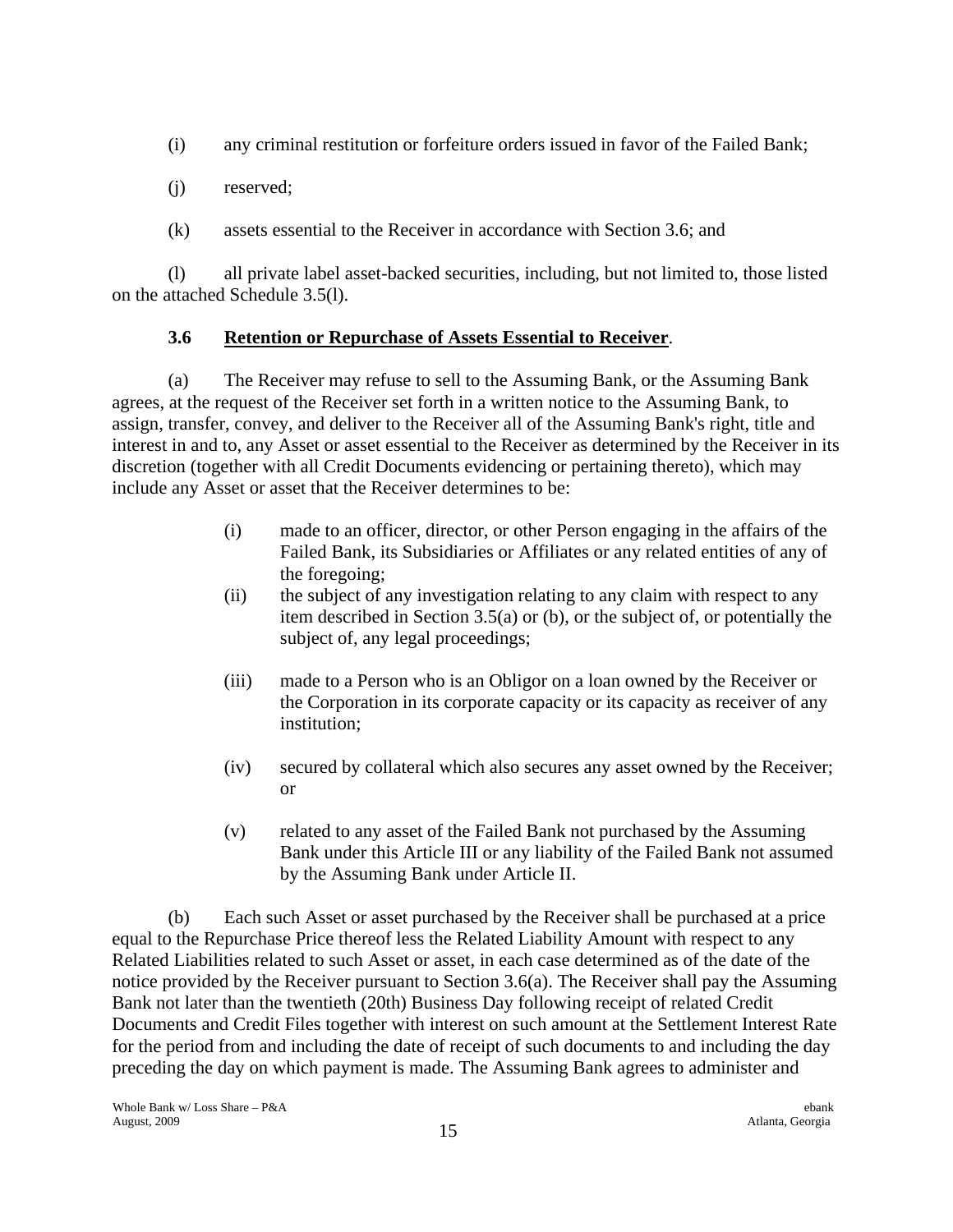<span id="page-19-2"></span>manage each such Asset or asset in accordance with usual and prudent banking standards and business practices until each such Asset or asset is purchased by the Receiver. All transfers with respect to Asset or assets under this Section 3.6 shall be made as provided in Section 9.6. The Assuming Bank shall transfer all such Asset or assets and Related Liabilities to the Receiver without recourse, and shall indemnify the Receiver against any and all claims of any Person claiming by, through or under the Assuming Bank with respect to any such Asset or asset, as provided in Section 12.4.

### **ARTICLE IV ASSUMPTION OF CERTAIN DUTIES AND OBLIGATIONS**

The Assuming Bank agrees with the Receiver and the Corporation as follows:

<span id="page-19-1"></span><span id="page-19-0"></span>**4.1** Continuation of Banking Business. For the period commencing the first banking Business Day after Bank Closing and ending no earlier than the first anniversary of Bank Closing, the Assuming Bank will provide full service banking in the trade area of the Failed Bank. Thereafter, the Assuming Bank may cease providing such banking services in the trade area of the Failed Bank, provided the Assuming Bank has received all necessary regulatory approvals. At the option of the Assuming Bank, such banking services may be provided at any or all of the Bank Premises, or at other premises within such trade area. The trade area shall be determined by the Receiver.

**4.2** Agreement with Respect to Credit Card Business. The Assuming Bank agrees to honor and perform, from and after Bank Closing, all duties and obligations with respect to the Failed Bank's credit card business, and/or processing related to credit cards, if any, and assumes all outstanding extensions of credit with respect thereto.

**4.3 Agreement with Respect to Safe Deposit Business**. The Assuming Bank assumes and agrees to discharge, from and after Bank Closing, in the usual course of conducting a banking business, the duties and obligations of the Failed Bank with respect to all Safe Deposit Boxes, if any, of the Failed Bank and to maintain all of the necessary facilities for the use of such boxes by the renters thereof during the period for which such boxes have been rented and the rent therefore paid to the Failed Bank, subject to the provisions of the rental agreements between the Failed Bank and the respective renters of such boxes; provided, that the Assuming Bank may relocate the Safe Deposit Boxes of the Failed Bank to any office of the Assuming Bank located in the trade area of the Failed Bank. The Safe Deposit Boxes shall be located and maintained in the trade area of the Failed Bank for a minimum of one year from Bank Closing. The trade area shall be determined by the Receiver. Fees related to the safe deposit business earned prior to the Bank Closing Date shall be for the benefit of the Receiver and fees earned after the Bank Closing Date shall be for the benefit of the Assuming Bank.

**4.4 Agreement with Respect to Safekeeping Business**. The Receiver transfers, conveys and delivers to the Assuming Bank and the Assuming Bank accepts all securities and other items, if any, held by the Failed Bank in safekeeping for its customers as of Bank Closing. The Assuming Bank assumes and agrees to honor and discharge, from and after Bank Closing,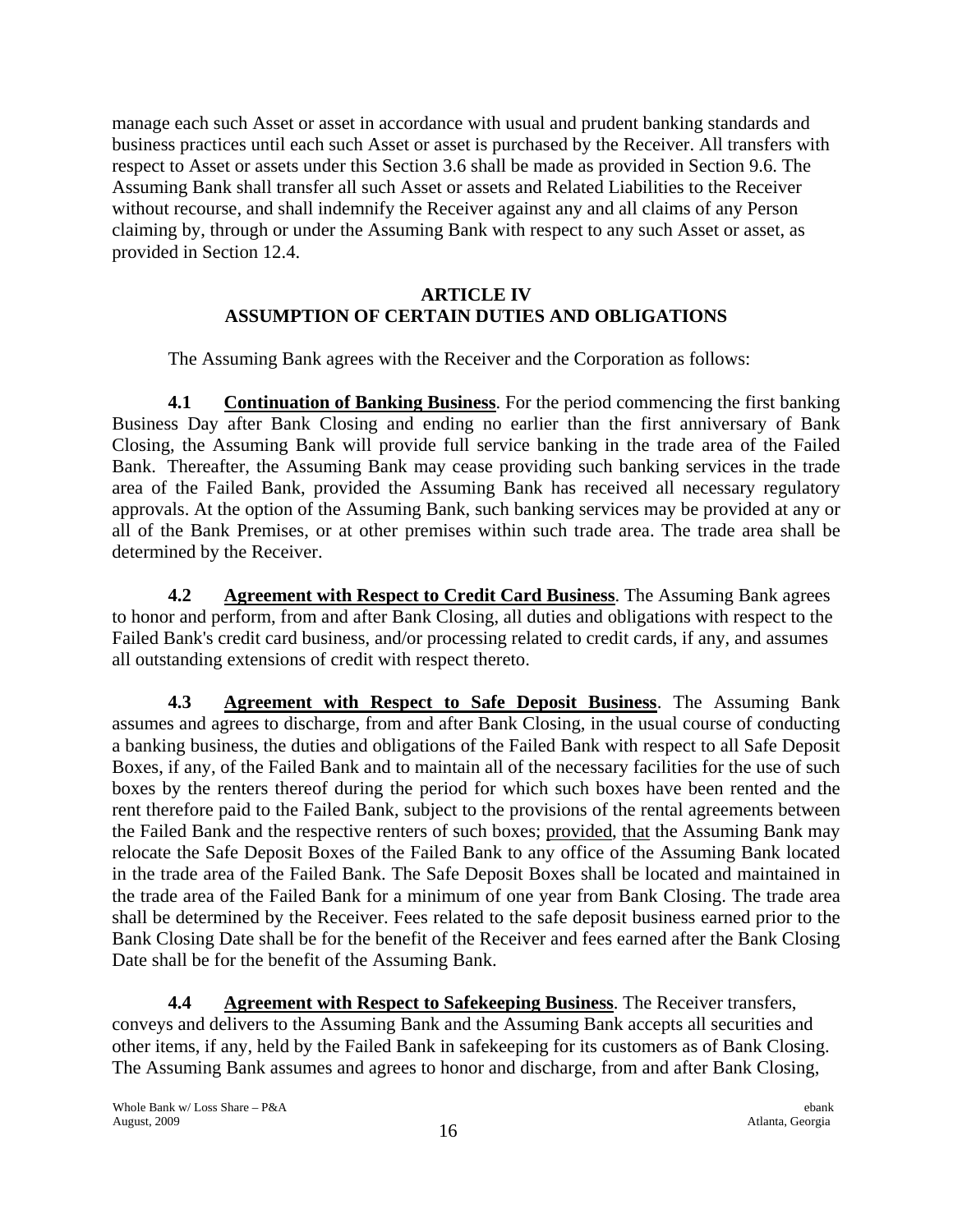the duties and obligations of the Failed Bank with respect to such securities and items held in safekeeping. The Assuming Bank shall be entitled to all rights and benefits heretofore accrued or hereafter accruing with respect thereto. The Assuming Bank shall provide to the Receiver written verification of all assets held by the Failed Bank for safekeeping within sixty (60) days after Bank Closing. The assets held for safekeeping by the Failed Bank shall be held and maintained by the Assuming Bank in the trade area of the Failed Bank for a minimum of one year from Bank Closing. At the option of the Assuming Bank, the safekeeping business may be provided at any or all of the Bank Premises, or at other premises within such trade area. The trade area shall be determined by the Receiver. Fees related to the safekeeping business earned prior to the Bank Closing Date shall be for the benefit of the Receiver and fees earned after the Bank Closing Date shall be for the benefit of the Assuming Bank.

## **4.5 Agreement with Respect to Trust Business**.

<span id="page-20-0"></span>(a) The Assuming Bank shall, without further transfer, substitution, act or deed, to the full extent permitted by law, succeed to the rights, obligations, properties, assets, investments, deposits, agreements, and trusts of the Failed Bank under trusts, executorships, administrations, guardianships, and agencies, and other fiduciary or representative capacities, all to the same extent as though the Assuming Bank had assumed the same from the Failed Bank prior to Bank Closing; provided, that any liability based on the misfeasance, malfeasance or nonfeasance of the Failed Bank, its directors, officers, employees or agents with respect to the trust business is not assumed hereunder.

(b) The Assuming Bank shall, to the full extent permitted by law, succeed to, and be entitled to take and execute, the appointment to all executorships, trusteeships, guardianships and other fiduciary or representative capacities to which the Failed Bank is or may be named in wills, whenever probated, or to which the Failed Bank is or may be named or appointed by any other instrument.

(c) In the event additional proceedings of any kind are necessary to accomplish the transfer of such trust business, the Assuming Bank agrees that, at its own expense, it will take whatever action is necessary to accomplish such transfer. The Receiver agrees to use reasonable efforts to assist the Assuming Bank in accomplishing such transfer.

(d) The Assuming Bank shall provide to the Receiver written verification of the assets held in connection with the Failed Bank's trust business within sixty (60) days after Bank Closing.

## **4.6 Agreement with Respect to Bank Premises**.

<span id="page-20-1"></span>(a) **Option to Purchase.** Subject to Section 3.5, the Receiver hereby grants to the Assuming Bank an exclusive option for the period of ninety (90) days commencing the day after Bank Closing to purchase any or all owned Bank Premises, including all Furniture, Fixtures and Equipment located on the Bank Premises. The Assuming Bank shall give written notice to the Receiver within the option period of its election to purchase or not to purchase any of the owned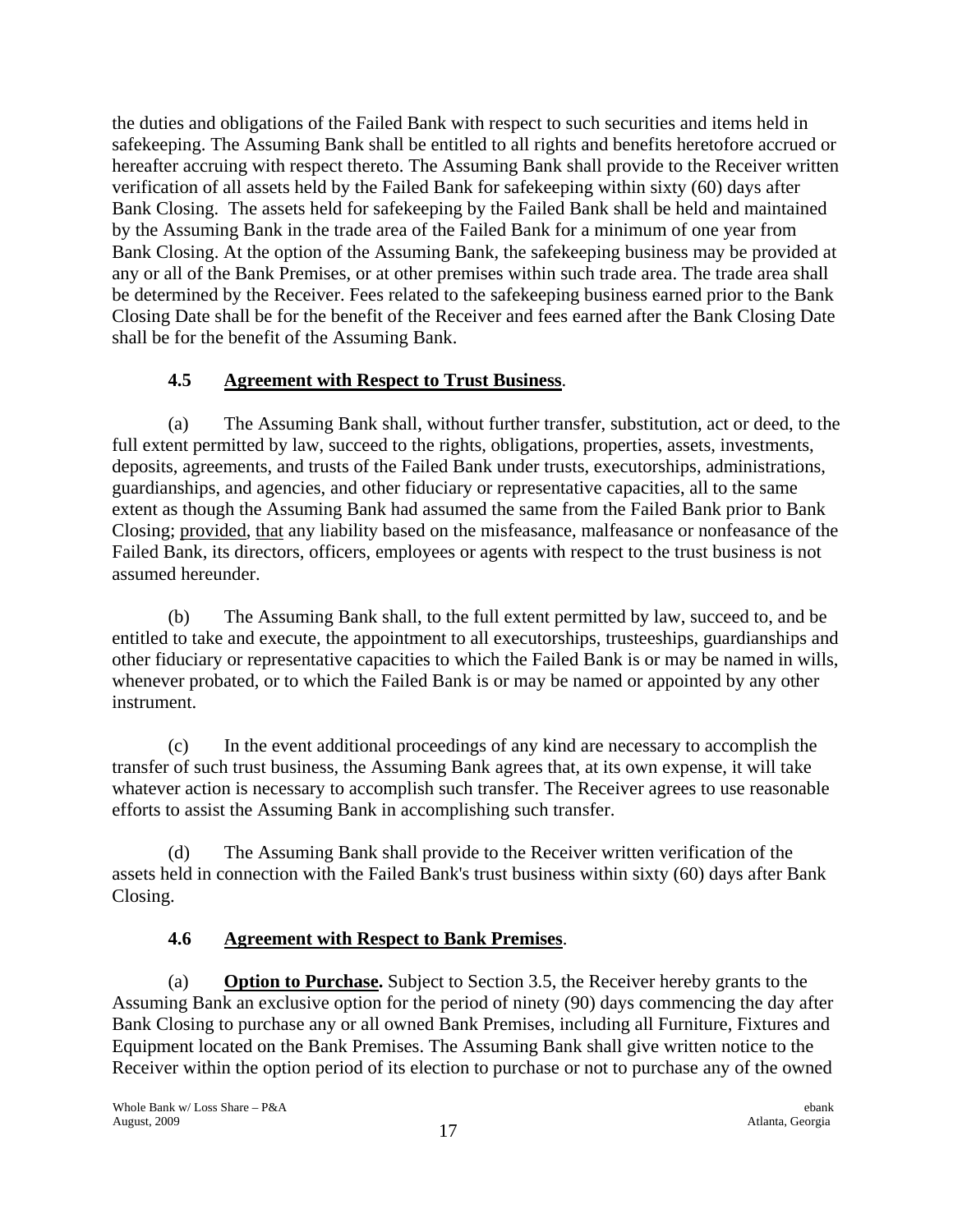Bank Premises. Any purchase of such premises shall be effective as of the date of Bank Closing and such purchase shall be consummated as soon as practicable thereafter, and in no event later than the Settlement Date.

(b) **Option to Lease.** The Receiver hereby grants to the Assuming Bank an exclusive option for the period of ninety (90) days commencing the day after Bank Closing to cause the Receiver to assign to the Assuming Bank any or all leases for leased Bank Premises, if any, which have been continuously occupied by the Assuming Bank from Bank Closing to the date it elects to accept an assignment of the leases with respect thereto to the extent such leases can be assigned; provided, that the exercise of this option with respect to any lease must be as to all premises or other property subject to the lease. If an assignment cannot be made of any such leases, the Receiver may, in its discretion, enter into subleases with the Assuming Bank containing the same terms and conditions provided under such existing leases for such leased Bank Premises or other property. The Assuming Bank shall give notice to the Receiver within the option period of its election to accept or not to accept an assignment of any or all leases (or enter into subleases or new leases in lieu thereof). The Assuming Bank agrees to assume all leases assigned (or enter into subleases or new leases in lieu thereof) pursuant to this Section 4.6.

(c) **Facilitation.** The Receiver agrees to facilitate the assumption, assignment or sublease of leases or the negotiation of new leases by the Assuming Bank; provided, that neither the Receiver nor the Corporation shall be obligated to engage in litigation, make payments to the Assuming Bank or to any third party in connection with facilitating any such assumption, assignment, sublease or negotiation or commit to any other obligations to third parties.

(d) **Occupancy.** The Assuming Bank shall give the Receiver fifteen (15) days' prior written notice of its intention to vacate prior to vacating any leased Bank Premises with respect to which the Assuming Bank has not exercised the option provided in Section 4.6(b). Any such notice shall be deemed to terminate the Assuming Bank's option with respect to such leased Bank Premises.

## (e) **Occupancy Costs.**

(i) The Assuming Bank agrees to pay to the Receiver, or to appropriate third parties at the direction of the Receiver, during and for the period of any occupancy by it of (x) owned Bank Premises the market rental value, as determined by the appraiser selected in accordance with the definition of Fair Market Value, and all operating costs, and (y) leased Bank Premises, all operating costs with respect thereto and to comply with all relevant terms of applicable leases entered into by the Failed Bank, including without limitation the timely payment of all rent. Operating costs include, without limitation all taxes, fees, charges, utilities, insurance and assessments, to the extent not included in the rental value or rent. If the Assuming Bank elects to purchase any owned Bank Premises in accordance with Section 4.6(a), the amount of any rent paid (and taxes paid to the Receiver which have not been paid to the taxing authority and for which the Assuming Bank assumes liability) by the Assuming Bank with respect thereto shall be applied as an offset against the purchase price thereof.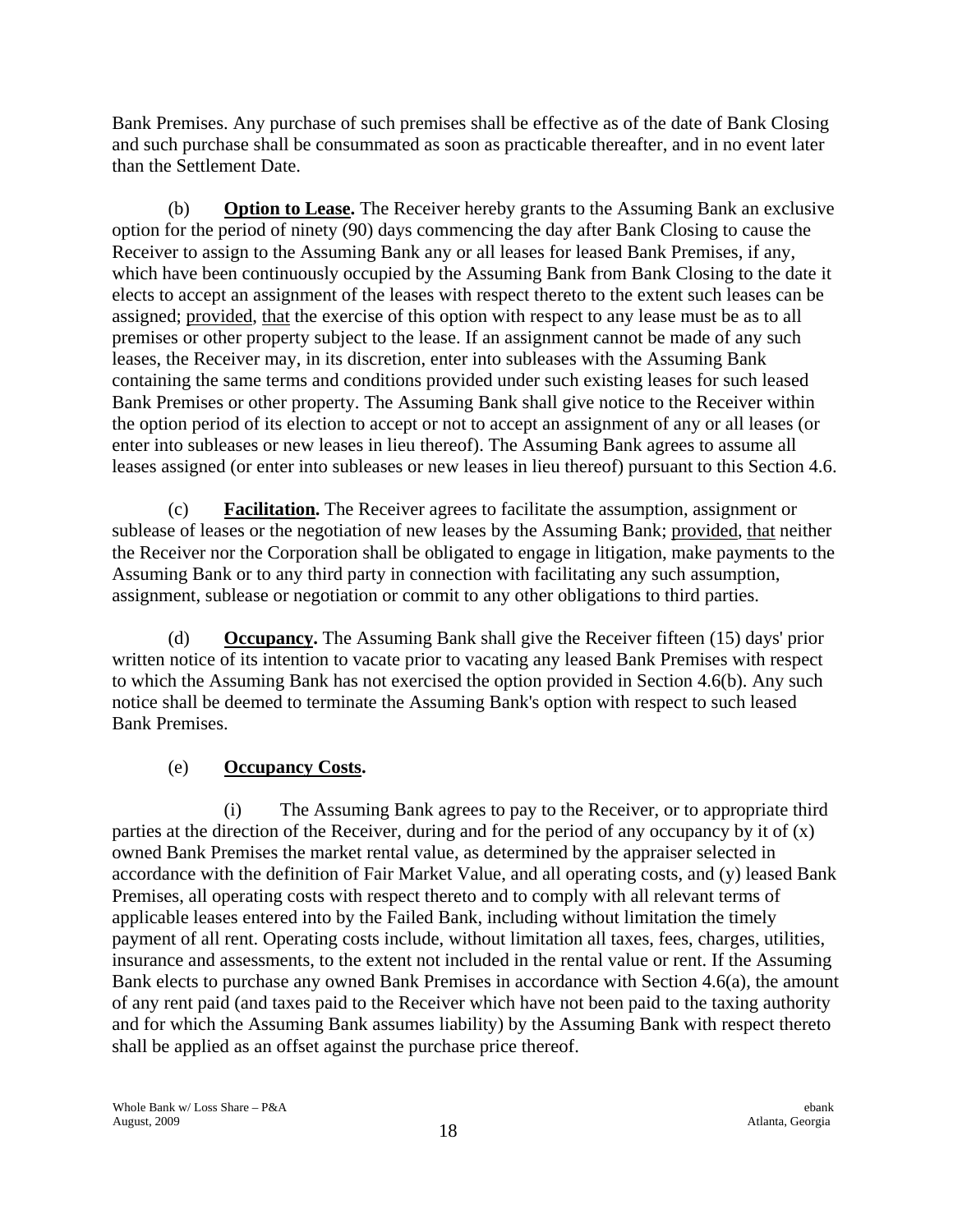(ii) The Assuming Bank agrees during the period of occupancy by it of owned or leased Bank Premises, to pay to the Receiver rent for the use of all owned or leased Furniture and Equipment and all owned or leased Fixtures located on such Bank Premises for the period of such occupancy. Rent for such property owned by the Failed Bank shall be the market rental value thereof, as determined by the Receiver within sixty (60) days after Bank Closing. Rent for such leased property shall be an amount equal to any and all rent and other amounts which the Receiver incurs or accrues as an obligation or is obligated to pay for such period of occupancy pursuant to all leases and contracts with respect to such property. If the Assuming Bank purchases any owned Furniture and Equipment or owned Fixtures in accordance with Section 4.6(f) or 4.6(h), the amount of any rents paid by the Assuming Bank with respect thereto shall be applied as an offset against the purchase price thereof.

(f) **Certain Requirements as to Furniture, Equipment and Fixtures.** If the Assuming Bank purchases owned Bank Premises or accepts an assignment of the lease (or enters into a sublease or a new lease in lieu thereof) for leased Bank Premises as provided in Section 4.6(a) or 4.6(b), or if the Assuming Bank does not exercise such option but within twelve (12) months following Bank Closing obtains the right to occupy such premises (whether by assignment, lease, sublease, purchase or otherwise), other than in accordance with Section 4.6(a) or (b), the Assuming Bank shall (i) effective as of the date of Bank Closing, purchase from the Receiver all Furniture and Equipment and Fixtures owned by the Failed Bank at Fair Market Value and located thereon as of Bank Closing, (ii) accept an assignment or a sublease of the leases or negotiate new leases for all Furniture and Equipment and Fixtures leased by the Failed Bank and located thereon, and (iii) if applicable, accept an assignment or a sublease of any ground lease or negotiate a new ground lease with respect to any land on which such Bank Premises are located; provided, that the Receiver shall not have disposed of such Furniture and Equipment and Fixtures or repudiated the leases specified in clause (ii) or (iii).

### (g) **Vacating Premises.**

(i) If the Assuming Bank elects not to purchase any owned Bank Premises, the notice of such election in accordance with Section 4.6(a) shall specify the date upon which the Assuming Bank's occupancy of such premises shall terminate, which date shall not be later than ninety (90) days after the date of the Assuming Bank's notice not to exercise such option. The Assuming Bank promptly shall relinquish and release to the Receiver such premises and the Furniture and Equipment and Fixtures located thereon in the same condition as at Bank Closing, normal wear and tear excepted. By occupying any such premises after the expiration of such ninety (90)-day period, the Assuming Bank shall, at the Receiver's option, (x) be deemed to have agreed to purchase such Bank Premises, and to assume all leases, obligations and liabilities with respect to leased Furniture and Equipment and leased Fixtures located thereon and any ground lease with respect to the land on which such premises are located, and (y) be required to purchase all Furniture and Equipment and Fixtures owned by the Failed Bank and located on such premises as of Bank Closing.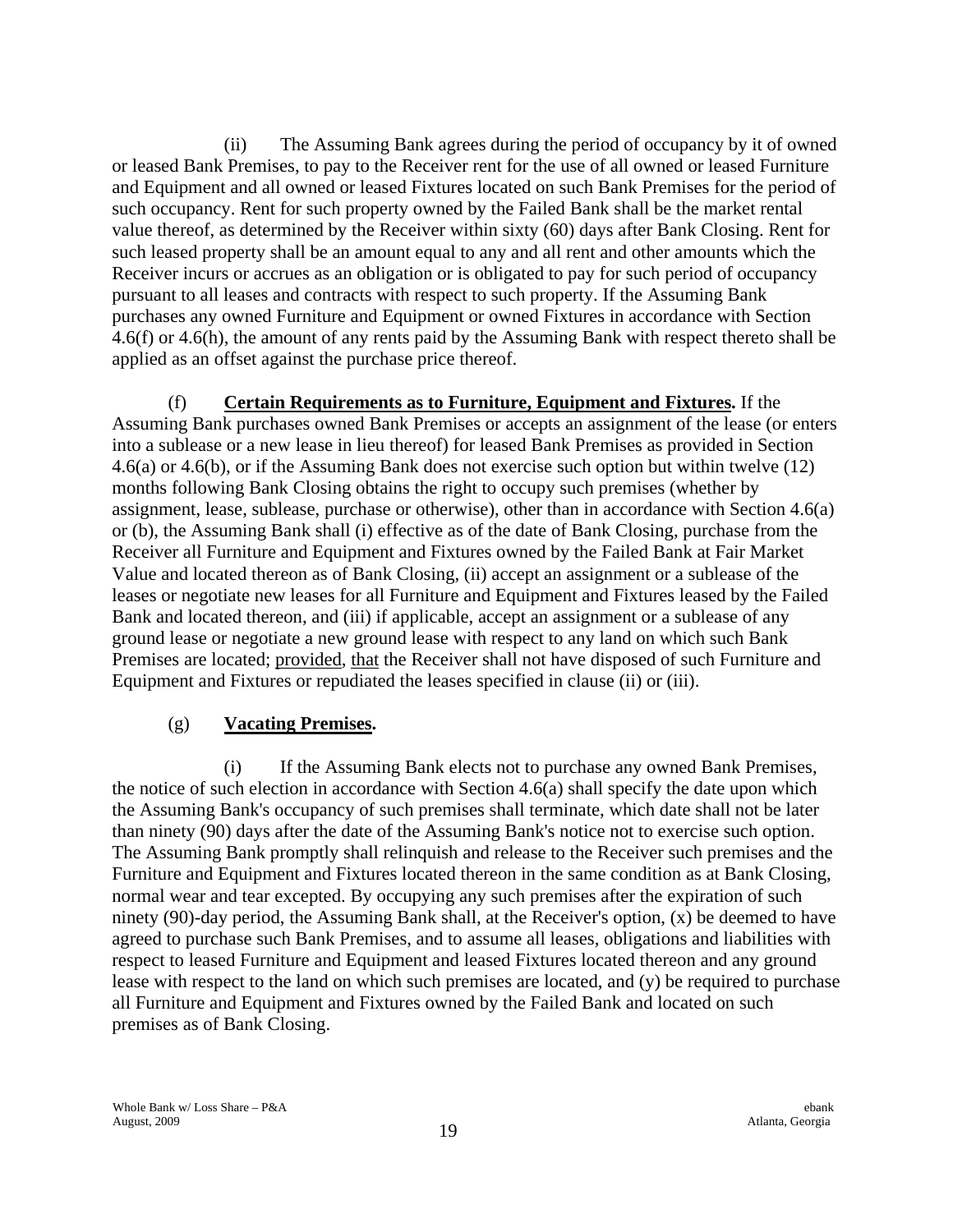(ii) If the Assuming Bank elects not to accept an assignment of the lease or sublease any leased Bank Premises, the notice of such election in accordance with Section 4.6(b) shall specify the date upon which the Assuming Bank's occupancy of such leased Bank Premises shall terminate, which date shall not be later than the date which is one hundred eighty (180) days after Bank Closing. Upon vacating such premises, the Assuming Bank shall relinquish and release to the Receiver such premises and the Fixtures and the Furniture and Equipment located thereon in the same condition as at Bank Closing, normal wear and tear excepted. By failing to provide notice of its intention to vacate such premises prior to the expiration of the option period specified in Section 4.6(b), or by occupying such premises after the one hundred eighty (180) day period specified above in this paragraph (ii), the Assuming Bank shall, at the Receiver's option, (x) be deemed to have assumed all leases, obligations and liabilities with respect to such premises (including any ground lease with respect to the land on which premises are located), and leased Furniture and Equipment and leased Fixtures located thereon in accordance with this Section 4.6 (unless the Receiver previously repudiated any such lease), and (y) be required to purchase all Furniture and Equipment and Fixtures owned by the Failed Bank at Fair Market Value and located on such premises as of Bank Closing.

(h) **Furniture and Equipment and Certain Other Equipment.** The Receiver hereby grants to the Assuming Bank an option to purchase all Furniture and Equipment or any telecommunications, data processing equipment (including hardware and software) and check processing and similar operating equipment owned by the Failed Bank at Fair Market Value and located at any leased Bank Premises that the Assuming Bank elects to vacate or which it could have, but did not occupy, pursuant to this Section 4.6; provided, that, the Assuming Bank shall give the Receiver notice of its election to purchase such property at the time it gives notice of its intention to vacate such Bank Premises or within ten (10) days after Bank Closing for Bank Premises it could have, but did not, occupy.

## **4.7 Agreement with Respect to Leased Data Processing Equipment**

<span id="page-23-0"></span>(a) The Receiver hereby grants to the Assuming Bank an exclusive option for the period of ninety (90) days commencing the day after Bank Closing to accept an assignment from the Receiver of any or all Data Processing Leases to the extent that such Data Processing Leases can be assigned.

(b) The Assuming Bank shall (i) give written notice to the Receiver within the option period specified in Section 4.7(a) of its intent to accept or decline an assignment or sublease of any or all Data Processing Leases and promptly accept an assignment or sublease of such Data Processing Leases, and (ii) give written notice to the appropriate lessor(s) that it has accepted an assignment or sublease of any such Data Processing Leases.

(c) The Receiver agrees to facilitate the assignment or sublease of Data Processing Leases or the negotiation of new leases or license agreements by the Assuming Bank; provided, that neither the Receiver nor the Corporation shall be obligated to engage in litigation or make payments to the Assuming Bank or to any third party in connection with facilitating any such assumption, assignment, sublease or negotiation.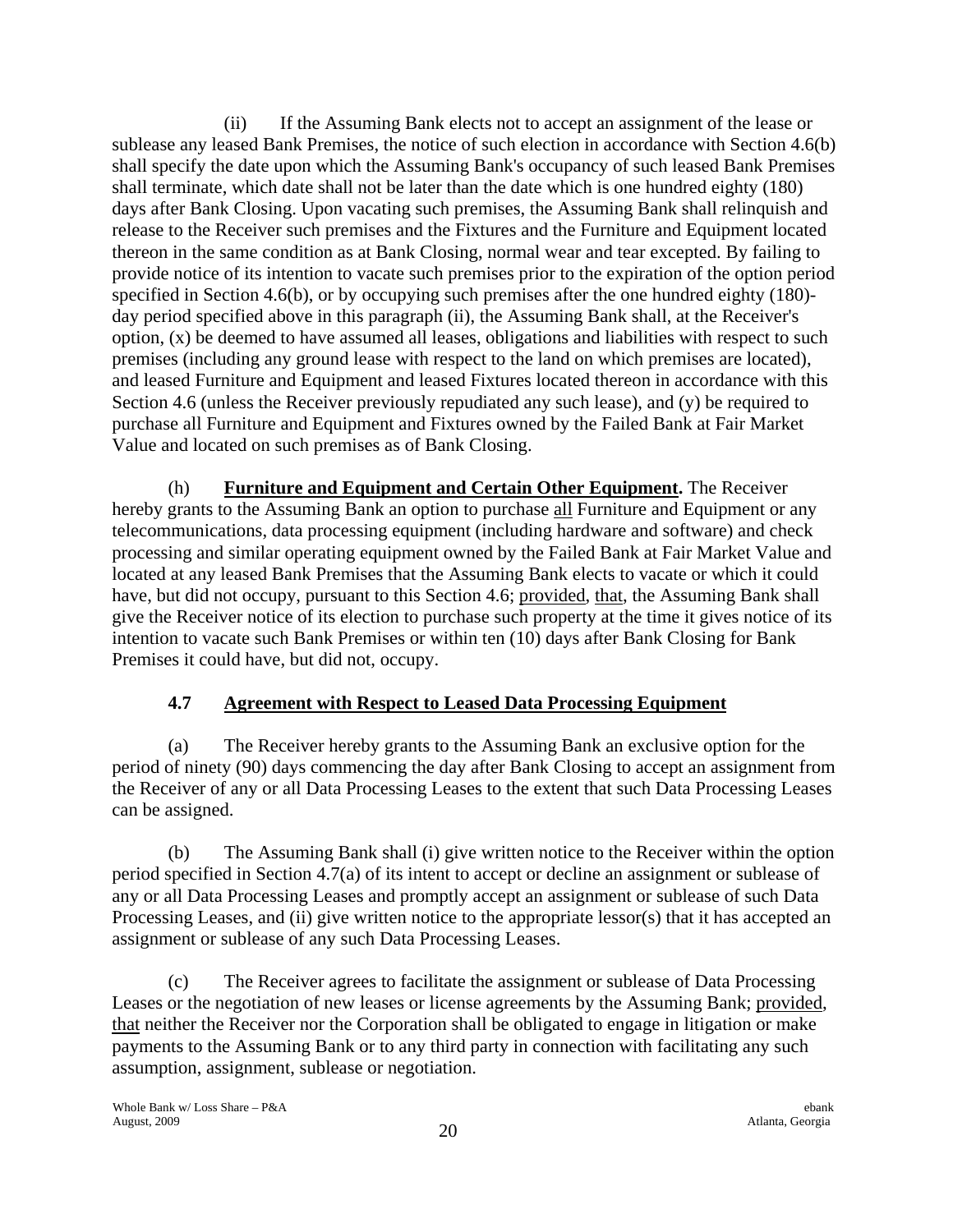(d) The Assuming Bank agrees, during its period of use of any property subject to a Data Processing Lease, to pay to the Receiver or to appropriate third parties at the direction of the Receiver all operating costs with respect thereto and to comply with all relevant terms of the applicable Data Processing Leases entered into by the Failed Bank, including without limitation the timely payment of all rent, taxes, fees, charges, utilities, insurance and assessments.

(e) The Assuming Bank shall, not later than fifty (50) days after giving the notice provided in Section 4.7(b), (i) relinquish and release to the Receiver all property subject to the relevant Data Processing Lease, in the same condition as at Bank Closing, normal wear and tear excepted, or (ii) accept an assignment or a sublease thereof or negotiate a new lease or license agreement under this Section 4.7.

### **4.8 Agreement with Respect to Certain Existing Agreements**.

<span id="page-24-0"></span>(a) Subject to the provisions of Section 4.8(b), with respect to agreements existing as of Bank Closing which provide for the rendering of services by or to the Failed Bank, within thirty (30) days after Bank Closing, the Assuming Bank shall give the Receiver written notice specifying whether it elects to assume or not to assume each such agreement. Except as may be otherwise provided in this Article IV, the Assuming Bank agrees to comply with the terms of each such agreement for a period commencing on the day after Bank Closing and ending on: (i) in the case of an agreement that provides for the rendering of services by the Failed Bank, the date which is ninety (90) days after Bank Closing, and (ii) in the case of an agreement that provides for the rendering of services to the Failed Bank, the date which is thirty (30) days after the Assuming Bank has given notice to the Receiver of its election not to assume such agreement; provided, that the Receiver can reasonably make such service agreements available to the Assuming Bank. The Assuming Bank shall be deemed by the Receiver to have assumed agreements for which no notification is timely given. The Receiver agrees to assign, transfer, convey, and deliver to the Assuming Bank all right, title and interest of the Receiver, if any, in and to agreements the Assuming Bank assumes hereunder. In the event the Assuming Bank elects not to accept an assignment of any lease (or sublease) or negotiate a new lease for leased Bank Premises under Section 4.6 and does not otherwise occupy such premises, the provisions of this Section 4.8(a) shall not apply to service agreements related to such premises. The Assuming Bank agrees, during the period it has the use or benefit of any such agreement, promptly to pay to the Receiver or to appropriate third parties at the direction of the Receiver all operating costs with respect thereto and to comply with all relevant terms of such agreement.

(b) The provisions of Section 4.8(a) regarding the Assuming Bank's election to assume or not assume certain agreements shall not apply to (i) agreements pursuant to which the Failed Bank provides mortgage servicing for others or mortgage servicing is provided to the Failed Bank by others, (ii) agreements that are subject to Sections 4.1 through 4.7 and any insurance policy or bond referred to in Section 3.5(a) or other agreement specified in Section 3.5, and (iii) consulting, management or employment agreements, if any, between the Failed Bank and its employees or other Persons. Except as otherwise expressly set forth elsewhere in this Agreement, the Assuming Bank does not assume any liabilities or acquire any rights under any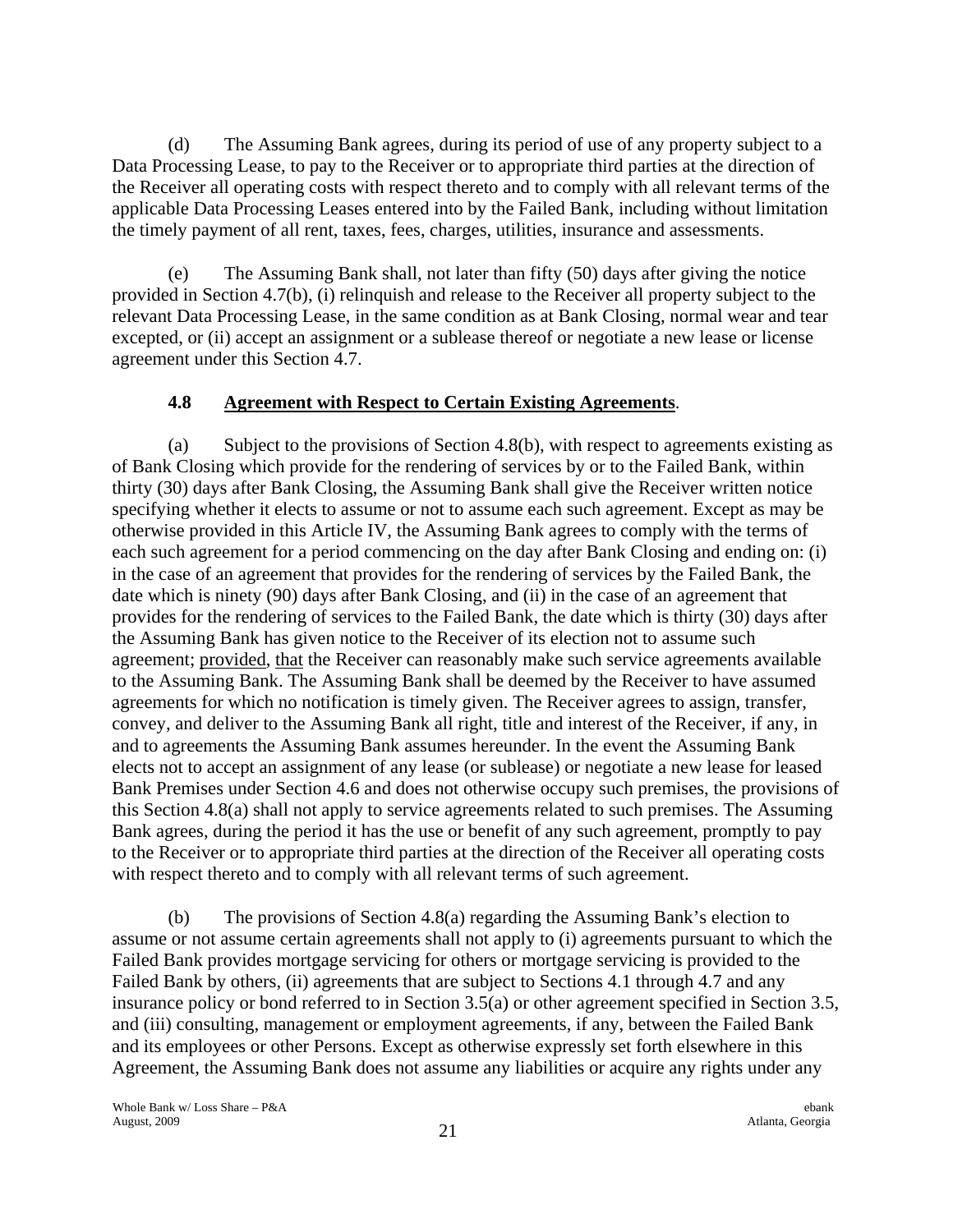of the agreements described in this Section 4.8(b).

<span id="page-25-0"></span>**4.9 Informational Tax Reporting**. The Assuming Bank agrees to perform all obligations of the Failed Bank with respect to Federal and State income tax informational reporting related to (i) the Assets and the Liabilities Assumed, (ii) deposit accounts that were closed and loans that were paid off or collateral obtained with respect thereto prior to Bank Closing, (iii) miscellaneous payments made to vendors of the Failed Bank, and (iv) any other asset or liability of the Failed Bank, including, without limitation, loans not purchased and Deposits not assumed by the Assuming Bank, as may be required by the Receiver.

<span id="page-25-1"></span>**4.10 Insurance**. The Assuming Bank agrees to obtain insurance coverage effective from and after Bank Closing, including public liability, fire and extended coverage insurance acceptable to the Receiver with respect to owned or leased Bank Premises that it occupies, and all owned or leased Furniture and Equipment and Fixtures and leased data processing equipment (including hardware and software) located thereon, in the event such insurance coverage is not already in force and effect with respect to the Assuming Bank as the insured as of Bank Closing. All such insurance shall, where appropriate (as determined by the Receiver), name the Receiver as an additional insured.

<span id="page-25-2"></span>**4.11 Office Space for Receiver and Corporation**. For the period commencing on the day following Bank Closing and ending on the one hundred eightieth (180th) day thereafter, the Assuming Bank agrees to provide to the Receiver and the Corporation, without charge, adequate and suitable office space (including parking facilities and vault space), furniture, equipment (including photocopying and telecopying machines), email accounts, network access and technology resources (such as shared drive) and utilities (including local telephone service and fax machines) at the Bank Premises occupied by the Assuming Bank for their use in the discharge of their respective functions with respect to the Failed Bank. In the event the Receiver and the Corporation determine that the space provided is inadequate or unsuitable, the Receiver and the Corporation may relocate to other quarters having adequate and suitable space and the costs of relocation and any rental and utility costs for the balance of the period of occupancy by the Receiver and the Corporation shall be borne by the Assuming Bank. Additionally, the Assuming Bank agrees to pay such bills and invoices on behalf of the Receiver and Corporation as the Receiver or Corporation may direct for the period beginning on the date of Bank Closing and ending on Settlement Date. Assuming Bank shall submit it requests for reimbursement of such expenditures pursuant to Article VIII of this Agreement.

### <span id="page-25-3"></span>**4.12 Agreement with Respect to Continuation of Group Health Plan Coverage for Former Employees of the Failed Bank.**

(a) The Assuming Bank agrees to assist the Receiver, as provided in this Section 4.12, in offering individuals who were employees or former employees of the Failed Bank, or any of its Subsidiaries, and who, immediately prior to Bank Closing, were receiving, or were eligible to receive, health insurance coverage or health insurance continuation coverage from the Failed Bank ("Eligible Individuals"), the opportunity to obtain health insurance coverage in the Corporation's FIA Continuation Coverage Plan which provides for health insurance continuation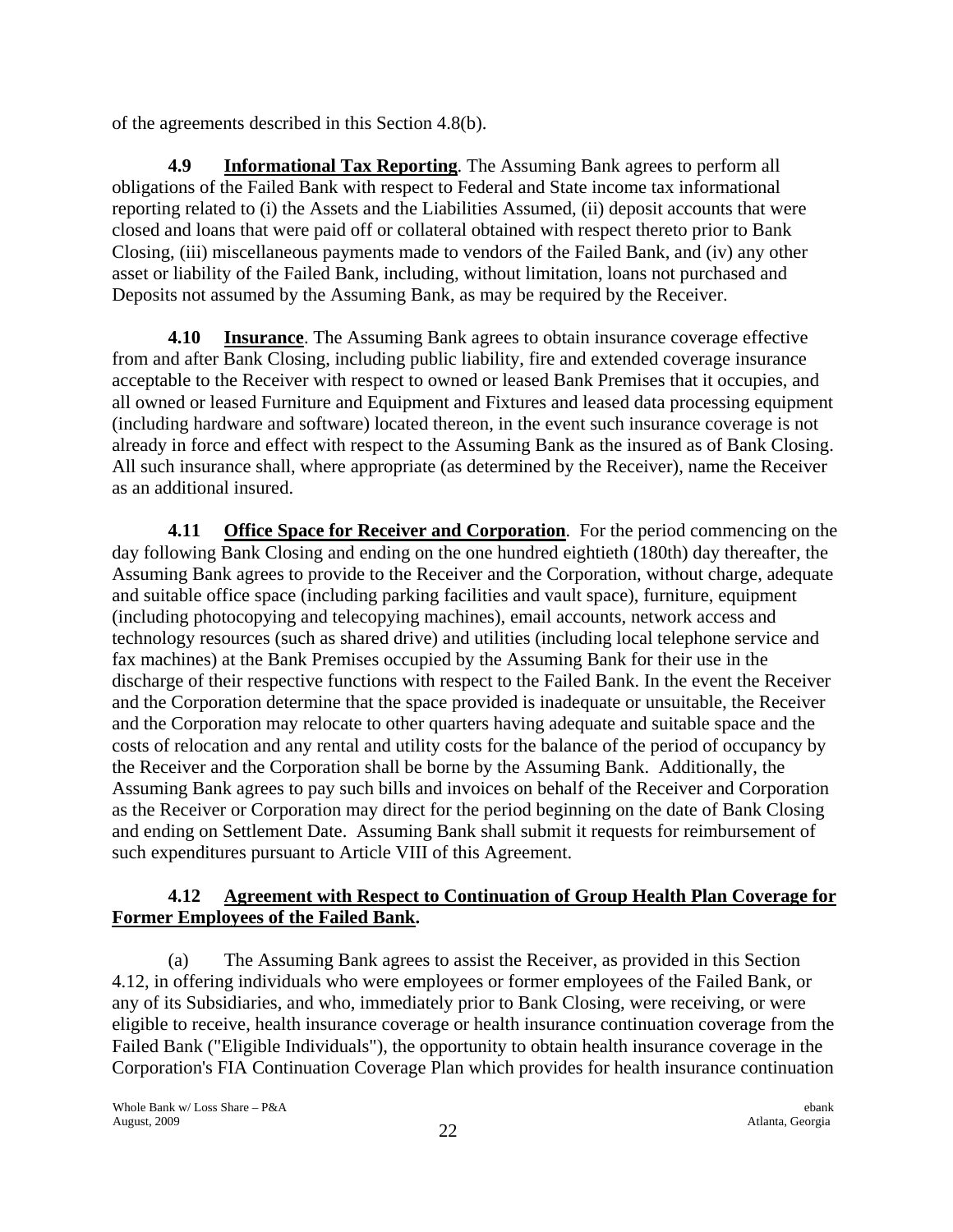coverage to such Eligible Individuals who are qualified beneficiaries of the Failed Bank as defined in Section 607 of the Employee Retirement Income Security Act of 1974, as amended (respectively, "qualified beneficiaries" and "ERISA"). The Assuming Bank shall consult with the Receiver and not later than five (5) Business Days after Bank Closing shall provide written notice to the Receiver of the number (if available), identity (if available) and addresses (if available) of the Eligible Individuals who are qualified beneficiaries of the Failed Bank and for whom a "qualifying event" (as defined in Section 603 of ERISA) has occurred and with respect to whom the Failed Bank's obligations under Part 6 of Subtitle B of Title I of ERISA have not been satisfied in full, and such other information as the Receiver may reasonably require. The Receiver shall cooperate with the Assuming Bank in order to permit it to prepare such notice and shall provide to the Assuming Bank such data in its possession as may be reasonably required for purposes of preparing such notice.

(b) The Assuming Bank shall take such further action to assist the Receiver in offering the Eligible Individuals who are qualified beneficiaries of the Failed Bank the opportunity to obtain health insurance coverage in the Corporation's FIA Continuation Coverage Plan as the Receiver may direct. All expenses incurred and paid by the Assuming Bank (i) in connection with the obligations of the Assuming Bank under this Section 4.12, and (ii) in providing health insurance continuation coverage to any Eligible Individuals who are hired by the Assuming Bank and such employees' qualified beneficiaries shall be borne by the Assuming Bank.

(c) This Section 4.12 is for the sole and exclusive benefit of the parties to this Agreement, and for the benefit of no other Person (including any former employee of the Failed Bank or any Subsidiary thereof or qualified beneficiary of such former employee). Nothing in this Section 4.12 is intended by the parties, or shall be construed, to give any Person (including any former employee of the Failed Bank or any Subsidiary thereof or qualified beneficiary of such former employee) other than the Corporation, the Receiver and the Assuming Bank any legal or equitable right, remedy or claim under or with respect to the provisions of this Section.

<span id="page-26-0"></span>**4.13 Agreement with Respect to Interim Asset Servicing.** At any time after Bank Closing, the Receiver may establish on its books an asset pool(s) and may transfer to such asset pool(s) (by means of accounting entries on the books of the Receiver) all or any assets and liabilities of the Failed Bank which are not acquired by the Assuming Bank, including, without limitation, wholly unfunded Commitments and assets and liabilities which may be acquired, funded or originated by the Receiver subsequent to Bank Closing. The Receiver may remove assets (and liabilities) from or add assets (and liabilities) to such pool(s) at any time in its discretion. At the option of the Receiver, the Assuming Bank agrees to service, administer, and collect such pool assets in accordance with and for the term set forth in Exhibit 4.13 "Interim Asset Servicing Arrangement".

### **4.14** Reserved.

**4.15 Agreement with Respect to Loss Sharing.** The Assuming Bank shall be entitled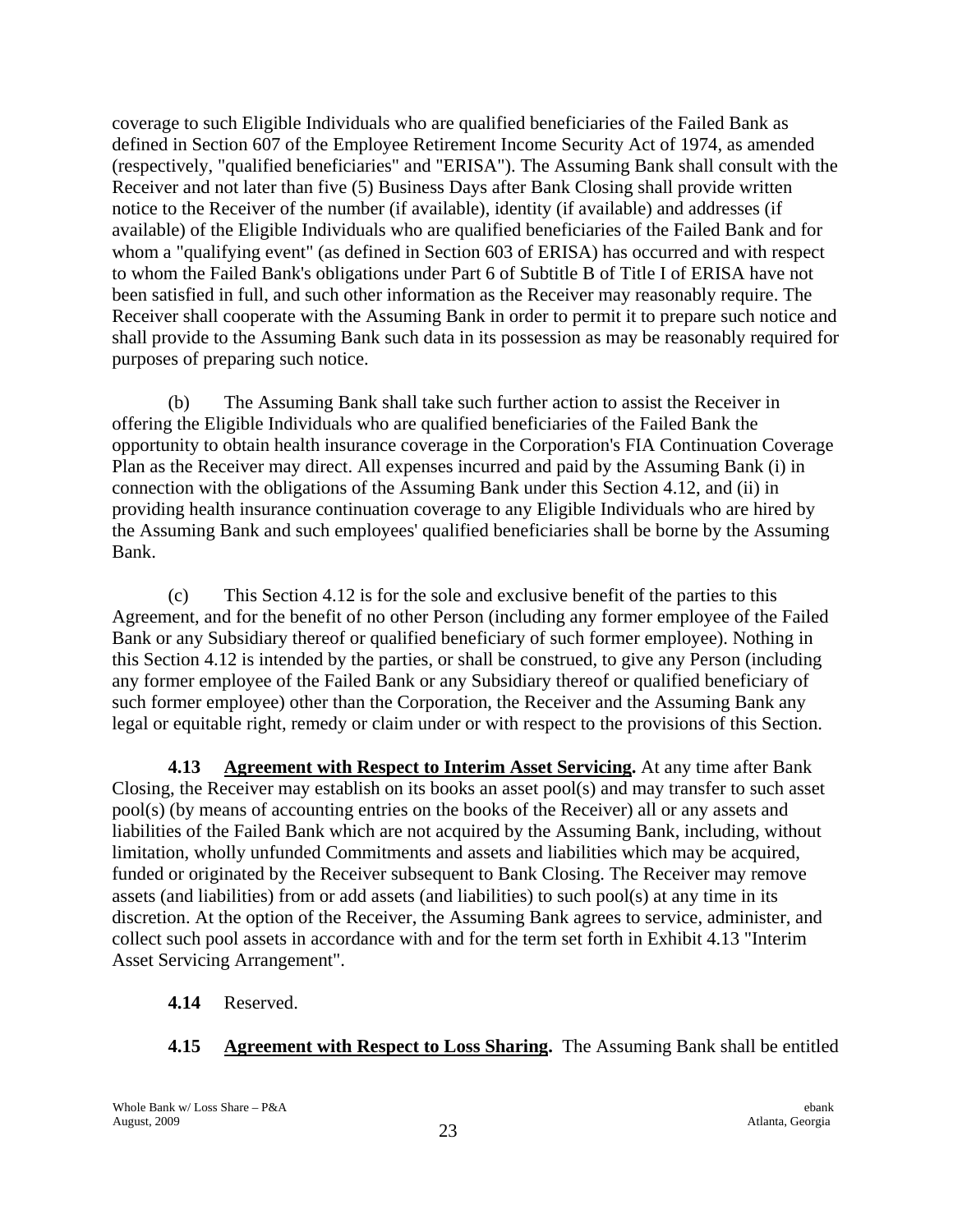to require reimbursement from the Receiver for loss sharing on certain loans in accordance with the Single Family Shared-Loss Agreement attached hereto as Exhibit 4.15A and the Non-SF Shared-Loss Agreement attached hereto as Exhibit 4.15B, collectively, the "Shared-Loss Agreements." The Loans that shall be subject to the Shared-Loss Agreements are identified on the Schedule of Loans 4.15A and 4.15B attached hereto.

### **ARTICLE V**

# **DUTIES WITH RESPECT TO DEPOSITORS OF THE FAILED BANK**

<span id="page-27-1"></span><span id="page-27-0"></span> **5.1 Payment of Checks, Drafts and Orders.** Subject to Section 9.5, the Assuming Bank agrees to pay all properly drawn checks, drafts and withdrawal orders of depositors of the Failed Bank presented for payment, whether drawn on the check or draft forms provided by the Failed Bank or by the Assuming Bank, to the extent that the Deposit balances to the credit of the respective makers or drawers assumed by the Assuming Bank under this Agreement are sufficient to permit the payment thereof, and in all other respects to discharge, in the usual course of conducting a banking business, the duties and obligations of the Failed Bank with respect to the Deposit balances due and owing to the depositors of the Failed Bank assumed by the Assuming Bank under this Agreement.

<span id="page-27-2"></span>**5.2 Certain Agreements Related to Deposits.** Subject to Section 2.2, the Assuming Bank agrees to honor the terms and conditions of any written escrow or mortgage servicing agreement or other similar agreement relating to a Deposit liability assumed by the Assuming Bank pursuant to this Agreement.

## **5.3 Notice to Depositors.**

<span id="page-27-3"></span>(a) Within seven (7) days after Bank Closing, the Assuming Bank shall give (i) notice to depositors of the Failed Bank of its assumption of the Deposit liabilities of the Failed Bank, and (ii) any notice required under Section 2.2, by mailing to each such depositor a notice with respect to such assumption and by advertising in a newspaper of general circulation in the county or counties in which the Failed Bank was located. The Assuming Bank agrees that it will obtain prior approval of all such notices and advertisements from counsel for the Receiver and that such notices and advertisements shall not be mailed or published until such approval is received.

(b) The Assuming Bank shall give notice by mail to depositors of the Failed Bank concerning the procedures to claim their deposits, which notice shall be provided to the Assuming Bank by the Receiver or the Corporation. Such notice shall be included with the notice to depositors to be mailed by the Assuming Bank pursuant to Section 5.3(a).

(c) If the Assuming Bank proposes to charge fees different from those charged by the Failed Bank before it establishes new deposit account relationships with the depositors of the Failed Bank, the Assuming Bank shall give notice by mail of such changed fees to such depositors.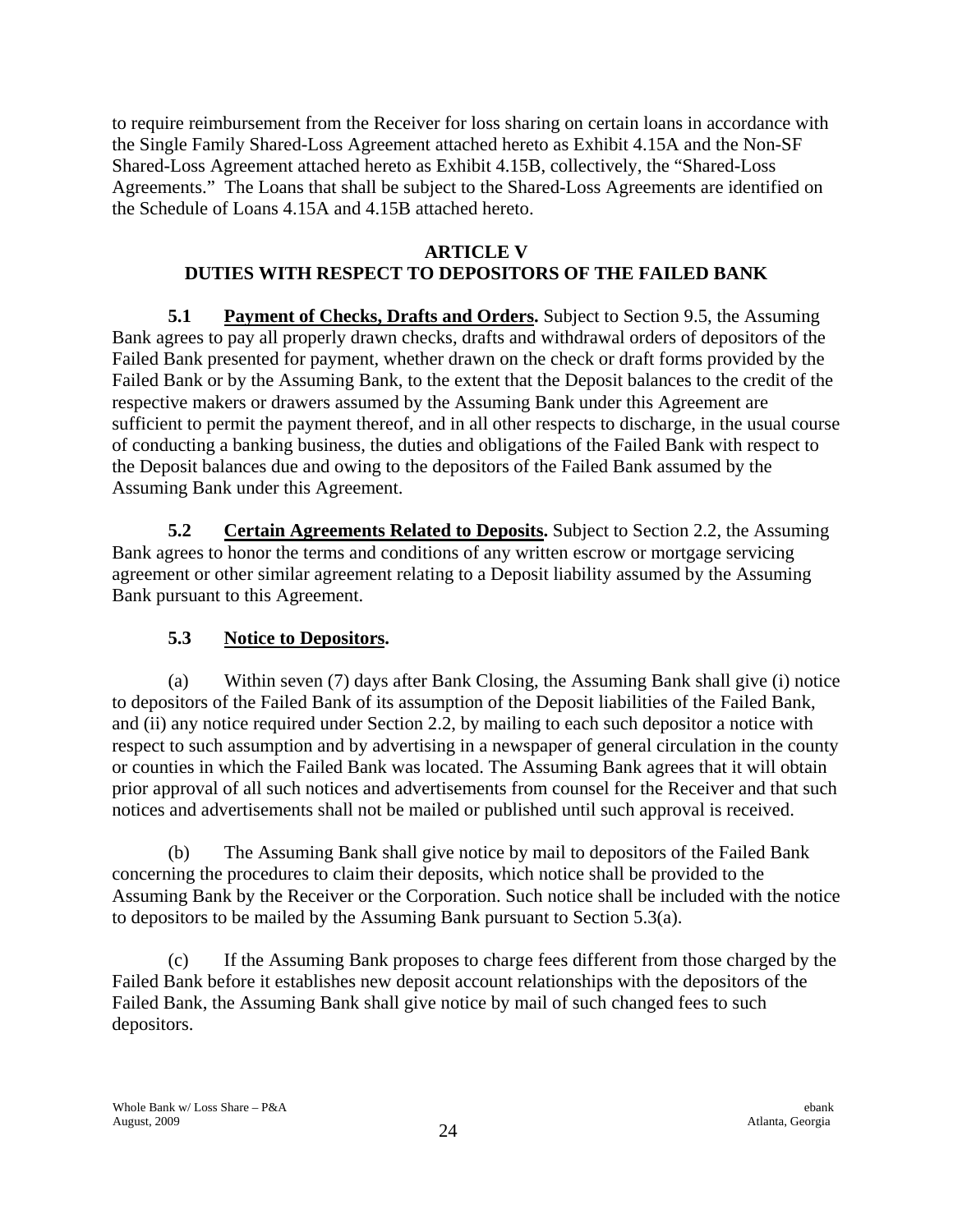### **ARTICLE VI RECORDS**

### **6.1 Transfer of Records**.

<span id="page-28-1"></span><span id="page-28-0"></span>(a) In accordance with Section 3.1, the Receiver assigns, transfers, conveys and delivers to the Assuming Bank the following Records pertaining to the Deposit liabilities of the Failed Bank assumed by the Assuming Bank under this Agreement, except as provided in Section 6.4:

- (i) signature cards, orders, contracts between the Failed Bank and its depositors and Records of similar character;
- (ii) passbooks of depositors held by the Failed Bank, deposit slips, cancelled checks and withdrawal orders representing charges to accounts of depositors;

and the following Records pertaining to the Assets:

- (iii) records of deposit balances carried with other banks, bankers or trust companies;
- (iv) Loan and collateral records and Credit Files and other documents;
- (v) deeds, mortgages, abstracts, surveys, and other instruments or records of title pertaining to real estate or real estate mortgages;
- (vi) signature cards, agreements and records pertaining to Safe Deposit Boxes, if any; and
- (vii) records pertaining to the credit card business, trust business or safekeeping business of the Failed Bank, if any.

(b) The Receiver, at its option, may assign and transfer to the Assuming Bank by a single blanket assignment or otherwise, as soon as practicable after Bank Closing, any other Records not assigned and transferred to the Assuming Bank as provided in this Agreement, including but not limited to loan disbursement checks, general ledger tickets, official bank checks, proof transactions (including proof tapes) and paid out loan files.

<span id="page-28-2"></span>**6.2 Delivery of Assigned Records**. The Receiver shall deliver to the Assuming Bank all Records described in (i) Section  $6.1(a)$  as soon as practicable on or after the date of this Agreement, and (ii) Section 6.1(b) as soon as practicable after making any assignment described therein.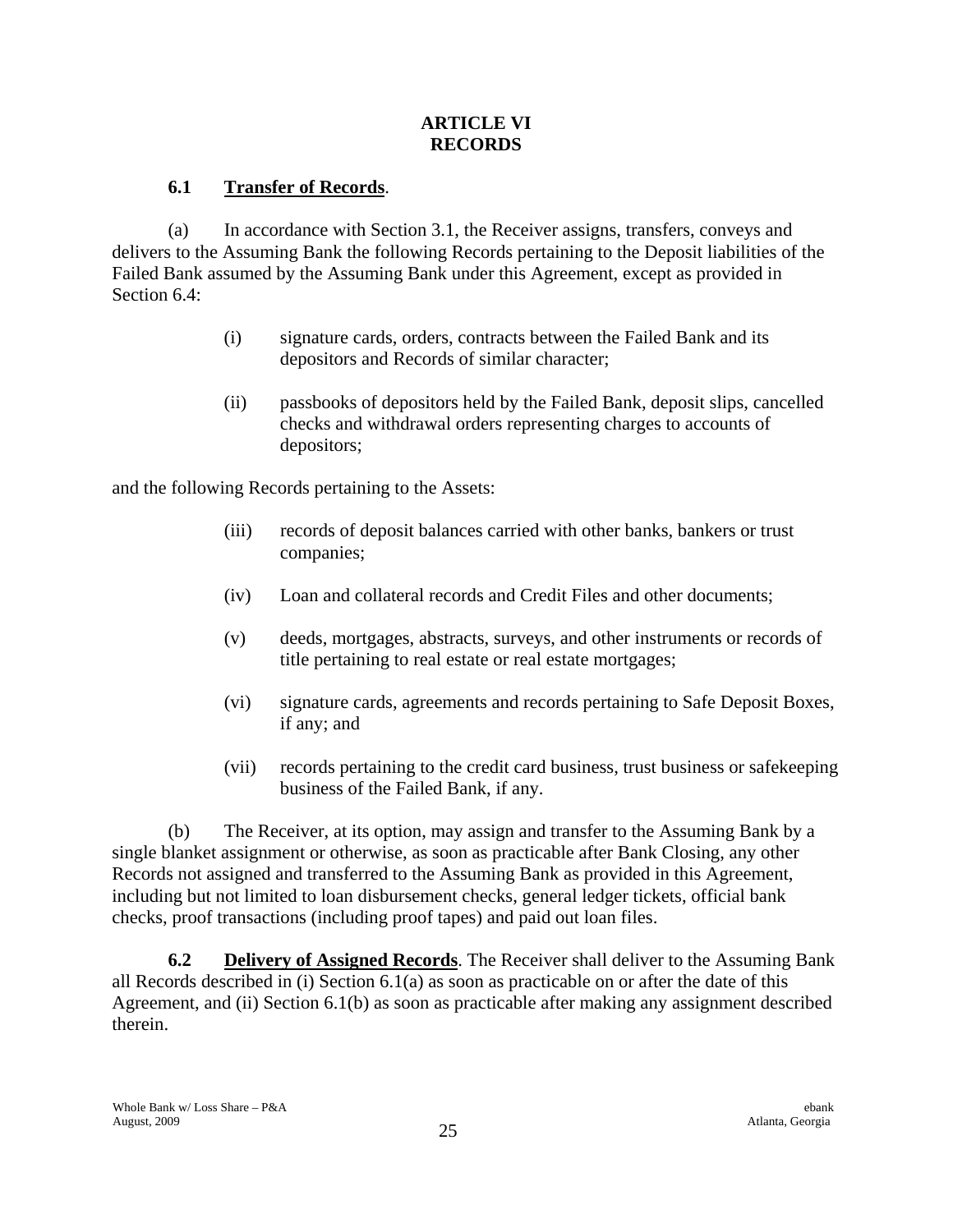<span id="page-29-3"></span><span id="page-29-0"></span>**6.3** Preservation of Records. The Assuming Bank agrees that it will preserve and maintain for the joint benefit of the Receiver, the Corporation and the Assuming Bank, all Records of which it has custody for such period as either the Receiver or the Corporation in its discretion may require, until directed otherwise, in writing, by the Receiver or Corporation. The Assuming Bank shall have the primary responsibility to respond to subpoenas, discovery requests, and other similar official inquiries with respect to the Records of which it has custody.

**6.4 Access to Records; Copies**. The Assuming Bank agrees to permit the Receiver and the Corporation access to all Records of which the Assuming Bank has custody, and to use, inspect, make extracts from or request copies of any such Records in the manner and to the extent requested, and to duplicate, in the discretion of the Receiver or the Corporation, any Record in the form of microfilm or microfiche pertaining to Deposit account relationships; provided, that in the event that the Failed Bank maintained one or more duplicate copies of such microfilm or microfiche Records, the Assuming Bank hereby assigns, transfers, and conveys to the Corporation one such duplicate copy of each such Record without cost to the Corporation, and agrees to deliver to the Corporation all Records assigned and transferred to the Corporation under this Article VI as soon as practicable on or after the date of this Agreement. The party requesting a copy of any Record shall bear the cost (based on standard accepted industry charges to the extent applicable, as determined by the Receiver) for providing such duplicate Records. A copy of each Record requested shall be provided as soon as practicable by the party having custody thereof.

### **ARTICLE VII FIRST LOSS TRANCHE**

 The Assuming Bank has submitted to the Receiver an asset discount bid of \$24,500,000.00 and a Deposit premium bid of 0%. The Deposit premium bid will be applied to the total of all Assumed Deposits except for brokered, CDARS, and any market place or similar subscription services Deposits. The First Loss Tranche shall be determined by adding (i) the asset discount bid, (ii) the Deposit premium bid, and (iii) the Equity Adjustment. If the First Loss Tranche is a positive number, then this is the Losses on Single Family Shared-Loss Loans and Net Charge-offs on Shared Loss Assets that the Assuming Bank will incur before losssharing commences under Exhibits 4.15A and 4.15B. If the First Loss Tranche is a negative number, the Corporation shall pay such amount by wire transfer to the Assuming Bank by the end of the first business day following Bank Closing and loss sharing shall commence immediately.

#### **ARTICLE VIII ADJUSTMENTS**

<span id="page-29-2"></span><span id="page-29-1"></span>**8.1 Pro Forma Statement**. The Receiver, as soon as practicable after Bank Closing, in accordance with the best information then available, shall provide to the Assuming Bank a pro forma statement reflecting any adjustments of such liabilities and assets as may be necessary. Such pro forma statement shall take into account, to the extent possible, (i) liabilities and assets of a nature similar to those contemplated by Section 2.1 or Section 3.1, respectively, which at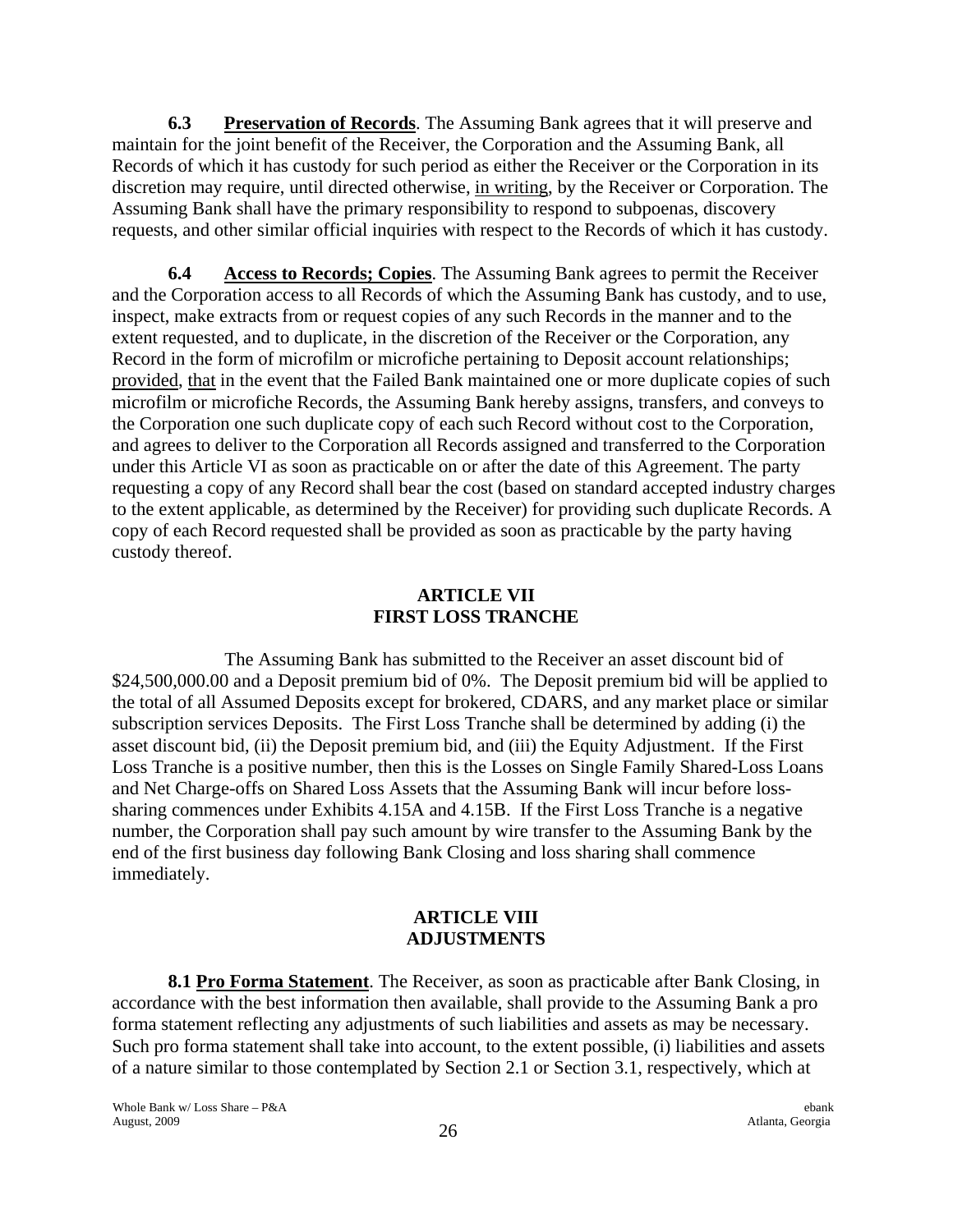Bank Closing were carried in the Failed Bank's suspense accounts, (ii) accruals as of Bank Closing for all income related to the assets and business of the Failed Bank acquired by the Assuming Bank hereunder, whether or not such accruals were reflected on the Accounting Records of the Failed Bank in the normal course of its operations, and (iii) adjustments to determine the Book Value of any investment in an Acquired Subsidiary and related accounts on the "bank only" (unconsolidated) balance sheet of the Failed Bank based on the equity method of accounting, whether or not the Failed Bank used the equity method of accounting for investments in subsidiaries, except that the resulting amount cannot be less than the Acquired Subsidiary's recorded equity as of Bank Closing as reflected on the Accounting Records of the Acquired Subsidiary. Any Loan purchased by the Assuming Bank pursuant to Section 3.1 which the Failed Bank charged off during the period from July 10, 2009 to Bank Closing shall be deemed not to be charged off for the purposes of the pro forma statement, and the purchase price shall be determined pursuant to Section 3.2.

## **8.2 Correction of Errors and Omissions; Other Liabilities**.

(a) In the event any bookkeeping omissions or errors are discovered in preparing any pro forma statement or in completing the transfers and assumptions contemplated hereby, the parties hereto agree to correct such errors and omissions, it being understood that, as far as practicable, all adjustments will be made consistent with the judgments, methods, policies or accounting principles utilized by the Failed Bank in preparing and maintaining Accounting Records, except that adjustments made pursuant to this Section 8.2(a) are not intended to bring the Accounting Records of the Failed Bank into accordance with generally accepted accounting principles.

(b) If the Receiver discovers at any time subsequent to the date of this Agreement that any claim exists against the Failed Bank which is of such a nature that it would have been included in the liabilities assumed under Article II had the existence of such claim or the facts giving rise thereto been known as of Bank Closing, the Receiver may, in its discretion, at any time, require that such claim be assumed by the Assuming Bank in a manner consistent with the intent of this Agreement. The Receiver will make appropriate adjustments to the pro forma statement provided by the Receiver to the Assuming Bank pursuant to Section 8.1 as may be necessary.

<span id="page-30-0"></span>**8.3 Payments**. The Receiver agrees to cause to be paid to the Assuming Bank, or the Assuming Bank agrees to pay to the Receiver, as the case may be, on the Settlement Date, a payment in an amount which reflects net adjustments (including any costs, expenses and fees associated with determinations of value as provided in this Agreement) made pursuant to Section 8.1 or Section 8.2, plus interest as provided in Section 8.4. The Receiver and the Assuming Bank agree to effect on the Settlement Date any further transfer of assets to or assumption of liabilities or claims by the Assuming Bank as may be necessary in accordance with Section 8.1 or Section 8.2.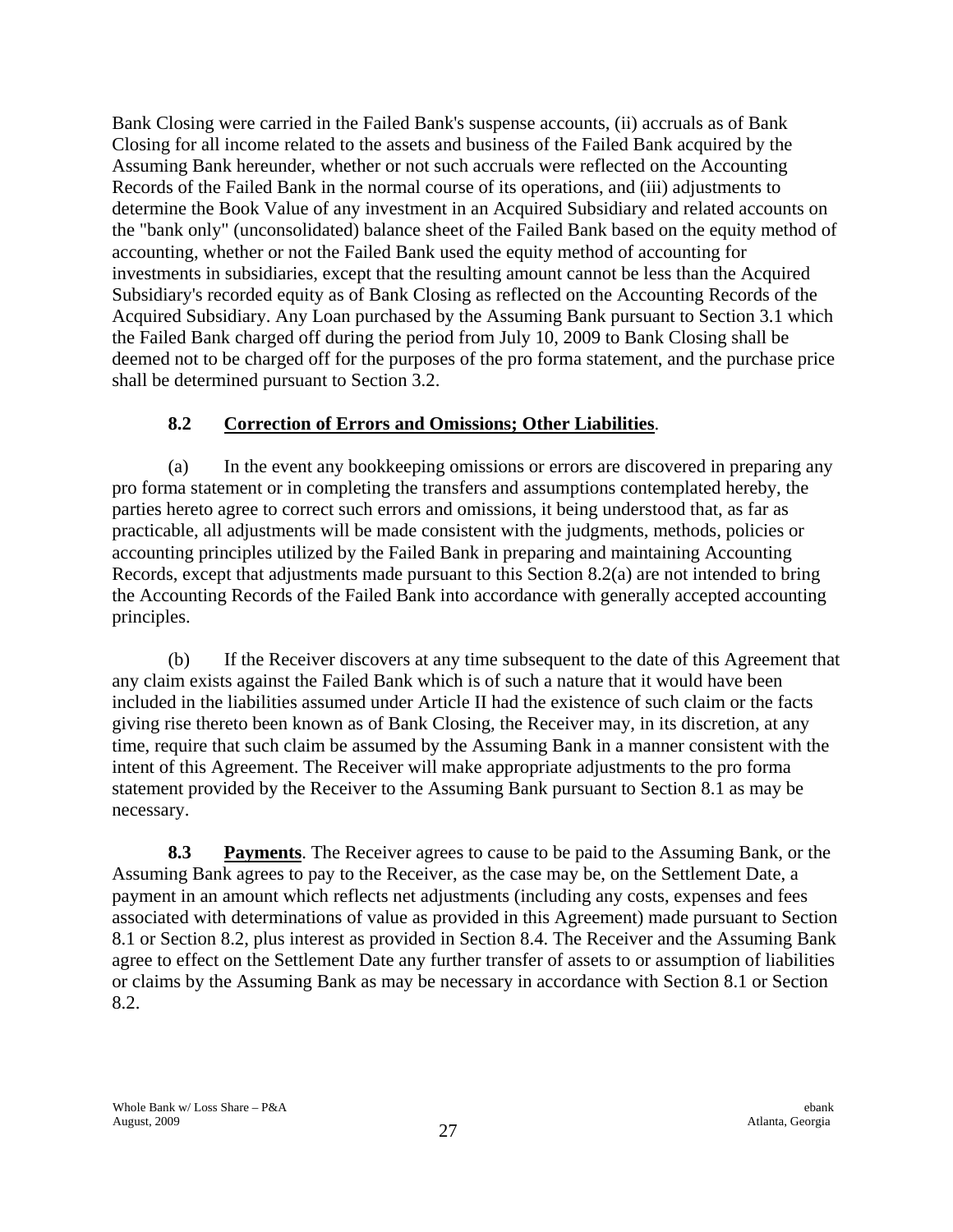<span id="page-31-0"></span>**8.4 Interest**. Any amounts paid under Section 8.3 or Section 8.5, shall bear interest for the period from and including the day following Bank Closing to and including the day preceding the payment at the Settlement Interest Rate.

<span id="page-31-1"></span>**8.5 Subsequent Adjustments.** In the event that the Assuming Bank or the Receiver discovers any errors or omissions as contemplated by Section 8.2 or any error with respect to the payment made under Section 8.3 after the Settlement Date, the Assuming Bank and the Receiver agree to promptly correct any such errors or omissions, make any payments and effect any transfers or assumptions as may be necessary to reflect any such correction plus interest as provided in Section 8.4.

### **ARTICLE IX CONTINUING COOPERATION**

<span id="page-31-3"></span><span id="page-31-2"></span>**9.1** General Matters. The parties hereto agree that they will, in good faith and with their best efforts, cooperate with each other to carry out the transactions contemplated by this Agreement and to effect the purposes hereof.

<span id="page-31-4"></span>**9.2** Additional Title Documents. The Receiver, the Corporation and the Assuming Bank each agree, at any time, and from time to time, upon the request of any party hereto, to execute and deliver such additional instruments and documents of conveyance as shall be reasonably necessary to vest in the appropriate party its full legal or equitable title in and to the property transferred pursuant to this Agreement or to be transferred in accordance herewith. The Assuming Bank shall prepare such instruments and documents of conveyance (in form and substance satisfactory to the Receiver) as shall be necessary to vest title to the Assets in the Assuming Bank. The Assuming Bank shall be responsible for recording such instruments and documents of conveyance at its own expense.

## **9.3 Claims and Suits**.

<span id="page-31-5"></span>(a) The Receiver shall have the right, in its discretion, to (i) defend or settle any claim or suit against the Assuming Bank with respect to which the Receiver has indemnified the Assuming Bank in the same manner and to the same extent as provided in Article XII, and (ii) defend or settle any claim or suit against the Assuming Bank with respect to any Liability Assumed, which claim or suit may result in a loss to the Receiver arising out of or related to this Agreement, or which existed against the Failed Bank on or before Bank Closing. The exercise by the Receiver of any rights under this Section 9.3(a) shall not release the Assuming Bank with respect to any of its obligations under this Agreement.

(b) In the event any action at law or in equity shall be instituted by any Person against the Receiver and the Corporation as codefendants with respect to any asset of the Failed Bank retained or acquired pursuant to this Agreement by the Receiver, the Receiver agrees, at the request of the Corporation, to join with the Corporation in a petition to remove the action to the United States District Court for the proper district. The Receiver agrees to institute, with or without joinder of the Corporation as co-plaintiff, any action with respect to any such retained or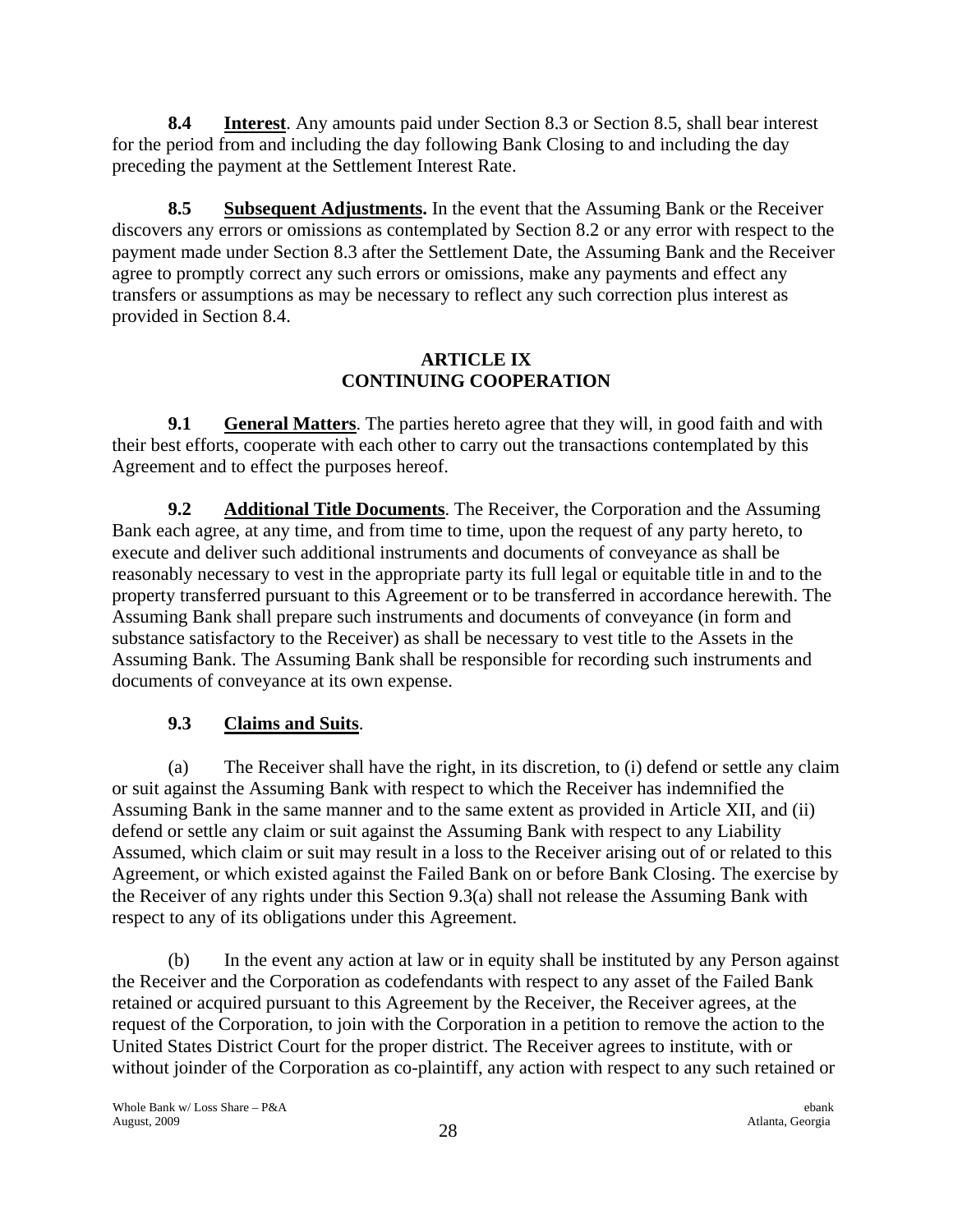acquired asset or any matter connected therewith whenever notice requiring such action shall be given by the Corporation to the Receiver.

<span id="page-32-0"></span>**9.4** Payment of Deposits. In the event any depositor does not accept the obligation of the Assuming Bank to pay any Deposit liability of the Failed Bank assumed by the Assuming Bank pursuant to this Agreement and asserts a claim against the Receiver for all or any portion of any such Deposit liability, the Assuming Bank agrees on demand to provide to the Receiver funds sufficient to pay such claim in an amount not in excess of the Deposit liability reflected on the books of the Assuming Bank at the time such claim is made. Upon payment by the Assuming Bank to the Receiver of such amount, the Assuming Bank shall be discharged from any further obligation under this Agreement to pay to any such depositor the amount of such Deposit liability paid to the Receiver.

<span id="page-32-1"></span>**9.5 Withheld Payments**. At any time, the Receiver or the Corporation may, in its discretion, determine that all or any portion of any deposit balance assumed by the Assuming Bank pursuant to this Agreement does not constitute a "Deposit" (or otherwise, in its discretion, determine that it is the best interest of the Receiver or Corporation to withhold all or any portion of any deposit), and may direct the Assuming Bank to withhold payment of all or any portion of any such deposit balance. Upon such direction, the Assuming Bank agrees to hold such deposit and not to make any payment of such deposit balance to or on behalf of the depositor, or to itself, whether by way of transfer, set-off, or otherwise. The Assuming Bank agrees to maintain the "withheld payment" status of any such deposit balance until directed in writing by the Receiver or the Corporation as to its disposition. At the direction of the Receiver or the Corporation, the Assuming Bank shall return all or any portion of such deposit balance to the Receiver or the Corporation, as appropriate, and thereupon the Assuming Bank shall be discharged from any further liability to such depositor with respect to such returned deposit balance. If such deposit balance has been paid to the depositor prior to a demand for return by the Corporation or the Receiver, and payment of such deposit balance had not been previously withheld pursuant to this Section, the Assuming Bank shall not be obligated to return such deposit balance to the Receiver or the Corporation. The Assuming Bank shall be obligated to reimburse the Corporation or the Receiver, as the case may be, for the amount of any deposit balance or portion thereof paid by the Assuming Bank in contravention of any previous direction to withhold payment of such deposit balance or return such deposit balance the payment of which was withheld pursuant to this Section.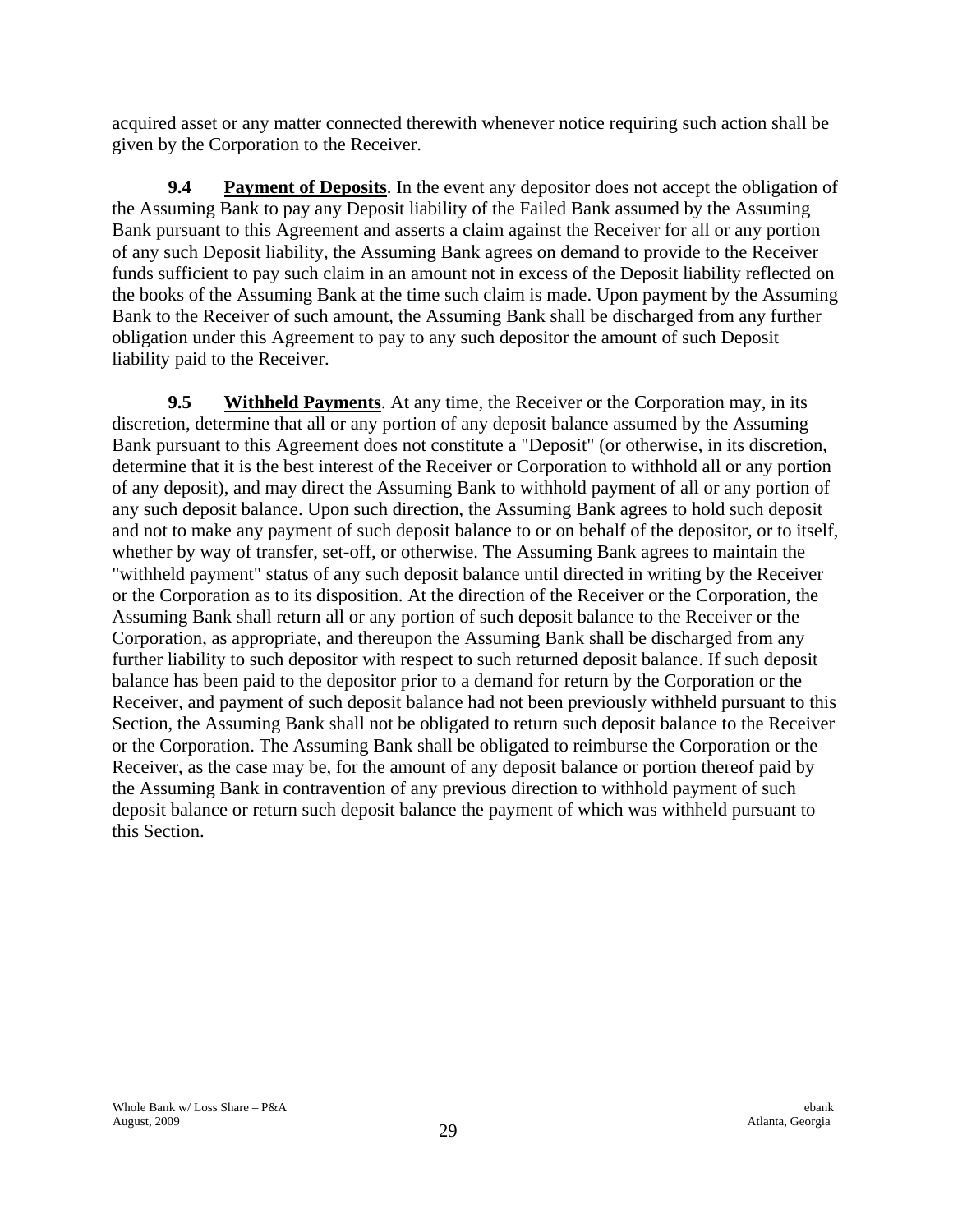### **9.6 Proceedings with Respect to Certain Assets and Liabilities**.

<span id="page-33-0"></span>(a) In connection with any investigation, proceeding or other matter with respect to any asset or liability of the Failed Bank retained by the Receiver, or any asset of the Failed Bank acquired by the Receiver pursuant to this Agreement, the Assuming Bank shall cooperate to the extent reasonably required by the Receiver.

(b) In addition to its obligations under Section 6.4, the Assuming Bank shall provide representatives of the Receiver access at reasonable times and locations without other limitation or qualification to (i) its directors, officers, employees and agents and those of the Subsidiaries acquired by the Assuming Bank, and (ii) its books and records, the books and records of such Subsidiaries and all Credit Files, and copies thereof. Copies of books, records and Credit Files shall be provided by the Assuming Bank as requested by the Receiver and the costs of duplication thereof shall be borne by the Receiver.

(c) Not later than ten (10) days after the Put Notice pursuant to Section 3.4 or the date of the notice of transfer of any Loan by the Assuming Bank to the Receiver pursuant to Section 3.6, the Assuming Bank shall deliver to the Receiver such documents with respect to such Loan as the Receiver may request, including without limitation the following: (i) all related Credit Documents (other than certificates, notices and other ancillary documents), (ii) a certificate setting forth the principal amount on the date of the transfer and the amount of interest, fees and other charges then accrued and unpaid thereon, and any restrictions on transfer to which any such Loan is subject, and (iii) all Credit Files, and all documents, microfiche, microfilm and computer records (including but not limited to magnetic tape, disc storage, card forms and printed copy) maintained by, owned by, or in the possession of the Assuming Bank or any Affiliate of the Assuming Bank relating to the transferred Loan.

<span id="page-33-1"></span>**9.7** Information. The Assuming Bank promptly shall provide to the Corporation such other information, including financial statements and computations, relating to the performance of the provisions of this Agreement as the Corporation or the Receiver may request from time to time, and, at the request of the Receiver, make available employees of the Failed Bank employed or retained by the Assuming Bank to assist in preparation of the pro forma statement pursuant to Section 8.1.

### **ARTICLE X CONDITION PRECEDENT**

<span id="page-33-2"></span>The obligations of the parties to this Agreement are subject to the Receiver and the Corporation having received at or before Bank Closing evidence reasonably satisfactory to each of any necessary approval, waiver, or other action by any governmental authority, the board of directors of the Assuming Bank, or other third party, with respect to this Agreement and the transactions contemplated hereby, the closing of the Failed Bank and the appointment of the Receiver, the chartering of the Assuming Bank, and any agreements, documents, matters or proceedings contemplated hereby or thereby.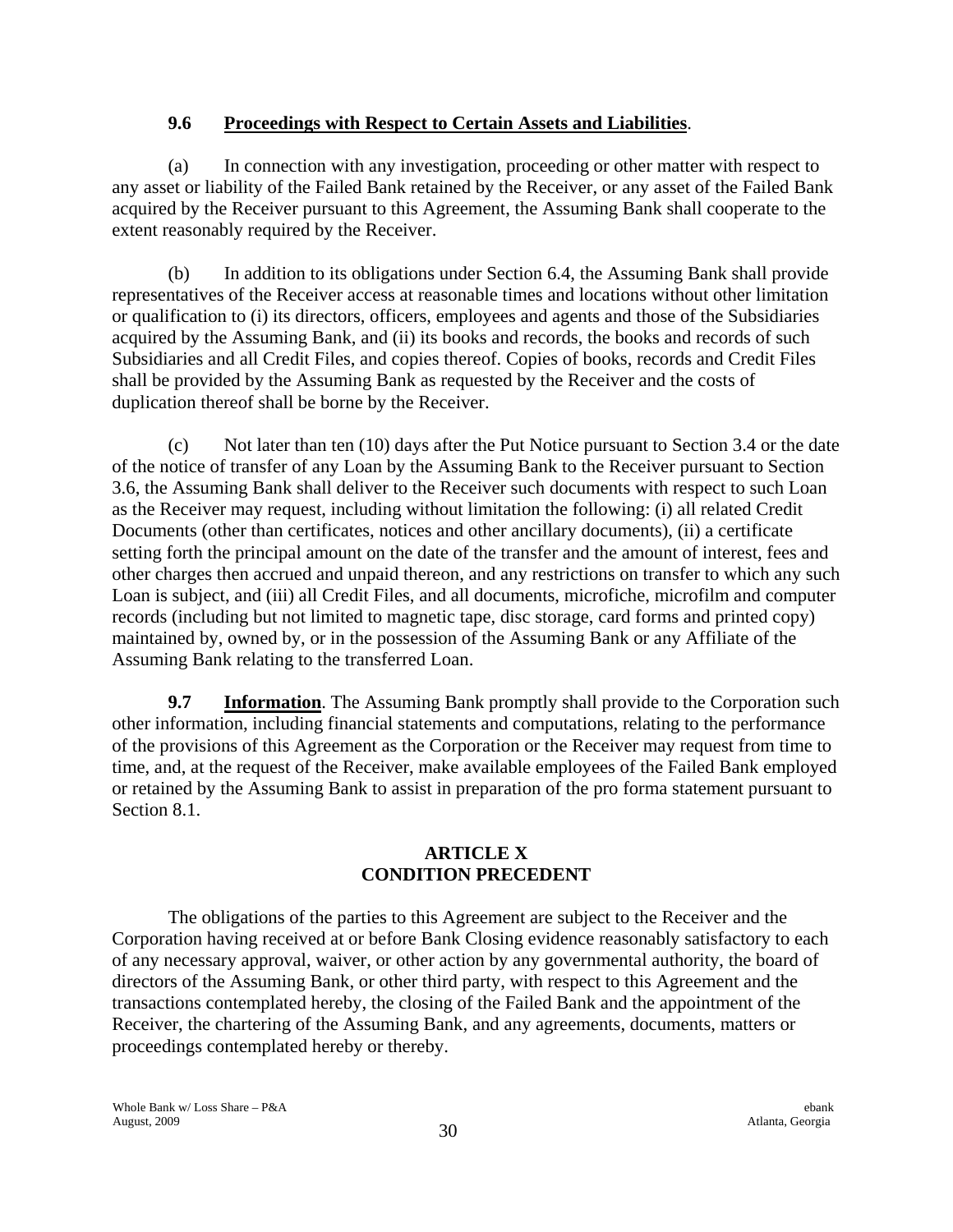### **ARTICLE XI REPRESENTATIONS AND WARRANTIES OF THE ASSUMING BANK**

<span id="page-34-0"></span>The Assuming Bank represents and warrants to the Corporation and the Receiver as follows:

(a) **Corporate Existence and Authority**. The Assuming Bank (i) is duly organized, validly existing and in good standing under the laws of its Chartering Authority and has full power and authority to own and operate its properties and to conduct its business as now conducted by it, and (ii) has full power and authority to execute and deliver this Agreement and to perform its obligations hereunder. The Assuming Bank has taken all necessary corporate action to authorize the execution, delivery and performance of this Agreement and the performance of the transactions contemplated hereby.

(b) **Third Party Consents**. No governmental authority or other third party consents (including but not limited to approvals, licenses, registrations or declarations) are required in connection with the execution, delivery or performance by the Assuming Bank of this Agreement, other than such consents as have been duly obtained and are in full force and effect.

(c) **Execution and Enforceability**. This Agreement has been duly executed and delivered by the Assuming Bank and when this Agreement has been duly authorized, executed and delivered by the Corporation and the Receiver, this Agreement will constitute the legal, valid and binding obligation of the Assuming Bank, enforceable in accordance with its terms.

# (d) **Compliance with Law**.

(i) Neither the Assuming Bank nor any of its Subsidiaries is in violation of any statute, regulation, order, decision, judgment or decree of, or any restriction imposed by, the United States of America, any State, municipality or other political subdivision or any agency of any of the foregoing, or any court or other tribunal having jurisdiction over the Assuming Bank or any of its Subsidiaries or any assets of any such Person, or any foreign government or agency thereof having such jurisdiction, with respect to the conduct of the business of the Assuming Bank or of any of its Subsidiaries, or the ownership of the properties of the Assuming Bank or any of its Subsidiaries, which, either individually or in the aggregate with all other such violations, would materially and adversely affect the business, operations or condition (financial or otherwise) of the Assuming Bank or the ability of the Assuming Bank to perform, satisfy or observe any obligation or condition under this Agreement.

(ii) Neither the execution and delivery nor the performance by the Assuming Bank of this Agreement will result in any violation by the Assuming Bank of, or be in conflict with, any provision of any applicable law or regulation, or any order, writ or decree of any court or governmental authority.

e) **Representations Remain True**. The Assuming Bank represents and warrants that it has executed and delivered to the Corporation a Purchaser Eligibility Certification and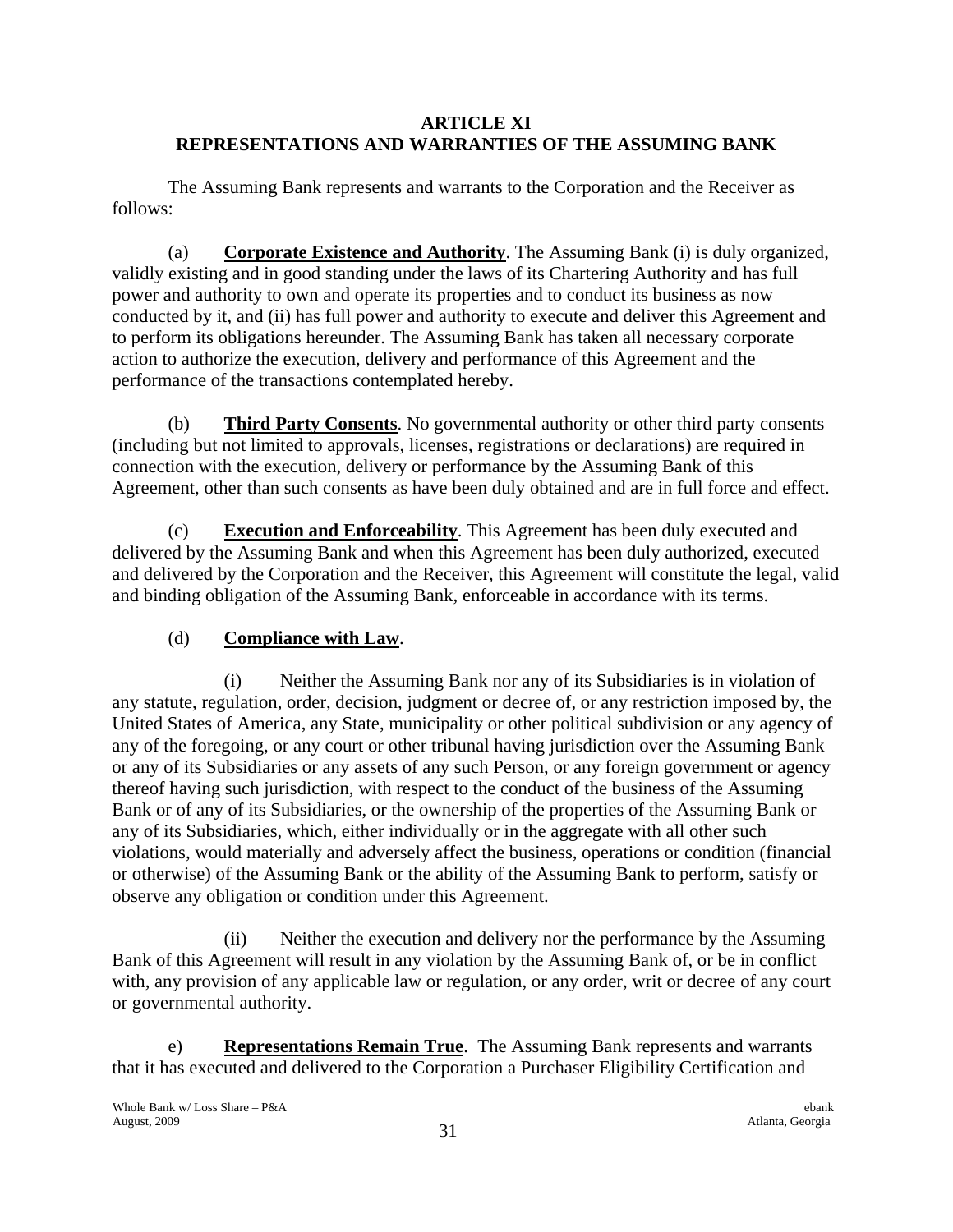Confidentiality Agreement and that all information provided and representations made by or on behalf of the Assuming Bank in connection with this Agreement and the transactions contemplated hereby, including, but not limited to, the Purchaser Eligibility Certification and Confidentiality Agreement (which are affirmed and ratified hereby) are and remain true and correct in all material respects and do not fail to state any fact required to make the information contained therein not misleading.

#### **ARTICLE XII INDEMNIFICATION**

<span id="page-35-0"></span>**12.1** Indemnification of Indemnitees. From and after Bank Closing and subject to the limitations set forth in this Section and Section 12.6 and compliance by the Indemnitees with Section 12.2, the Receiver agrees to indemnify and hold harmless the Indemnitees against any and all costs, losses, liabilities, expenses (including attorneys' fees) incurred prior to the assumption of defense by the Receiver pursuant to paragraph (d) of Section 12.2, judgments, fines and amounts paid in settlement actually and reasonably incurred in connection with claims against any Indemnitee based on liabilities of the Failed Bank that are not assumed by the Assuming Bank pursuant to this Agreement or subsequent to the execution hereof by the Assuming Bank or any Subsidiary or Affiliate of the Assuming Bank for which indemnification is provided hereunder in (a) of this Section 12.1, subject to certain exclusions as provided in (b) of this Section 12.1:

(a)

(1) claims based on the rights of any shareholder or former shareholder as such of (x) the Failed Bank, or (y) any Subsidiary or Affiliate of the Failed Bank;

(2) claims based on the rights of any creditor as such of the Failed Bank, or any creditor as such of any director, officer, employee or agent of the Failed Bank, with respect to any indebtedness or other obligation of the Failed Bank arising prior to Bank Closing;

(3) claims based on the rights of any present or former director, officer, employee or agent as such of the Failed Bank or of any Subsidiary or Affiliate of the Failed Bank;

(4) claims based on any action or inaction prior to Bank Closing of the Failed Bank, its directors, officers, employees or agents as such, or any Subsidiary or Affiliate of the Failed Bank, or the directors, officers, employees or agents as such of such Subsidiary or Affiliate;

(5) claims based on any malfeasance, misfeasance or nonfeasance of the Failed Bank, its directors, officers, employees or agents with respect to the trust business of the Failed Bank, if any;

(6) claims based on any failure or alleged failure (not in violation of law) by the Assuming Bank to continue to perform any service or activity previously performed by the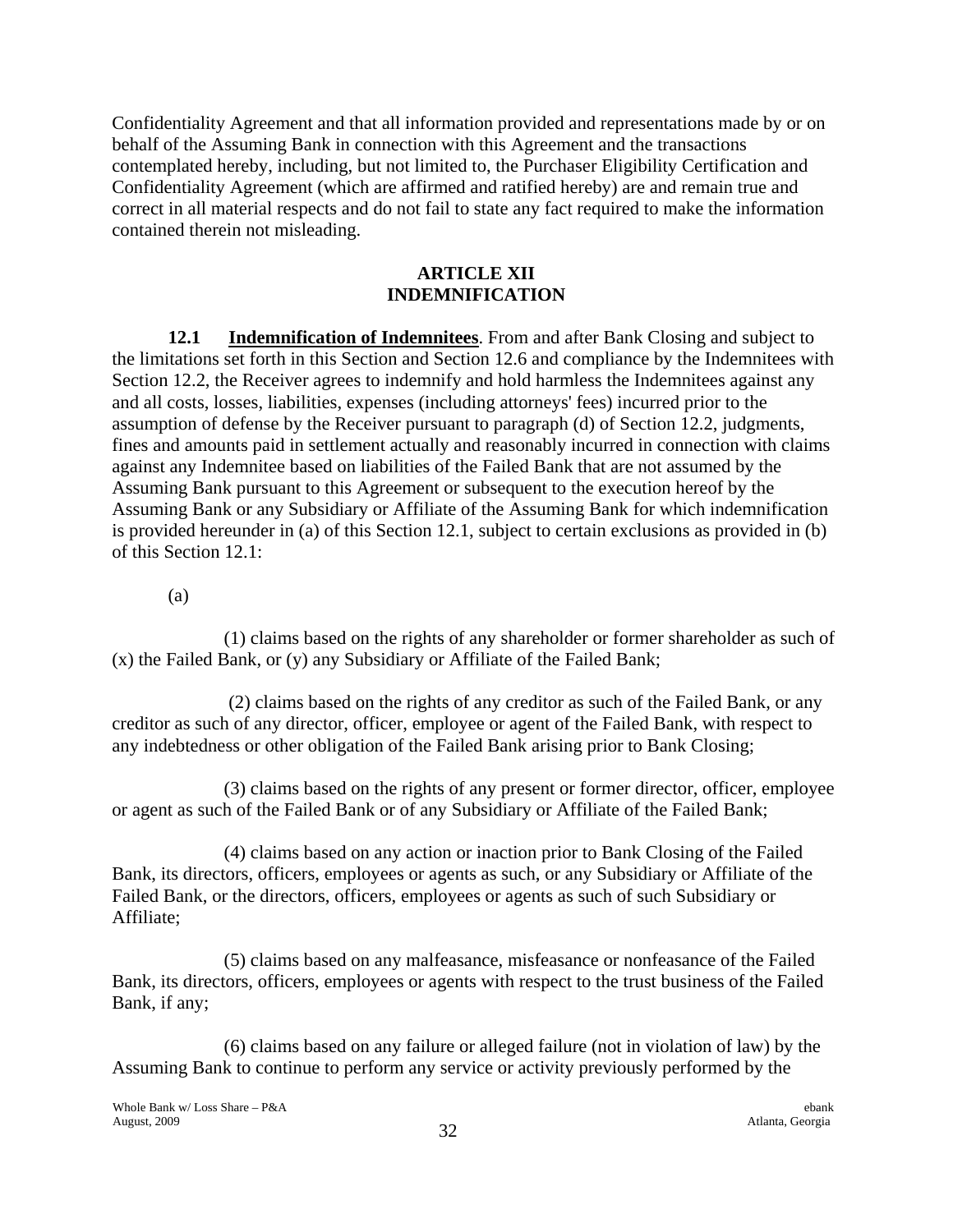Failed Bank which the Assuming Bank is not required to perform pursuant to this Agreement or which arise under any contract to which the Failed Bank was a party which the Assuming Bank elected not to assume in accordance with this Agreement and which neither the Assuming Bank nor any Subsidiary or Affiliate of the Assuming Bank has assumed subsequent to the execution hereof;

(7) claims arising from any action or inaction of any Indemnitee, including for purposes of this Section 12.1(a)(7) the former officers or employees of the Failed Bank or of any Subsidiary or Affiliate of the Failed Bank that is taken upon the specific written direction of the Corporation or the Receiver, other than any action or inaction taken in a manner constituting bad faith, gross negligence or willful misconduct; and

(8) claims based on the rights of any depositor of the Failed Bank whose deposit has been accorded "withheld payment" status and/or returned to the Receiver or Corporation in accordance with Section 9.5 and/or has become an "unclaimed deposit" or has been returned to the Corporation or the Receiver in accordance with Section 2.3;

(b) provided, that, with respect to this Agreement, except for paragraphs (7) and (8) of Section 12.1(a), no indemnification will be provided under this Agreement for any:

(1) judgment or fine against, or any amount paid in settlement (without the written approval of the Receiver) by, any Indemnitee in connection with any action that seeks damages against any Indemnitee (a "counterclaim") arising with respect to any Asset and based on any action or inaction of either the Failed Bank, its directors, officers, employees or agents as such prior to Bank Closing, unless any such judgment, fine or amount paid in settlement exceeds the greater of (i) the Repurchase Price of such Asset, or (ii) the monetary recovery sought on such Asset by the Assuming Bank in the cause of action from which the counterclaim arises; and in such event the Receiver will provide indemnification only in the amount of such excess; and no indemnification will be provided for any costs or expenses other than any costs or expenses (including attorneys' fees) which, in the determination of the Receiver, have been actually and reasonably incurred by such Indemnitee in connection with the defense of any such counterclaim; and it is expressly agreed that the Receiver reserves the right to intervene, in its discretion, on its behalf and/or on behalf of the Receiver, in the defense of any such counterclaim;

(2) claims with respect to any liability or obligation of the Failed Bank that is expressly assumed by the Assuming Bank pursuant to this Agreement or subsequent to the execution hereof by the Assuming Bank or any Subsidiary or Affiliate of the Assuming Bank;

(3) claims with respect to any liability of the Failed Bank to any present or former employee as such of the Failed Bank or of any Subsidiary or Affiliate of the Failed Bank, which liability is expressly assumed by the Assuming Bank pursuant to this Agreement or subsequent to the execution hereof by the Assuming Bank or any Subsidiary or Affiliate of the Assuming Bank;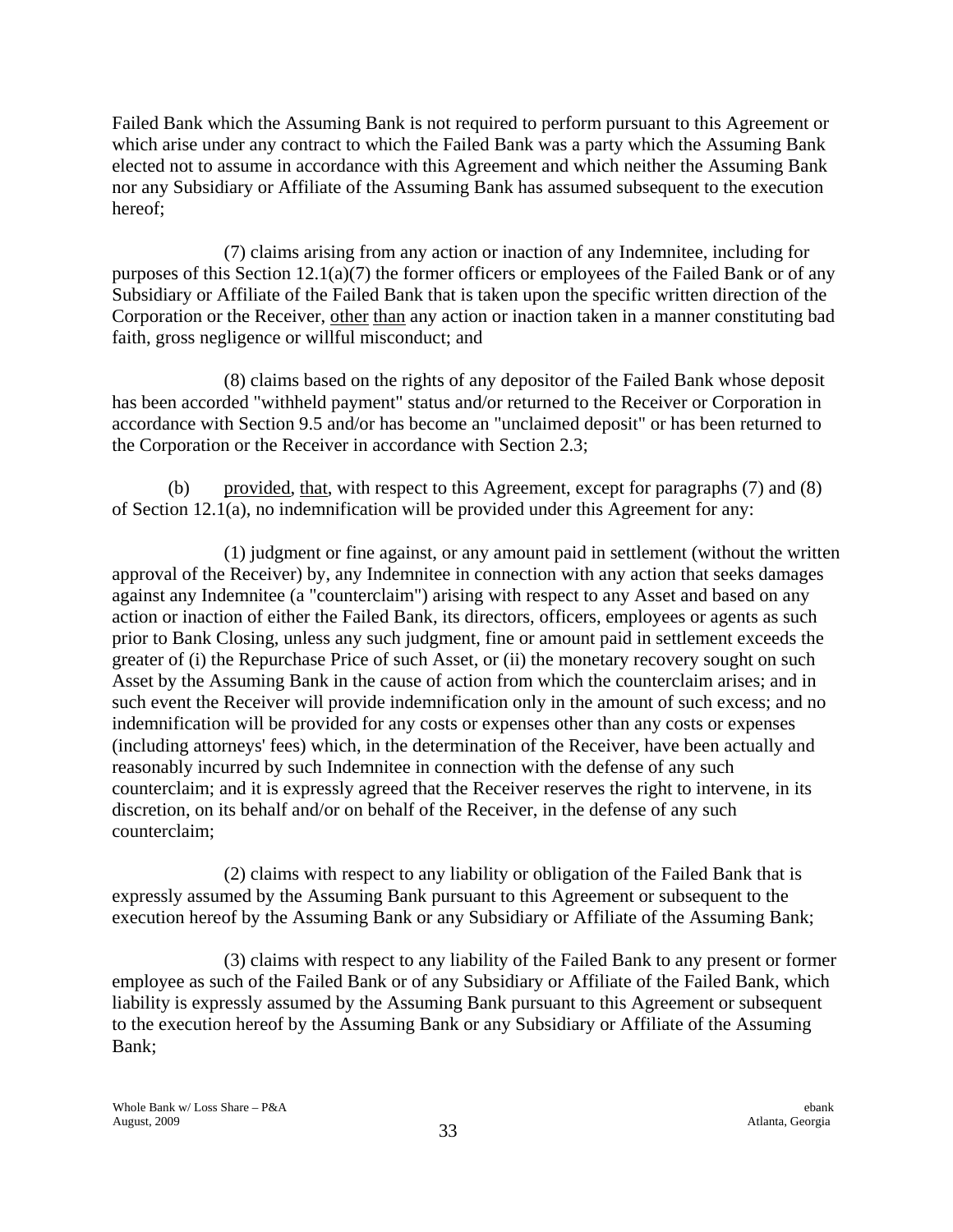(4) claims based on the failure of any Indemnitee to seek recovery of damages from the Receiver for any claims based upon any action or inaction of the Failed Bank, its directors, officers, employees or agents as fiduciary, agent or custodian prior to Bank Closing;

(5) claims based on any violation or alleged violation by any Indemnitee of the antitrust, branching, banking or bank holding company or securities laws of the United States of America or any State thereof;

(6) claims based on the rights of any present or former creditor, customer, or supplier as such of the Assuming Bank or any Subsidiary or Affiliate of the Assuming Bank;

(7) claims based on the rights of any present or former shareholder as such of the Assuming Bank or any Subsidiary or Affiliate of the Assuming Bank regardless of whether any such present or former shareholder is also a present or former shareholder of the Failed Bank;

(8) claims, if the Receiver determines that the effect of providing such indemnification would be to (i) expand or alter the provisions of any warranty or disclaimer thereof provided in Section 3.3 or any other provision of this Agreement, or (ii) create any warranty not expressly provided under this Agreement;

(9) claims which could have been enforced against any Indemnitee had the Assuming Bank not entered into this Agreement;

(10) claims based on any liability for taxes or fees assessed with respect to the consummation of the transactions contemplated by this Agreement, including without limitation any subsequent transfer of any Assets or Liabilities Assumed to any Subsidiary or Affiliate of the Assuming Bank;

(11) except as expressly provided in this Article XII, claims based on any action or inaction of any Indemnitee, and nothing in this Agreement shall be construed to provide indemnification for (i) the Failed Bank, (ii) any Subsidiary or Affiliate of the Failed Bank, or (iii) any present or former director, officer, employee or agent of the Failed Bank or its Subsidiaries or Affiliates; provided, that the Receiver, in its discretion, may provide indemnification hereunder for any present or former director, officer, employee or agent of the Failed Bank or its Subsidiaries or Affiliates who is also or becomes a director, officer, employee or agent of the Assuming Bank or its Subsidiaries or Affiliates;

(12) claims or actions which constitute a breach by the Assuming Bank of the representations and warranties contained in Article XI;

(13) claims arising out of or relating to the condition of or generated by an Asset arising from or relating to the presence, storage or release of any hazardous or toxic substance, or any pollutant or contaminant, or condition of such Asset which violate any applicable Federal, State or local law or regulation concerning environmental protection; and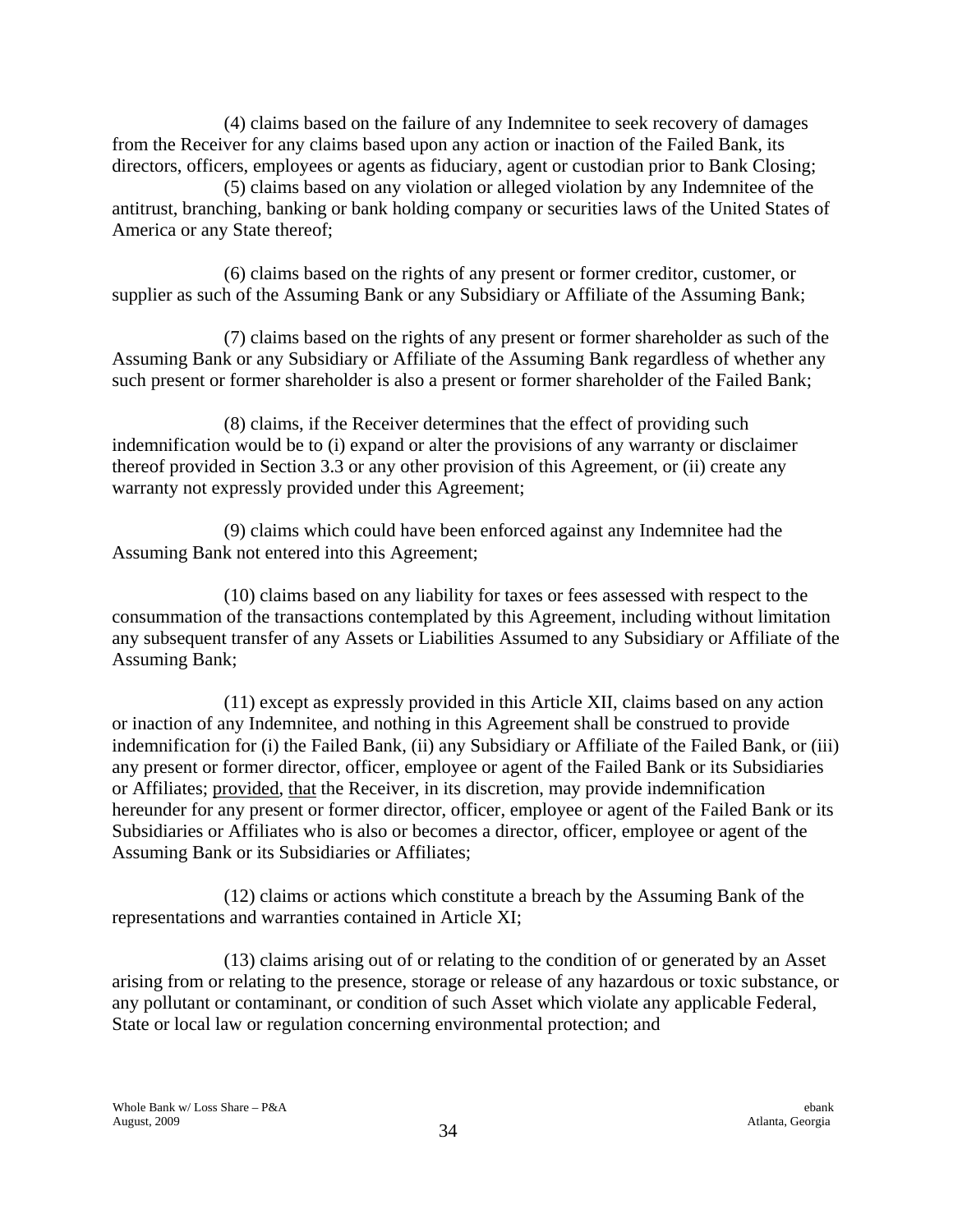(14) claims based on, related to or arising from any asset, including a loan, acquired or liability assumed by the Assuming Bank, other than pursuant to this Agreement.

**12.2** Conditions Precedent to Indemnification. It shall be a condition precedent to the obligation of the Receiver to indemnify any Person pursuant to this Article XII that such Person shall, with respect to any claim made or threatened against such Person for which such Person is or may be entitled to indemnification hereunder:

(a) give written notice to the Regional Counsel (Litigation Branch) of the Corporation in the manner and at the address provided in Section 13.7 of such claim as soon as practicable after such claim is made or threatened; provided, that notice must be given on or before the date which is six (6) years from the date of this Agreement;

(b) provide to the Receiver such information and cooperation with respect to such claim as the Receiver may reasonably require;

(c) cooperate and take all steps, as the Receiver may reasonably require, to preserve and protect any defense to such claim;

(d) in the event suit is brought with respect to such claim, upon reasonable prior notice, afford to the Receiver the right, which the Receiver may exercise in its sole discretion, to conduct the investigation, control the defense and effect settlement of such claim, including without limitation the right to designate counsel and to control all negotiations, litigation, arbitration, settlements, compromises and appeals of any such claim, all of which shall be at the expense of the Receiver; provided, that the Receiver shall have notified the Person claiming indemnification in writing that such claim is a claim with respect to which the Person claiming indemnification is entitled to indemnification under this Article XII;

(e) not incur any costs or expenses in connection with any response or suit with respect to such claim, unless such costs or expenses were incurred upon the written direction of the Receiver; provided, that the Receiver shall not be obligated to reimburse the amount of any such costs or expenses unless such costs or expenses were incurred upon the written direction of the Receiver;

(f) not release or settle such claim or make any payment or admission with respect thereto, unless the Receiver consents in writing thereto, which consent shall not be unreasonably withheld; provided, that the Receiver shall not be obligated to reimburse the amount of any such settlement or payment unless such settlement or payment was effected upon the written direction of the Receiver; and

(g) take reasonable action as the Receiver may request in writing as necessary to preserve, protect or enforce the rights of the indemnified Person against any Primary Indemnitor.

**12.3 No Additional Warranty**. Nothing in this Article XII shall be construed or deemed to (i) expand or otherwise alter any warranty or disclaimer thereof provided under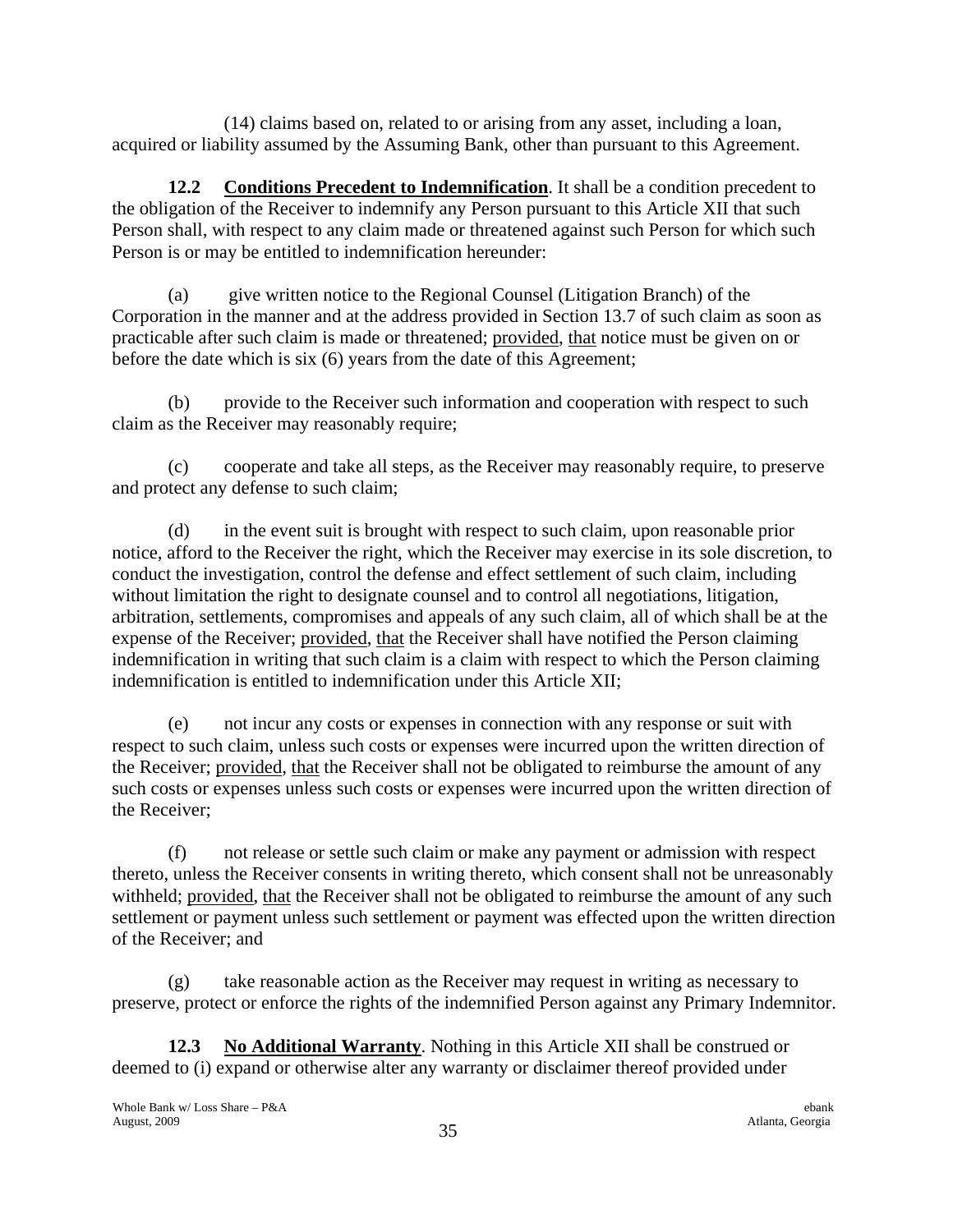Section 3.3 or any other provision of this Agreement with respect to, among other matters, the title, value, collectibility, genuineness, enforceability or condition of any (x) Asset, or (y) asset of the Failed Bank purchased by the Assuming Bank subsequent to the execution of this Agreement by the Assuming Bank or any Subsidiary or Affiliate of the Assuming Bank, or (ii) create any warranty not expressly provided under this Agreement with respect thereto.

**12.4 Indemnification of Receiver and Corporation**. From and after Bank Closing, the Assuming Bank agrees to indemnify and hold harmless the Corporation and the Receiver and their respective directors, officers, employees and agents from and against any and all costs, losses, liabilities, expenses (including attorneys' fees), judgments, fines and amounts paid in settlement actually and reasonably incurred in connection with any of the following:

(a) claims based on any and all liabilities or obligations of the Failed Bank assumed by the Assuming Bank pursuant to this Agreement or subsequent to the execution hereof by the Assuming Bank or any Subsidiary or Affiliate of the Assuming Bank, whether or not any such liabilities subsequently are sold and/or transferred, other than any claim based upon any action or inaction of any Indemnitee as provided in paragraph (7) or (8) of Section 12.1(a); and

(b) claims based on any act or omission of any Indemnitee (including but not limited to claims of any Person claiming any right or title by or through the Assuming Bank with respect to Assets transferred to the Receiver pursuant to Section 3.4 or 3.6), other than any action or inaction of any Indemnitee as provided in paragraph (7) or (8) of Section 12.1(a).

**12.5 Obligations Supplemental**. The obligations of the Receiver, and the Corporation as guarantor in accordance with Section 12.7, to provide indemnification under this Article XII are to supplement any amount payable by any Primary Indemnitor to the Person indemnified under this Article XII. Consistent with that intent, the Receiver agrees only to make payments pursuant to such indemnification to the extent not payable by a Primary Indemnitor. If the aggregate amount of payments by the Receiver, or the Corporation as guarantor in accordance with Section 12.7, and all Primary Indemnitors with respect to any item of indemnification under this Article XII exceeds the amount payable with respect to such item, such Person being indemnified shall notify the Receiver thereof and, upon the request of the Receiver, shall promptly pay to the Receiver, or the Corporation as appropriate, the amount of the Receiver's (or Corporation's) payments to the extent of such excess.

**12.6 Criminal Claims**. Notwithstanding any provision of this Article XII to the contrary, in the event that any Person being indemnified under this Article XII shall become involved in any criminal action, suit or proceeding, whether judicial, administrative or investigative, the Receiver shall have no obligation hereunder to indemnify such Person for liability with respect to any criminal act or to the extent any costs or expenses are attributable to the defense against the allegation of any criminal act, unless (i) the Person is successful on the merits or otherwise in the defense against any such action, suit or proceeding, or (ii) such action, suit or proceeding is terminated without the imposition of liability on such Person.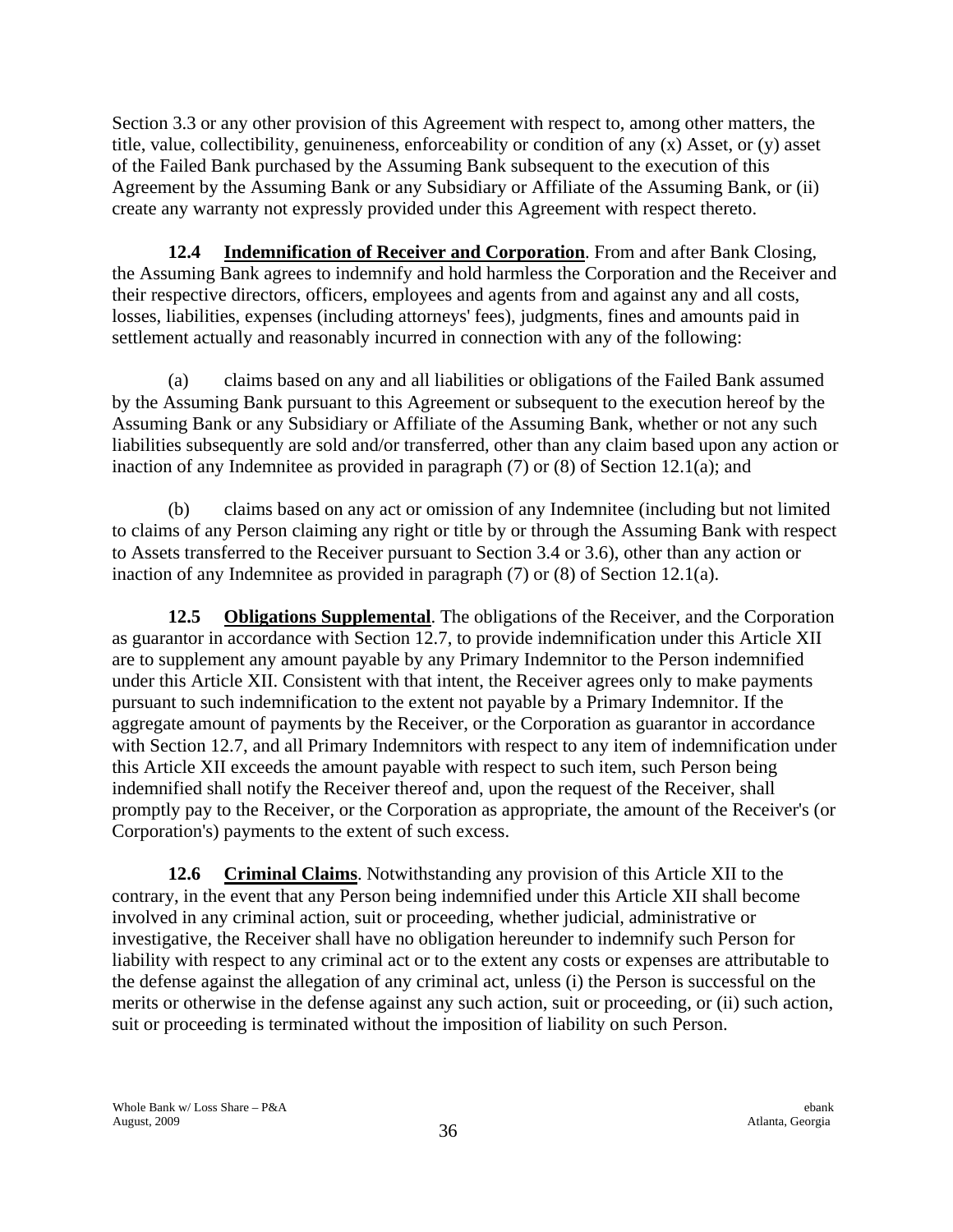**12.7** Limited Guaranty of the Corporation. The Corporation hereby guarantees performance of the Receiver's obligation to indemnify the Assuming Bank as set forth in this Article XII. It is a condition to the Corporation's obligation hereunder that the Assuming Bank shall comply in all respects with the applicable provisions of this Article XII. The Corporation shall be liable hereunder only for such amounts, if any, as the Receiver is obligated to pay under the terms of this Article XII but shall fail to pay. Except as otherwise provided above in this Section 12.7, nothing in this Article XII is intended or shall be construed to create any liability or obligation on the part of the Corporation, the United States of America or any department or agency thereof under or with respect to this Article XII, or any provision hereof, it being the intention of the parties hereto that the obligations undertaken by the Receiver under this Article XII are the sole and exclusive responsibility of the Receiver and no other Person or entity.

**12.8 Subrogation.** Upon payment by the Receiver, or the Corporation as guarantor in accordance with Section 12.7, to any Indemnitee for any claims indemnified by the Receiver under this Article XII, the Receiver, or the Corporation as appropriate, shall become subrogated to all rights of the Indemnitee against any other Person to the extent of such payment.

## **ARTICLE XIII MISCELLANEOUS**

**13.1 Entire Agreement**. This Agreement embodies the entire agreement of the parties hereto in relation to the subject matter herein and supersedes all prior understandings or agreements, oral or written, between the parties.

**13.2 Headings**. The headings and subheadings of the Table of Contents, Articles and Sections contained in this Agreement, except the terms identified for definition in Article I and elsewhere in this Agreement, are inserted for convenience only and shall not affect the meaning or interpretation of this Agreement or any provision hereof.

**13.3 Counterparts**. This Agreement may be executed in any number of counterparts and by the duly authorized representative of a different party hereto on separate counterparts, each of which when so executed shall be deemed to be an original and all of which when taken together shall constitute one and the same Agreement.

**13.4 GOVERNING LAW**. THIS AGREEMENT AND THE RIGHTS AND OBLIGATIONS HEREUNDER SHALL BE GOVERNED BY AND CONSTRUED IN ACCORDANCE WITH THE FEDERAL LAW OF THE UNITED STATES OF AMERICA, AND IN THE ABSENCE OF CONTROLLING FEDERAL LAW, IN ACCORDANCE WITH THE LAWS OF THE STATE IN WHICH THE MAIN OFFICE OF THE FAILED BANK IS LOCATED.

 **13.5 Successors**. All terms and conditions of this Agreement shall be binding on the successors and assigns of the Receiver, the Corporation and the Assuming Bank. Except as otherwise specifically provided in this Agreement, nothing expressed or referred to in this Agreement is intended or shall be construed to give any Person other than the Receiver, the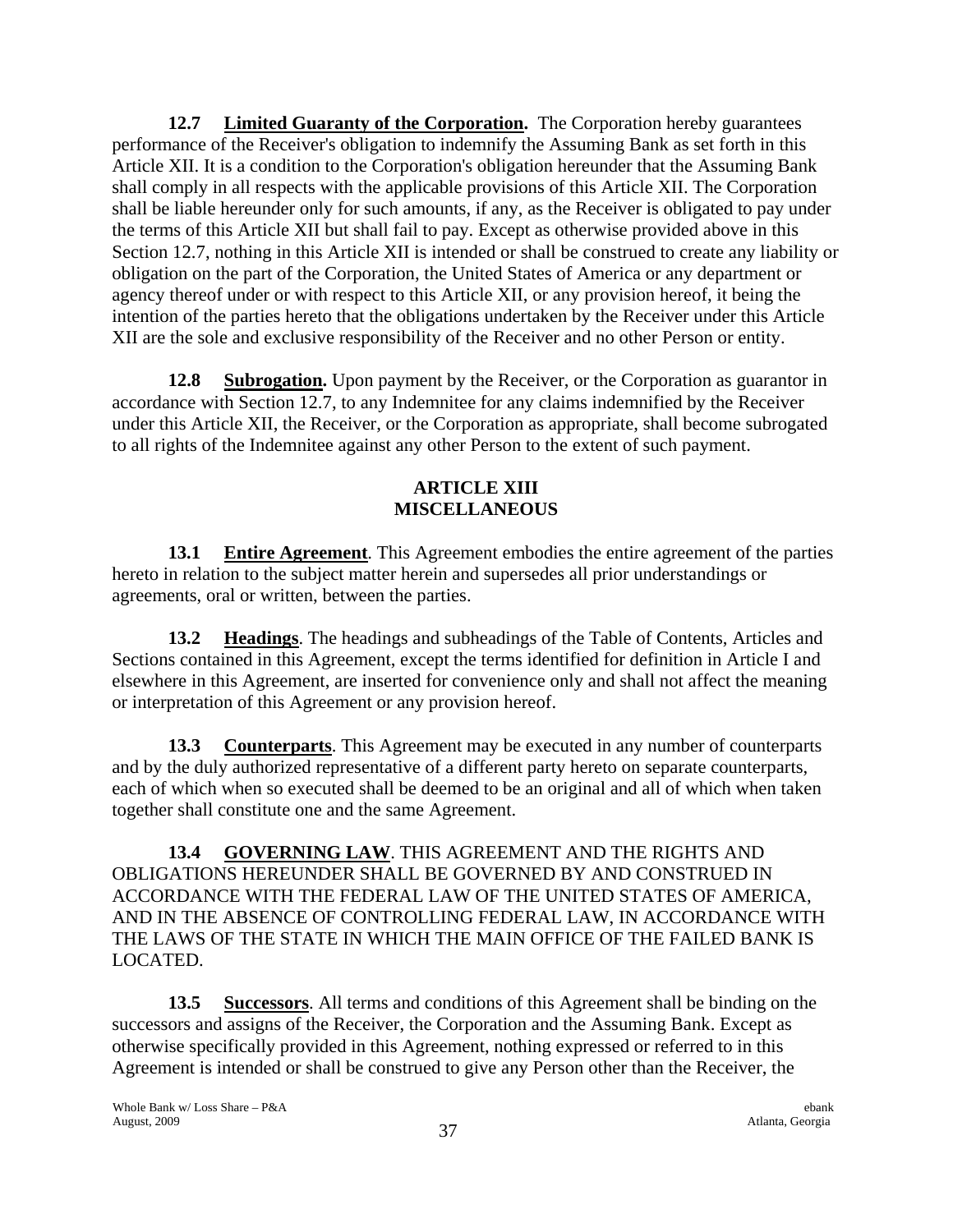Corporation and the Assuming Bank any legal or equitable right, remedy or claim under or with respect to this Agreement or any provisions contained herein, it being the intention of the parties hereto that this Agreement, the obligations and statements of responsibilities hereunder, and all other conditions and provisions hereof are for the sole and exclusive benefit of the Receiver, the Corporation and the Assuming Bank and for the benefit of no other Person.

**13.6 Modification; Assignment**. No amendment or other modification, rescission, release, or assignment of any part of this Agreement shall be effective except pursuant to a written agreement subscribed by the duly authorized representatives of the parties hereto.

**13.7 Notice**. Any notice, request, demand, consent, approval or other communication to any party hereto shall be effective when received and shall be given in writing, and delivered in person against receipt therefore, or sent by certified mail, postage prepaid, courier service, telex, facsimile transmission or email to such party (with copies as indicated below) at its address set forth below or at such other address as it shall hereafter furnish in writing to the other parties. All such notices and other communications shall be deemed given on the date received by the addressee.

### **Assuming Bank**

Stearns Bank, N.A. 4191 2<sup>nd</sup> Street South St. Cloud, Minnesota 56301

Attention: Avis Jacobson, Executive Administrative Assistant

| with a copy to: | Kevin Costley, Esq.             |
|-----------------|---------------------------------|
|                 | Lindquist and Vennum            |
|                 | 4200 IDS Center                 |
|                 | 80 South 8 <sup>th</sup> Street |
|                 | Minneapolis, Minnesota 55402    |

## **Receiver and Corporation**

Federal Deposit Insurance Corporation, Receiver of ebank 1601 Bryan Street, Suite 1700 Dallas, Texas 75201

Attention: Settlement Manager

with copy to: Regional Counsel (Litigation Branch)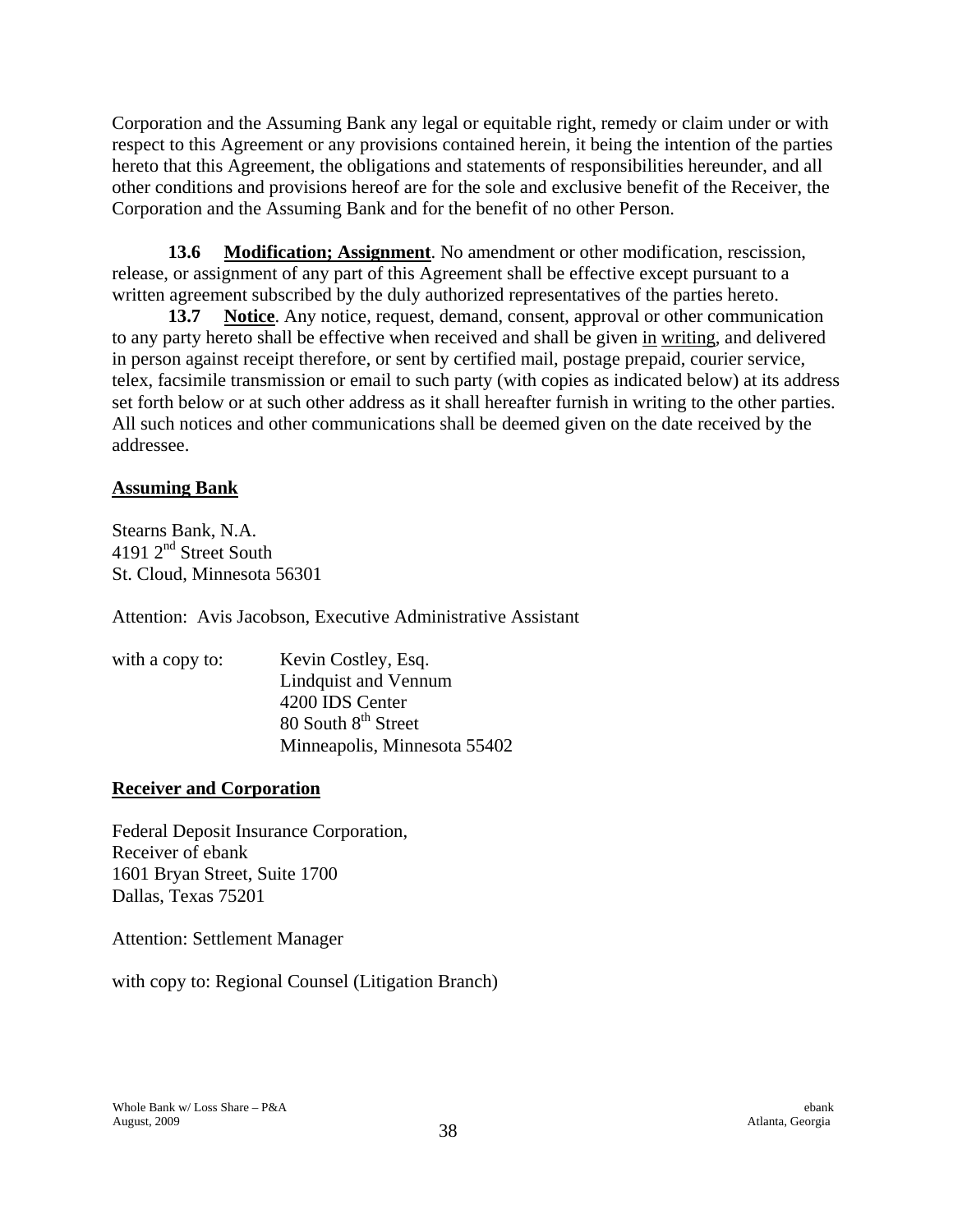### **and with respect to notice under Article XII:**

Federal Deposit Insurance Corporation Receiver of ebank 1601 Bryan Street, Suite 1700 Dallas, Texas 75201 Attention: Regional Counsel (Litigation Branch)

 **13.8 Manner of Payment**. All payments due under this Agreement shall be in lawful money of the United States of America in immediately available funds as each party hereto may specify to the other parties; provided, that in the event the Receiver or the Corporation is obligated to make any payment hereunder in the amount of \$25,000.00 or less, such payment may be made by check.

**13.9 Costs, Fees and Expenses**. Except as otherwise specifically provided herein, each party hereto agrees to pay all costs, fees and expenses which it has incurred in connection with or incidental to the matters contained in this Agreement, including without limitation any fees and disbursements to its accountants and counsel; provided, that the Assuming Bank shall pay all fees, costs and expenses (other than attorneys' fees incurred by the Receiver) incurred in connection with the transfer to it of any Assets or Liabilities Assumed hereunder or in accordance herewith.

**13.10 Waiver**. Each of the Receiver, the Corporation and the Assuming Bank may waive its respective rights, powers or privileges under this Agreement; provided, that such waiver shall be in writing; and further provided, that no failure or delay on the part of the Receiver, the Corporation or the Assuming Bank to exercise any right, power or privilege under this Agreement shall operate as a waiver thereof, nor will any single or partial exercise of any right, power or privilege under this Agreement preclude any other or further exercise thereof or the exercise of any other right, power or privilege by the Receiver, the Corporation, or the Assuming Bank under this Agreement, nor will any such waiver operate or be construed as a future waiver of such right, power or privilege under this Agreement.

**13.11 Severability**. If any provision of this Agreement is declared invalid or unenforceable, then, to the extent possible, all of the remaining provisions of this Agreement shall remain in full force and effect and shall be binding upon the parties hereto.

**13.12 Term of Agreement**. This Agreement shall continue in full force and effect until the sixth (6th) anniversary of Bank Closing; provided, that the provisions of Section 6.3 and 6.4 shall survive the expiration of the term of this Agreement. Provided, however, the receivership of the Failed Bank may be terminated prior to the expiration of the term of this Agreement; in such event, the guaranty of the Corporation, as provided in and in accordance with the provisions of Section 12.7 shall be in effect for the remainder of the term. Expiration of the term of this Agreement shall not affect any claim or liability of any party with respect to any (i) amount which is owing at the time of such expiration, regardless of when such amount becomes payable, and (ii) breach of this Agreement occurring prior to such expiration, regardless of when such breach is discovered.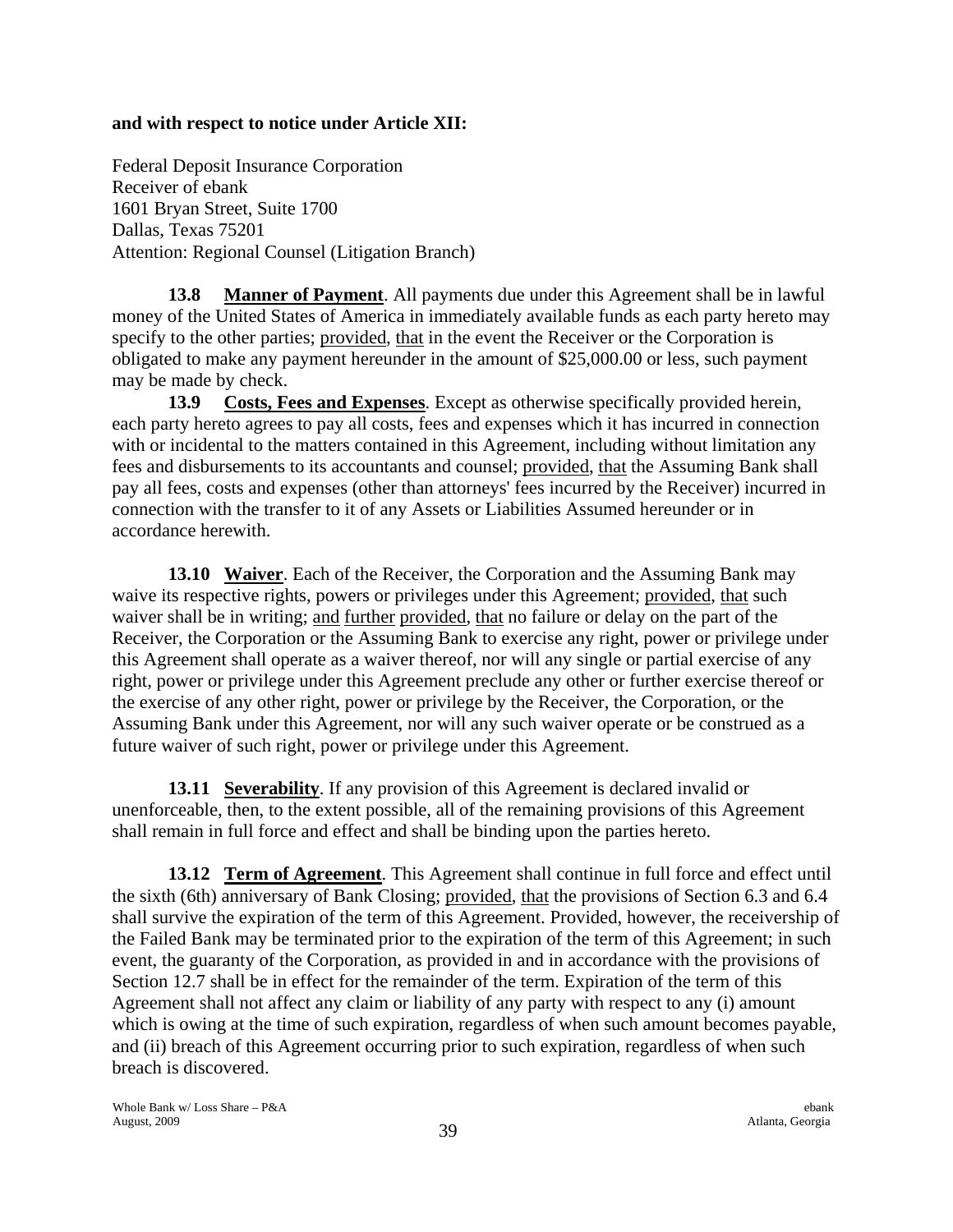**13.13 Survival of Covenants, Etc.** The covenants, representations, and warranties in this Agreement shall survive the execution of this Agreement and the consummation of the transactions contemplated hereunder.

# **[Signature Page Follows]**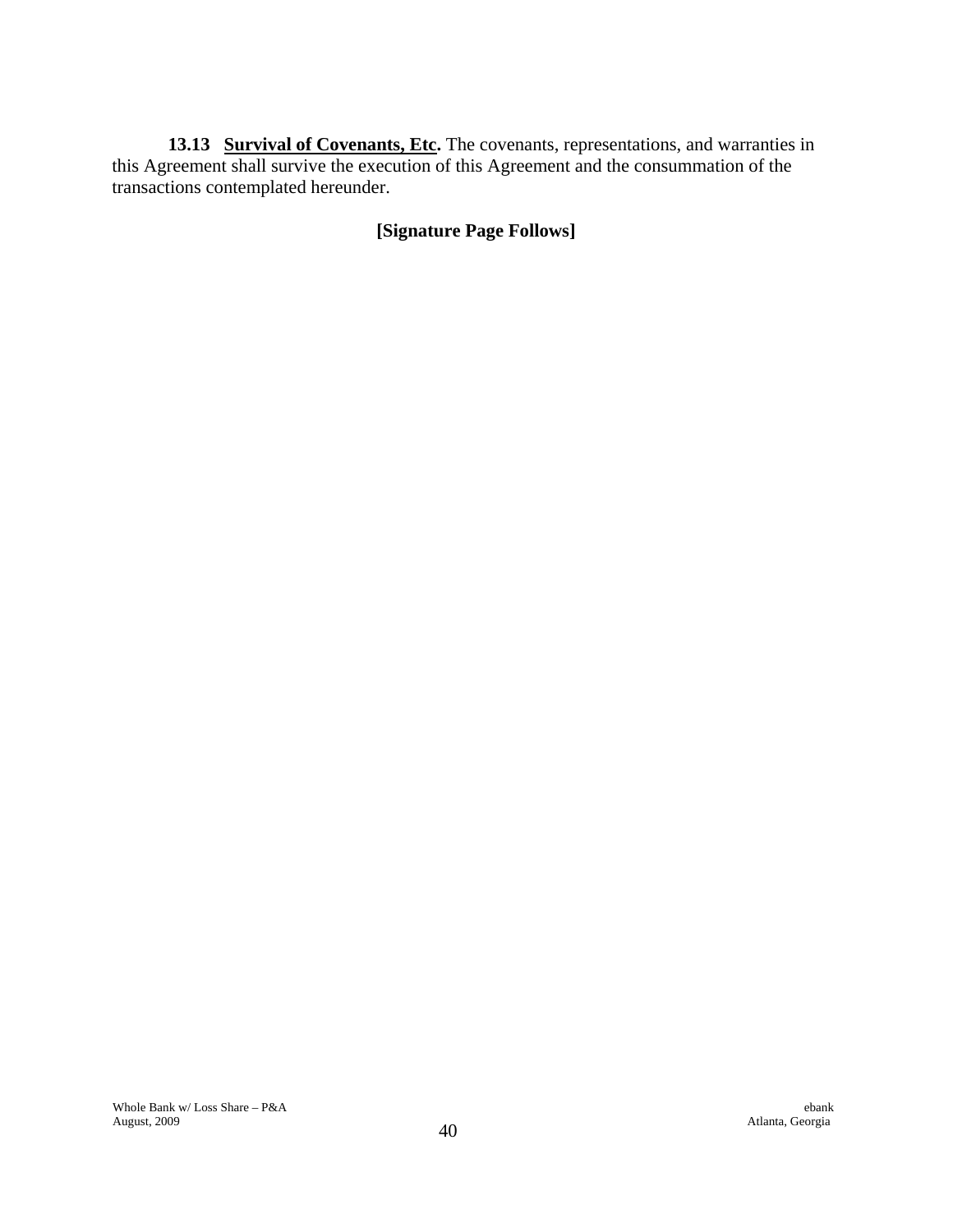**IN WITNESS WHEREOF, the parties hereto have caused this Agreement to be executed by their duly authorized representatives as of the date first above written.** 

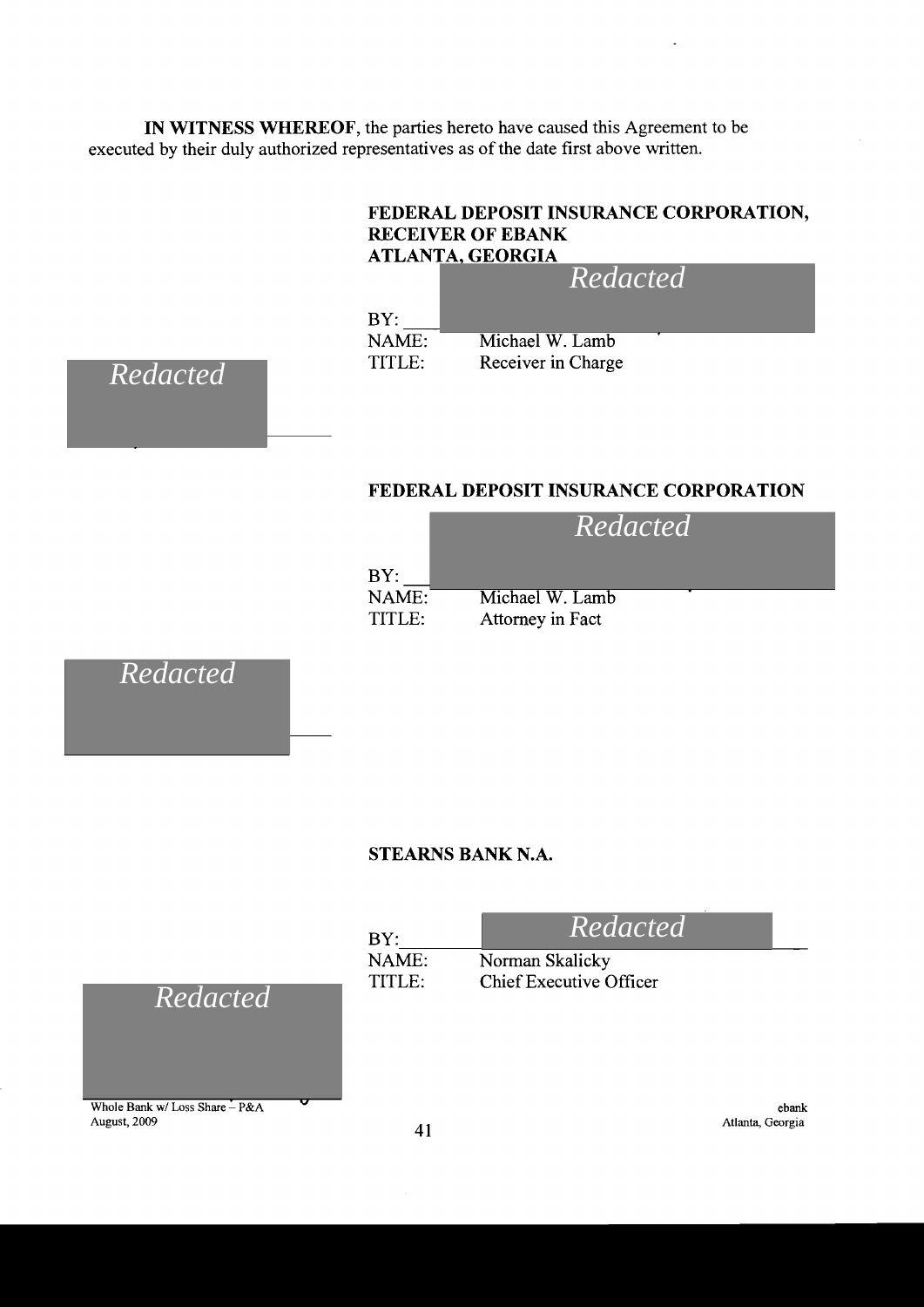# **SCHEDULE 2.1 - Certain Liabilities Assumed by the Assuming Bank**

**To be provided.**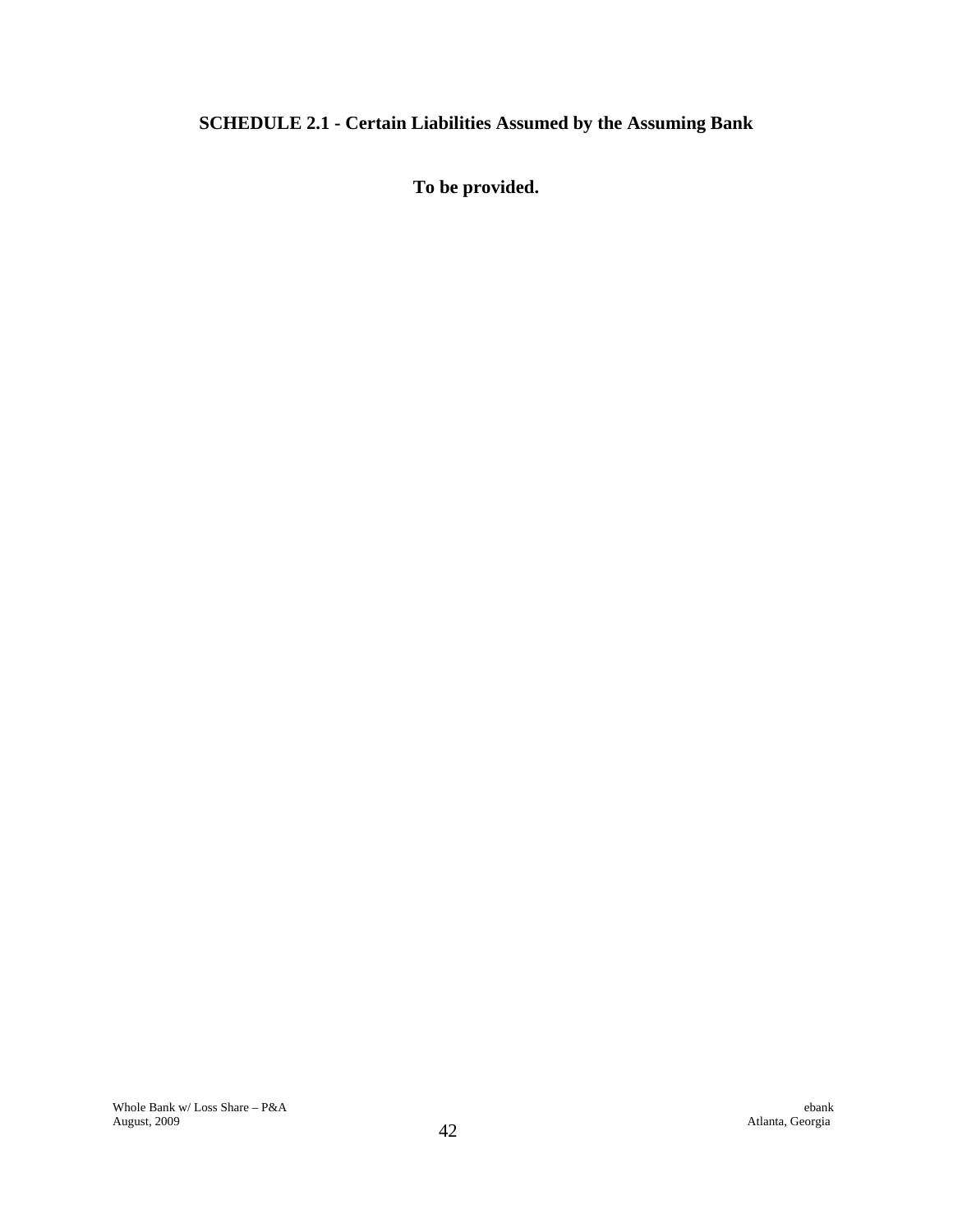# **SCHEDULE 2.1(a) – Excluded Deposit Liability Accounts**

To be provided.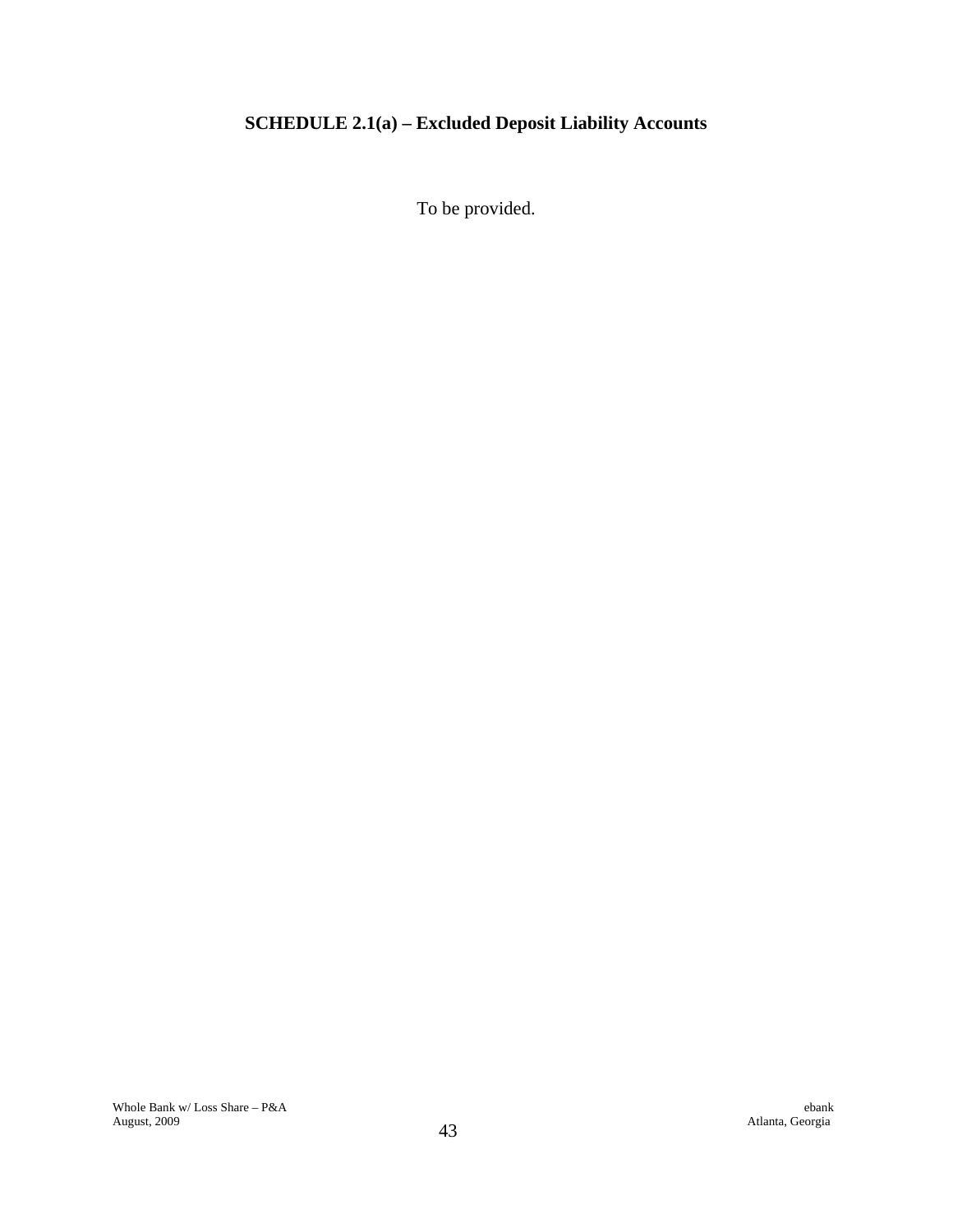#### **SCHEDULE 3.1 - Certain Assets Purchased**

#### **SEE ATTACHED LIST**

THE LIST(S) ATTACHED TO THIS SCHEDULE (OR SUBSCHEDULE(S)) AND THE **INFORMATION THEREIN, IS AS OF THE DATE OF THE MOST RECENT PERTINENT DATA MADE AVAILABLE TO THE ASSUMING BANK AS PART OF THE INFORMATION PACKAGE. IT WILL BE ADJUSTED TO REFLECT THE COMPOSITION AND BOOK VALUE OF THE LOANS AND ASSETS AS OF THE DATE OF BANK CLOSING. THE LIST(S) MAY NOT INCLUDE ALL LOANS AND ASSETS (E.G., CHARGED OFF LOANS). THE LIST(S) MAY BE REPLACED WITH A MORE ACCURATE LIST POST CLOSING.**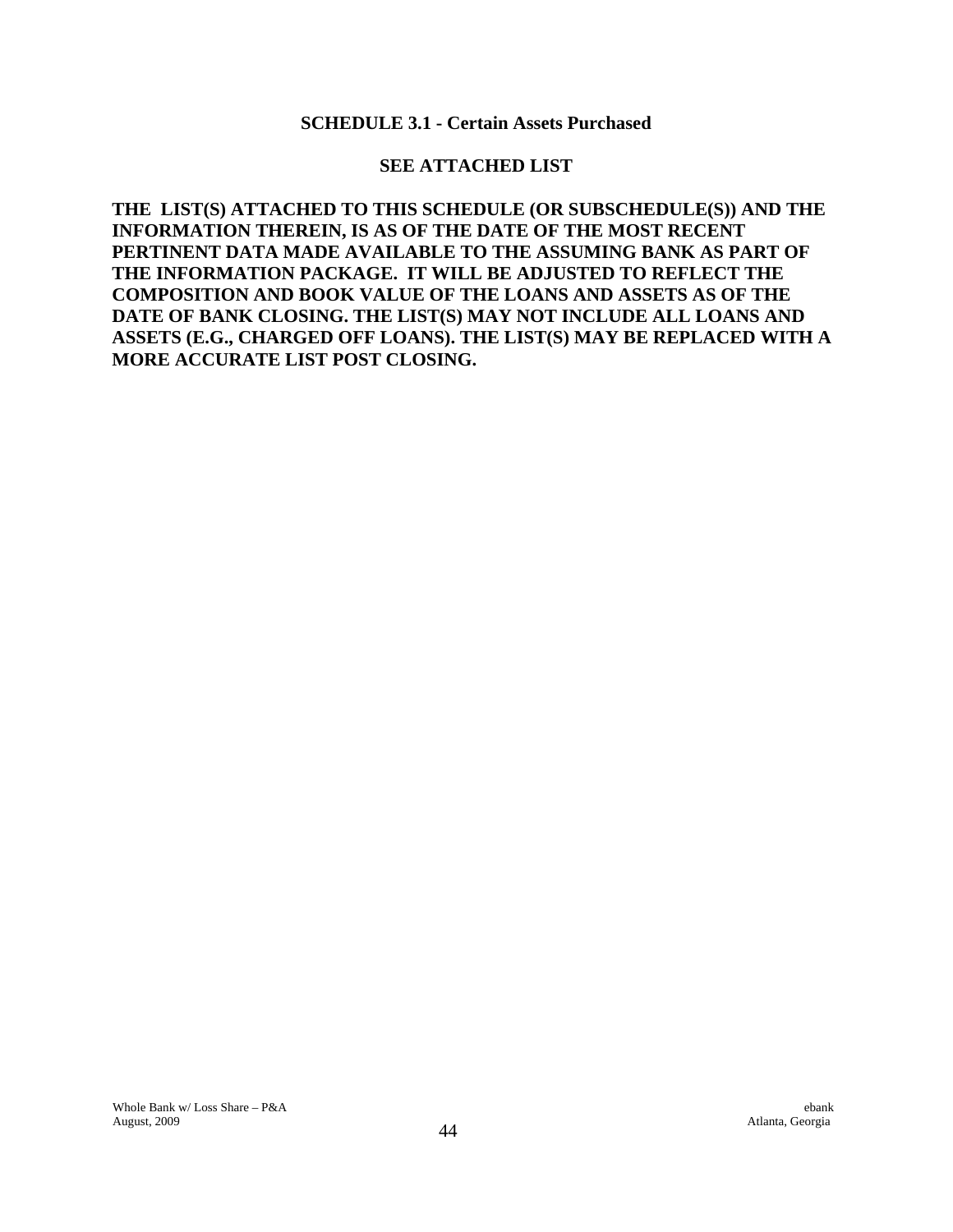# **SCHEDULE 3.2 - Purchase Price of Assets or assets**

| (a) | cash and receivables from depository<br>institutions, including cash items in the<br>process of collection, plus<br>interest thereon:                                                           | <b>Book Value</b>               |
|-----|-------------------------------------------------------------------------------------------------------------------------------------------------------------------------------------------------|---------------------------------|
| (b) | securities (exclusive of the capital stock of<br>Acquired Subsidiaries), plus interest<br>thereon:                                                                                              | As provided in Section 3.2(b)   |
| (c) | federal funds sold and repurchase<br>agreements, if any, including interest<br>thereon:                                                                                                         | <b>Book Value</b>               |
| (d) | Loans:                                                                                                                                                                                          | <b>Book Value</b>               |
| (e) | credit card business, if any, including all<br>outstanding extensions of credit and<br>offensive litigation, but excluding any class<br>action lawsuits related to the credit card<br>business: | <b>Book Value</b>               |
| (f) | Safe Deposit Boxes and related business,<br>safekeeping business and trust business, if<br>any:                                                                                                 | <b>Book Value</b>               |
| (g) | Records and other documents:                                                                                                                                                                    | <b>Book Value</b>               |
| (h) | capital stock of any Acquired Subsidiaries:                                                                                                                                                     | <b>Book Value</b>               |
| (i) | amounts owed to the Failed Bank by any                                                                                                                                                          | <b>Book Value</b>               |
| (j) | <b>Acquired Subsidiary:</b><br>assets securing Deposits of public money,<br>to the extent not otherwise purchased<br>hereunder:                                                                 | <b>Book Value</b>               |
| (k) | Overdrafts of customers:                                                                                                                                                                        | <b>Book Value</b>               |
| (1) | rights, if any, with respect to Qualified<br>Financial Contracts.                                                                                                                               | As provided in Section $3.2(c)$ |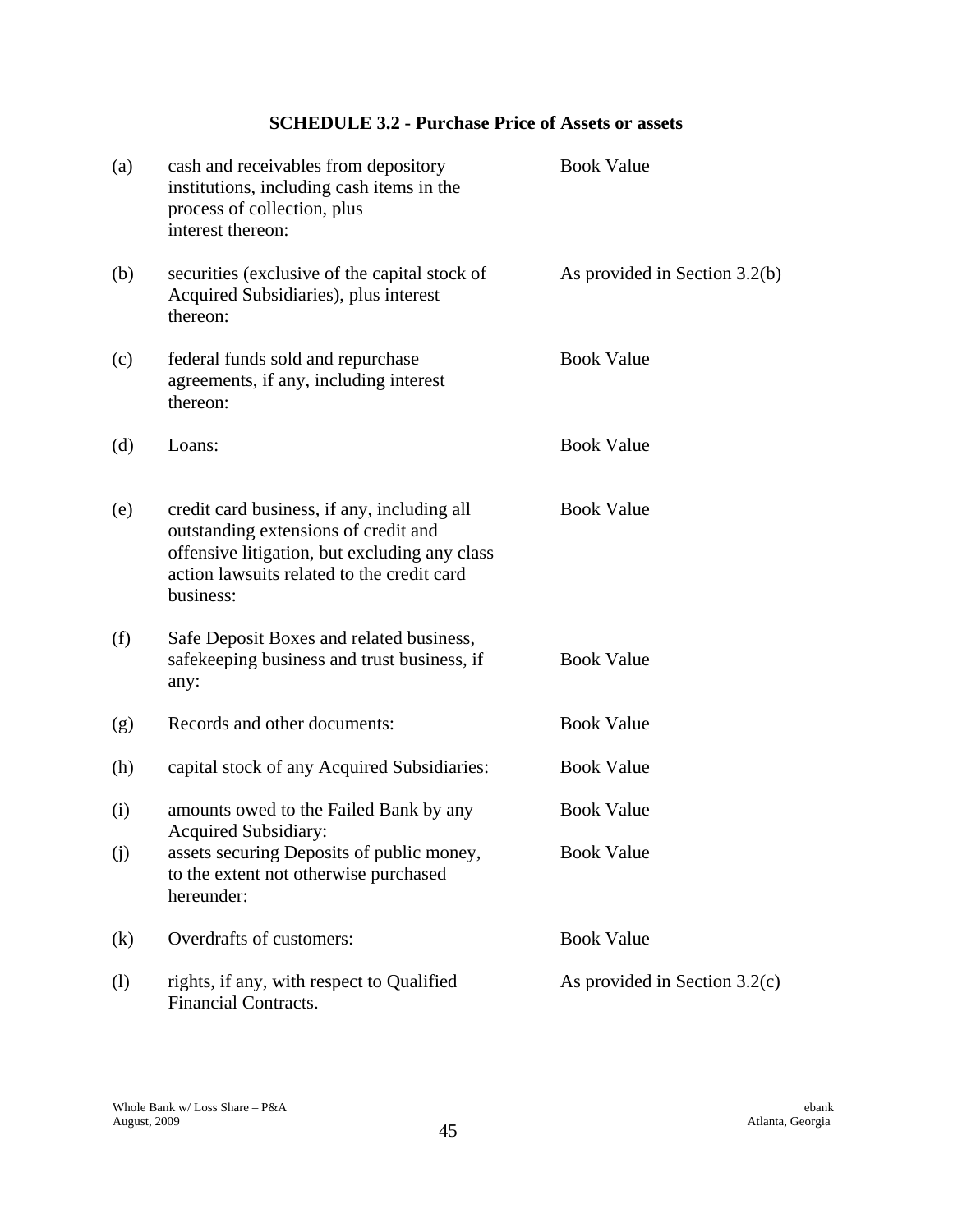(m) rights of the Failed Bank to provide Book Value mortgage servicing for others and to have mortgage servicing provided to the Failed Bank by others and related contracts.

## **assets subject to an option to purchase:**

| (a) | <b>Bank Premises:</b>    | Fair Market Value        |
|-----|--------------------------|--------------------------|
| (b) | Furniture and Equipment: | Fair Market Value        |
| (c) | Fixtures:                | <b>Fair Market Value</b> |
| (d) | Other Equipment:         | <b>Fair Market Value</b> |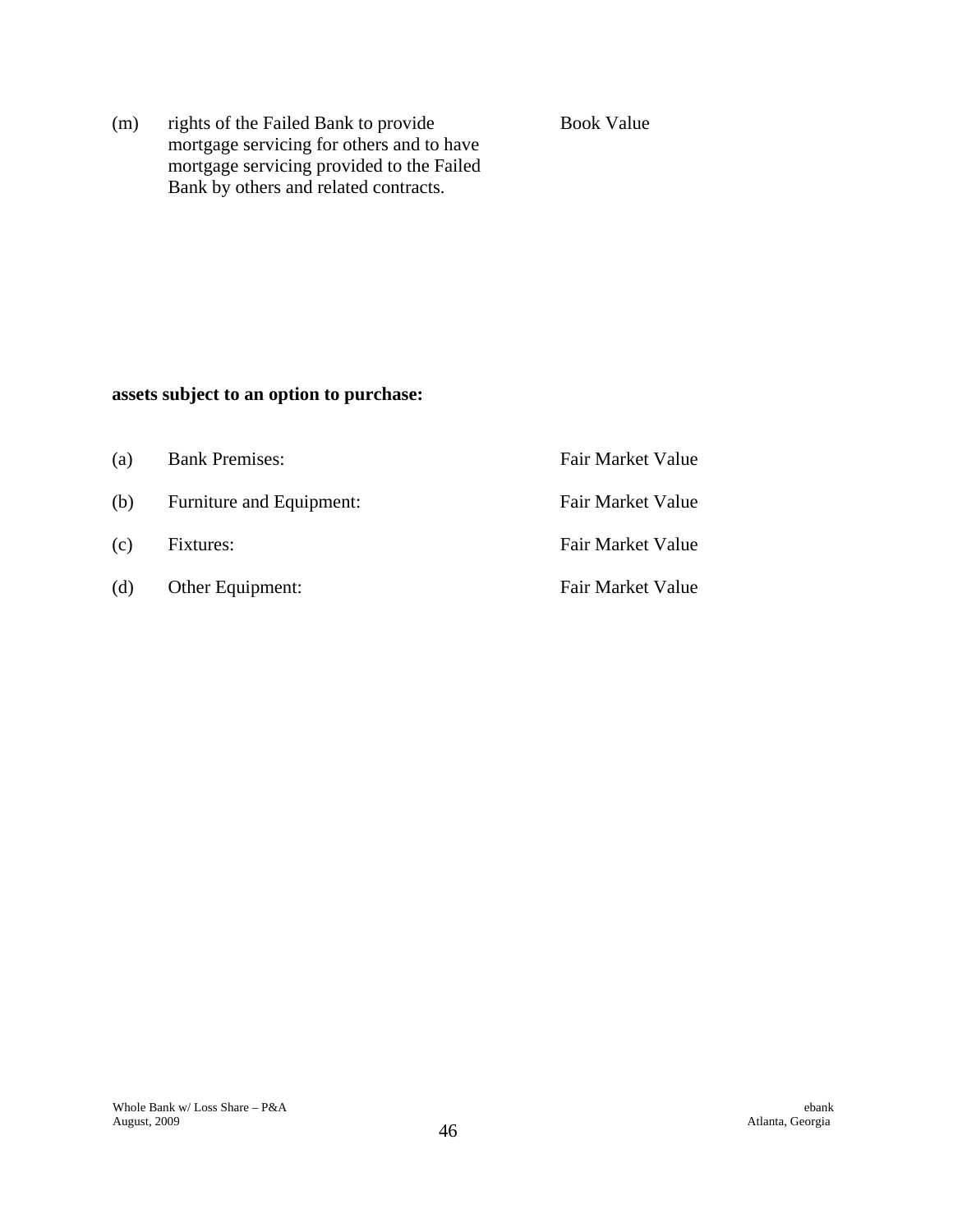# **SCHEDULE 3.5(l) – Excluded Private Label Asset-Backed Securities**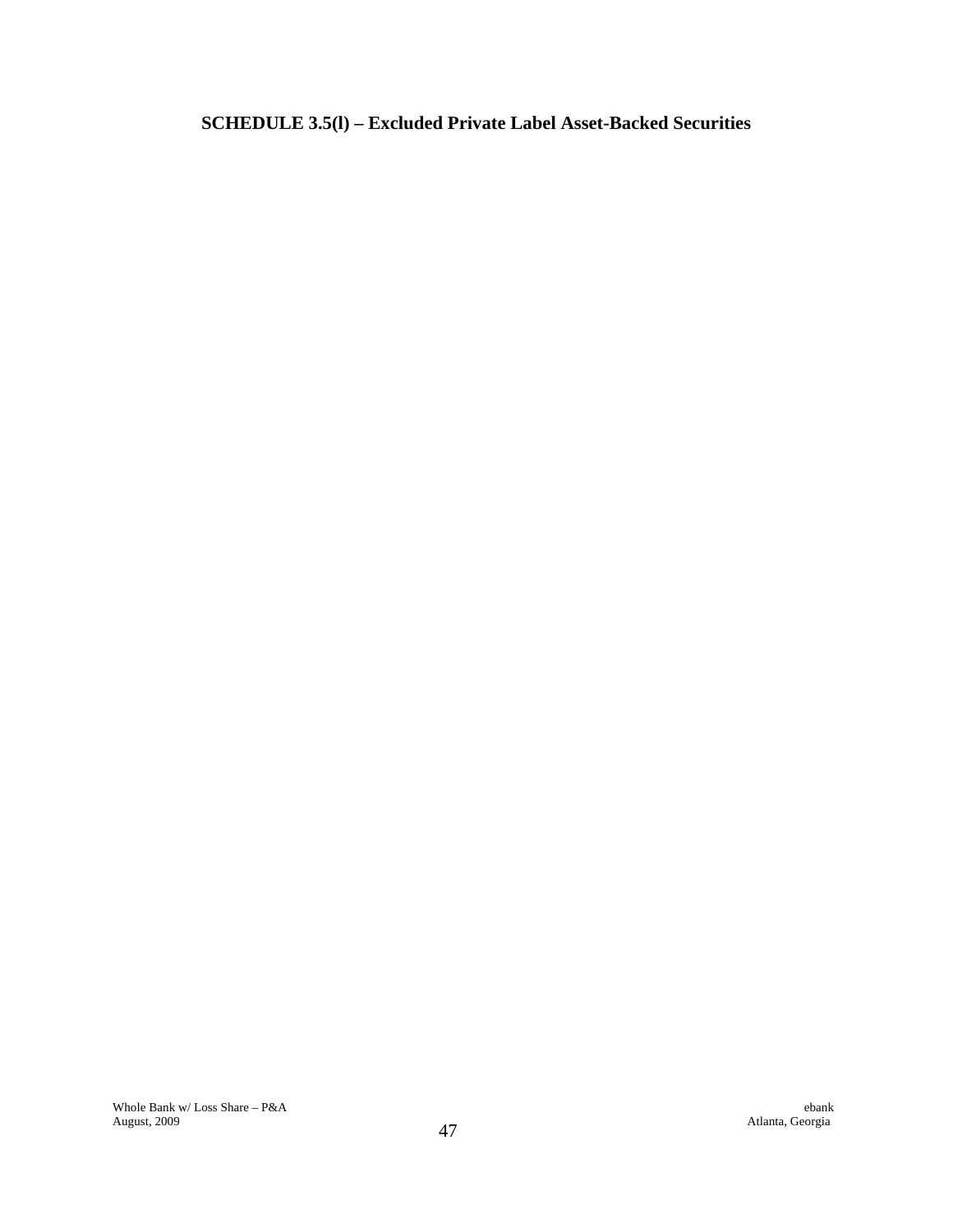# **SCHEDULE 4.15A**

## **LOANS SUBJECT TO LOSS SHARING UNDER THE SINGLE FAMILY SHARED-LOSS AGREEMENT**

**To be provided.**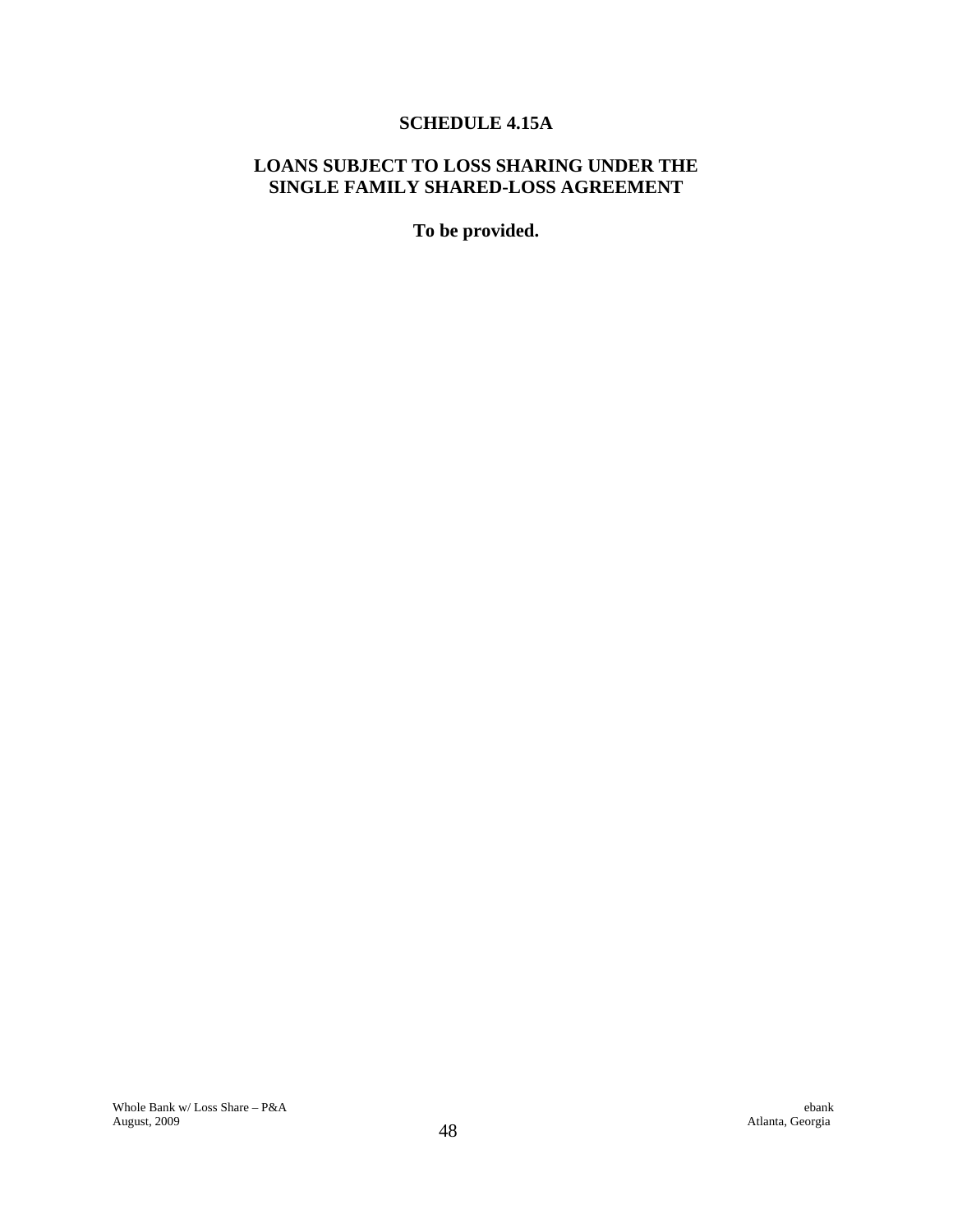# **SCHEDULE 4.15B**

# **LOANS SUBJECT TO LOSS SHARING UNDER THE NON-SINGLE FAMILY SHARED-LOSS AGREEMENT**

To be provided.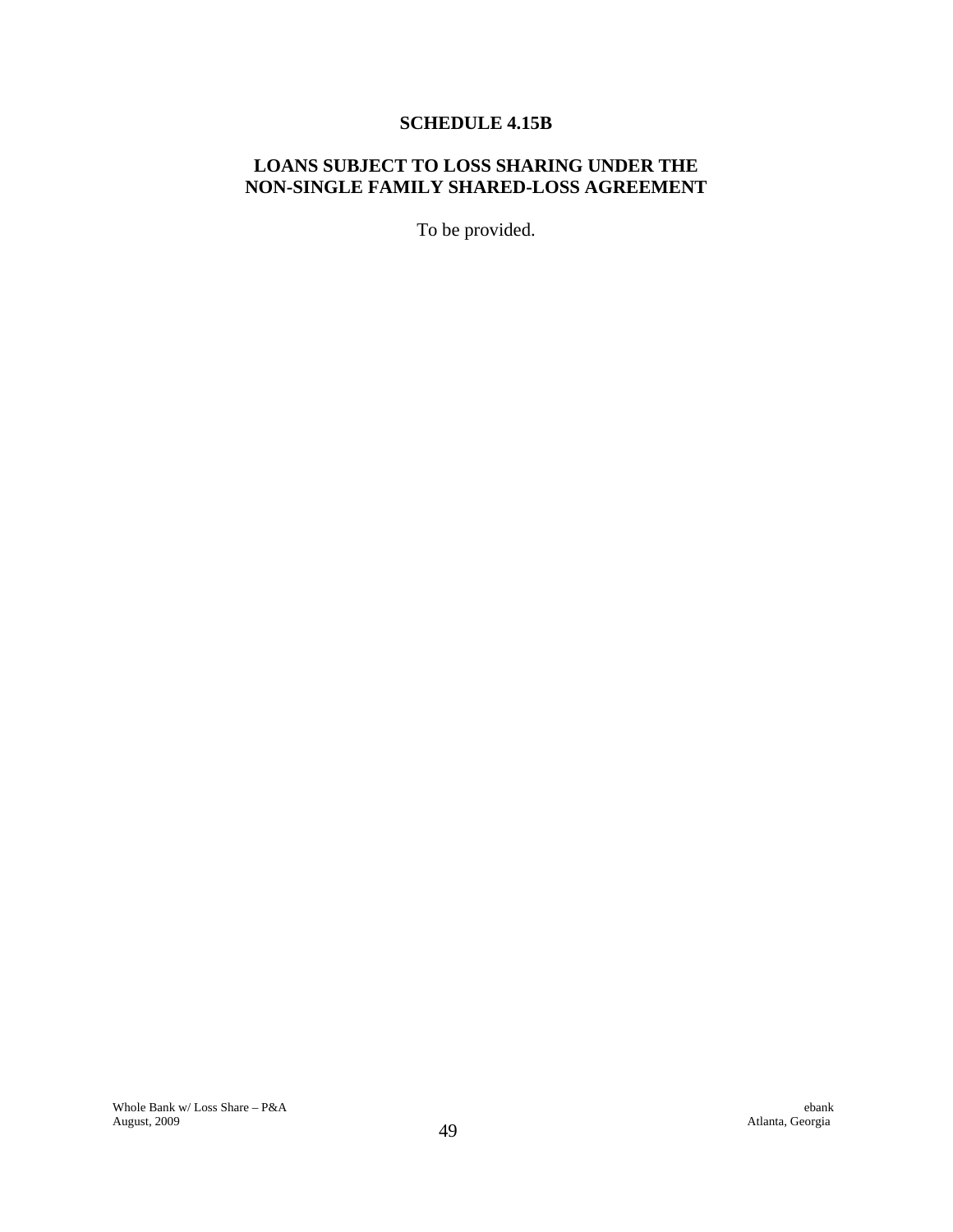**SCHEDULE 7 -Accounts Excluded from Calculation of Deposit Franchise Bid Premium** 

# **Premium Accounts Excluded from Calculation of Deposit Franchise Bid**

## **ebank Atlanta, GA**

The accounts identified below will pass to the Assuming Bank (unless otherwise noted). When calculating the premium to be paid on Assumed Deposits in a P&A transaction, the FDIC will exclude the following categories of deposit accounts:

| <b>Category</b> | <b>Description</b>                                  |  | <b>Amount</b> |
|-----------------|-----------------------------------------------------|--|---------------|
|                 | <b>Non-DO Brokered Deposits</b>                     |  |               |
|                 | <b>CDARS</b>                                        |  |               |
| Ш               | <b>Market Place Deposits</b>                        |  |               |
|                 | Total deposits excluded from Calculation of premium |  |               |
|                 |                                                     |  |               |

# **Category Description**

#### **I Brokered Deposits**

Brokered deposit accounts are accounts for which the "depositor of record" is an agent, nominee, or custodian who deposits funds for a principal or principals to whom "pass-through" deposit insurance coverage may be extended. The FDIC separates brokered deposit accounts into 2 categories: 1) Depository Organization (DO) Brokered Deposits and 2) Non-Depository Organization (Non-DO) Brokered Deposits. This distinction is made by the FDIC to facilitate our role as Receiver and Insurer. These terms will not appear on other "brokered deposit" reports generated by the institution.

Non-DO Brokered Deposits pass to the Assuming Bank, but are excluded from Assumed Deposits when the deposit premium is calculated. Please see the attached "Schedule 7 Non-DO Broker Deposit Detail Report" for a listing of these accounts. This list will be updated post closing with balances as of Bank Closing date.

DO Brokered Deposits (Cede & Co as Nominee for DTC), are typically excluded from Assumed Deposits in the P&A transaction. A list of these accounts is provided on "Schedule 2.1 DO Brokered Deposit Detail Report". If, however, the terms of a particular transaction are altered and the DO Brokered Deposits pass to the Assuming Bank, they will not be included in Assumed Deposits for purposes of calculating the deposit premium.

#### **II CDARS**

CDARS deposits pass to the Assuming Bank, but are excluded from Assumed Deposits when the deposit premium is calculated.

ebank did not participate in the CDARS program as of the date of the deposit download. If CDARS deposits are taken between the date of the deposit download and the Bank Closing Date, they will be identified post closing and made part of Schedule 7 to the P&A Agreement.

#### **III Market Place Deposits**

"Market Place Deposits" is a description given to deposits that may have been solicited via a money desk, internet subscription service (for example, Qwickrate), or similar programs.

 the Call Report. Please see the attached Schedule 7 – Qwickrate Deposit Detail Report for a listing of these accounts ebank does not have Qwickrate deposits as identified above. The Qwickrate deposits are reported as time deposits in as of July 10, 2009. This list will be updated post closing with balances as of Bank Closing date.

August, 2009 Whole Bank w/Loss Share – P&A ebank<br>August, 2009 Atlanta, Georgia August, 2009 Atlanta, Georgia 50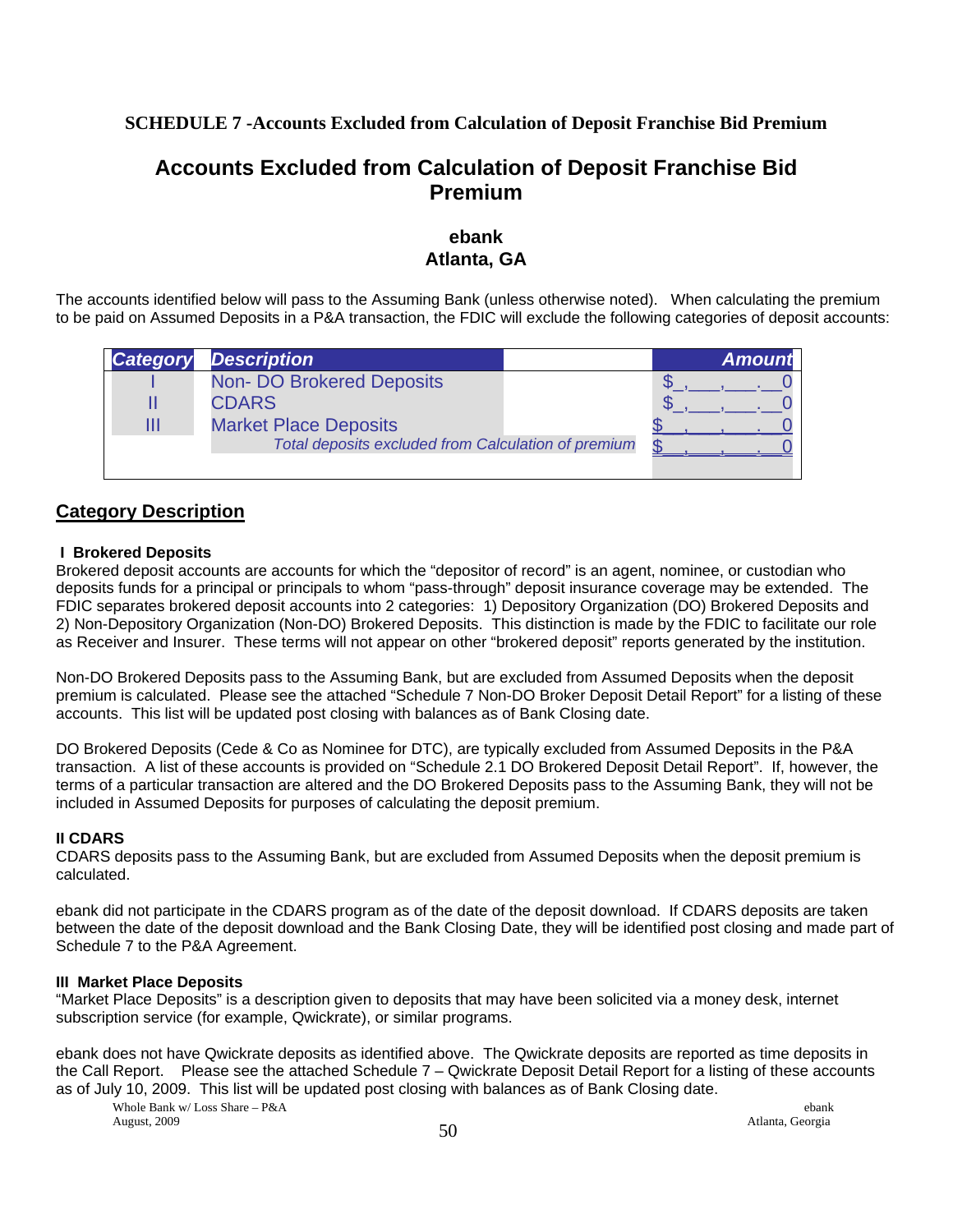This schedule provides account categories and balances as of the date of the deposit download, or as indicated. The deposit franchise bid premium will be calculated using account categories and balances as of Bank Closing Date that are reflected in the general ledger or subsystem as described above. The final numbers for Schedule 7 will be provided post closing.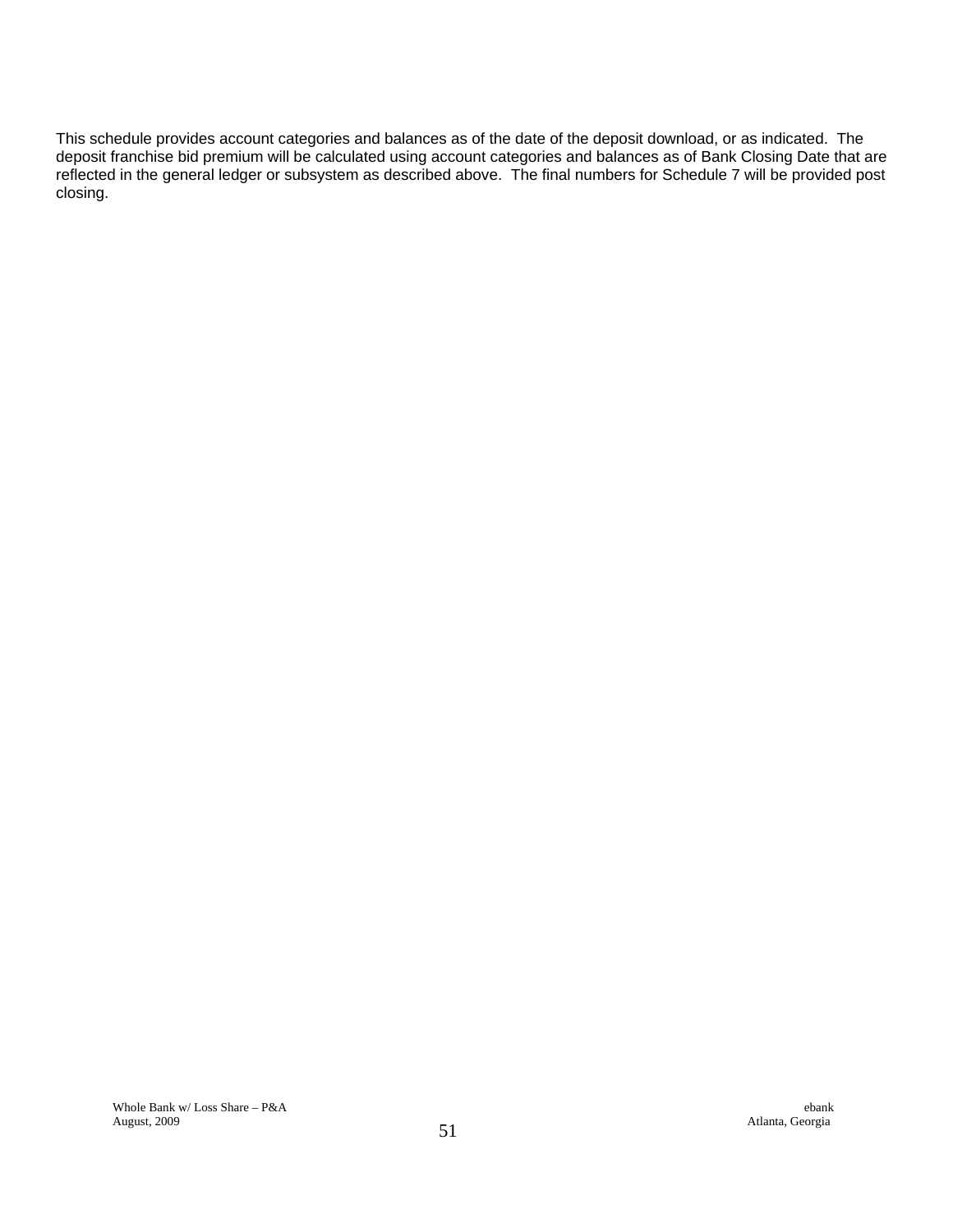## **EXHIBIT 3.2(c) -- VALUATION OF CERTAIN QUALIFIED FINANCIAL CONTRACTS**

### A. Scope

Interest Rate Contracts - All interest rate swaps, forward rate agreements, interest rate futures, caps, collars and floors, whether purchased or written.

Option Contracts - All put and call option contracts, whether purchased or written, on marketable securities, financial futures, foreign currencies, foreign exchange or foreign exchange futures contracts.

Foreign Exchange Contracts - All contracts for future purchase or sale of foreign currencies, foreign currency or cross currency swap contracts, or foreign exchange futures contracts.

B. Exclusions

All financial contracts used to hedge assets and liabilities that are acquired by the Assuming Bank but are not subject to adjustment from Book Value.

C. Adjustment

The difference between the Book Value and market value as of Bank Closing.

- D. Methodology
	- 1. The price at which the Assuming Bank sells or disposes of Qualified Financial Contracts will be deemed to be the fair market value of such contracts, if such sale or disposition occurs at prevailing market rates within a predefined timetable as agreed upon by the Assuming Bank and the Receiver.
	- 2. In valuing all other Qualified Financial Contracts, the following principles will apply:
		- (i) All known cash flows under swaps or forward exchange contracts shall be present valued to the swap zero coupon interest rate curve.
		- (ii) All valuations shall employ prices and interest rates based on the actual frequency of rate reset or payment.
		- (iii) Each tranche of amortizing contracts shall be separately valued. The total value of such amortizing contract shall be the sum of the values of its component tranches.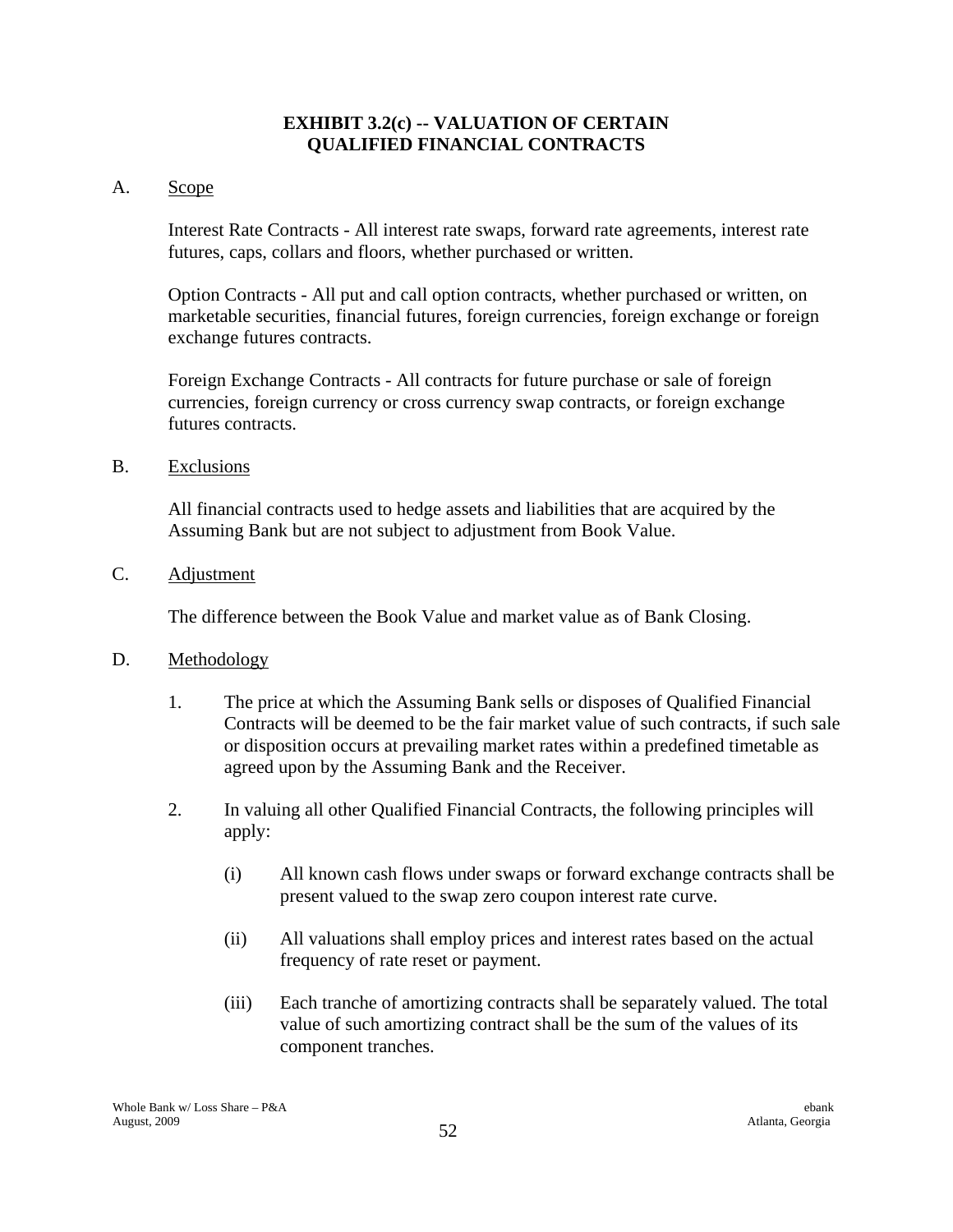- (iv) For regularly traded contracts, valuations shall be at the midpoint of the bid and ask prices quoted by customary sources (e.g., The Wall Street Journal, Telerate, Reuters or other similar source) or regularly traded exchanges.
- (v) For all other Qualified Financial Contracts where published market quotes are unavailable, the adjusted price shall be the average of the bid and ask price quotes from three (3) securities dealers acceptable to the Receiver and Assuming Bank as of Bank Closing. If quotes from securities dealers cannot be obtained, an appraiser acceptable to the Receiver and the Assuming Bank will perform a valuation based on modeling, correlation analysis, interpolation or other techniques, as appropriate.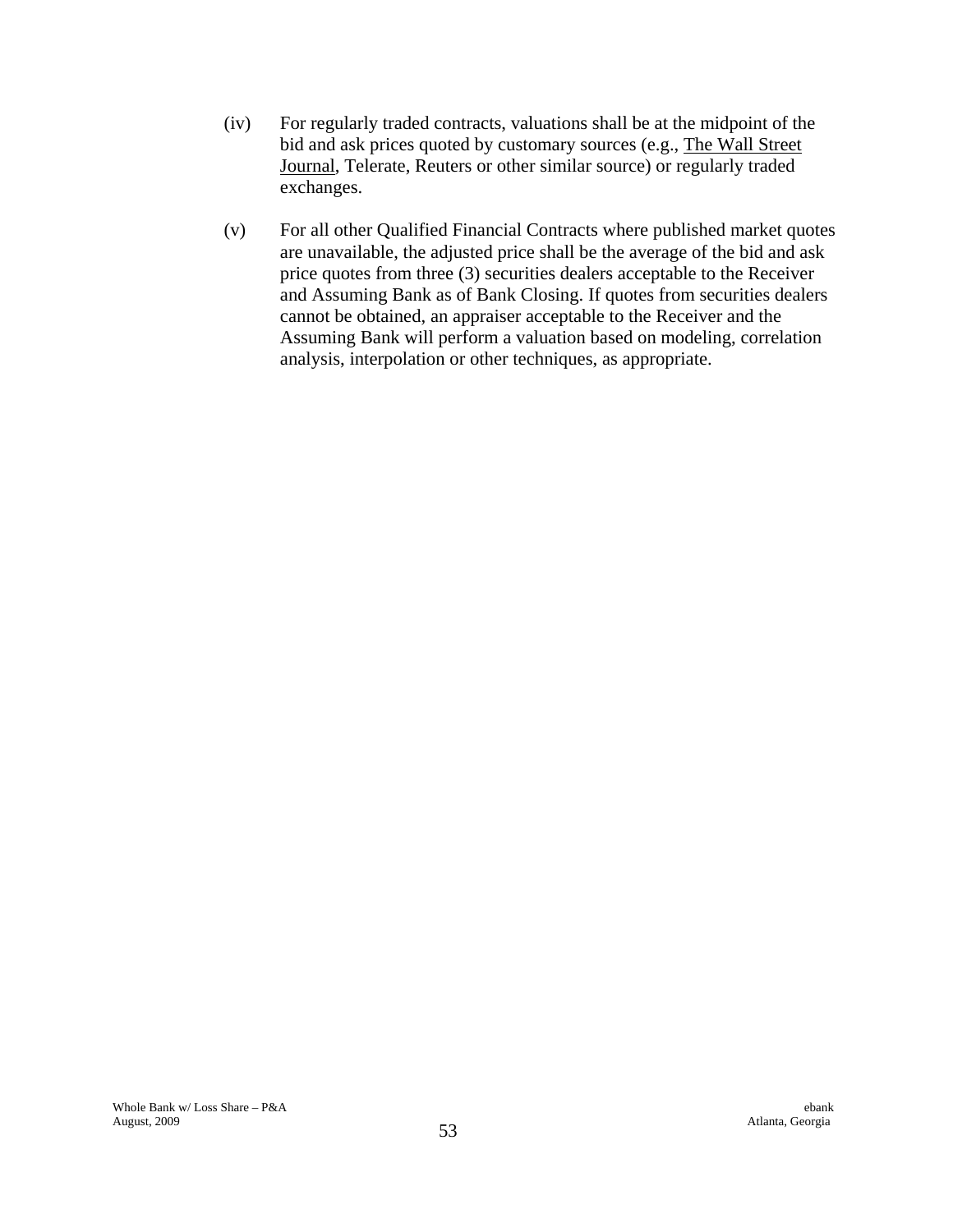### **EXHIBIT 4.13 INTERIM ASSET SERVICING ARRANGEMENT**

(a) With respect to each asset (or liability) designated from time to time by the Receiver to be serviced by the Assuming Bank pursuant to this Arrangement (such being designated as "Pool Assets"), during the term of this Arrangement, the Assuming Bank shall:

(i) Promptly apply payments received with respect to any Pool Assets;

(ii) Reverse and return insufficient funds checks;

(iii) Pay (A) participation payments to participants in Loans, as and when received; and (B) tax and insurance bills on Pool Assets as they come due, out of escrow funds maintained for purposes;

(iv) Maintain accurate records reflecting (A) the payment history of Pool Assets, with updated information received concerning changes in the address or identity of the obligors and (B) usage of data processing equipment and employee services with respect to servicing duties;

 (v) Send billing statements to obligors on Pool Assets to the extent that such statements were sent by the Failed Bank;

(vi) Send notices to obligors who are in default on Loans (in the same manner as the Failed Bank);

(vii) Send to the Receiver, Attn: Managing Liquidator, at the address provided in Section 13.7 of the Agreement, via overnight delivery: (A) on a weekly basis, weekly reports for the Pool Assets, including, without limitation, reports reflecting collections and the trial balances, transaction journals and loan histories for Pool Assets having activity, together with copies of (1) checks received, (2) insufficient funds checks returned, (3) checks for payment to participants or for taxes and insurance, (4) pay-off requests, (5) notices to defaulted obligors, and (6) data processing and employee logs and (B) any other reports, copies or information as may be periodically or from time to time requested;

(viii) Remit on a weekly basis to the Receiver, Attn: Division of Finance, Cashier Unit, Operations, at the address in (vii), via wire transfer to the account designated by the Receiver, all payments received on Pool Assets managed by the Assuming Bank or at such time and place and in such manner as may be directed by the Receiver;

(ix) prepare and timely file all information reports with appropriate tax authorities, and, if required by the Receiver, prepare and file tax returns and pay taxes due on or before the due date, relating to the Pool Assets; and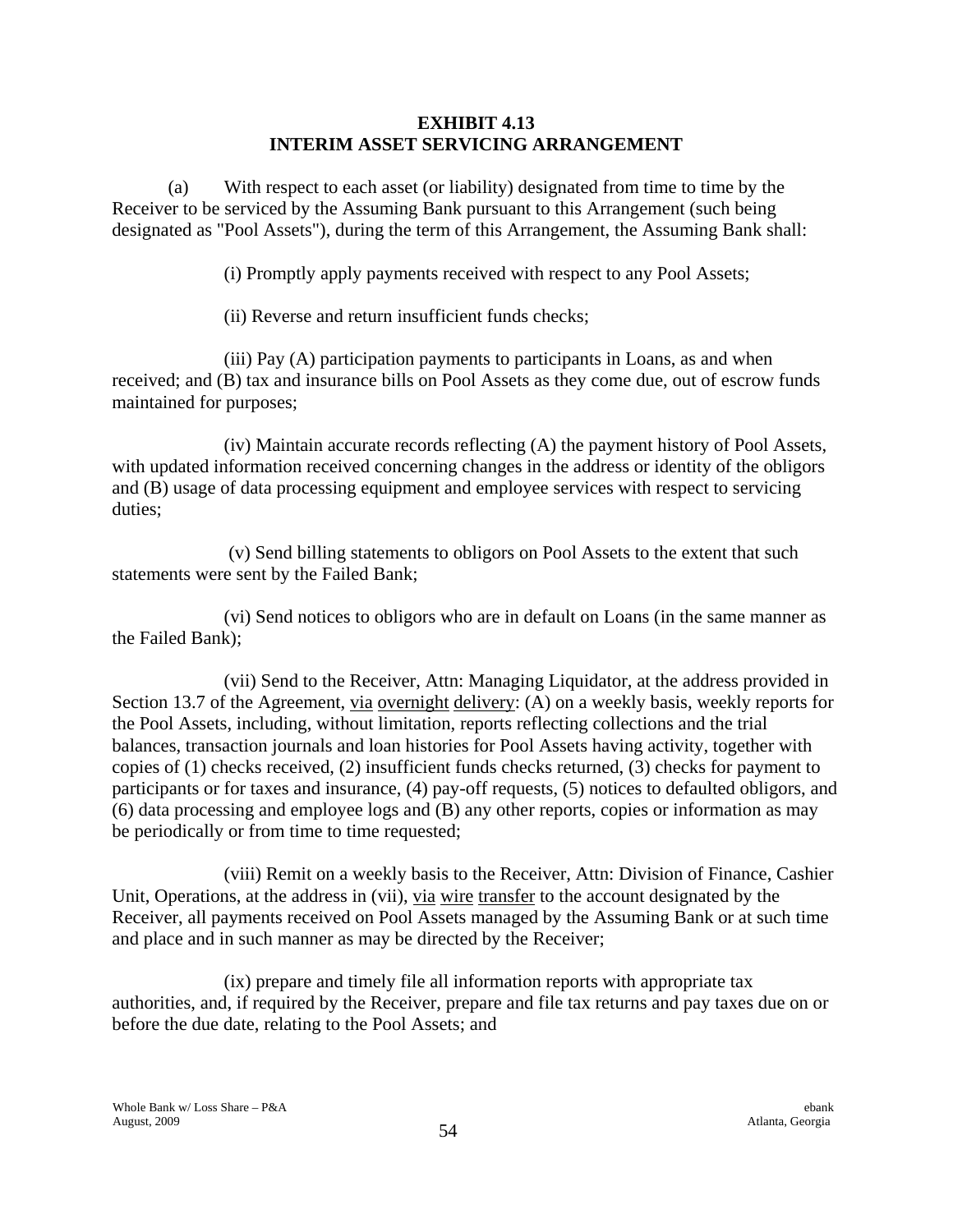(x) provide and furnish such other services, operations or functions as may be required with regard to Pool Assets, including, without limitation, as may be required with regard to any business, enterprise or agreement which is a Pool Asset, all as may be required by the Receiver.

Notwithstanding anything to the contrary in this Section, the Assuming Bank shall not be required to initiate litigation or other collection proceedings against any obligor or any collateral with respect to any defaulted Loan. The Assuming Bank shall promptly notify the Receiver, at the address provided above in subparagraph (a)(vii), of any claims or legal actions regarding any Pool Asset.

(b) The Receiver agrees to reimburse the Assuming Bank for actual, reasonable and necessary expenses incurred in connection with the performance of duties pursuant to this Arrangement, including expenses of photocopying, postage and express mail, and data processing and employee services (based upon the number of hours spent performing servicing duties).

(c) The Assuming Bank shall provide the services described herein for an initial period of ninety (90) days after Bank Closing. At the option of the Receiver, exercisable by notice given not later than ten (10) days prior to the end of such initial period or a renewal period, the Assuming Bank shall continue to provide such services for such renewal period(s) as designated by the Receiver, up to the Settlement Date.

(d) At any time during the term of this Arrangement, the Receiver may, upon written notice to the Assuming Bank, remove one or more Pool Assets from the Pool, at which time the Assuming Bank's responsibility with respect thereto shall terminate.

(e) At the expiration of this Agreement or upon the termination of the Assuming Bank's responsibility with respect to any Pool Asset pursuant to paragraph (d) hereof, the Assuming Bank shall:

(i) deliver to the Receiver (or its designee) all of the Credit Documents and Pool Records relating to the Pool Assets; and

(ii) cooperate with the Receiver to facilitate the orderly transition of managing the Pool Assets to the Receiver (or its designee).

(f) At the request of the Receiver, the Assuming Bank shall perform such transitional services with regard to the Pool Assets as the Receiver may request. Transitional services may include, without limitation, assisting in any due diligence process deemed necessary by the Receiver and providing to the Receiver or its designee(s) (x) information and data regarding the Pool Assets, including, without limitation, system reports and data downloads sufficient to transfer the Pool Assets to another system or systems, and (y) access to employees of the Assuming Bank involved in the management of, or otherwise familiar with, the Pool Assets.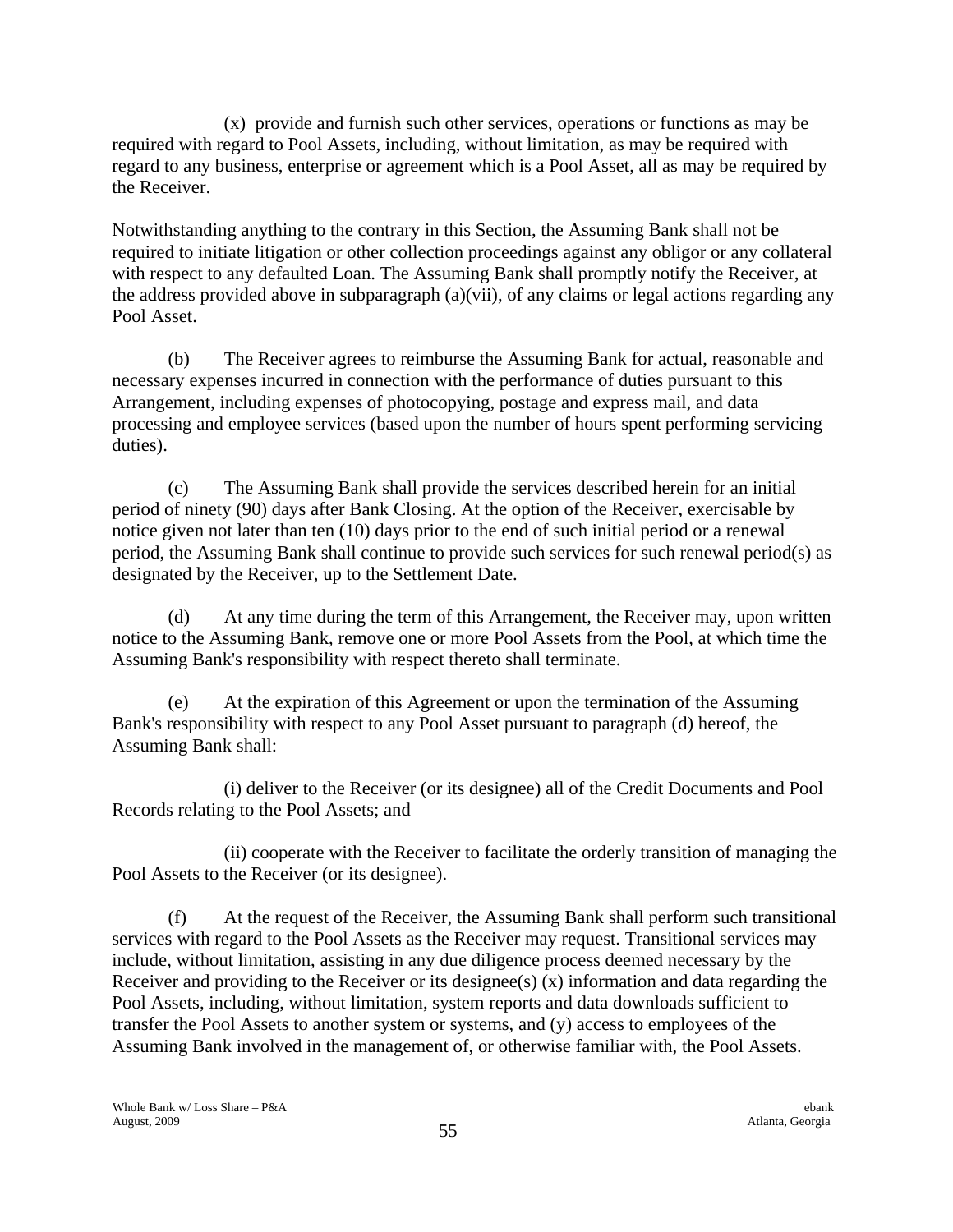#### **EXHIBIT 4.15A**

### **SINGLE FAMILY SHARED-LOSS AGREEMENT**

This agreement for the reimbursement of loss sharing on certain single family residential mortgage loans (the "Single Family Shared-Loss Agreement") shall apply when the Assuming Bank purchases Single Family Shared-Loss Loans as that term is defined herein. The terms hereof shall modify and supplement, as necessary, the terms of the Purchase and Assumption Agreement to which this Single Family Shared-Loss Agreement is attached as Exhibit 4.15A and incorporated therein. To the extent any inconsistencies may arise between the terms of the Purchase and Assumption Agreement and this Single Family Shared-Loss Agreement with respect to the subject matter of this Single Family Shared-Loss Agreement, the terms of this Single Family Shared-Loss Agreement shall control. References in this Single Family Shared-Loss Agreement to a particular Section shall be deemed to refer to a Section in this Single Family Shared-Loss Agreement, unless the context indicates that it is intended to be a reference to a Section of the Purchase and Assumption Agreement.

### **ARTICLE I -- DEFINITIONS**

The capitalized terms used in this Single Family Shared-Loss Agreement that are not defined in this Single Family Shared-Loss Agreement are defined in the Purchase and Assumption Agreement. In addition to the terms defined above, defined below are certain additional terms relating to loss-sharing, as used in this Single Family Shared-Loss Agreement.

"**Accounting Records**" means the subsidiary system of record on which the loan history and balance of each Single Family Shared-Loss Loan is maintained; individual loan files containing either an original or copies of documents that are customary and reasonable with respect to loan servicing, including management and disposition of Other Real Estate; the records documenting alternatives considered with respect to loans in default or for which a default is reasonably foreseeable; records of loss calculations and supporting documentation with respect to line items on the loss calculations; and, monthly delinquency reports and other performance reports customarily utilized by the Assuming Bank in management of loan portfolios.

"**Accrued Interest**" means, with respect to Single Family Shared-Loss Loans, the amount of earned and unpaid interest at the note rate specified in the applicable loan documents, limited to 90 days.

**"Affiliate"** shall have the meaning set forth in the Purchase and Assumption Agreement; provided, that, for purposes of this Single Family Shared-Loss Agreement, no Third Party Servicer shall be deemed to be an Affiliate of the Assuming Bank.

"**Commencement Date**" means the first calendar day following the Bank

August, 2009 Whole Bank w/ Loss Share – P&A ebank<br>August, 2009 Atlanta, Georgia

Closing.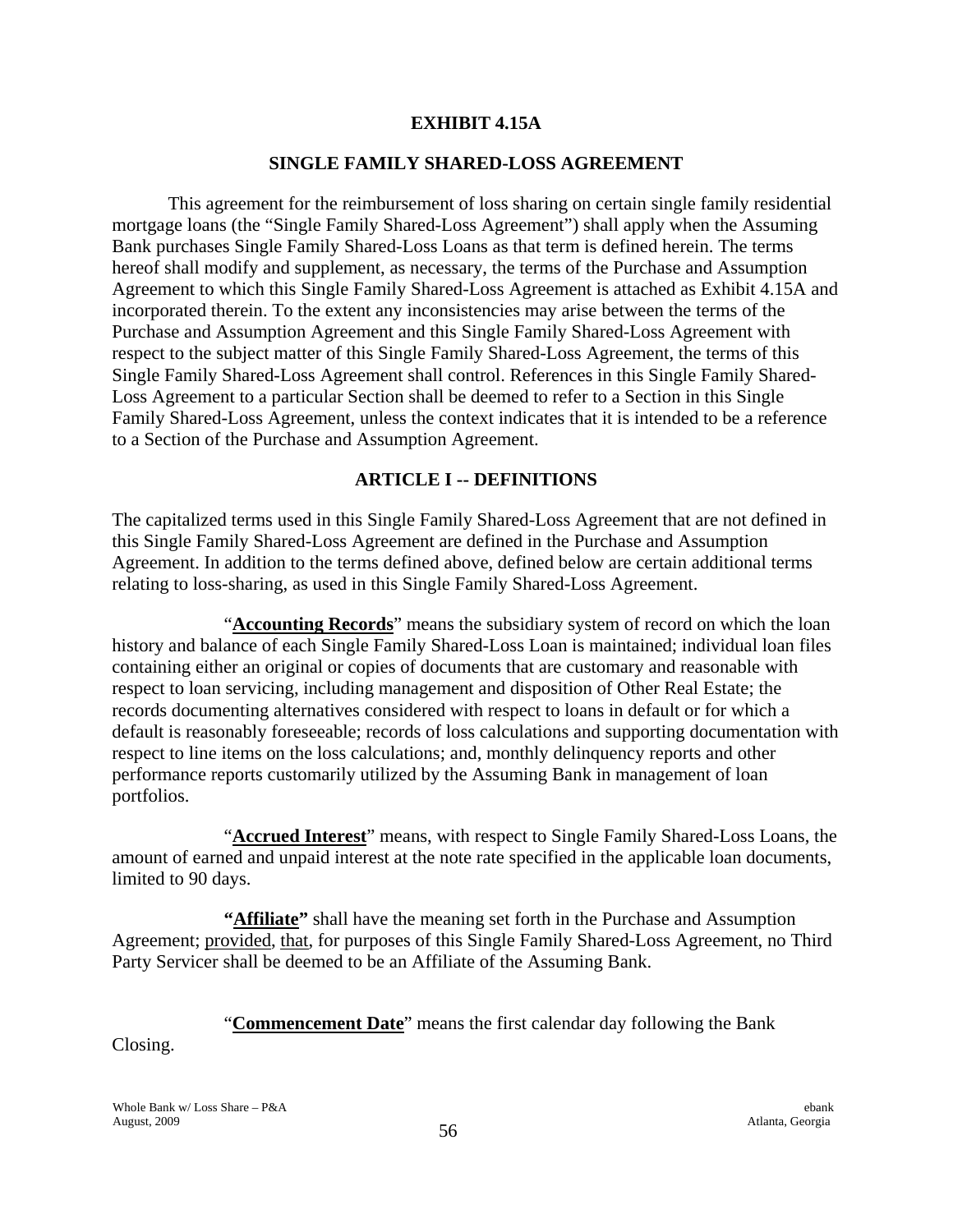**"Commercial Shared-Loss Agreement**" means the Commercial and Other Assets Shared-Loss Agreement attached to the Purchase and Assumption Agreement as Exhibit 4.15B.

"**Cumulative Loss Amount**" means the sum of the Monthly Loss Amounts less the sum of all Recovery Amounts.

"**Cumulative Shared-Loss Amount**" means the excess, if any, of the Cumulative Loss Amount over the First Loss Tranche.

"**Customary Servicing Procedures**" means procedures (including collection procedures) that the Assuming Bank (or, to the extent a Third Party Servicer is engaged, the Third Party Servicer) customarily employs and exercises in servicing and administering mortgage loans for its own accounts and the servicing procedures established by FNMA or FHLMC (as in effect from time to time), which are in accordance with accepted mortgage servicing practices of prudent lending institutions.

"**Deficient Valuation"** means the determination by a court in a bankruptcy proceeding that the value of the collateral is less than the amount of the loan in which case the loss will be the difference between the then unpaid principal balance (or the NPV of a modified loan that defaults) and the value of the collateral so established.

**"Examination Criteria"** means the loan classification criteria employed by, or any applicable regulations of, the Assuming Bank's Chartering Authority at the time such action is taken, as such criteria may be amended from time to time.

"**Home Equity Loans**" means loans or funded portions of lines of credit secured by mortgages on one-to four-family residences or stock of cooperative housing associations, where the Failed Bank did not have a first lien on the same property as collateral.

"**Final Shared-Loss Month**" means the calendar month in which the tenth anniversary of the Commencement Date occurs.

"**Final Shared-Loss Recovery Month**" means the calendar month in which the tenth anniversary of the Commencement Date occurs.

"**Foreclosure Loss**" means the loss realized when the Assuming Bank has completed the foreclosure on a Single Family Shared-Loss Loan and realized final recovery on the collateral through liquidation and recovery of all insurance proceeds. Each Foreclosure Loss shall be calculated in accordance with the form and methodology specified in Exhibit 2a or Exhibit 2a(1).

"**Investor-Owned Residential Loans**" means Loans, excluding advances made pursuant to Home Equity Loans, that are secured by mortgages on one- to four family residences or stock of cooperative housing associations that are not owner-occupied. These loans can be treated as Restructured Loans on a commercially reasonable basis and can be a restructured under terms separate from the Exhibit 5 standards. Please refer to Exhibit 2b for guidance in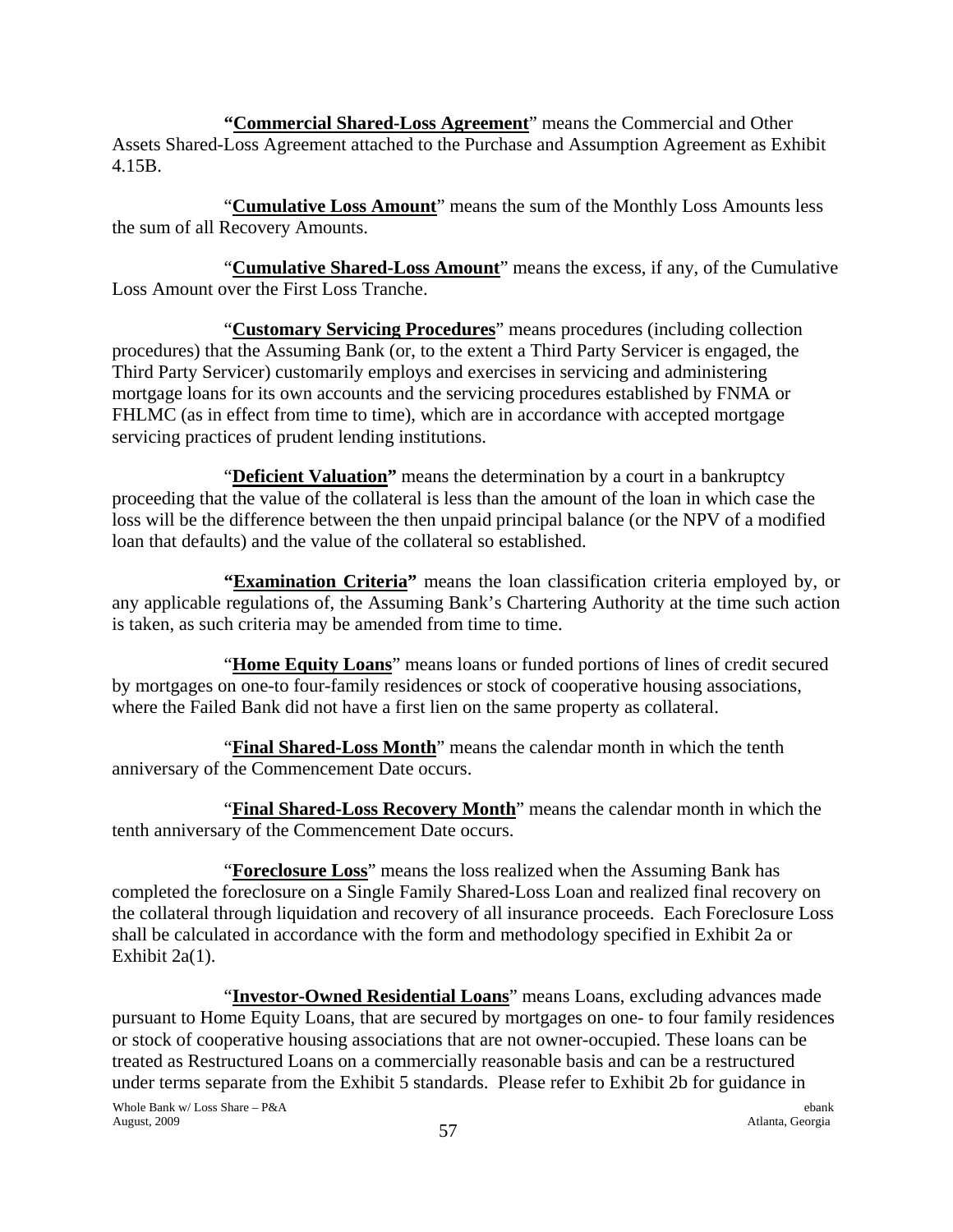Calculation of Loss for Restructured Loans.

"**Loss**" means a Foreclosure Loss, Restructuring Loss, Short Sale Loss, Portfolio Loss, Modification Default Loss or Deficient Valuation.

"**Loss Amount**" means the dollar amount of loss incurred and reported on the Monthly Certificate for a Single Family Shared-Loss Loan.

"**Modification Default Loss**" means the loss calculated in Exhibits 2a(1) and 2c(1) for single family loans modified under this part of the agreement that default and result in a foreclosure or short sale.

"**Modification Guidelines**" has the meaning provided in Section 2.1(a) of this Single Family Shared-Loss Agreement.

"**Monthly Certificate**" has the meaning provided in Section 2.1(b) of this Single Family Shared-Loss Agreement.

"**Monthly Loss Amount**" means the sum of all Foreclosure Losses, Restructuring Losses, Short Sale Losses, Portfolio Losses, Modification Default Losses and losses in connection with Deficient Valuations realized by the Assuming Bank for any Shared Loss Month.

"**Monthly Shared-Loss Amount**" means the change in the Cumulative Shared-Loss Amount from the beginning of each month to the end of each month.

"**Neutral Member**" has the meaning provided in Section 2. 1(f)(ii) of this Single Family Shared-Loss Agreement.

"**Portfolio Loss**" means the loss realized on either (i) a portfolio sale of Single Family Shared-Loss Loans in accordance with the terms of Article IV or (ii) the sale of a loan with the consent of the Receiver as provided in Section 2.7.

"**Recovery Amount**" means, with respect to any period prior to the Termination Date, the amount of collected funds received by the Assuming Bank that (i) are applicable against a Foreclosure Loss which has previously been paid to the Assuming Bank by the Receiver or (ii) gains realized from a Section 4.1 sale of Single Family Shared-Loss Loans for which the Assuming Bank has previously received a Restructuring Loss payment from the Receiver (iii) or any incentive payments from national programs paid to an investor or borrower on loans that have been modified or otherwise treated (short sale or foreclosure) in accordance with Exhibit 5.

"**Restructuring Loss**" means the loss on a modified or restructured loan measured by the difference between (a) the principal, Accrued Interest, tax and insurance advances, third party or other fees due on a loan prior to the modification or restructuring, and (b) the net present value of estimated cash flows on the modified or restructured loan, discounted at the Then-Current Interest Rate. Each Restructuring Loss shall be calculated in accordance with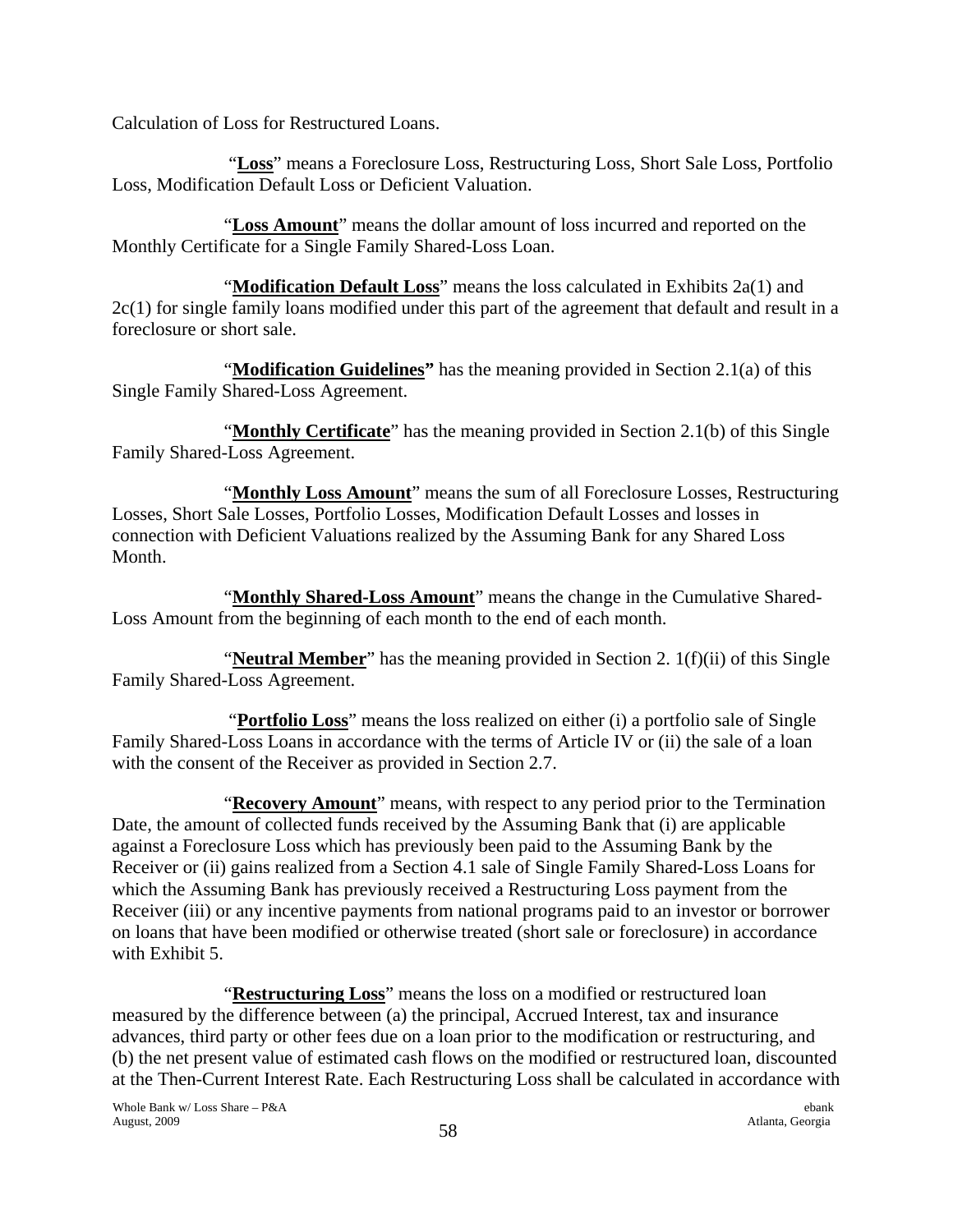the form and methodology attached as Exhibit 2b, as applicable.

"**Restructured Loan**" means a Single Family Shared-Loss Loan for which the Assuming Bank has received a Restructuring Loss payment from the Receiver. This applies to owner occupied and investor owned residences.

"**Servicing Officer**" has the meaning provided in Section 2.1(b) of this Single Family Shared-Loss Agreement.

"Shared Loss Payment Trigger" means when the sum of the Cumulative Loss Amount under this Single Family Shared-Loss Agreement and the Shared-Loss Amount under the Commercial and Other Assets Shared-Loss Agreement, exceeds the First Loss Tranche. If the First Loss Tranche is zero or a negative number, the Shared Loss Payment Trigger shall be deemed to have been reached upon Bank Closing.

"**Shared-Loss Month**" means each calendar month between the Commencement Date and the last day of the month in which the tenth anniversary of the Commencement Date occurs, provided that, the first Shared-Loss Month shall begin on the Commencement Date and end on the last day of that month.

"**Short-Sale Loss**" means the loss resulting from the Assuming Bank's agreement with the mortgagor to accept a payoff in an amount less than the balance due on the loan (including the costs of any cash incentives to borrower to agree to such sale or to maintain the property pending such sale), further provided, that each Short-Sale Loss shall be calculated in accordance with the form and methodology specified in Exhibit 2c or Exhibit  $2c(1)$ .

"**Single Family Shared-Loss Loans**" means the single family one-to-four residential mortgage loans (whether owned by the Assuming Bank or any Subsidiary) identified on Schedule 4.15A of the Purchase and Assumption Agreement.

"**Stated Threshold**" means total losses under the shared loss agreements in the amount of Fifty Eight Million Dollars (\$58,000,000.00).

"**Termination Date**" means the last day of the Final Shared-Loss Recovery

Month.

"**Then-Current Interest Rate**" means the most recently published Freddie Mac survey rate for 30-year fixed-rate loans.

"**Third Party Servicer**" means any servicer appointed from time to time by the Assuming Bank or any Affiliate of the Assuming Bank to service the Shared-Loss Loans on behalf of the Assuming Bank, the identity of which shall be given to the Receiver prior to or concurrent with the appointment thereof.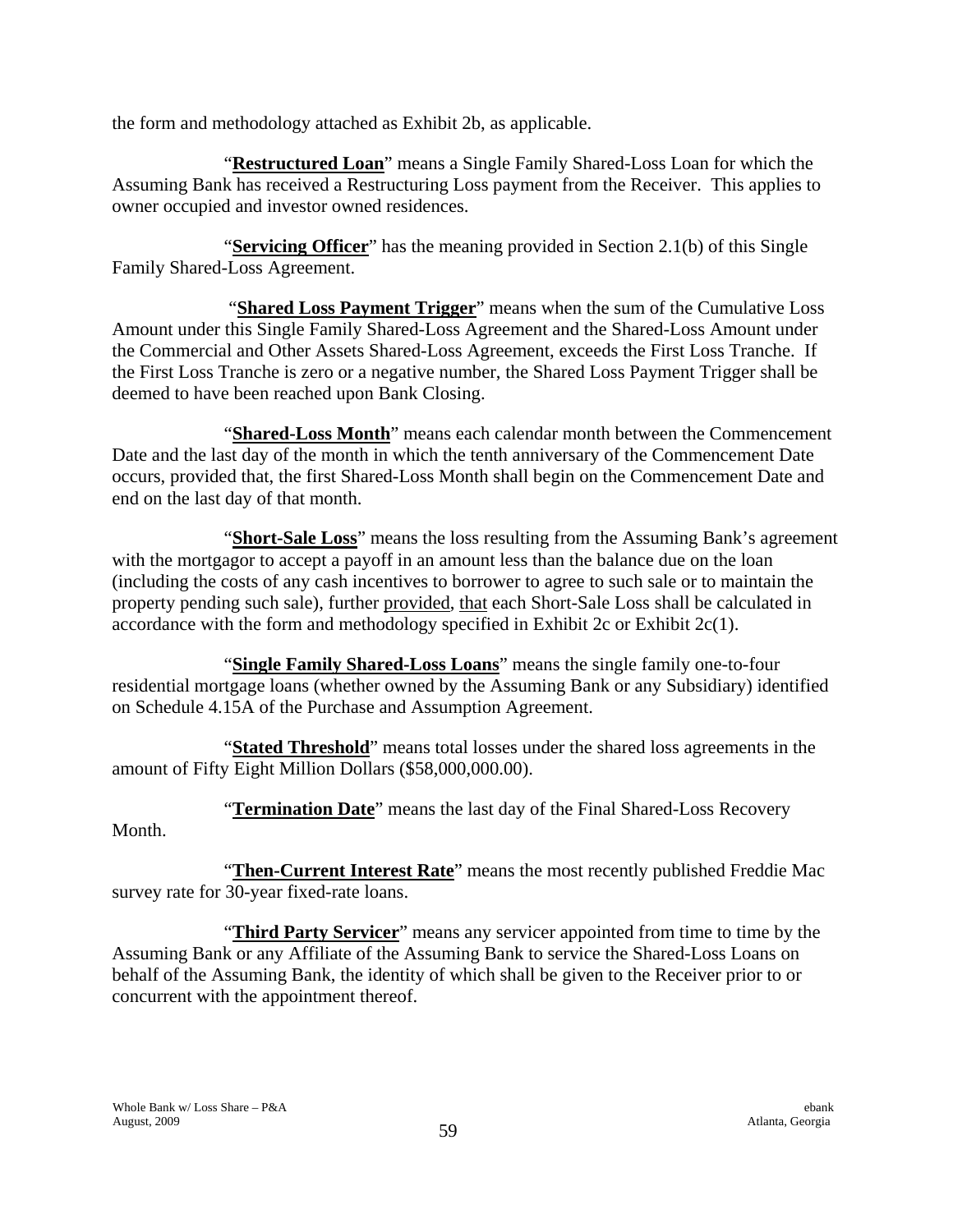### **ARTICLE II -- SHARED-LOSS ARRANGEMENT**

### **2.1 Shared-Loss Arrangement.**

(a) **Loss Mitigation and Consideration of Alternatives**. For each Single Family Shared-Loss Loan in default or for which a default is reasonably foreseeable, the Assuming Bank shall undertake reasonable and customary loss mitigation efforts, in accordance with any of the following programs selected by Assuming Bank in its sole discretion, Exhibit 5 (FDIC Mortgage Loan Modification Program), the United States Treasury's Home Affordable Modification Program Guidelines or any other modification program approved by the United States Treasury Department, the Corporation, the Board of Governors of the Federal Reserve System or any other governmental agency (it being understood that the Assuming Bank can select different programs for the various Single Family Shared-Loss Loans) (such program chosen, the "Modification Guidelines"). After selecting the applicable Modification Guideline for any such Single Family Shared-Loss Loan, the Assuming Bank shall document its consideration of foreclosure, loan restructuring under such Modification Guideline chosen, and short-sale (if short-sale is a viable option) alternatives and shall select the alternative the Assuming Bank believes, based on its estimated calculations, will result in the least Loss. Losses on Home Equity Loans shall be shared under the charge-off policies of the Assuming Bank's Examination Criteria as if they were Single Family Shared-Loss Loans with respect to the calculation of the Stated Threshold. Assuming Bank shall retain its calculations of the estimated loss under each alternative, such calculations to be provided to the Receiver upon request. For the avoidance of doubt and notwithstanding anything herein to the contrary, (i) the Assuming Bank is not required to modify or restructure any Single Family Shared-Loss Loan on more than one occasion and (ii) the Assuming Bank is not required to consider any alternatives with respect to any Shared-Loss Loan in the process of foreclosure as of the Bank Closing and shall be entitled to continue such foreclosure measures and recover the Foreclosure Loss as provided herein, and (iii) the Assuming Bank shall have a transition period of up to 90 days after Bank Closing to implement the Modification Guidelines, during which time, the Assuming Bank may submit claims under such guidelines as may be in place at the Failed Bank.

### (b) **Monthly Certificates**.

Not later than fifteen (15) days after the end of each Shared-Loss Month, beginning with the month in which the Commencement Date occurs and ending in the month in which the tenth anniversary of the Commencement Date occurs, the Assuming Bank shall deliver to the Receiver a certificate, signed by an officer of the Assuming Bank involved in, or responsible for, the administration and servicing of the Single Family Shared-Loss Loans whose name appears on a list of servicing officers furnished by the Assuming Bank to the Receiver, (a "Servicing Officer") setting forth in such form and detail as the Receiver may reasonably specify (a "Monthly Certificate"):

(i) (A) a schedule substantially in the form of Exhibit 1 listing:

(i) each Single Family Shared-Loss Loan for which a Loss Amount (calculated in accordance with the applicable Exhibit) is being

August, 2009 Whole Bank w/Loss Share – P&A ebank<br>August, 2009 Atlanta, Georgia August, 2009  $\sim$  60  $\sim$  Atlanta, Georgia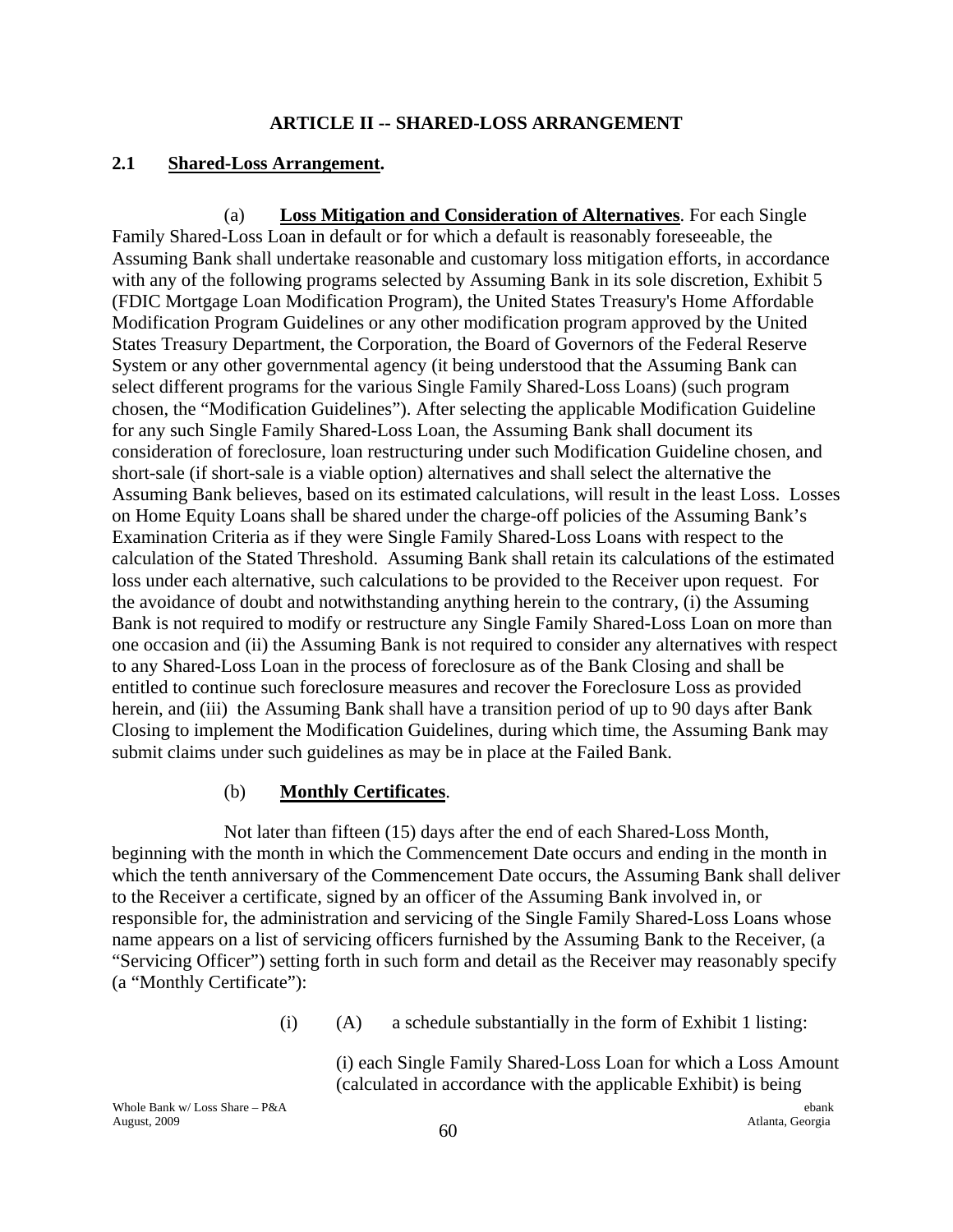claimed, the related Loss Amount for each Single Family Shared-Loss Loan, and the total Monthly Loss Amount for all Single Family Shared-Loss Loans;

(ii) each Single Family Shared-Loss Loan for which a Recovery Amount was received, the Recovery Amount for each Single Family Shared-Loss Loan, and the total Recovery Amount for all Single Family Shared-Loss Loans;

(iii) the total Monthly Loss Amount for all Single Family Shared-Loss Loans minus the total monthly Recovery Amount for all Single Family Shared-Loss Loans;

(iv) the Cumulative Shared-Loss Amount as of the beginning and end of the month;

(v) the Monthly Shared Loss Amount;

(vi) the result obtained in (v) times 80%, or times 95% if the Stated Threshold has been reached, which in either case is the amount to be paid under Section 2.1(d) of this Single Family Shared-Loss Agreement by the Receiver to the Assuming Bank if the amount is a positive number, or by the Assuming Bank to the Receiver if the amount is a negative number;

- (ii) (B) for each of the Single Family Shared-Loss Loans for which a Loss is claimed for that Shared-Loss Month, a schedule showing the calculation of the Loss Amount using the form and methodology shown in Exhibit 2a, Exhibit 2b, or Exhibit 2c, as applicable.
- (iii)  $(C)$  For each of the Restructured Loans where a gain or loss is realized in a sale under Section 4.1 or 4.2, a schedule showing the calculation using the form and methodology shown in Exhibit 2d.
- (iv) (D) a portfolio performance and summary schedule substantially in the form shown in Exhibit 3.

(c) **Monthly Data Download**. Not later than fifteen (15) days after the end of each month, beginning with the month in which the Commencement Date occurs and ending with the Final Shared-Loss Recovery Month, Assuming Bank shall provide Receiver:

- $(v)$  (i) the servicing file in machine-readable format including but not limited to the following fields for each outstanding Single Family Shared-Loss Loan, as applicable:
	- (A) Loan number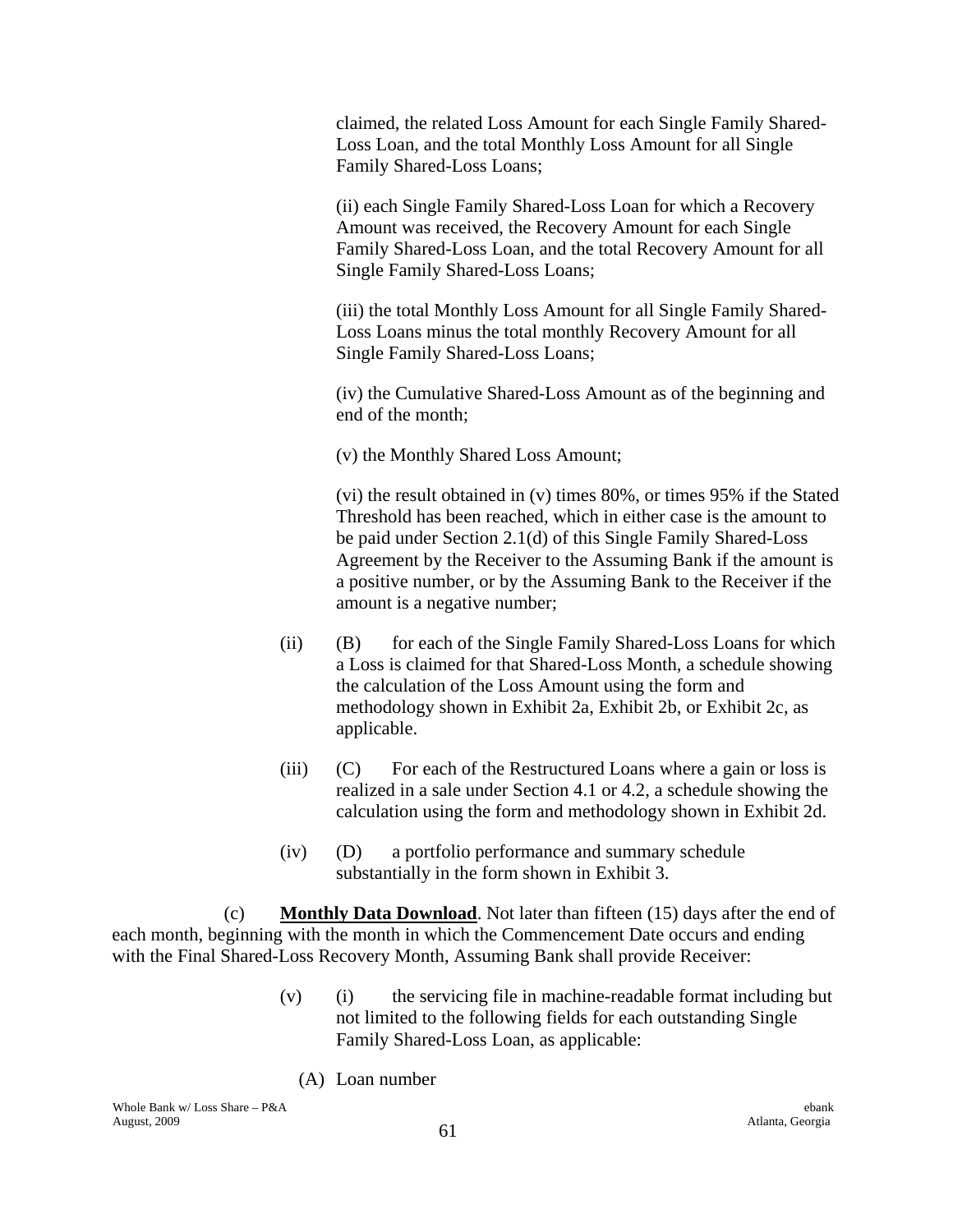- (B) FICO score
- (C) Origination date
- (D) Original principal amount
- (E) Maturity date
- (F) Paid-to date
- (G) Last payment date
- (H) Loan status (bankruptcy, in foreclosure, etc.)
- (I) Delinquency counters
- (J) Current principal balance
- (K) Current escrow account balance
- (L) Current Appraisal/BPO value
- (M) Current Appraisal/BPO date
- (N) Interest rate
- (O) Monthly principal and interest payment amount
- (P) Monthly escrow payment for taxes and insurance
- (Q) Interest rate type (fixed or adjustable)
- (R) If adjustable: index, margin, next interest rate reset date
- (S) Payment/Interest rate cap and/or floor
- (T) Underwriting type (Full doc, Alt Doc, No Doc)
- (U) Lien type  $(1<sup>st</sup>, 2<sup>nd</sup>)$
- (V) Amortization type (amortizing or I/O)
- (W) Property address, including city, state, zip code
- (X) A code indicating whether the Mortgaged Property is owner occupied
- (Y) Property type (single-family detached, condominium, duplex, etc.)
- (vi) (ii) An Excel file for ORE held as a result of foreclosure on a Single Family Shared-Loss Loan listing:
	- (A) Foreclosure date
	- (B) Unpaid loan principal balance
	- (C) Appraised value or BPO value, as applicable
	- (D) Projected liquidation date

Notwithstanding the foregoing, the Assuming Bank shall not be required to provide any of the foregoing information to the extent it is unable to do so as a result of the Failed Bank's or Receiver's failure to provide information required to produce the information set forth in this Section 2.1(c); provided, that the Assuming Bank shall, consistent with Customary Servicing Procedures seek to produce any such missing information or improve any inaccurate information previously provided to it.

## (d) **Payments With Respect to Shared-Loss Assets**.

(i) **Losses Under the Stated Threshold**. After the Shared Loss Payment Trigger is reached, not later than fifteen (15) days after the date on which the Receiver receives the Monthly Certificate, the Receiver shall pay to the Assuming Bank, in immediately available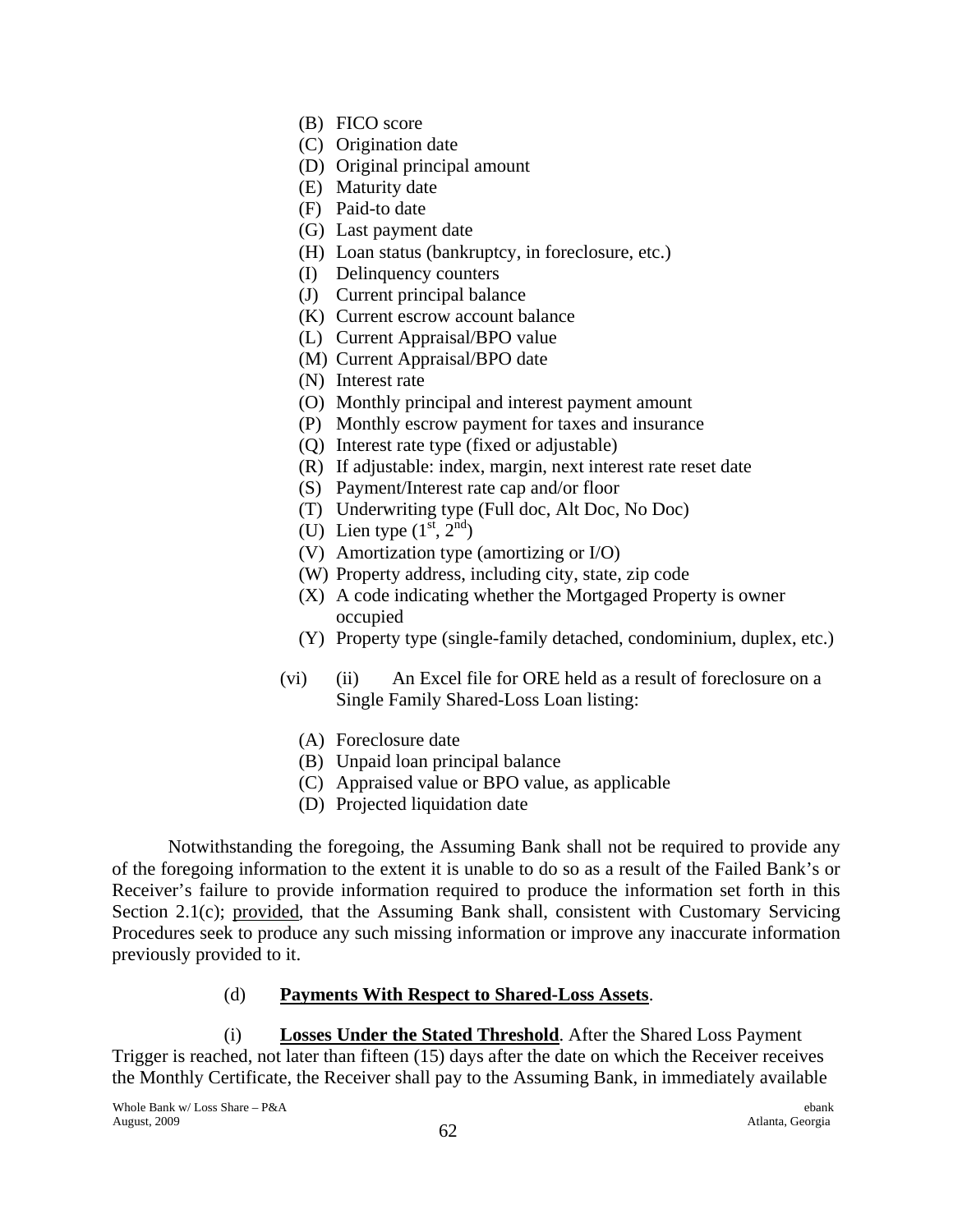funds, an amount equal to eighty percent (80%) of the Monthly Shared-Loss Amount reported on the Monthly Certificate. If the total Monthly Shared-Loss Amount reported on the Monthly Certificate is a negative number, the Assuming Bank shall pay to the Receiver in immediately available funds eighty percent (80%) of that amount.

(ii) **Losses in Excess of the Stated Threshold**. In the event that the sum of the Cumulative Loss Amount under this Single Family Shared-Loss Agreement and the Stated Loss Amount under the Commercial Shared-Loss Agreement meets or exceeds the Stated Threshold, the loss/recovery sharing percentages set forth herein shall change from 80/20 to 95/5 and thereafter the Receiver shall pay to the Assuming Bank, in immediately available funds, an amount equal to ninety-five percent (95%) of the Monthly Shared-Loss Amount reported on the Monthly Certificate. If the Monthly Shared-Loss Amount reported on the Monthly Certificate is a negative number, the Assuming Bank shall pay to the Receiver in immediately available funds ninety-five percent (95%) of that amount.

(e) **Limitations on Shared-Loss Payment**. The Receiver shall not be required to make any payments pursuant to Section 2.1(d) with respect to any Foreclosure Loss, Restructuring Loss, Short Sale Loss or Portfolio Loss that the Receiver determines, based upon the criteria set forth in this Single Family Shared-Loss Agreement (including the analysis and documentation requirements of Section 2.1(a)) or Customary Servicing Procedures, should not have been effected by the Assuming Bank; provided, however, (x) the Receiver must provide notice to the Assuming Bank detailing the grounds for not making such payment, (y) the Receiver must provide the Assuming Bank with a reasonable opportunity to cure any such deficiency and (z) (1) to the extent curable, if cured, the Receiver shall make payment with respect to the properly effected Loss, and (2) to the extent not curable, notwithstanding the foregoing, the Receiver shall make a payment as to all Losses (or portion of Losses) that were effected which would have been payable as a Loss if the Assuming Bank had properly effected such Loss. In the event that the Receiver does not make any payment with respect to Losses claimed pursuant to Section 2.1(d), the Receiver and Assuming Bank shall, upon final resolution, make the necessary adjustments to the Monthly Shared-Loss Amount for that Monthly Certificate and the payment pursuant to Section 2.1(d) above shall be adjusted accordingly.

(f) **Payments by Wire-Transfer**. All payments under this Single Family Shared-Loss Agreement shall be made by wire-transfer in accordance with the wire-transfer instructions on Exhibit 4.

# **2.2 Auditor Report; Right to Audit.**

August, 2009 (a) Within ninety (90) days after the end of each fiscal year during which the Receiver makes any payment to the Assuming Bank under this Single Family Shared-Loss Agreement, the Assuming Bank shall deliver to the Corporation and to the Receiver a report signed by its independent public accountants stating that they have reviewed the terms of this Single Family Shared-Loss Agreement and that, in the course of their annual audit of the Assuming Bank's books and records, nothing has come to their attention suggesting that any computations required to be made by the Assuming Bank during such year pursuant to this Article II were not made by the Assuming Bank in accordance herewith. In the event that the Assuming Bank cannot comply with the preceding sentence, it shall promptly submit to the Whole Bank w/Loss Share – P&A ebank<br>August, 2009 Atlanta, Georgia August, 2009 **Atlanta**, Georgia **63 Compared 12 Compared 12 Compared 12 Compared 12 Compared 12 Compared 12 Compared 12 Compared 12 Compared 12 Compared 12 Compared 12 Compared 12 Compared 12 Co**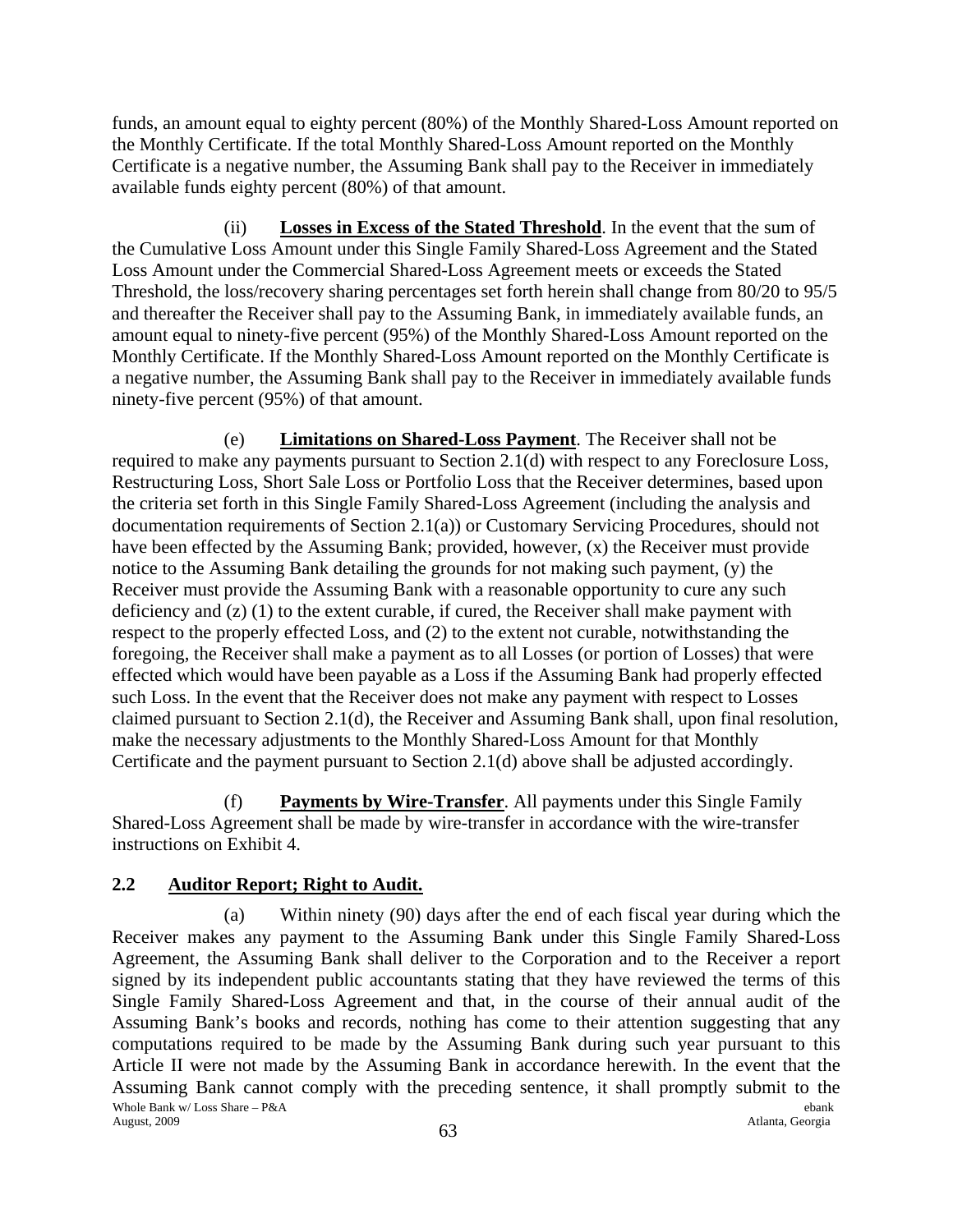Receiver corrected computations together with a report signed by its independent public accountants stating that, after giving effect to such corrected computations, nothing has come to their attention suggesting that any computations required to be made by the Assuming Bank during such year pursuant to this Article II were not made by the Assuming Bank in accordance herewith. In such event, the Assuming Bank and the Receiver shall make all such accounting adjustments and payments as may be necessary to give effect to each correction reflected in such corrected computations, retroactive to the date on which the corresponding incorrect computation was made. It is the intention of this provision to align the timing of the audit required under this Single-Family Shared-Loss Agreement with the examination audit required pursuant to 12 CFR Section 363.

(b) The Receiver or the FDIC in its corporate capacity ("Corporation") may perform an audit or audits to determine the Assuming Bank's compliance with the provisions of this Single Family Shared-Loss Agreement, including this Article II, by providing not less than ten (10) Business Days' prior written notice. Assuming Bank shall provide access to pertinent records and proximate working space in Assuming Bank's facilities. The scope and duration of any such audit shall be within the reasonable discretion of the Receiver or the Corporation, but shall in no event be administered in a manner that unreasonably interferes with the operation of the Assuming Bank's business. The Receiver or the Corporation, as the case may be, shall bear the expense of any such audit. In the event that any corrections are necessary as a result of such an audit or audits, the Assuming Bank and the Receiver shall make such accounting adjustments and payments as may be necessary to give retroactive effect to such corrections.

**2.3 Withholdings**. Notwithstanding any other provision in this Article II, the Receiver, upon the direction of the Director (or designee) of the Federal Deposit Insurance Corporation's Division of Resolutions and Receiverships, may withhold payment for any amounts included in a Monthly Certificate delivered pursuant to Section 2.1, if in its good faith and reasonable judgment there is a reasonable basis under the requirements of this Single Family Shared-Loss Agreement for denying the eligibility of an item for which reimbursement or payment is sought under such Section. In such event, the Receiver shall provide a written notice to the Assuming Bank detailing the grounds for withholding such payment. At such time as the Assuming Bank demonstrates to the satisfaction of the Receiver, in its reasonable judgment, that the grounds for such withholding of payment, or portion of payment, no longer exist or have been cured, then the Receiver shall pay the Assuming Bank the amount withheld which the Receiver determines is eligible for payment, within fifteen (15) Business Days.

**2.4 Books and Records**. The Assuming Bank shall at all times during the term of this Single Family Shared-Loss Agreement keep books and records sufficient to ensure and document compliance with the terms of this Single Family Shared-Loss Agreement, including but not limited to (a) documentation of alternatives considered with respect to defaulted loans or loans for which default is reasonably foreseeable, (b) documentation showing the calculation of loss for claims submitted to the Receiver, (c) retention of documents that support each line item on the loss claim forms, and (d) documentation with respect to the Recovery Amount on loans for which the Receiver has made a loss-share payment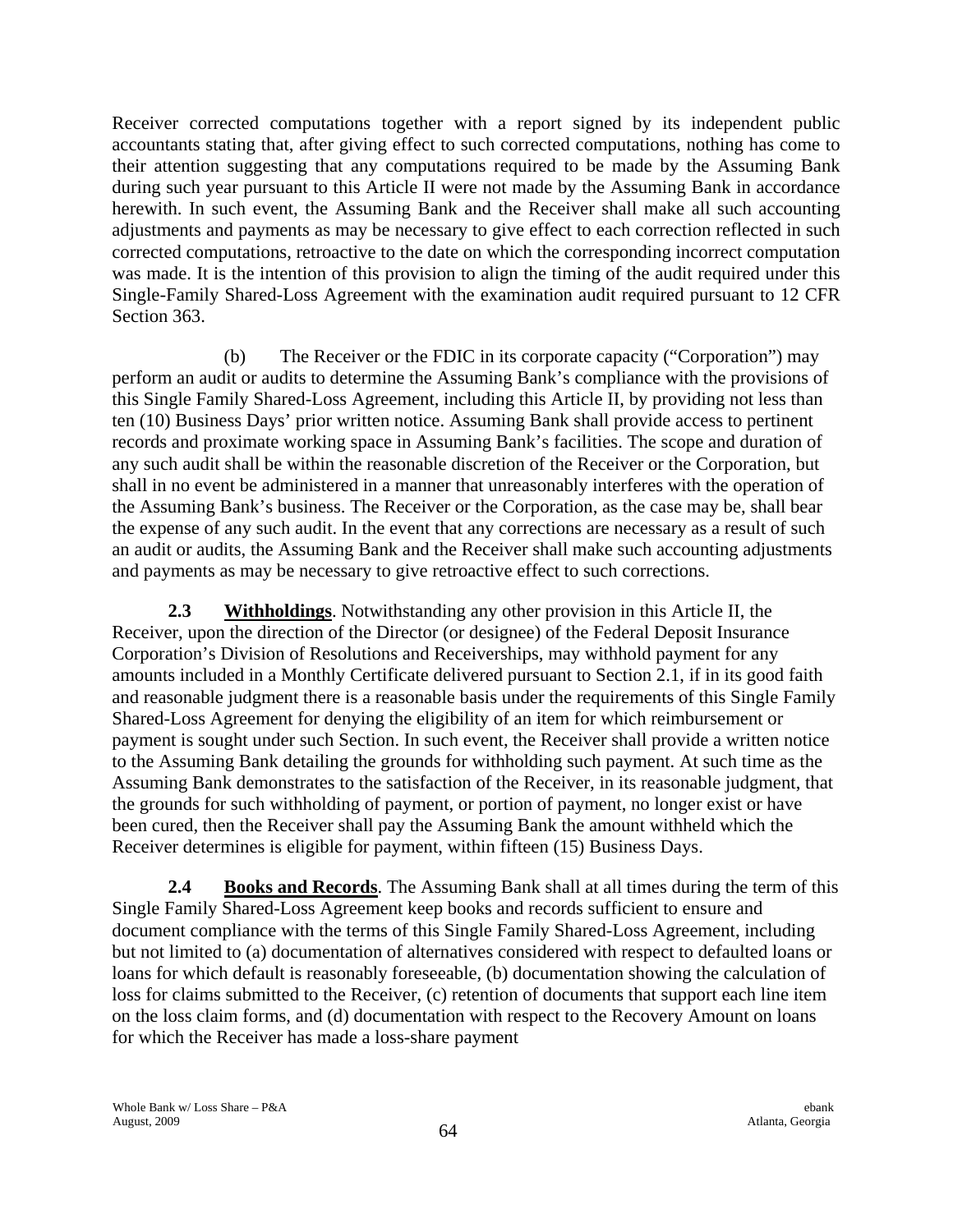**2.5 Information**. The Assuming Bank shall promptly provide to the Receiver such other information, including but not limited to, financial statements, computations, and bank policies and procedures, relating to the performance of the provisions of this Single Family Shared-Loss Agreement, as the Receiver may reasonably request from time to time.

**2.6 Tax Ruling**. The Assuming Bank shall not at any time, without the Receiver's prior written consent, seek a private letter ruling or other determination from the Internal Revenue Service or otherwise seek to qualify for any special tax treatment or benefits associated with any payments made by the Receiver pursuant to this Single Family Shared-Loss Agreement.

**2.7 Sale of Single Family Shared-Loss Loans**. The Receiver shall be relieved of its obligations with respect to a Single Family Shared-Loss Loan upon payment of a Foreclosure Loss amount or a Short Sale Loss amount with respect to such Single Family Shared-Loss Loan or upon the sale of a Single Family Shared-Loss Loan by Assuming Bank to a person or entity that is not an Affiliate; provided, however, that if the Receiver consents to the sale of any such Single Family Shared-Loss Loan, any loss on such sale shall be a Portfolio Loss. The Assuming Bank shall provide the Receiver with timely notice of any such sale. Notwithstanding the foregoing, a sale of the Single Family Shared-Loss Loan, for purposes of this Section 2.7, shall not be deemed to have occurred as the result of (i) any change in the ownership or control of Assuming Bank or the transfer of any or all of the Single Family Shared-Loss Loan(s) to any Affiliate of Assuming Bank, (ii) a merger by Assuming Bank with or into any other entity, or (iii) a sale by Assuming Bank of all or substantially all of its assets.

# **ARTICLE III - RULES REGARDING THE ADMINISTRATION OF SINGLE FAMILY SHARED-LOSS LOANS**

**3.1 Agreement with Respect to Administration**. The Assuming Bank shall (and shall cause any of its Affiliates to which the Assuming Bank transfers any Single Family Shared-Loss Loans to) manage, administer, and collect the Single Family Shared-Loss Loans while owned by the Assuming Bank or any Affiliate thereof during the term of this Single Family Shared-Loss Agreement in accordance with the rules set forth in this Article III. The Assuming Bank shall be responsible to the Receiver in the performance of its duties hereunder and shall provide to the Receiver such reports as the Receiver reasonably deems advisable, including but not limited to the reports required by Sections 2.1, 2.2, and 3.3 hereof, and shall permit the Receiver to monitor the Assuming Bank's performance of its duties hereunder.

**3.2 Duties of the Assuming Bank**. (a) In performance of its duties under this Article III, the Assuming Bank shall:

(i) manage and administer each Single Family Shared-Loss Loan in accordance with Assuming Bank's usual and prudent business and banking practices and Customary Servicing Procedures;

(ii) exercise its best business judgment in managing, administering and collecting amounts owed on the Single Family Shared-Loss Loans;

(iii) use commercially reasonable efforts to maximize Recoveries with respect to Losses on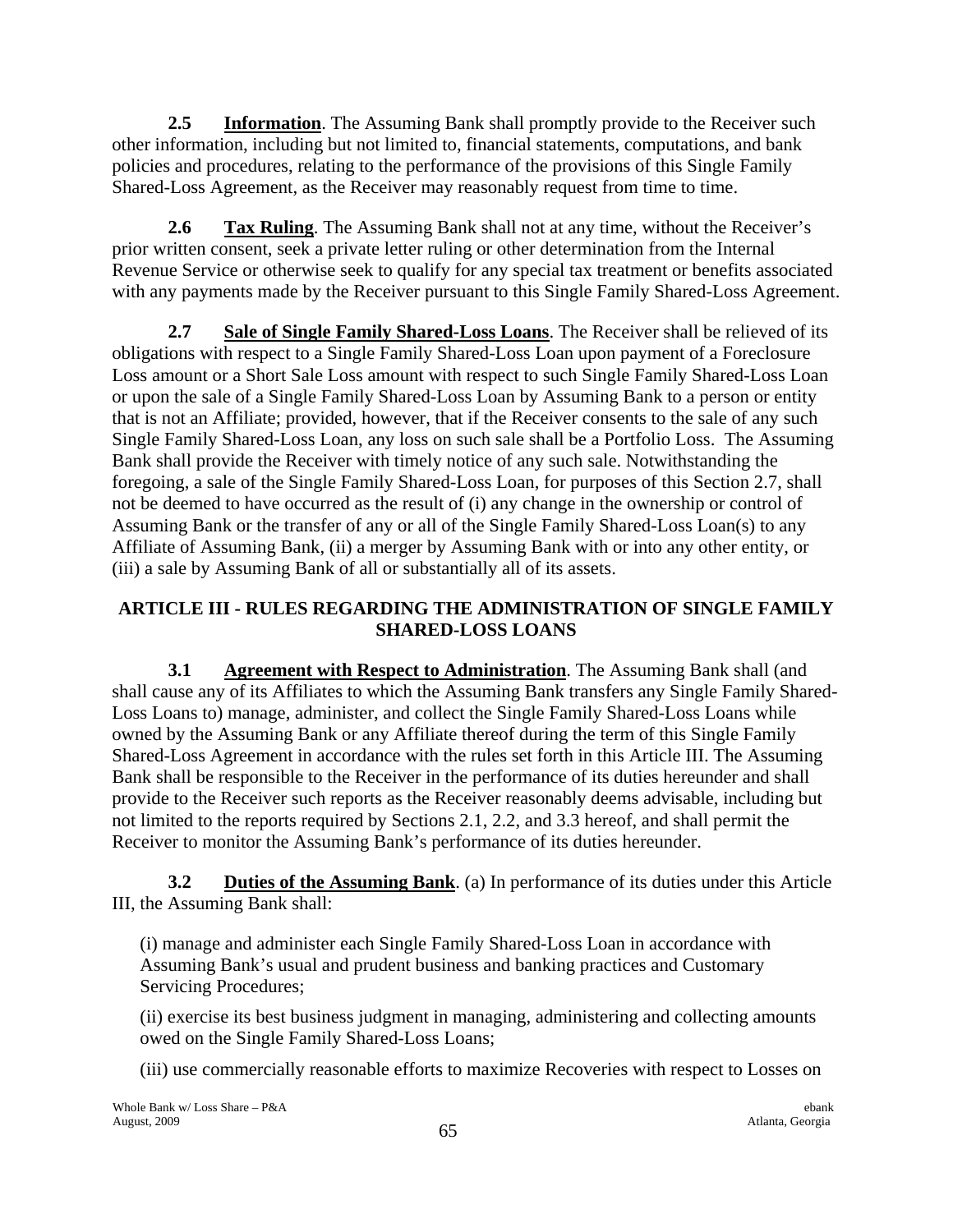Single Family Shared-Loss Loans without regard to the effect of maximizing collections on assets held by the Assuming Bank or any of its Affiliates that are not Single Family Shared-Loss Loans;

(iv) retain sufficient staff (in Assuming Bank's discretion) to perform its duties hereunder; and

(v) other than as provided in Section 2.1(a), comply with the terms of the Modification Guidelines for any Single Family Shared-Loss Loans meeting the requirements set forth therein. For the avoidance of doubt, the Assuming Bank may propose exceptions to Exhibit 5 (the FDIC Loan Modification Program) for a group of Loans with similar characteristics, with the objectives of (1) minimizing the loss to the Assuming Bank and the FDIC and (2) maximizing the opportunity for qualified homeowners to remain in their homes with affordable mortgage payments.

(b) Any transaction with or between any Affiliate of the Assuming Bank with respect to any Single Family Shared-Loss Loan including, without limitation, the execution of any contract pursuant to which any Affiliate of the Assuming Bank will manage, administer or collect any of the Single Family Shared-Loss Loans will be provided to FDIC for informational purposes and if such transaction is not entered into on an arm's length basis on commercially reasonable terms such transaction shall be subject to the prior written approval of the Receiver.

**3.3 Shared-Loss Asset Records and Reports**. The Assuming Bank shall establish and maintain such records as may be appropriate to account for the Single Family Shared-Loss Loans in such form and detail as the Receiver may reasonably require, and to enable the Assuming Bank to prepare and deliver to the Receiver such reports as the Receiver may from time to time request regarding the Single Family Shared-Loss Loans and the Monthly Certificates required by Section 2.1 of this Single Family Shared-Loss Agreement.

# **3.4 Related Loans**.

(a) Assuming Bank shall use its best efforts to determine which loans are "Related Loans", as hereinafter defined. The Assuming Bank shall not manage, administer or collect any "Related Loan" in any manner that would have the effect of increasing the amount of any collections with respect to the Related Loan to the detriment of the Single Family Shared-Loss Loan to which such loan is related. A "Related Loan" means any loan or extension of credit held by the Assuming Bank at any time on or prior to the end of the Final Shared-Loss Month that is made to an Obligor of a Single Family Shared-Loss Loan.

(b) The Assuming Bank shall prepare and deliver to the Receiver with the Monthly Certificates for the calendar months ending June 30 and December 31, a schedule of all Related Loans on the Accounting Records of the Assuming Bank as of the end of each such semi-annual period.

**3.5 Legal Action; Utilization of Special Receivership Powers**. The Assuming Bank shall notify the Receiver in writing (such notice to be given in accordance with Article V below and to include all relevant details) prior to utilizing in any legal action any special legal power or right which the Assuming Bank derives as a result of having acquired an asset from the Receiver,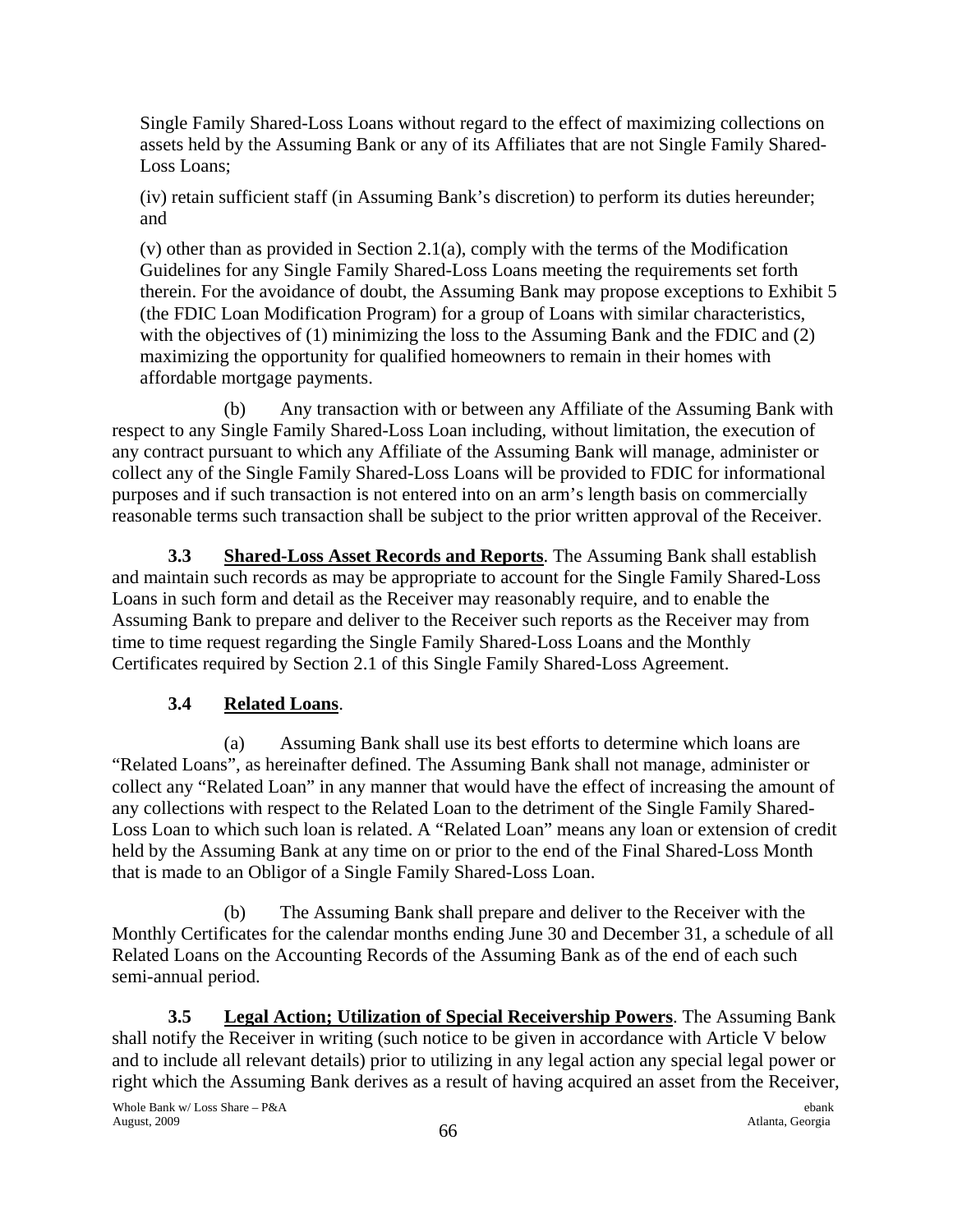and the Assuming Bank shall not utilize any such power unless the Receiver shall have consented in writing to the proposed usage. The Receiver shall have the right to direct such proposed usage by the Assuming Bank and the Assuming Bank shall comply in all respects with such direction. Upon request of the Receiver, the Assuming Bank will advise the Receiver as to the status of any such legal action. The Assuming Bank shall immediately notify the Receiver of any judgment in litigation involving any of the aforesaid special powers or rights.

**3.6** Third Party Servicer. The Assuming Bank may perform any of its obligations and/or exercise any of its rights under this Single Family Shared-Loss Agreement through or by one or more Third Party Servicers, who may take actions and make expenditures as if any such Third Party Servicer was the Assuming Bank hereunder (and, for the avoidance of doubt, such expenses incurred by any such Third Party Servicer on behalf of the Assuming Bank shall be included in calculating Losses to the extent such expenses would be included in such calculation if the expenses were incurred by Assuming Bank); provided, however, that the use thereof by the Assuming Bank shall not release the Assuming Bank of any obligation or liability hereunder.

# **ARTICLE IV – PORTFOLIO SALE**

**4.1 Assuming Bank Portfolio Sales of Remaining Single Family Shared-Loss Loans**. The Assuming Bank shall have the right with the concurrence of the Receiver to liquidate for cash consideration, from time to time in one or more transactions, all or a portion of Single Family Shared-Loss Loans held by the Assuming Bank at any time prior to the Termination Date ("Portfolio Sales"). If the Assuming Bank exercises its option under this Section 4.1, it must give thirty (30) days notice in writing to the Receiver setting forth the details and schedule for the Portfolio Sale which shall be conducted by means of sealed bid sales to third parties, not including any of the Assuming Bank's affiliates, contractors, or any affiliates of the Assuming Bank's contractors. Sales of Restructured Loans shall be sold in a separate pool from Single Family Shared-Loss Loans not restructured. The Receiver's review of the Assuming Bank's proposed Portfolio Sale will be considered in a timely fashion and approval will not be unreasonably withheld, delayed or conditioned.

**4.2 Assuming Bank's Liquidation of Remaining Single Family Shared-Loss Loans**. In the event that the Assuming Bank does not conduct a Portfolio Sale pursuant to Section 4.1, the Receiver shall have the right, exercisable in its sole and absolute discretion, to require the Assuming Bank to liquidate for cash consideration, any Single Family Shared-Loss Loans held by the Assuming Bank at any time after the date that is six months prior to the Termination Date. If the Receiver exercises its option under this Section 4.2, it must give notice in writing to the Assuming Bank, setting forth the time period within which the Assuming Bank shall be required to liquidate the Single Family Shared-Loss Loans. The Assuming Bank will comply with the Receiver's notice and must liquidate the Single Family Shared-Loss Loans as soon as reasonably practicable by means of sealed bid sales to third parties, not including any of the Assuming Bank's affiliates, contractors, or any affiliates of the Assuming Bank's contractors. The selection of any financial advisor or other third party broker or sales agent retained for the liquidation of the remaining Single Family Shared-Loss Loans pursuant to this Section shall be subject to the prior approval of the Receiver, such approval not to be unreasonably withheld, delayed or conditioned.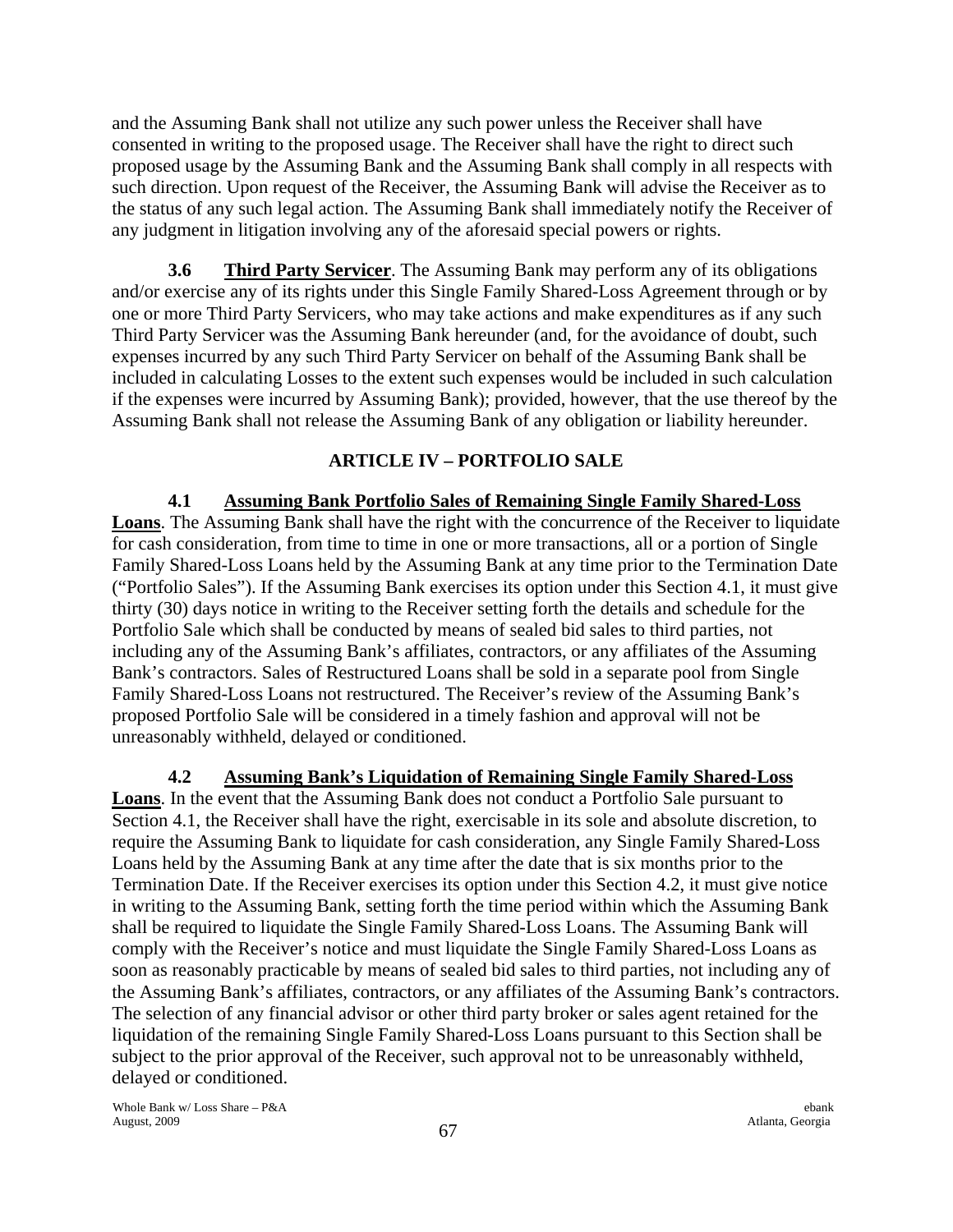**4.3 Calculation of Sale Gain or Loss**. For Single Family Shared-Loss Loans that are not Restructured Loans gain or loss on the sales under Section 4.1 or Section 4.2 will be calculated as the sale price received by the Assuming Bank less the unpaid principal balance of the remaining Single Family Shared-Loss Loans. For any Restructured Loan included in the sale gain or loss on sale will be calculated as (a) the sale price received by the Assuming Bank less (b) the net present value of estimated cash flows on the Restructured Loan that was used in the calculation of the related Restructuring Loss plus (c) Loan principal payments collected by the Assuming Bank from the date the Loan was restructured to the date of sale. (See Exhibit 2d for example calculation).

### **ARTICLE V -- LOSS-SHARING NOTICES GIVEN TO RECEIVER AND PURCHASER**

All notices, demands and other communications hereunder shall be in writing and shall be delivered by hand, or overnight courier, receipt requested, addressed to the parties as follows:

| If to Receiver, to:                                | Federal Deposit Insurance Corporation as Receiver<br>for ebank, Atlanta, Georgia<br>Division of Resolutions and Receiverships<br>550 17th Street, N.W.<br>Washington, D.C. 20429 |
|----------------------------------------------------|----------------------------------------------------------------------------------------------------------------------------------------------------------------------------------|
|                                                    | Attention: Ralph Malami, Manager, Capital Markets                                                                                                                                |
| with a copy to:                                    | <b>Federal Deposit Insurance Corporation</b><br>as Receiver for ebank, Atlanta, Georgia<br><b>Room E7056</b>                                                                     |
|                                                    | 3501 Fairfax Drive, Arlington, VA 2226<br>Attn: Special Issues Unit                                                                                                              |
| Agreement, copies of such notice shall be sent to: | With respect to a notice under Section 3.5 of this Single Family Shared-Loss                                                                                                     |
|                                                    | <b>Federal Deposit Insurance Corporation</b>                                                                                                                                     |
|                                                    | Legal Division 1601 Bryan St.                                                                                                                                                    |
|                                                    | Dallas, Texas 75201                                                                                                                                                              |
|                                                    | <b>Attention: Regional Counsel</b>                                                                                                                                               |
| If to Assuming Bank, to:                           |                                                                                                                                                                                  |
|                                                    | Stearns Bank, N.A.                                                                                                                                                               |
|                                                    | 4191 23 <sup>rd</sup> Street South                                                                                                                                               |
|                                                    | St. Cloud, Minnesota 56301                                                                                                                                                       |
| with a copy to:                                    |                                                                                                                                                                                  |
|                                                    | Kevin Costley, Esq.                                                                                                                                                              |
|                                                    | <b>Lindquist and Vennum</b>                                                                                                                                                      |
|                                                    | 4200 IDS Center                                                                                                                                                                  |
|                                                    | 80 South 8 <sup>th</sup> Street                                                                                                                                                  |
|                                                    | Minnesota, Minnesota 55402                                                                                                                                                       |
| Whole Bank w/ Loss Share - P&A                     | ebank                                                                                                                                                                            |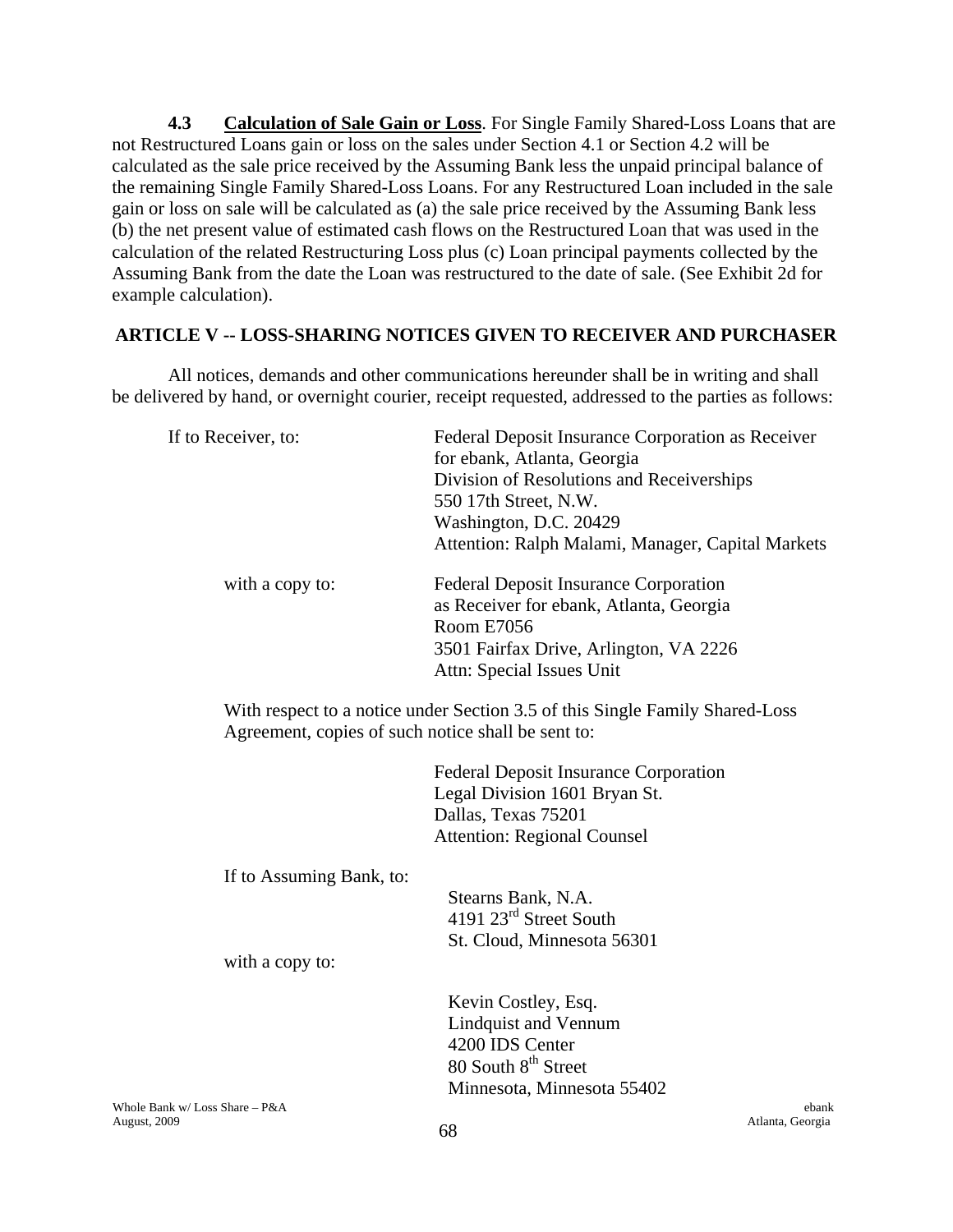Such Persons and addresses may be changed from time to time by notice given pursuant to the provisions of this Article V. Any notice, demand or other communication delivered pursuant to the provisions of this Article V shall be deemed to have been given on the date actually received.

# **ARTICLE VI -- MISCELLANEOUS**

**6.1. Expenses**. Except as otherwise expressly provided herein, all costs and expenses incurred by or on behalf of a party hereto in connection with this Single Family Shared-Loss Agreement shall be borne by such party whether or not the transactions contemplated herein shall be consummated.

**6.2 Successors and Assigns; Specific Performance.** All terms and provisions of this Single Family Shared-Loss Agreement shall be binding upon and shall inure to the benefit of the parties hereto only; provided, however, that, Receiver may assign or otherwise transfer this Single Family Shared-Loss Agreement (in whole or in part) to the Federal Deposit Insurance Corporation in its corporate capacity without the consent of Assuming Bank. Notwithstanding anything to the contrary contained in this Single Family Shared-Loss Agreement, except as is expressly permitted in this Section 6.2, Assuming Bank may not assign or otherwise transfer this Single Family Shared-Loss Agreement (in whole or in part) without the prior written consent of the Receiver, which consent may be granted or withheld by the Receiver in its sole discretion, and any attempted assignment or transfer in violation of this provision shall be void *ab initio.*  For the avoidance of doubt, a merger or consolidation of the Assuming Bank with and into another financial institution, the sale of all or substantially all of the assets of the Assuming Bank to another financial institution constitutes the transfer of this Single Family Shared-Loss Agreement which requires the consent of the Receiver; and for a period of thirty-six (36) months after Bank Closing, a merger or consolidation shall also include the sale by any individual shareholder, or shareholders acting in concert, of more than 9% of the outstanding shares of the Assuming Bank, or of its holding company, or of any subsidiary holding Shared-Loss Assets, or the sale of shares by the Assuming Bank or its holding company or any subsidiary holding Shared-Loss Assets, in a public or private offering, that increases the number of shares outstanding by more than 9%, constitutes the transfer of this Single Family Shared-Loss Agreement which requires the consent of the Receiver. However, no Loss shall be recognized as a result of any accounting adjustments that are made due to any such merger, consolidation or sale consented to by the FDIC. The FDIC's consent shall not be required if the aggregate outstanding principal balance of Shared-Loss Assets is less than twenty percent (20%) of the initial aggregate balance of Shared-Loss Assets.

**6.3 Governing Law**. This Single Family Shared-Loss Agreement shall be construed in accordance with federal law, or, if there is no applicable federal law, the laws of the State of New York, without regard to any rule of conflict of law that would result in the application of the substantive law of any jurisdiction other than the State of New York.

August, 2009 **6.4 WAIVER OF JURY TRIAL**. EACH PARTY HERETO HEREBY IRREVOCABLY AND UNCONDITIONALLY WAIVES ALL RIGHT TO TRIAL BY JURY Whole Bank w/ Loss Share – P&A ebank<br>August, 2009 Atlanta, Georgia August, 2009 **Atlanta, Georgia** 69 **Atlanta**, Georgia **Atlanta**, Georgia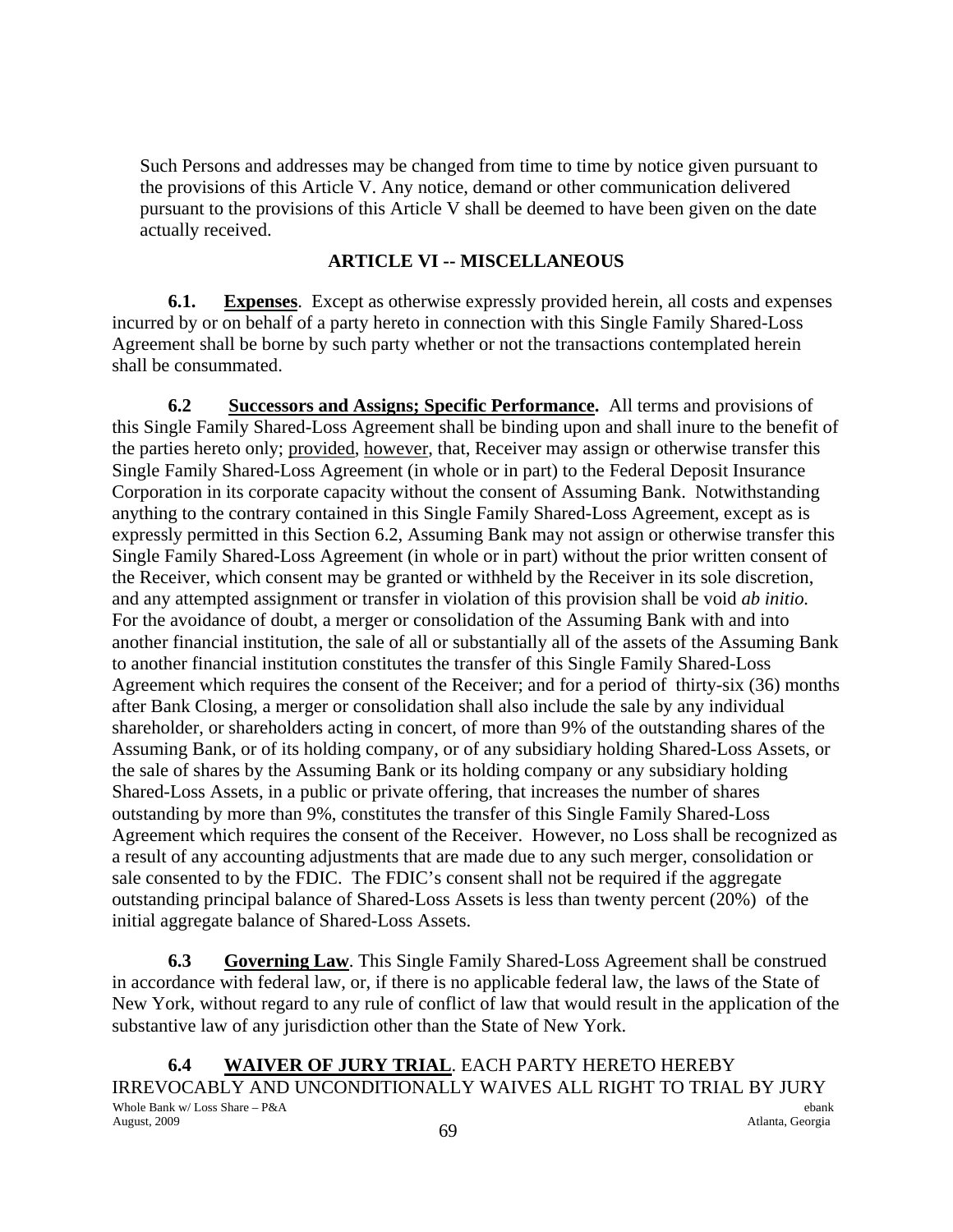IN OR TO HAVE A JURY PARTICIPATE IN RESOLVING ANY DISPUTE, ACTION, PROCEEDING OR COUNTERCLAIM, WHETHER SOUNDING IN CONTRACT, TORT OR OTHERWISE, ARISING OUT OF OR RELATING TO OR IN CONNECTION WITH THIS SINGLE FAMILY SHARED-LOSS AGREEMENT OR ANY OF THE TRANSACTIONS CONTEMPLATED HEREBY.

**6.5 Captions**. All captions and headings contained in this Single Family Shared-Loss Agreement are for convenience of reference only and do not form a part of, and shall not affect the meaning or interpretation of, this Single Family Shared-Loss Agreement.

**6.6 Entire Agreement; Amendments**. This Single Family Shared-Loss Agreement, along with the Commercial Shared-Loss Agreement and the Purchase and Assumption Agreement, including the Exhibits and any other documents delivered pursuant hereto or thereto, embody the entire agreement of the parties with respect to the subject matter hereof, and supersede all prior representations, warranties, offers, acceptances, agreements and understandings, written or oral, relating to the subject matter herein. This Single Family Shared-Loss Agreement may be amended or modified or any provision thereof waived only by a written instrument signed by both parties or their respective duly authorized agents.

**6.7 Severability**. Whenever possible, each provision of this Single Family Shared-Loss Agreement shall be interpreted in such manner as to be effective and valid under applicable law, but if any provision of this Single Family Shared-Loss Agreement is held to be prohibited by or invalid, illegal or unenforceable under applicable law, such provision shall be construed and enforced as if it had been more narrowly drawn so as not to be prohibited, invalid, illegal or unenforceable, and the validity, legality and enforceability of the remainder of such provision and the remaining provisions of this Single Family Shared-Loss Agreement shall not in any way be affected or impaired thereby.

**6.8 No Third Party Beneficiary**. This Single Family Shared-Loss Agreement and the Exhibits hereto are for the sole and exclusive benefit of the parties hereto and their respective permitted successors and permitted assigns and there shall be no other third party beneficiaries, and nothing in this Single Family Shared-Loss Agreement or the Exhibits shall be construed to grant to any other Person any right, remedy or Claim under or in respect of this Single Family Shared-Loss Agreement or any provision hereof.

**6.9 Counterparts**. This Single Family Shared-Loss Agreement may be executed separately by Receiver and Assuming Bank in any number of counterparts, each of which when executed and delivered shall be an original, but such counterparts shall together constitute one and the same instrument.

**6.10 Consent**. Except as otherwise provided herein, when the consent of a party is required herein, such consent shall not be unreasonably withheld or delayed.

**6.11 Rights Cumulative**. Except as otherwise expressly provided herein, the rights of each of the parties under this Single Family Shared-Loss Agreement are cumulative, may be exercised as often as any party considers appropriate and are in addition to each such party's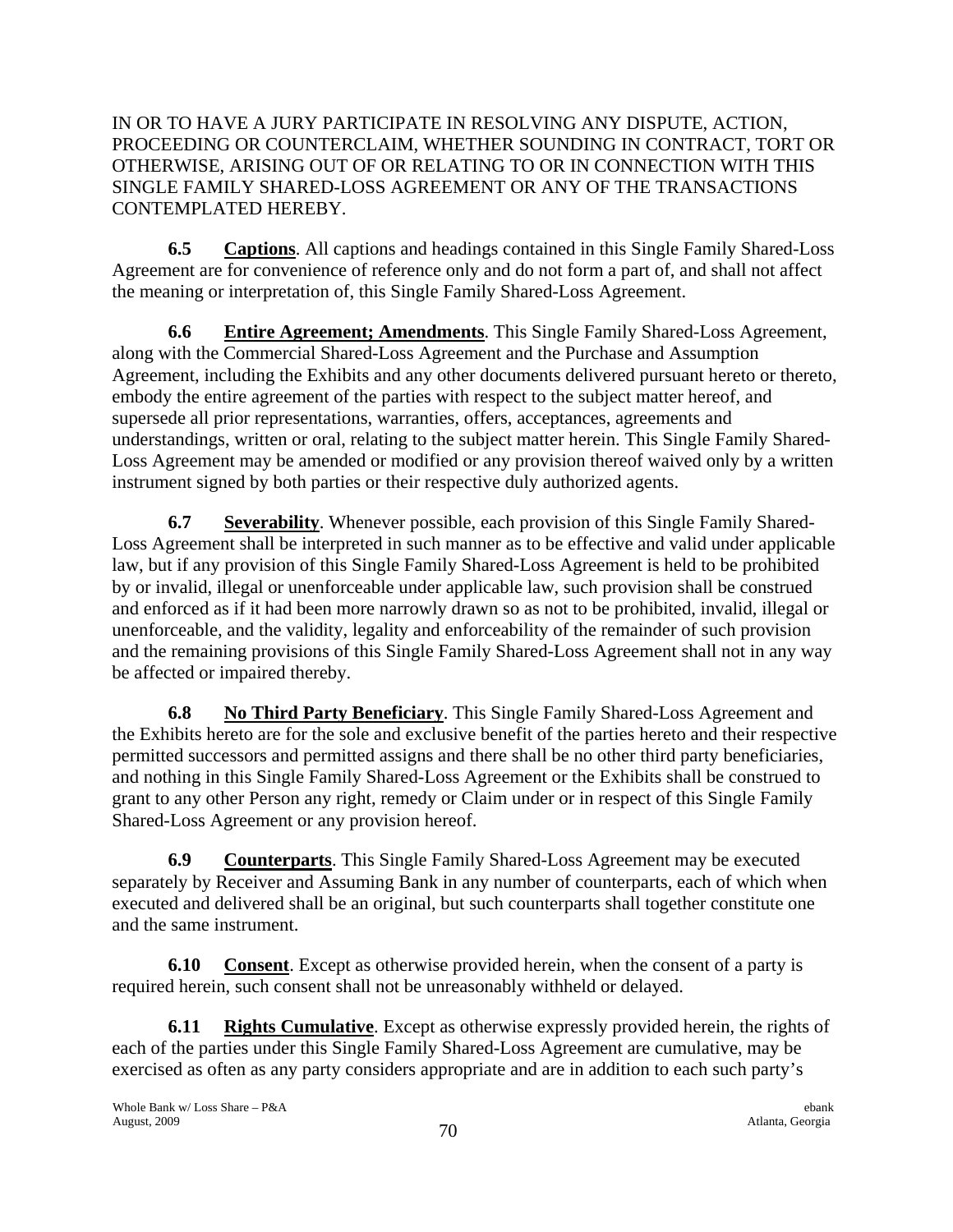rights under the Purchase and Sale Agreement and any of the related agreements or under law. Except as otherwise expressly provided herein, any failure to exercise or any delay in exercising any of such rights, or any partial or defective exercise of such rights, shall not operate as a waiver or variation of that or any other such right.

## **ARTICLE VII DISPUTE RESOLUTION**

# **7.1 Dispute Resolution Procedures.**

(a) In the event a dispute arises about the interpretation, application, calculation of Loss, or calculation of payments or otherwise with respect to this Single Family Shared-Loss Agreement ("SF Shared-Loss Dispute Item"), then the Receiver and the Assuming Bank shall make every attempt in good faith to resolve such items within sixty (60) days following the receipt of a written description of the SF Shared-Loss Dispute Item, with notification of the possibility of taking the matter to arbitration (the date on which such 60-day period expires, or any extension of such period as the parties hereto may mutually agree to in writing, herein called the "Resolution Deadline Date"). If the Receiver and the Assuming Bank resolve all such items to their mutual satisfaction by the Resolution Deadline Date, then within thirty (30) days following such resolution, any payment arising out such resolution shall be made arising from the settlement of the SF Shared-Loss Dispute.

(b) If the Receiver and the Assuming Bank fail to resolve any outstanding SF Shared-Loss Dispute Items by the Resolution Deadline Date, then either party may notify the other of its intent to submit the SF Shared-Loss Dispute Item to arbitration pursuant to the provisions of this Article VII. Failure of either party to notify the other of its intent to submit any unresolved SF Shared-Loss Dispute Item to arbitration within thirty (30) days following the Resolution Deadline Date (the date on which such thirty (30) day period expires is herein called the "Arbitration Deadline Date") shall be deemed an acceptance of such SF Shared-Loss Dispute not submitted to arbitration, as well as a waiver of the submitting party's right to dispute such nonsubmitted SF Shared-Loss Dispute Item but not a waiver of any similar claim which may arise in the future.

(c) If a SF Shared-Loss Dispute Item is submitted to arbitration, it shall be governed by the rules of the American Arbitration Association (the "AAA"), except as otherwise provided herein. Either party may submit a matter for arbitration by delivering a notice, prior to the Arbitration Deadline Date, to the other party in writing setting forth:

> (i) A brief description of each SF Shared-Loss Dispute Item submitted for arbitration;

(ii) A statement of the moving party's position with respect to each SF Shared-Loss Dispute Item submitted for arbitration;

(iii) The value sought by the moving party, or other relief requested regarding each SF Shared-Loss Dispute Item submitted for arbitration, to the extent reasonably calculable; and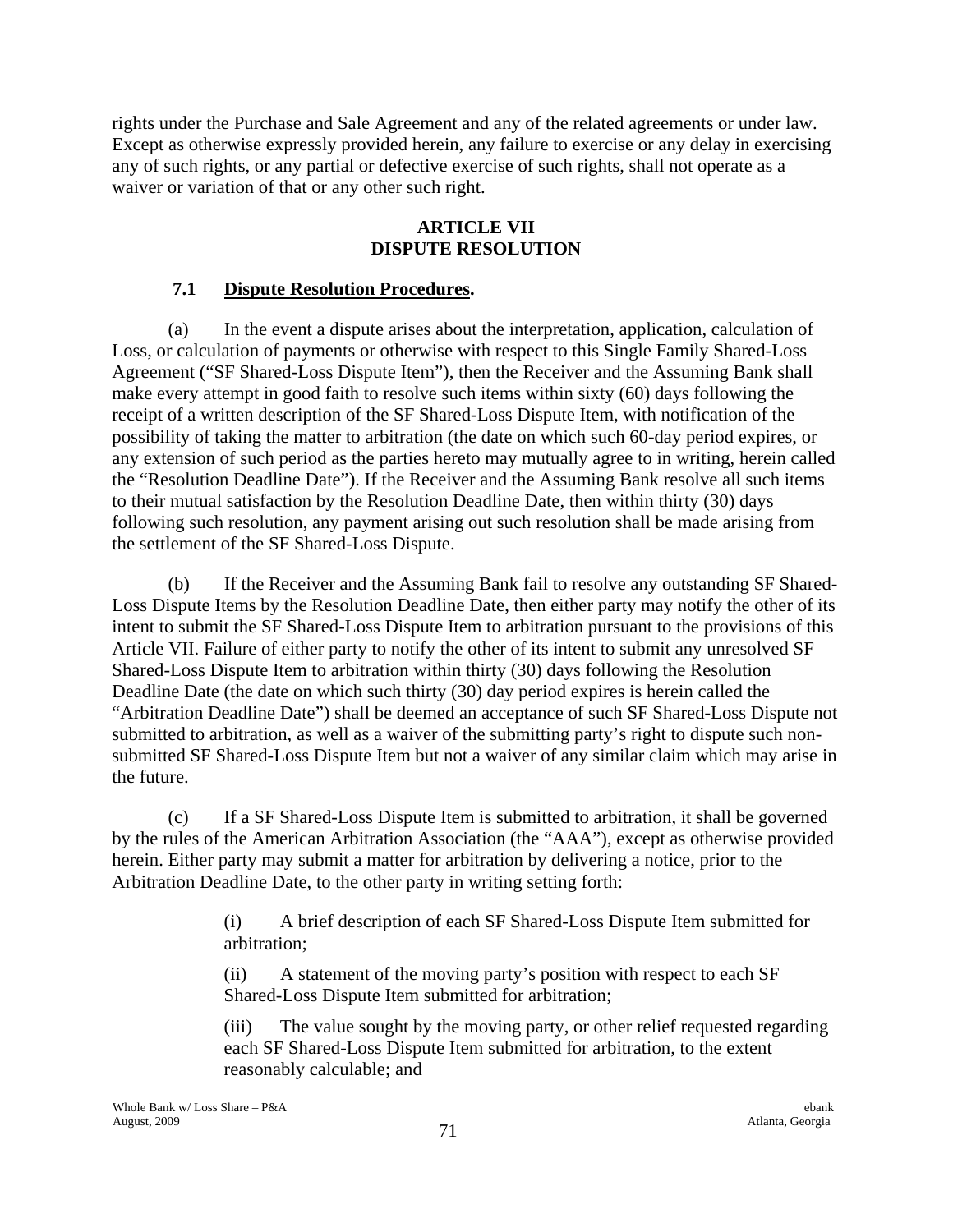(iv) The name and address of the arbiter selected by the moving party (the "Moving Arbiter"), who shall be a neutral, as determined by the AAA.

Failure to adequately include any information above shall not be deemed to be a waiver of the parties right to arbitrate so long as after notification of such failure the moving party cures such failure as promptly as reasonably practicable.

(d) The non-moving party shall, within thirty (30) days following receipt of a notice of arbitration pursuant to this Section 7.1, deliver a notice to the moving party setting forth:

> (i) The name and address of the arbiter selected by the non-moving party (the "Respondent Arbiter"), who shall be a neutral, as determined by the AAA;

> (ii) A statement of the position of the respondent with respect to each Dispute Item; and

> (iii) The ultimate resolution sought by the respondent or other relief, if any, the respondent deems is due the moving party with respect to each SF Shared-Loss Dispute Item.

Failure to adequately include any information above shall not be deemed to be a waiver of the non-moving party's right to defend such arbitration so long as after notification of such failure the non-moving party cures such failure as promptly as reasonably practicable

(e) The Moving Arbiter and Respondent Arbiter shall select a third arbiter from a list furnished by the AAA. In accordance with the rules of the AAA, the three (3) arbiters shall constitute the arbitration panel for resolution of each SF Loss-Share Dispute Item. The concurrence of any two (2) arbiters shall be deemed to be the decision of the arbiters for all purposes hereunder. The arbitration shall proceed on such time schedule and in accordance with the Rules of Commercial Arbitration of the AAA then in effect, as modified by this Section 7.1. The arbitration proceedings shall take place at such location as the parties thereto may mutually agree, but if they cannot agree, then they will take place at the offices of the Corporation in Washington, DC, or Arlington, Virginia.

(f) The Receiver and Assuming Bank shall facilitate the resolution of each outstanding SF Shared-Loss Dispute Item by making available in a prompt and timely manner to one another and to the arbiters for examination and copying, as appropriate, all documents, books, and records under their respective control and that would be discoverable under the Federal Rules of Civil Procedure.

 $(g)$  The arbiters designated pursuant to subsections  $(c)$ ,  $(d)$  and  $(e)$  hereof shall select, with respect to each Dispute Item submitted to arbitration pursuant to this Section 7.1, either (i) the position and relief submitted by the Assuming Bank with respect to each SF Shared-Loss Dispute Item, or (ii) the position and relief submitted by the Receiver with respect to each SF Shared-Loss Dispute Item, in either case as set forth in its respective notice of arbitration. The arbiters shall have no authority to select a value for each Dispute Item other than the determination set forth in Section 7.1(c) and Section 7.1(d). The arbitration shall be final, binding and conclusive on the parties.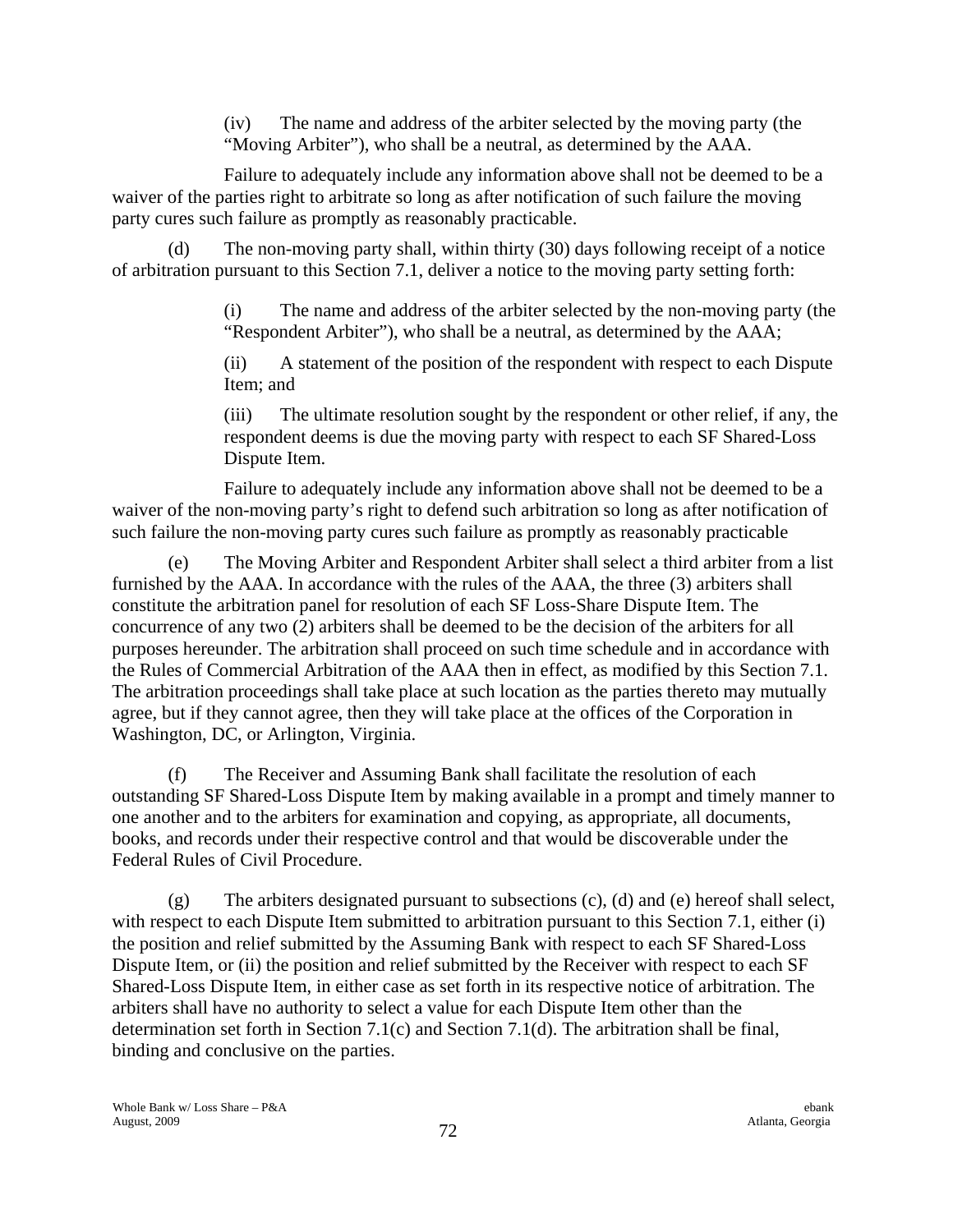(h) Any amounts ultimately determined to be payable pursuant to such award shall bear interest at the Settlement Interest Rate from and including the date specified for the arbiters decisions specified in this Section 7.1, without regard to any extension of the finality of such award, to but not including the date paid. All payments required to be made under this Section 7.1 shall be made by wire transfer.

(i) For the avoidance of doubt, to the extent any notice of a SF Shared-Loss Dispute Item(s) is provided prior to the Termination Date, the terms of this Single Family Shared-Loss Agreement shall remain in effect with respect to the Single Family Shared-Loss Loans that are the subject of such SF Shared-Loss Dispute Item(s) until such time as any such dispute is finally resolved.

**7.2 Fees and Expenses of Arbiters.** The aggregate fees and expenses of the arbiters shall be borne equally by the parties. The parties shall pay the aggregate fees and expenses within thirty (30) days after receipt of the written decision of the arbiters (unless the arbiters agree in writing on some other payment schedule).

# **Exhibit 1**

# **Monthly Certificate**

# **SEE FOLLOWING PAGE**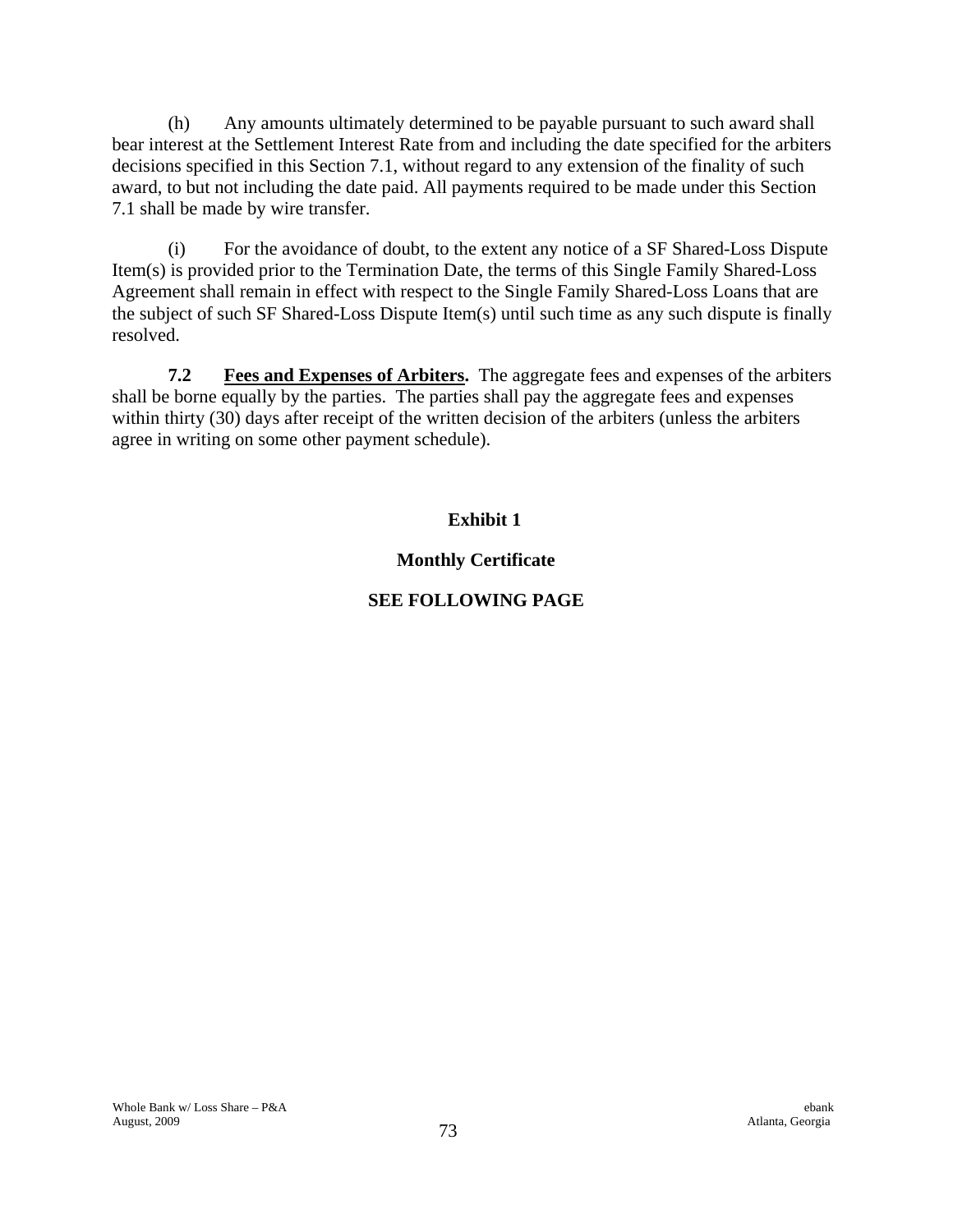| <b>PART 1 - CURRENT MONTH NET LOSS</b> |                      |                 |                                   |                             |                             |
|----------------------------------------|----------------------|-----------------|-----------------------------------|-----------------------------|-----------------------------|
|                                        |                      |                 |                                   |                             |                             |
| <b>MONTH ENDED:</b>                    | [input report month] |                 | Specify loss type                 |                             |                             |
|                                        |                      |                 | as Foreclosure,<br>or Short-Sale. |                             |                             |
| <b>Losses</b>                          |                      |                 |                                   |                             |                             |
|                                        |                      | Loss            |                                   |                             |                             |
| Loan No.                               | Loss Type            | Amount          |                                   |                             |                             |
|                                        |                      |                 |                                   |                             |                             |
|                                        |                      |                 |                                   |                             |                             |
|                                        |                      |                 |                                   |                             |                             |
|                                        |                      |                 |                                   | <b>Loss Amount</b>          | <b>Loss Month is</b>        |
|                                        |                      |                 |                                   | is the amount               | the reporting               |
| <b>TOTAL</b>                           |                      | XX              | A                                 | of Loss                     | month in<br>which the       |
|                                        |                      |                 |                                   | incurred and<br>reported on | Loss was                    |
|                                        |                      |                 |                                   | the loan in a               | reported.                   |
| <b>Recoveries</b>                      |                      |                 |                                   | Ŧ                           |                             |
|                                        |                      | Recovery        | $Loss \nightharpoonup$            | Loss                        |                             |
| Loan No.                               |                      | Amount          | Amount                            | Month                       |                             |
|                                        |                      |                 |                                   |                             |                             |
|                                        |                      |                 |                                   |                             |                             |
|                                        |                      |                 |                                   |                             |                             |
|                                        |                      |                 |                                   |                             |                             |
|                                        |                      |                 |                                   |                             |                             |
|                                        |                      |                 |                                   |                             |                             |
|                                        |                      |                 |                                   |                             |                             |
| <b>TOTAL</b>                           |                      | $\overline{XX}$ | $\mathsf B$                       |                             |                             |
|                                        |                      |                 |                                   |                             |                             |
| <b>Net Losses</b>                      |                      | XX              | $C = A - B$                       |                             |                             |
| (Recoveries)                           |                      |                 |                                   |                             |                             |
|                                        |                      |                 |                                   |                             |                             |
|                                        |                      |                 |                                   |                             | If Col. D minus Col. E is   |
| <b>PART 2 - FIRST LOSS TEST</b>        |                      |                 |                                   |                             | less than zero, enter zero. |
|                                        |                      |                 |                                   | Col. D - Col.               |                             |
|                                        |                      | Col. D          | Col. E                            | E                           |                             |
|                                        |                      | Cumulative      |                                   | Cumulative                  |                             |
|                                        |                      | Loss            | <b>First Loss</b>                 | Shared-Loss                 |                             |
|                                        |                      | Amount          | Tranche                           | Amount                      |                             |
|                                        |                      |                 |                                   |                             |                             |
| Balance, beginning of month            |                      | XX              | XX                                | XX                          | $\overline{F}$              |
| Current month Net Losses (from Part 1) |                      | XX              |                                   |                             |                             |
|                                        |                      |                 |                                   |                             |                             |
| Balance, end of month                  |                      | XX              | XX                                | XX                          | G                           |
|                                        |                      |                 |                                   |                             |                             |
|                                        |                      |                 |                                   |                             |                             |
| <b>Shared Loss Amount</b>              |                      |                 |                                   | XX                          | $G - F$                     |
| Times Loss Share percentage            |                      |                 |                                   | 80%                         |                             |
|                                        |                      |                 |                                   |                             |                             |
| Amount due from (to) FDIC as Receiver  |                      |                 |                                   | XX                          |                             |
|                                        |                      |                 |                                   |                             |                             |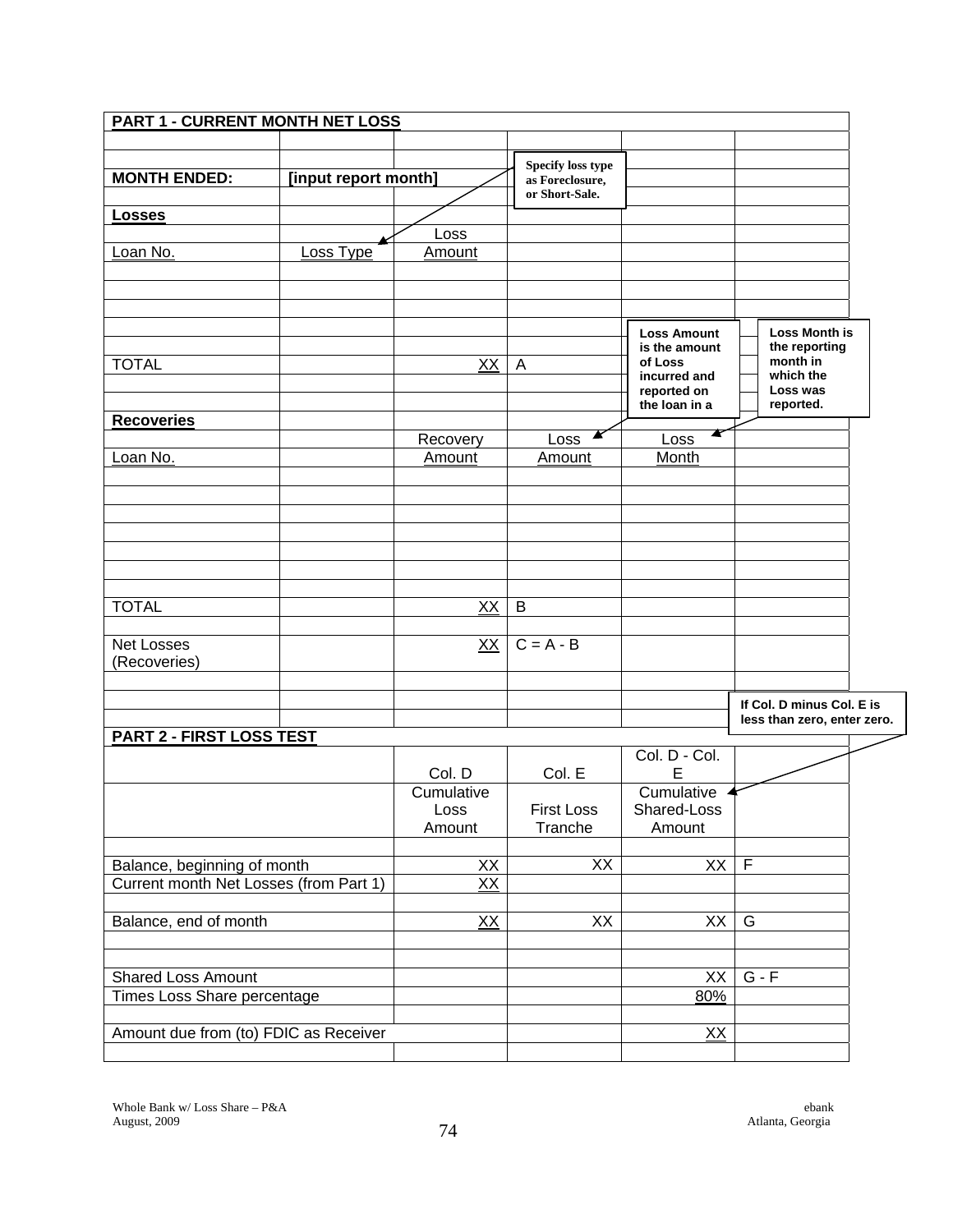| Pursuant to Section 2.1 of the Single Family Shared-Loss Agreement, the undersigned hereby certifies |  |  |  |
|------------------------------------------------------------------------------------------------------|--|--|--|
| the information on this Certificate is true, complete and correct.                                   |  |  |  |
| <b>OFFICER SIGNATURE</b>                                                                             |  |  |  |
| <b>TITLE</b><br><b>OFFICER NAME:</b>                                                                 |  |  |  |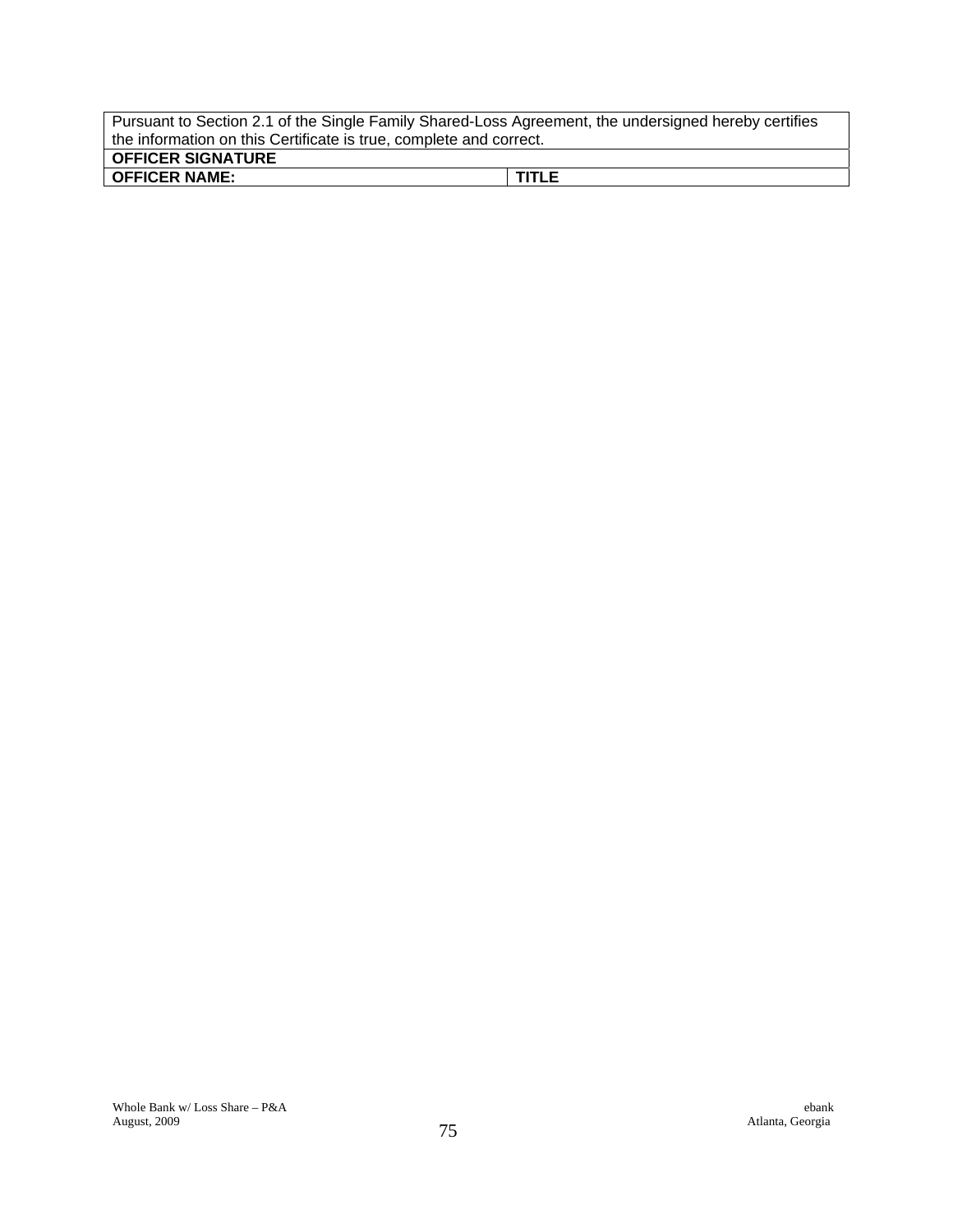### **Exhibit 2a**

This exhibit contains three versions of the loss share calculation for foreclosure, plus explanatory notes.

#### **Exhibit 2a(1) CALCULATION OF FORECLOSURE LOSS Foreclosure Occurred Prior to Loss Share Agreement**

|    | 1 Shared-Loss Month<br>2 Loan no:<br>3 REO #                                               | May-09<br>364574<br>621 |
|----|--------------------------------------------------------------------------------------------|-------------------------|
|    | 4 Foreclosure date                                                                         | 12/18/08                |
|    | 5 Liquidation date                                                                         | 4/12/09                 |
|    | 6 Note Interest rate                                                                       | 8.100%                  |
|    | 7 Most recent BPO                                                                          | 228,000                 |
|    | 8 Most recent BPO date                                                                     | 1/21/09                 |
|    | <b>Foreclosure Loss calculation</b>                                                        |                         |
|    | 9 Book value at date of Loss Share agreement                                               | 244,900                 |
|    | Accrued interest, limited to 90 days or days from failure<br>10 to sale, whichever is less | 3,306                   |
|    | 11 Costs incurred after Loss Share agreement in place:                                     |                         |
| 12 | Attorney's fees                                                                            | 0                       |
|    | Foreclosure costs, including title search, filing fees,                                    |                         |
|    | 13 advertising, etc.                                                                       | 0                       |
| 14 | Property protection costs, maint. and repairs                                              | 6,500                   |
| 15 | Tax and insurance advances                                                                 | 0                       |
|    | <b>Other Advances</b>                                                                      |                         |
| 16 | Appraisal/Broker's Price Opinion fees                                                      | 0                       |
| 17 | Inspections                                                                                | 0                       |
| 18 | Other                                                                                      | 0                       |
|    | 19 Gross balance recoverable by Purchaser                                                  | 254,706                 |
|    | <b>Cash Recoveries:</b>                                                                    |                         |
|    | 20 Net liquidation proceeds (from HUD-1 settl stmt)                                        | 219,400                 |
|    | 21 Hazard Insurance proceeds                                                               | 0                       |
|    | 22 Mortgage Insurance proceeds                                                             | 0                       |
|    | 23 T & I escrow account balances, if positive                                              | 0                       |
|    | 24 Other credits, if any (itemize)                                                         | 0                       |
| 25 | <b>Total Cash Recovery</b>                                                                 | 219,400                 |
|    | 26 Loss Amount                                                                             | 35,306                  |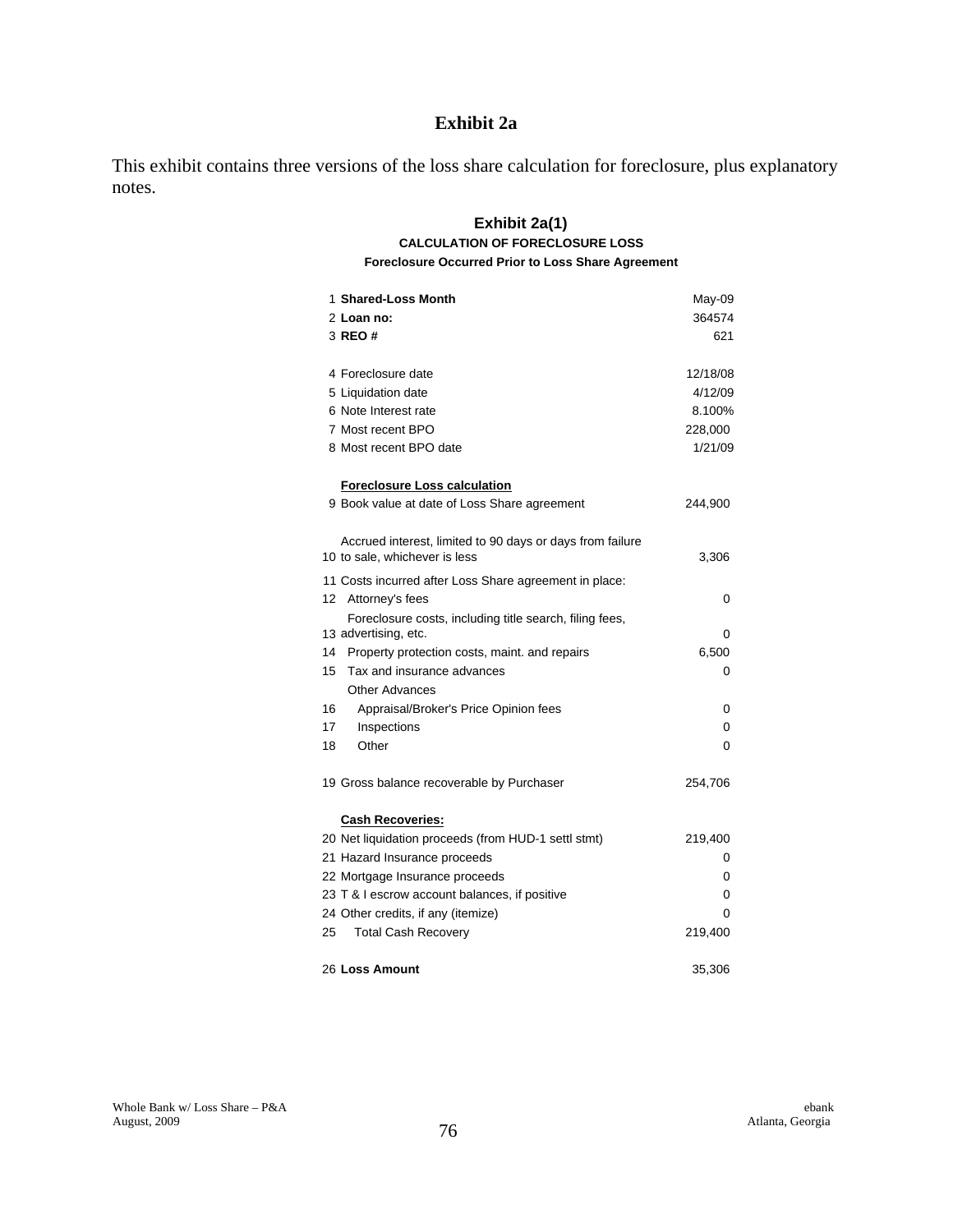#### **Exhibit 2a(2)**

#### **CALCULATION OF FORECLOSURE LOSS**

#### **No Preceeding Loan Mod under Loss Share**

| 1 Shared-Loss Month                                                             | May-09  |
|---------------------------------------------------------------------------------|---------|
| 2 Loan no:                                                                      | 292334  |
| 3 REO #                                                                         | 477     |
| 4 Interest paid-to-date                                                         | 4/30/08 |
| 5 Foreclosure date                                                              | 1/15/09 |
| 6 Liquidation date                                                              | 4/12/09 |
| 7 Note Interest rate                                                            | 8.000%  |
| 8 Owner occupied?                                                               | Yes     |
| 9 If owner-occupied:                                                            |         |
| 10<br>Borrower current gross annual income                                      | 42,000  |
| Estimated NPV of loan mod<br>11                                                 | 195,000 |
| 12 Most recent BPO                                                              | 235,000 |
| 13 Most recent BPO date                                                         | 1/21/09 |
| <b>Foreclosure Loss calculation</b>                                             |         |
| 16 Loan Principal balance after last paid installment                           | 300,000 |
| 17 Accrued interest, limited to 90 days                                         | 6,000   |
| 18 Attorney's fees                                                              | 0       |
| Foreclosure costs, including title search, filing fees,<br>19 advertising, etc. | 4,000   |
| 20 Property protection costs, maint. and repairs                                | 5,500   |
| 21 Tax and insurance advances                                                   | 1,500   |
| <b>Other Advances</b>                                                           |         |
| 22<br>Appraisal/Broker's Price Opinion fees                                     | 0       |
| 23<br>Inspections                                                               | 50      |
| 24<br>Other                                                                     | 0       |
| 25 Gross balance recoverable by Purchaser                                       | 317,050 |
| <b>Cash Recoveries:</b>                                                         |         |
| 26 Net liquidation proceeds (from HUD-1 settl stmt)                             | 205,000 |
| 27 Hazard Insurance proceeds                                                    | 0       |
| 28 Mortgage Insurance proceeds                                                  | 0       |
| 29 T & I escrow account balances, if positive                                   | 0       |
| 30 Other credits, if any (itemize)                                              | 0       |
| 31<br><b>Total Cash Recovery</b>                                                | 205,000 |
| 32 Loss Amount                                                                  | 112,050 |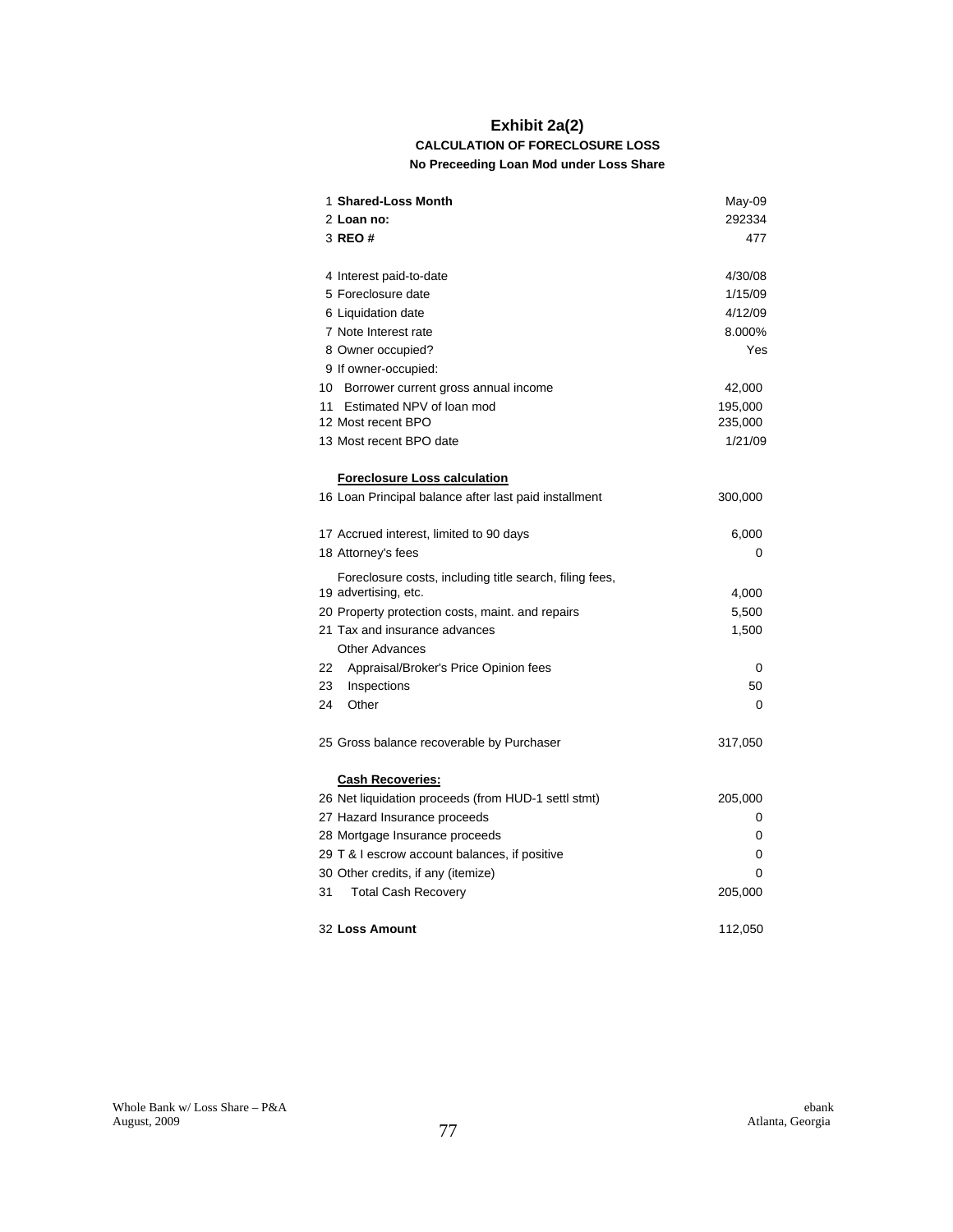# **Exhibit 2a(3)**

#### **CALCULATION OF FORECLOSURE LOSS Foreclosure after a Covered Loan Mod**

| 1 Shared-Loss Month                                                  | May-09  |
|----------------------------------------------------------------------|---------|
| 2 Loan no:                                                           | 138554  |
| 3 REO #                                                              | 843     |
|                                                                      |         |
| 4 Loan mod date                                                      | 1/17/08 |
| 5 Interest paid-to-date                                              | 4/30/08 |
| 6 Foreclosure date                                                   | 1/15/09 |
| 7 Liquidation date                                                   | 4/12/09 |
| 8 Note Interest rate                                                 | 4.000%  |
| 9 Most recent BPO                                                    | 210,000 |
| 10 Most recent BPO date                                              | 1/20/09 |
|                                                                      |         |
| <b>Foreclosure Loss calculation</b>                                  |         |
| 11 NPV of projected cash flows at loan mod                           | 285,000 |
| 12 Less: Principal payments between loan mod and deliquency          | 2,500   |
| 13 Plus:                                                             |         |
| 14<br>Attorney's fees                                                | 0       |
| Foreclosure costs, including title search, filing fees, advertising, |         |
| 15 etc.                                                              | 4,000   |
| 16<br>Property protection costs, maint. and repairs                  | 7,000   |
| 17<br>Tax and insurance advances                                     | 2,000   |
| 18<br><b>Other Advances</b>                                          |         |
| 19 Appraisal/Broker's Price Opinion fees                             | 0       |
| 20<br>Inspections                                                    | 0       |
| 21<br>Other                                                          | 0       |
|                                                                      |         |
| 22 Gross balance recoverable by Purchaser                            | 295,500 |
|                                                                      |         |
| <b>Cash Recoveries:</b>                                              |         |
| 23 Net liquidation proceeds (from HUD-1 settl stmt)                  | 201,000 |
| 24 Hazard Insurance proceeds                                         | 0       |
| 25 Mortgage Insurance proceeds                                       | 0       |
| 26 T & I escrow account balances, if positive                        | 0       |
| 27 Other credits, if any (itemize)                                   | 0       |
| 28<br><b>Total Cash Recovery</b>                                     | 201,000 |
|                                                                      |         |
| 29 Loss Amount                                                       | 94,500  |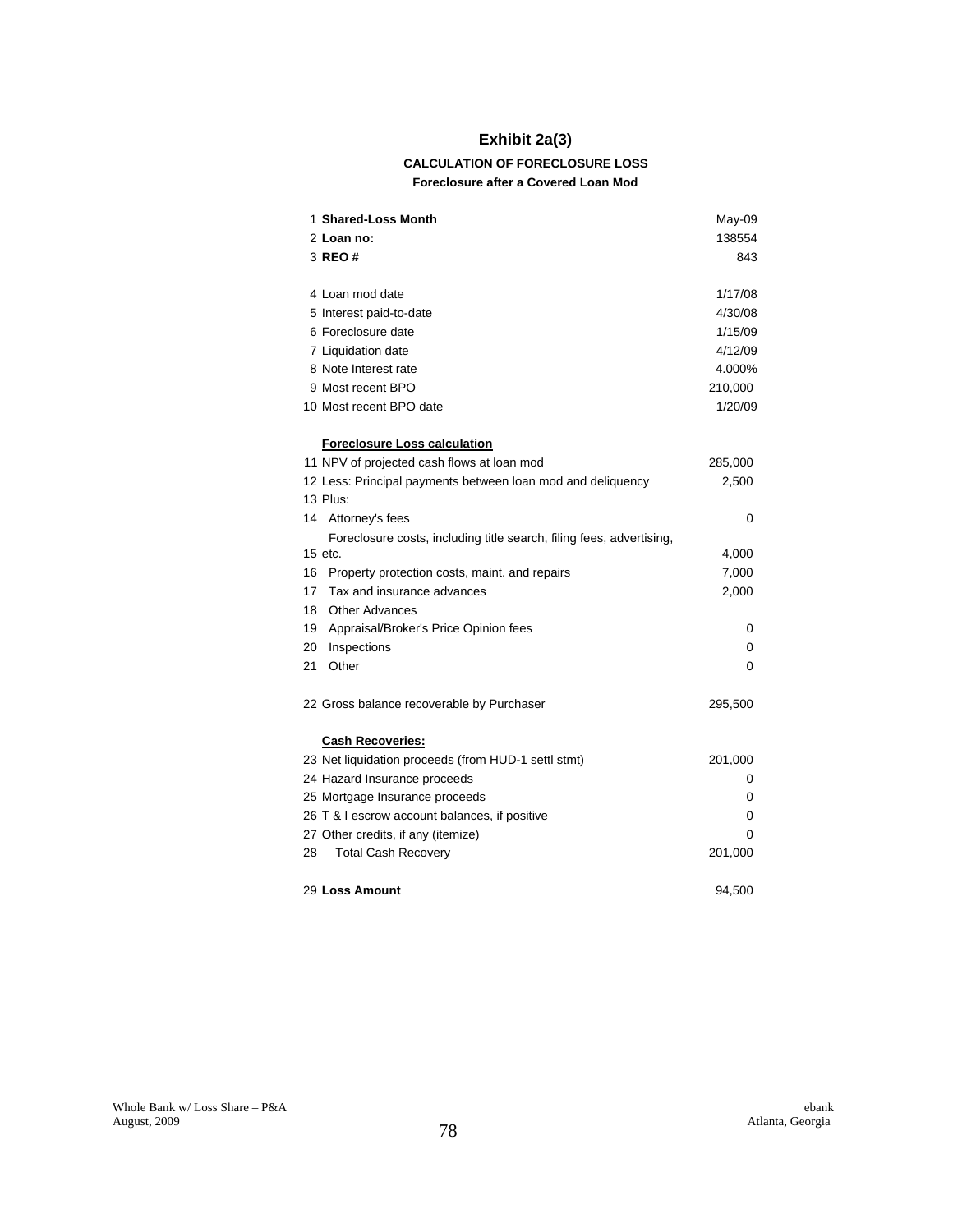### **Notes to Exhibit 2a (foreclosure)**

- 1. The data shown are for illustrative purpose. The figures will vary for actual restructurings.
- 2. The covered loss is the difference between the gross balance recoverable by Purchaser and the total cash recovery. There are three methods of calculation for covered losses from foreclosures, depending upon the circumstances. They are shown below:
	- a. If foreclosure occurred prior to the beginning of the Loss Share agreement, use Exhibit 2a(1). This version uses the book value of the REO as the starting point for the covered loss.
	- b. If foreclosure occurred after the Loss Share agreement was in place, and if the loan was not restructured when the Loss Share agreement was in place, use Exhibit 2a(2). This version uses the unpaid balance of the loan as of the last payment as the starting point for the covered loss.
	- c. If the loan was restructured when the Loss Share agreement was in place, and then foreclosure occurred, use Exhibit 2a(3). This version uses the Net Present Value (NPV) of the modified loan as the starting point for the covered loss.
- 3. For Exhibit  $2a(1)$ , the gross balance recoverable by the purchaser is calculated as the sum of lines  $9 - 18$ ; it is shown in line 19. For Exhibit 2a(2), the gross balance recoverable by the purchaser is calculated as the sum of lines  $16 - 24$ ; it is shown in line 25. For Exhibit 2a(3), the gross balance recoverable by the purchaser is calculated as line 11 minus line 12 plus lines  $13 - 21$ ; it is shown in line 22.
- 4. For Exhibit 2a(1), the total cash recovery is calculated as the sum of lines  $20 24$ ; it is shown in line 25. For Exhibit 2a(2), the total cash recovery is calculated as the sum of lines  $26 - 30$ ; it is shown in line 31. For Exhibit 2a(3), the total cash recovery is calculated as the sum of lines  $23 - 27$ ; it is shown in line 28.
- 5. Reasonable and customary third party attorney's fees and expenses incurred by or on behalf of Assuming Bank in connection with any enforcement procedures, or otherwise with respect to such loan, are reported under Attorney's fees.
- 6. Assuming Bank's (or Third Party Servicer's) reasonable and customary out-of-pocket costs paid to either a third party or an affiliate (if affiliate is pre-approved by the FDIC) for foreclosure, property protection and maintenance costs, repairs, assessments, taxes, insurance and similar items are treated as part of the gross recoverable balance, to the extent they are not paid from funds in the borrower's escrow account. Allowable costs are limited to amounts per Freddie Mac and Fannie Mae guidelines (as in effect from time to time), where applicable, provided that this limitation shall not apply to costs or expenses relating to environmental conditions.
- 7. Do not include late fees, prepayment penalties, or any similar lender fees or charges by the Failed Bank or Assuming Bank to the loan account, any allocation of Assuming Bank's servicing costs, or any allocations of Assuming Bank's general and administrative (G&A) or other operating costs.
- 8. If Exhibit  $2a(3)$  is used, then no accrued interest may be included as a covered loss. Otherwise, the amount of accrued interest that may be included as a covered loss is limited to the minimum of:
	- a. 90 days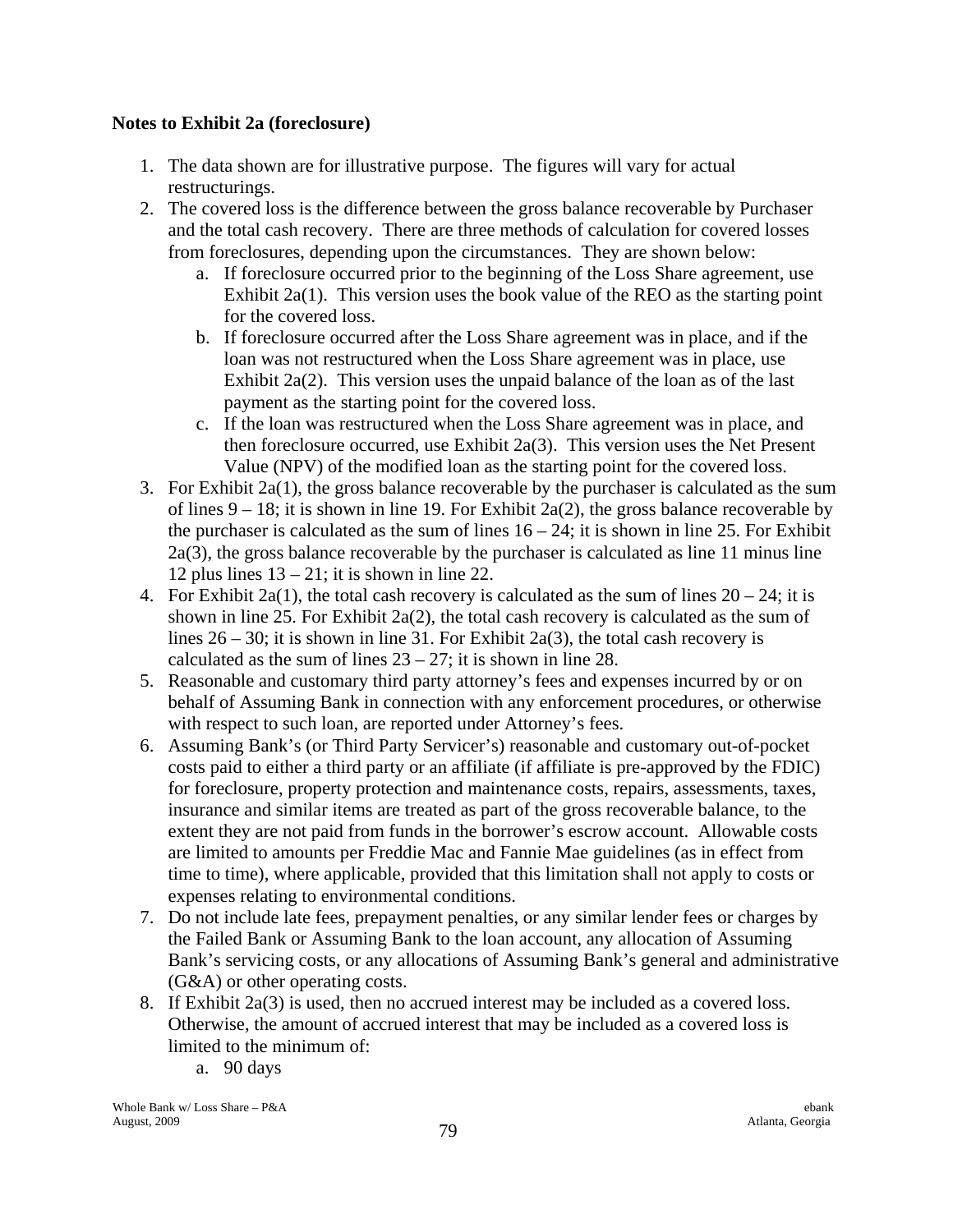- b. The number of days that the loan is delinquent when the property was sold
- c. The number of days between the resolution date and the date when the property was sold

To calculate accrued interest, apply the note interest rate that would have been in effect if the loan were performing to the principal balance after application of the last payment made by the borrower.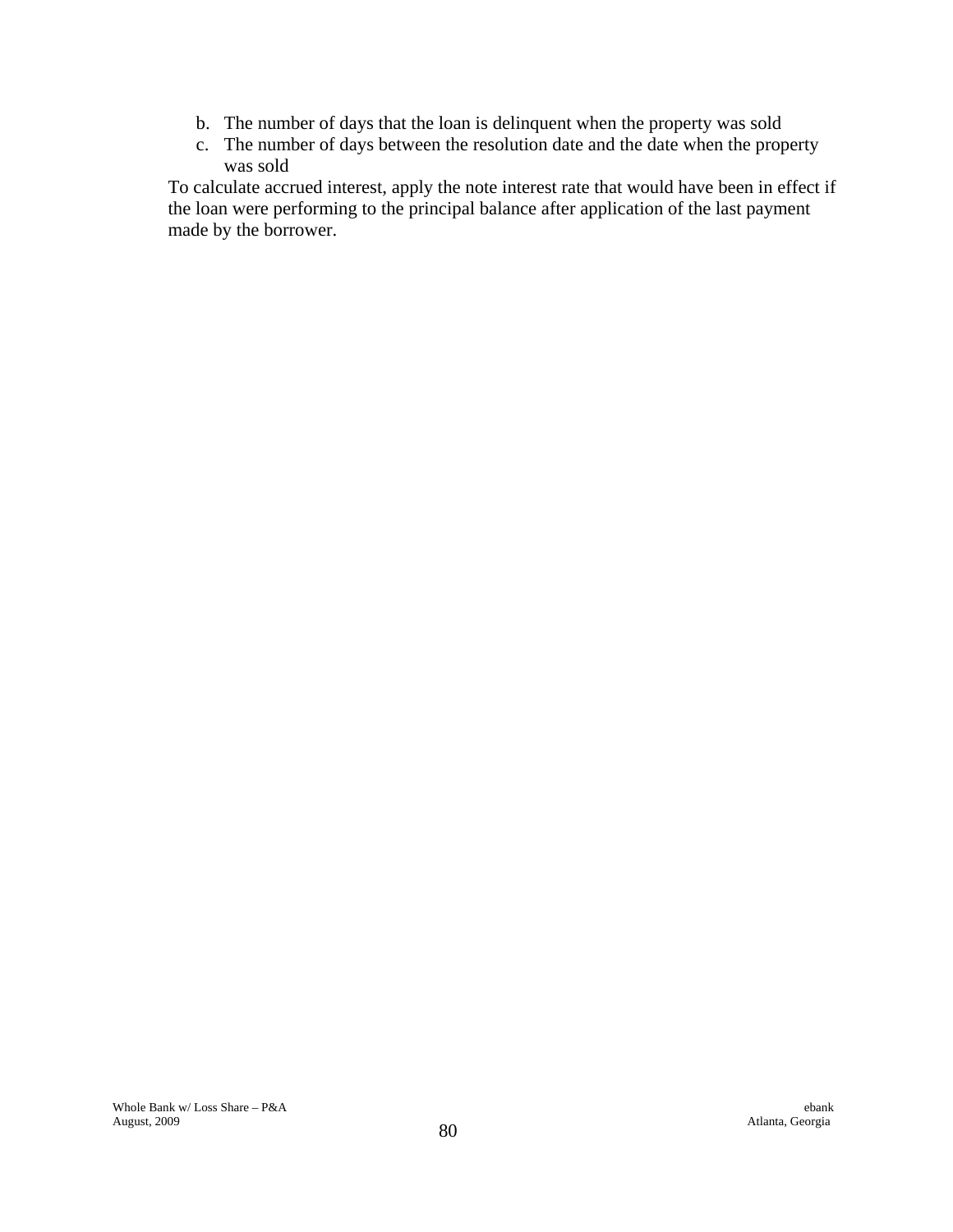# **Exhibit 2b**

This exhibit contains the loss share calculation for restructuring (loan mod), plus explanatory notes.

#### **Exhibit 2b CALCULATION OF RESTRUCTURING LOSS**

|                                |    | 1 Shared-Loss Month                                   | May-09                   |
|--------------------------------|----|-------------------------------------------------------|--------------------------|
|                                |    | 2 Loan no:                                            | 123456                   |
|                                |    | <b>Loan before Restructuring</b>                      |                          |
|                                |    | 3 Original loan amount                                | 500,000                  |
|                                |    | 4 Current unpaid principal balance                    | 450,000                  |
|                                |    | 5 Remaining term                                      | 298                      |
|                                |    | 6 Interest rate                                       | 7.500%                   |
|                                |    | 7 Interest Paid-To-Date                               | 2/29/08                  |
|                                |    | 8 Monthly payment - P&I                               | 3,333                    |
|                                |    | 9 Monthly payment - T&I                               | 1,000                    |
|                                |    | 10 Total monthly payment                              | 4,333                    |
|                                |    | 11 Loan type (fixed-rate, ARM, I/O, Option ARM, etc.) | <b>Option ARM</b>        |
|                                |    | 12 Borrower current annual income                     | 82,000                   |
|                                |    | <b>Terms of Modified/Restructured Loan</b>            |                          |
|                                |    | 13 Closing date on modified/restructured loan         | 4/19/09                  |
|                                |    | 14 New Principal balance                              | 461,438                  |
|                                |    | 15 Remaining term                                     | 313                      |
|                                |    | 16 Interest rate                                      | 3.500%                   |
|                                |    | 17 Monthly payment - P&I                              | 1,346                    |
|                                |    | 18 Monthly payment - T&I                              | 800                      |
|                                |    | 19 Total monthly payment                              | 2,146                    |
|                                |    | 20 Loan type (fixed-rate, ARM, I/O, Option ARM, etc.) | IO Hybrid                |
|                                |    | 21 Lien type (1st, 2nd)                               | 1st                      |
|                                |    | If adjustable:                                        |                          |
|                                |    | 22 Initial interest rate                              | 3.500%                   |
|                                | 23 | Term - initial interest rate                          | 60 Months                |
|                                |    | 24 Initial payment amount                             | 2,146                    |
|                                |    | 25 Term-initial payment amount                        | 60 Months                |
|                                |    | 26 Negative amortization?                             | No                       |
|                                |    | 27 Rate reset frequency after first adjustment        | 6 Months                 |
|                                |    | 28 Next reset date                                    | 5/1/14                   |
|                                |    | 29 Index                                              | <b>LIBOR</b>             |
|                                |    | 30 Margin                                             | 2.750%                   |
|                                |    | 31 Cap per adjustment                                 | 2.000%                   |
|                                |    | 32 Lifetime Cap                                       | 9.500%                   |
|                                |    | 33 Floor                                              | 2.750%                   |
|                                |    | 34 Front end DTI                                      | 31%                      |
|                                |    | 35 Back end DTI                                       | 45%                      |
|                                |    | <b>Restructuring Loss Calculation</b>                 |                          |
|                                |    | 36 Loan Principal balance before restructuring        | 450,000                  |
|                                |    | 37 Accrued interest, limited to 90 days               | 8,438                    |
|                                |    | 38 Tax and insurance advances                         | 3,000                    |
|                                |    | 39 3rd party fees due                                 |                          |
|                                |    | 40 Total loan balance due before restructuring        | 461,438                  |
|                                |    | Assumptions for NPV Calculation, Restructured Loan:   |                          |
|                                |    | 41 Discount rate for projected cash flows             | 5.530%                   |
| Whole Bank w/ Loss Share – P&A |    | 42 Loan prepayment in full                            | 120 Months<br>ebank      |
| August, 2009                   |    | 43 NPV of projected cash flows                        | 403,000 Atlanta, Georgia |
|                                |    | 44 Loss Amount                                        | 58,438                   |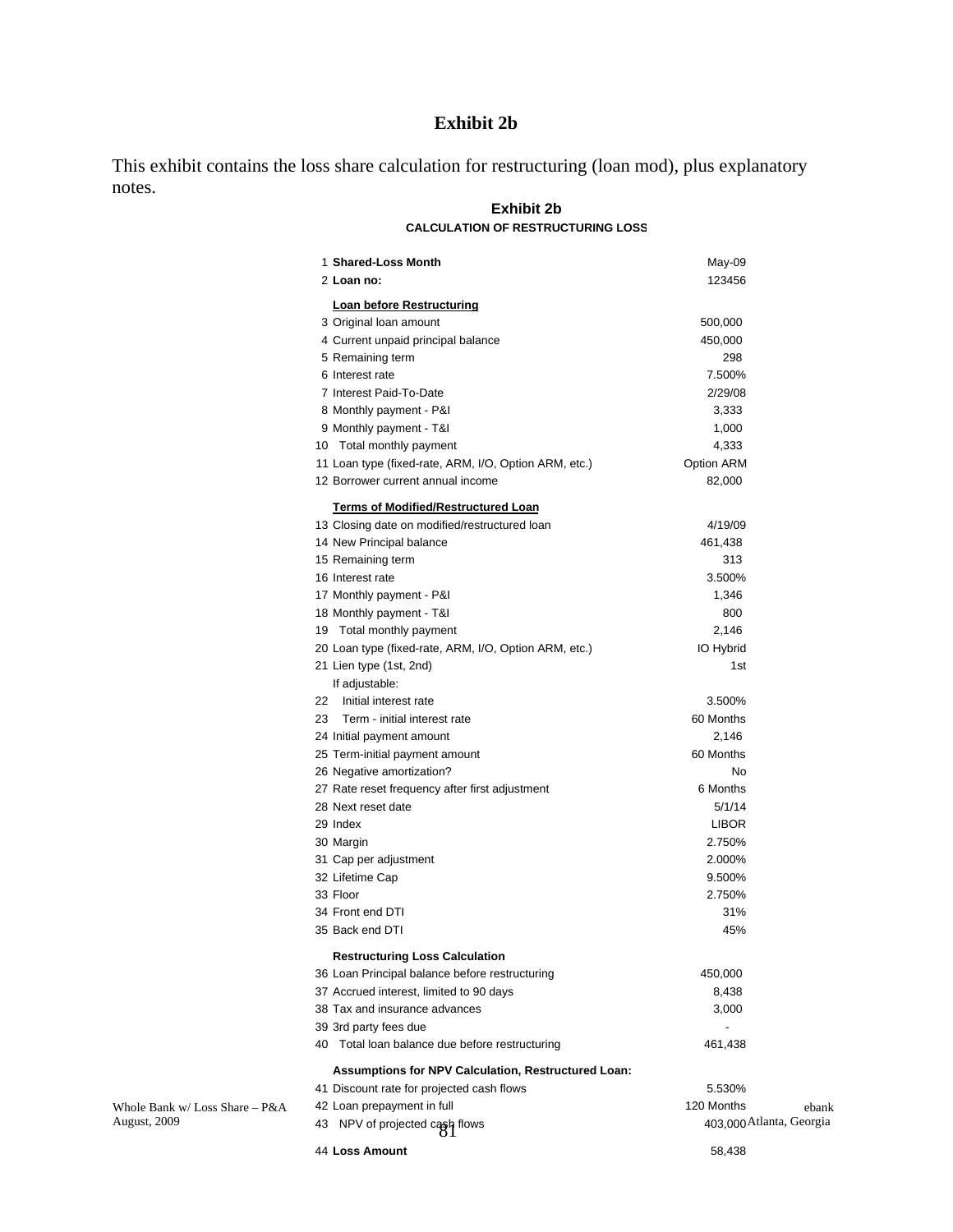### **Notes to Exhibit 2b (restructuring)**

- 1. The data shown are for illustrative purpose. The figures will vary for actual restructurings.
- 2. For purposes of loss sharing, losses on restructured loans are calculated as the difference between:
	- a. The principal, accrued interest, advances due on the loan, and allowable  $3<sup>rd</sup>$  party fees prior to restructuring (lines 36-39), and
	- b. The Net Present Value (NPV) of the estimated cash flows (line 43). The cash flows should assume no default or prepayment for 10 years, followed by prepayment in full at the end of 10 years (120 months).
- 3. For owner-occupied residential loans, the NPV is calculated using the most recently published Freddie Mac survey rate on 30-year fixed rate loans as of the restructure date.
- 4. For investor owned or non-owner occupied residential loans, the NPV is calculated using commercially reasonable rate on 30-year fixed rate loans as of the restructure date.
- 5. If the new loan is an adjustable-rate loan, interest rate resets and related cash flows should be projected based on the index rate in effect at the date of the loan restructuring. If the restructured loan otherwise provides for specific charges in monthly P&I payments over the term of the loan, those changes should be reflected in the projected cash flows. Assuming Bank must retain supporting schedule of projected cash flows as required by Section 2.1 of the Single Family Shared-Loss Agreement and provide it to the FDIC if requested for a sample audit.
- 6. Do not include late fees, prepayment penalties, or any similar lender fees or charges by the Failed Bank or Assuming Bank to the loan account, any allocation of Assuming Bank's servicing costs, or any allocations of Assuming Bank's general and administrative (G&A) or other operating costs.
- 7. The amount of accrued interest that may be added to the balance of the loan is limited to the minimum of:
	- a. 90 days
	- b. The number of days that the loan is delinquent at the time of restructuring

c. The number of days between the resolution date and the restructuring To calculate accrued interest, apply the note interest rate that would have been in effect if the loan were performing to the principal balance after application of the last payment made by the borrower.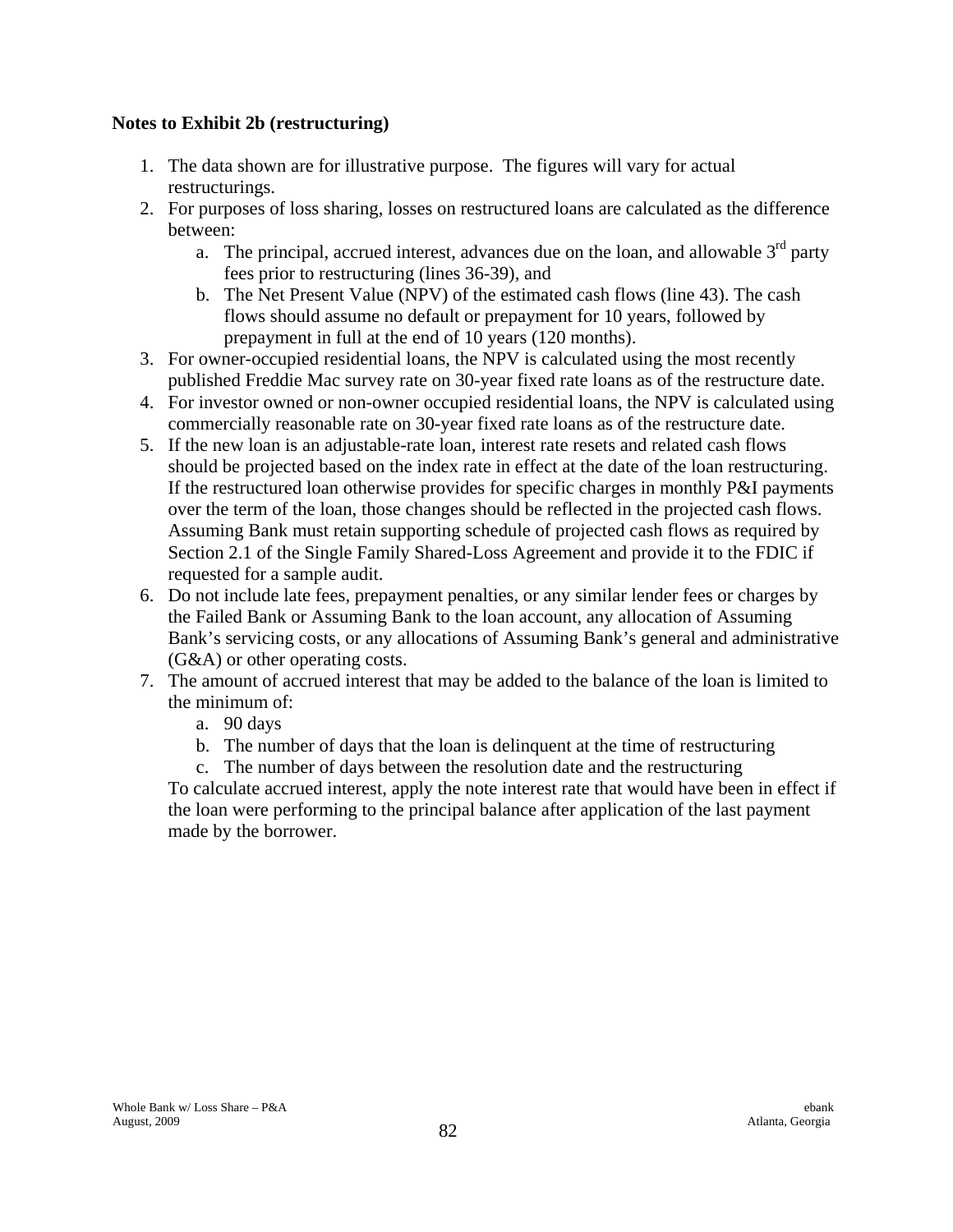### **Exhibit 2c**

This exhibit contains two versions of the loss share calculation for short sales, plus explanatory notes.

#### **Exhibit 2c(1) CALCULATION OF LOSS FOR SHORT SALE LOANS No Preceeding Loan Mod under Loss Share**

| 1 Shared-Loss Month:<br>2 Loan $#$<br>3 RO #                    | May-09<br>58776<br>542 |
|-----------------------------------------------------------------|------------------------|
| 4 Interest paid-to-date                                         | 7/31/08                |
| 5 Short Payoff Date                                             | 4/17/09                |
| 6 Note Interest rate                                            | 7.750%                 |
| 7 Owner occupied?                                               | Yes                    |
| If so:                                                          |                        |
| Borrower current gross annual income<br>8                       | 38,500                 |
| Estimated NPV of loan mod<br>9                                  | 200,000                |
| 10 Most recent BPO                                              | 380,000                |
| 11 Most recent BPO date                                         | 1/31/06                |
| <b>Short-Sale Loss calculation</b><br>12 Loan Principal balance | 375,000                |
| 13 Accrued interest, limited to 90 days                         | 7,266                  |
| 14 Attorney's fees                                              | 0                      |
| 15 Tax and insurance advances                                   | O                      |
| 16 3rd party fees due                                           | 2,800                  |
| 17 Incentive to borrower                                        | 2,000                  |
| 18 Gross balance recoverable by Purchaser                       | 387,066                |
|                                                                 |                        |
| 19 Amount accepted in Short-Sale<br>20 Hazard Insurance         | 255,000                |
|                                                                 | 0                      |
| 21 Mortgage Insurance                                           | 0                      |
| 22 Total Cash Recovery                                          | 255,000                |
| 23 Loss Amount                                                  | 132,066                |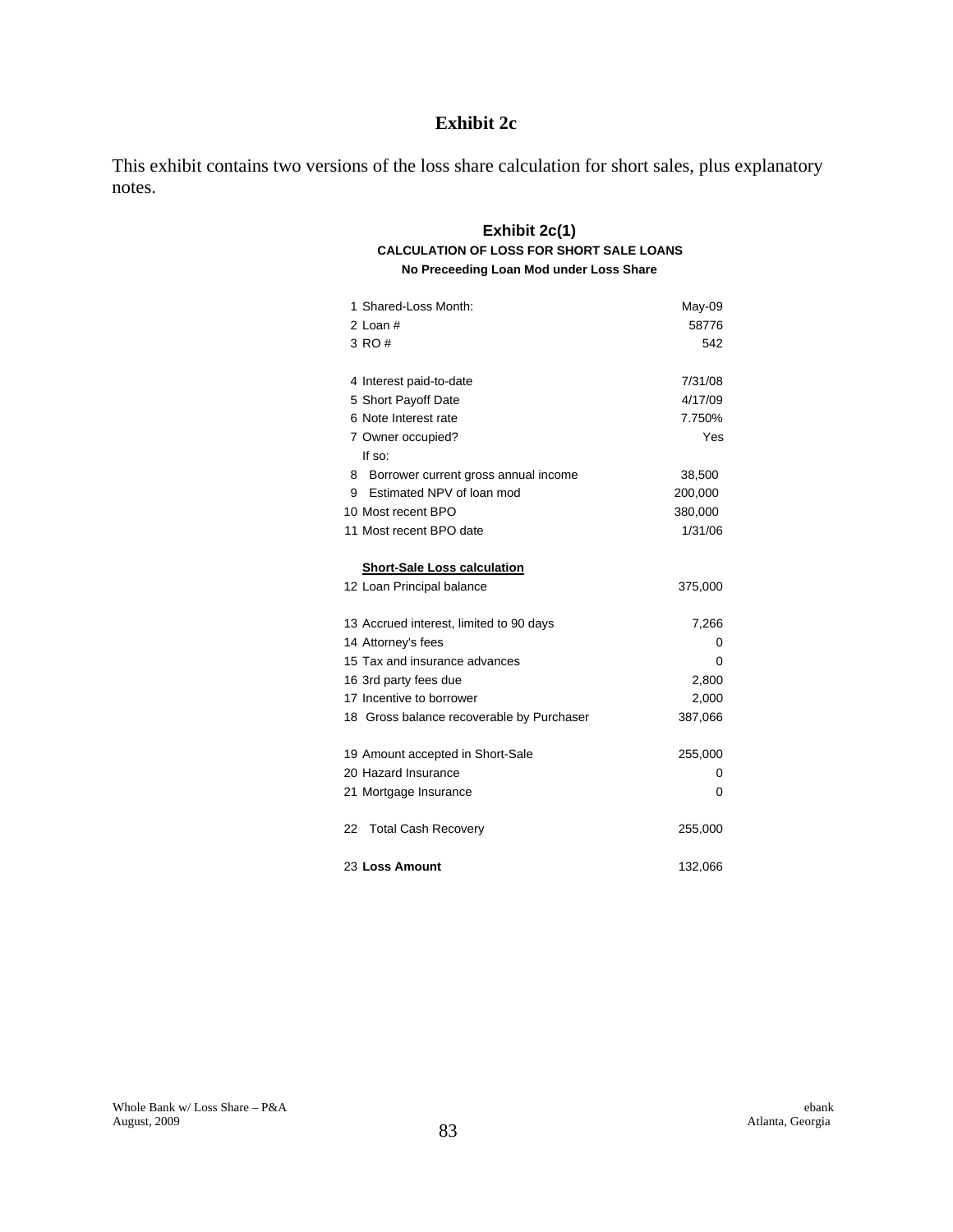#### **Exhibit 2c(2) CALCULATION OF LOSS FOR SHORT SALE LOANS Short Sale after a Covered Loan Mod**

| 1 Shared-Loss Month:                                        | May-09  |
|-------------------------------------------------------------|---------|
| 2 Loan $#$                                                  | 20076   |
| 3 REO #                                                     | 345     |
|                                                             |         |
| 4 Loan mod date                                             | 5/12/08 |
| 5 Interest paid-to-date                                     | 9/30/08 |
| 6 Short Payoff Date                                         | 4/2/09  |
| 7 Note Interest rate                                        | 7.500%  |
| 8 Most recent BPO                                           | 230,000 |
| 9 Most recent BPO date                                      | 1/21/09 |
|                                                             |         |
| <b>Short-Sale Loss calculation</b>                          |         |
| 11 NPV of projected cash flows at loan mod                  | 311,000 |
| 12 Less: Principal payments between loan mod and deliquency | 1,000   |
| Plus:                                                       |         |
| Attorney's fees<br>13                                       | 0       |
| Tax and insurance advances<br>14                            | 1,500   |
| 3rd party fees due<br>15                                    | 2,600   |
| Incentive to borrower<br>16                                 | 3,500   |
| 17 Gross balance recoverable by Purchaser                   | 317,600 |
|                                                             |         |
| 18 Amount accepted in Short-Sale                            | 234,000 |
| 19 Hazard Insurance                                         | 0       |
| 20 Mortgage Insurance                                       | 0       |
|                                                             |         |
| 21<br><b>Total Cash Recovery</b>                            | 234,000 |
|                                                             |         |
| 22 Loss Amount                                              | 83,600  |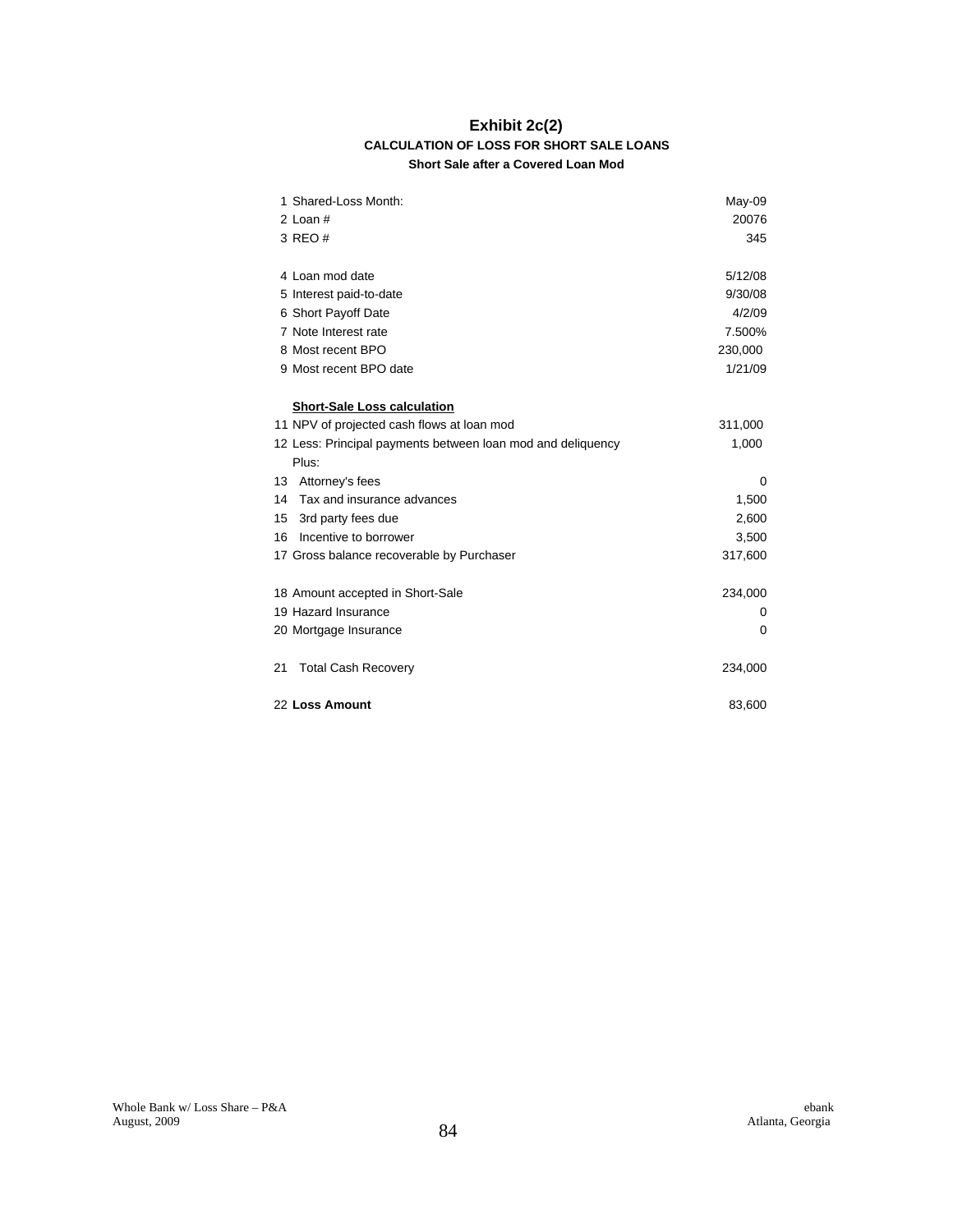### **Notes to Exhibit 2c (short sale)**

- 1. The data shown are for illustrative purpose. The figures will vary for actual short sales.
- 2. The covered loss is the difference between the gross balance recoverable by Purchaser and the total cash recovery. There are two methods of calculation for covered losses from short sales, depending upon the circumstances. They are shown below:
	- a. If the loan was restructured when the Loss Share agreement was in place, and then the short sale occurred, use Exhibit  $2c(2)$ . This version uses the Net Present Value (NPV) of the modified loan as the starting point for the covered loss.
	- b. Otherwise, use Exhibit  $2c(1)$ . This version uses the unpaid balance of the loan as of the last payment as the starting point for the covered loss.
- 3. For Exhibit  $2c(1)$ , the gross balance recoverable by the purchaser is calculated as the sum of lines  $12 - 17$ ; it is shown in line 18. For Exhibit 2a(2), the gross balance recoverable by the purchaser is calculated as line 11 minus line 12 plus lines 13 – 16; it is shown in line 17.
- 4. For Exhibit 2c(1), the total cash recovery is calculated as the sum of lines  $19 21$ ; it is shown in line 22. For Exhibit  $2c(2)$ , the total cash recovery is calculated as the sum of lines  $18 - 20$ ; it is shown in line 21.
- 5. Reasonable and customary third party attorney's fees and expenses incurred by or on behalf of Assuming Bank in connection with any enforcement procedures, or otherwise with respect to such loan, are reported under Attorney's fees.
- 6. Do not include late fees, prepayment penalties, or any similar lender fees or charges by the Failed Bank or Assuming Bank to the loan account, any allocation of Assuming Bank's servicing costs, or any allocations of Assuming Bank's general and administrative (G&A) or other operating costs.
- 7. If Exhibit  $2c(2)$  is used, then no accrued interest may be included as a covered loss. Otherwise, the amount of accrued interest that may be included as a covered loss is limited to the minimum of:
	- d. 90 days
	- e. The number of days that the loan is delinquent when the property was sold
	- f. The number of days between the resolution date and the date when the property was sold

To calculate accrued interest, apply the note interest rate that would have been in effect if the loan were performing to the principal balance after application of the last payment made by the borrower.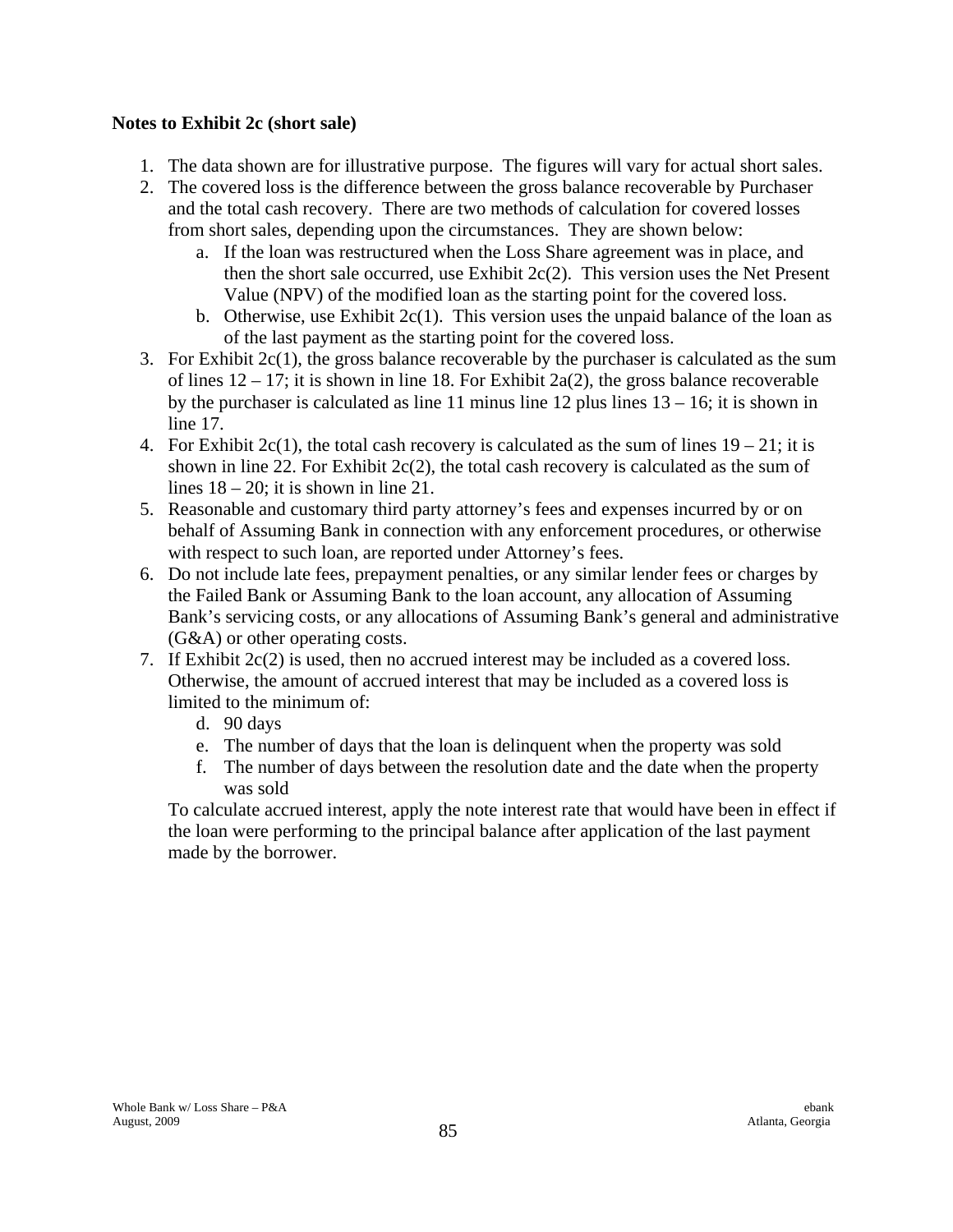# **Exhibit 2d**

| <b>Shared-Loss Month:</b>                                                                                              |     |                        |         |
|------------------------------------------------------------------------------------------------------------------------|-----|------------------------|---------|
| Loan no.:                                                                                                              |     | [input loan no.)       |         |
|                                                                                                                        |     |                        |         |
|                                                                                                                        |     |                        |         |
| <b>NOTE</b>                                                                                                            |     |                        |         |
| The calculation of recovery on a loan for which a Restructuring Loss has been paid will only apply if the              |     |                        |         |
| loan is sold.                                                                                                          |     |                        |         |
|                                                                                                                        |     |                        |         |
| <b>EXAMPLE CALCULATION</b>                                                                                             |     |                        |         |
|                                                                                                                        |     |                        |         |
| <b>Restructuring Loss Information</b>                                                                                  |     |                        |         |
| Loan principal balance before restructuring                                                                            |     | \$200,000              | A       |
| NPV, restructured loan                                                                                                 |     | 165,000                | в       |
| Loss on restructured loan                                                                                              |     | $\overline{\$}$ 35,000 | $A - B$ |
| Times FDIC applicable loss share % (80% or 95%)                                                                        |     | 80%                    |         |
| Loss share payment to purchaser                                                                                        |     | \$28,000               | C       |
|                                                                                                                        |     |                        |         |
| Calculation - Recovery amount due to Receiver                                                                          |     |                        |         |
| Loan sales price                                                                                                       |     | \$190,000              |         |
| NPV of restructured loan at mod date                                                                                   |     | 165,000                |         |
| Gain - step 1                                                                                                          |     | 25,000                 | D       |
| <b>PLUS</b>                                                                                                            |     |                        |         |
| Loan UPB after restructuring                                                                                           | (1) | 200,000                |         |
| Loan UPB at liquidation date                                                                                           |     | 192,000                | Е       |
| Gain - step 2 (principal collections after restructuring)<br>Recovery amount                                           |     | 8,000<br>33,000        | $D + E$ |
| Times FDIC loss share %                                                                                                |     | 80%                    |         |
| <b>Recovery due to FDIC</b>                                                                                            |     | \$<br>26,400           | F       |
|                                                                                                                        |     |                        |         |
| Net loss share paid to purchaser $(C - F)$                                                                             |     | \$<br>1,600            |         |
|                                                                                                                        |     |                        |         |
| <b>Proof Calculation</b>                                                                                               | (2) |                        |         |
| Loan principal balance                                                                                                 |     | \$200,000              | G       |
|                                                                                                                        |     |                        |         |
| Principal collections on loan                                                                                          |     | 8,000                  |         |
| Sales price for loan                                                                                                   |     | 190,000                |         |
| Total collections on loan                                                                                              |     | 198,000                | H       |
| Net loss on loan                                                                                                       |     | \$<br>2,000            | $G - H$ |
| Times FDIC applicable loss share % (80% or 95%)                                                                        |     | 80%                    |         |
| Loss share payment to purchaser                                                                                        |     | 1,600<br>\$            |         |
|                                                                                                                        |     |                        |         |
|                                                                                                                        |     |                        |         |
| (1) This example assumes that the FDIC loan modification program as shown in Exhibit 5 is applied and                  |     |                        |         |
| the loan restructuring does not result in a reduction in the loan principal balance due from the                       |     |                        |         |
| borrower.<br>(2) This proof calculation is provided to illustrate the concept and the Assuming Bank is not required to |     |                        |         |
| provide this with its Recovery calculations.                                                                           |     |                        |         |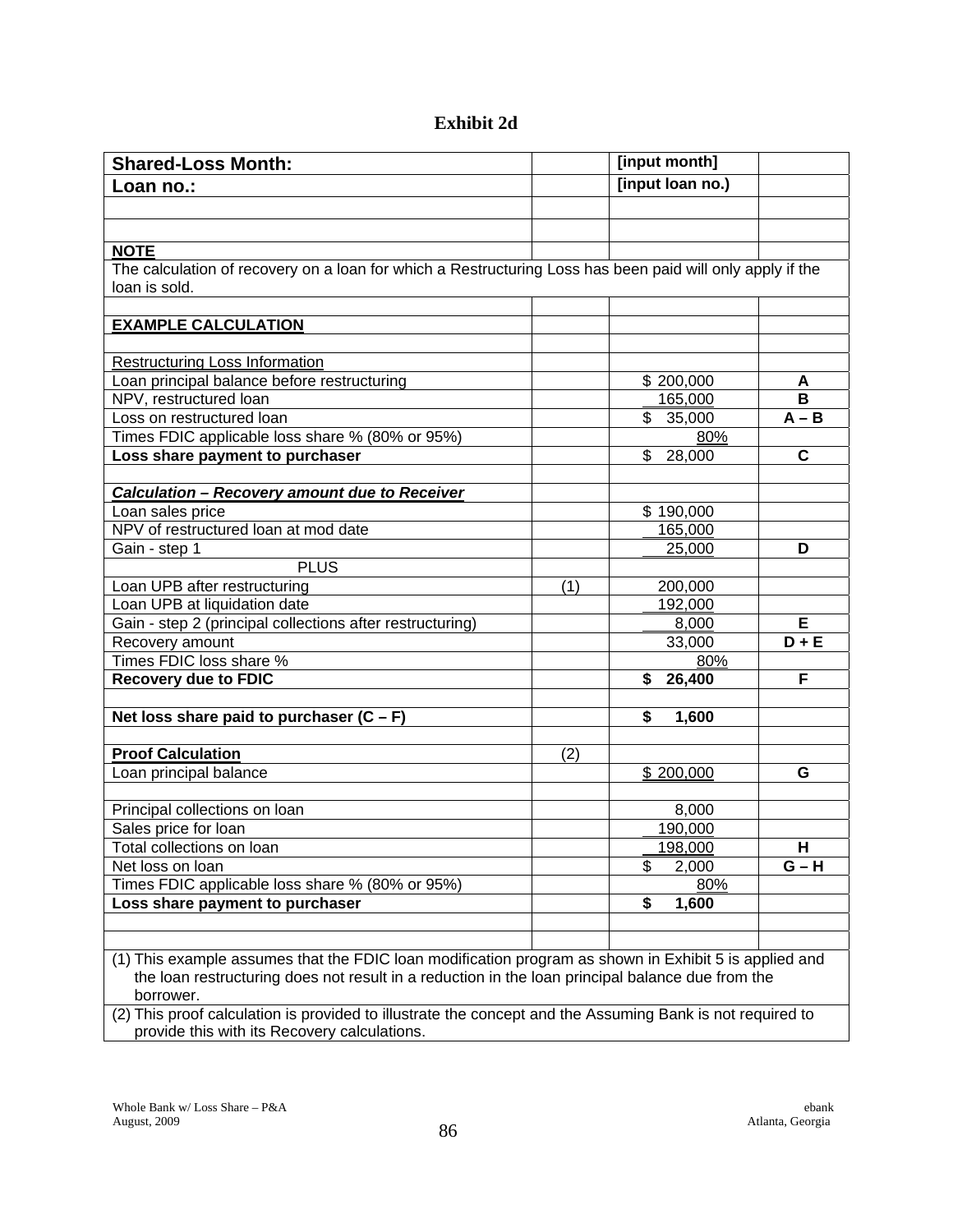| <b>SHARED-LOSS LOANS</b>                                |                      |    |                  |
|---------------------------------------------------------|----------------------|----|------------------|
| PORTFOLIO PERFORMANCE AND SUMMARY SCHEDULE              |                      |    |                  |
| <b>MONTH ENDED:</b>                                     | [input report month] |    |                  |
|                                                         |                      |    |                  |
|                                                         |                      |    |                  |
| <b>POOL SUMMARY</b>                                     |                      |    |                  |
|                                                         | #                    | \$ |                  |
| Loans at Sale Date                                      | XX                   | XX |                  |
|                                                         |                      |    |                  |
| Loans as of this month-end                              | XX                   | XX |                  |
|                                                         |                      |    |                  |
| <b>STATED THRESHOLD TRACKING</b>                        | $\#$                 | \$ |                  |
| <b>Stated Threshold amount</b>                          |                      |    | A                |
|                                                         |                      |    |                  |
| Cumulative loss payments, prior month                   |                      |    |                  |
| Loss payment for current month                          |                      |    |                  |
| Cumulative loss payment, this month                     |                      |    |                  |
| Cumulative Commercial & Other Loans Net Charge-Offs     |                      |    |                  |
|                                                         |                      |    | B                |
| Remaining to Stated Threshold                           |                      |    | $A - B$          |
|                                                         |                      |    |                  |
|                                                         |                      |    | Percent of Total |
| <b>PORTFOLIO PERFORMANCE STATUS</b>                     | $\#$                 | \$ | $\#$             |
| Current                                                 |                      |    |                  |
| $30 - 59$ days past due                                 |                      |    |                  |
| $60 - 89$ days past due                                 |                      |    |                  |
| $90 - 119$ days past due                                |                      |    |                  |
| 120 and over days past due                              |                      |    |                  |
| In foreclosure                                          |                      |    |                  |
| <b>ORE</b>                                              |                      |    |                  |
| Total                                                   |                      |    |                  |
|                                                         |                      |    |                  |
| Memo Item:                                              |                      |    |                  |
| Loans in process of restructuring - total               |                      |    |                  |
| Loans in bankruptcy                                     |                      |    |                  |
|                                                         |                      |    |                  |
| Loans in process of restructuring by delinquency status |                      |    |                  |
| Current                                                 |                      |    |                  |
| 30 - 59 days past due                                   |                      |    |                  |
| 60 - 89 days past due                                   |                      |    |                  |
| 90 - 119 days past due                                  |                      |    |                  |
| 120 and over days past due In foreclosure               |                      |    |                  |
| Total                                                   |                      |    |                  |
|                                                         |                      |    |                  |

# **Exhibit 3 Portfolio Performance and Summary Schedule**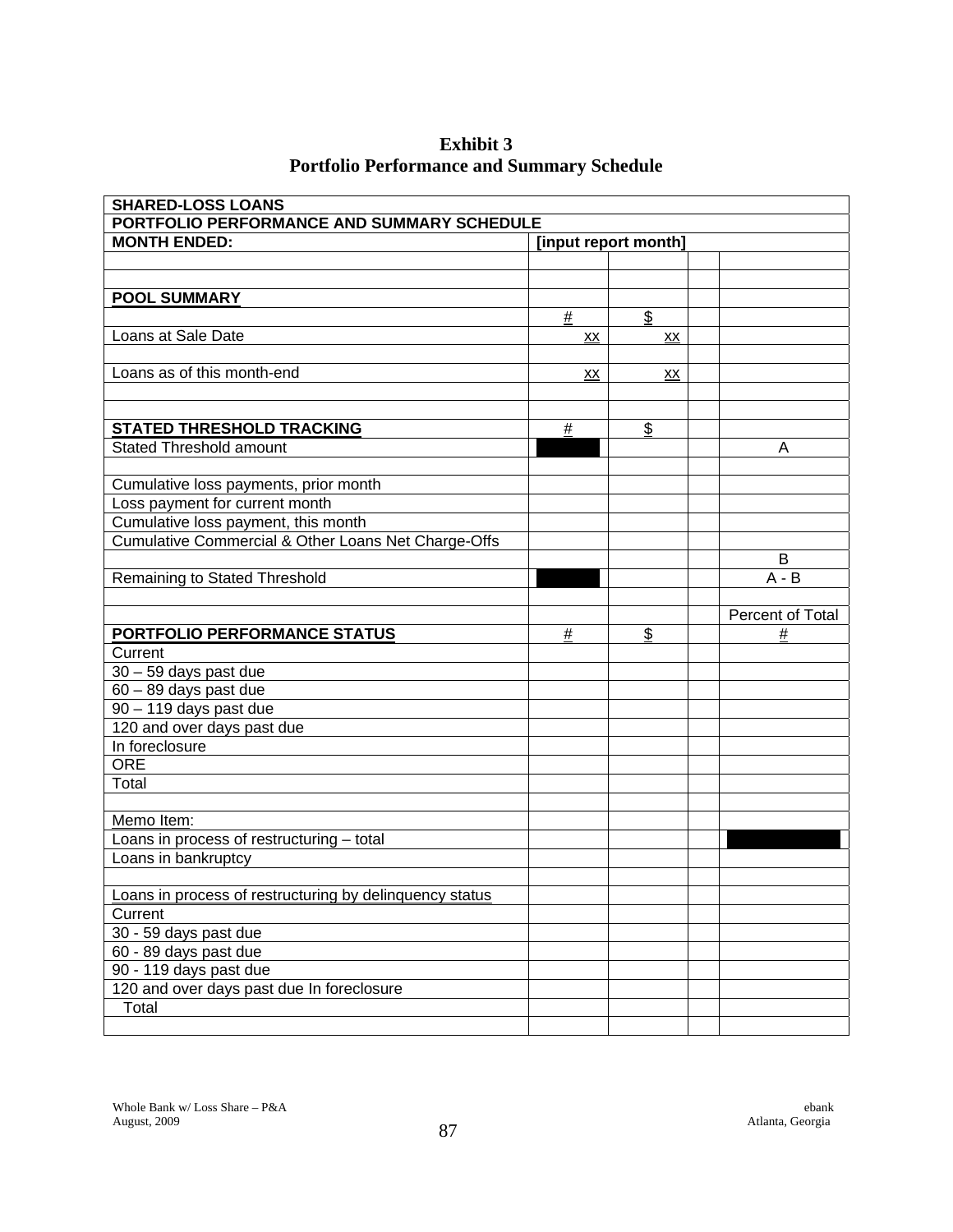| List of Loans Paid Off During Month    |                      |  |  |
|----------------------------------------|----------------------|--|--|
|                                        | Principal            |  |  |
| <u>Loan #</u>                          | Balance              |  |  |
|                                        |                      |  |  |
| <b>List of Loans Sold During Month</b> |                      |  |  |
|                                        |                      |  |  |
|                                        | Principal<br>Balance |  |  |
| Loan #                                 |                      |  |  |
|                                        |                      |  |  |
|                                        |                      |  |  |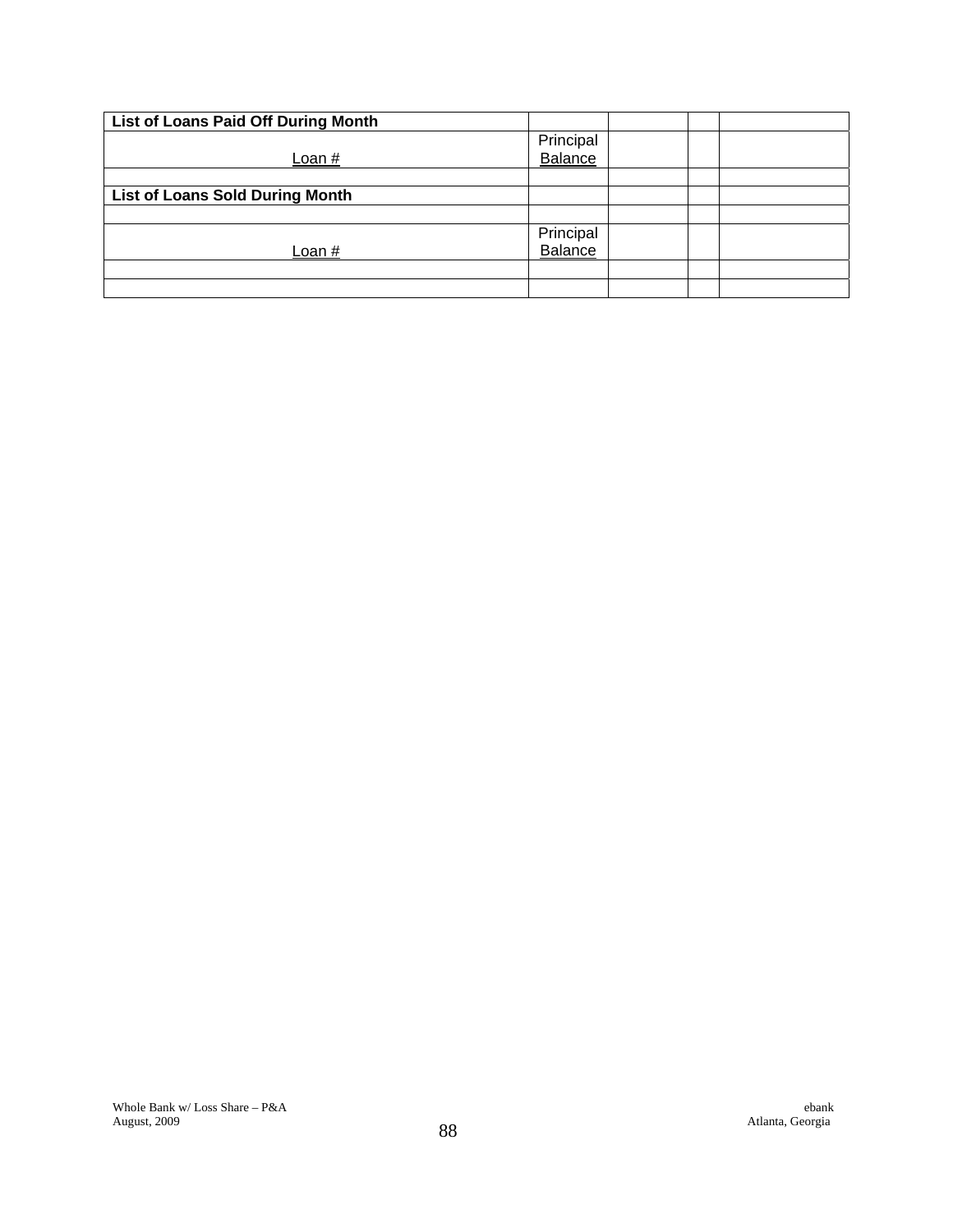# **Exhibit 4 Wire Transfer Instructions**

# **PURCHASER WIRING INSTRUCTIONS**

| <b>BANK RECEIVING WIRE</b>            |  |
|---------------------------------------|--|
|                                       |  |
| <b>9 DIGIT ABA ROUTING NUMBER</b>     |  |
|                                       |  |
| <b>ACCOUNT NUMBER</b>                 |  |
|                                       |  |
| <b>NAME OF ACCOUNT</b>                |  |
|                                       |  |
| <b>ATTENTION TO WHOM</b>              |  |
| <b>PURPOSE OF WIRE</b>                |  |
|                                       |  |
| FDIC RECEIVER WIRING INSTRUCTIONS     |  |
|                                       |  |
| <b>BANK RECEIVING WIRE</b>            |  |
|                                       |  |
| <b>SHORT NAME</b>                     |  |
|                                       |  |
| <b>ADDRESS OF BANK RECEIVING WIRE</b> |  |
|                                       |  |
| <b>9 DIGIT ABA ROUTING NUMBER</b>     |  |
|                                       |  |
| <b>ACCOUNT NUMBER</b>                 |  |
|                                       |  |
| <b>NAME OF ACCOUNT</b>                |  |
| <b>ATTENTION TO WHOM</b>              |  |
|                                       |  |
| <b>PURPOSE OF WIRE</b>                |  |
|                                       |  |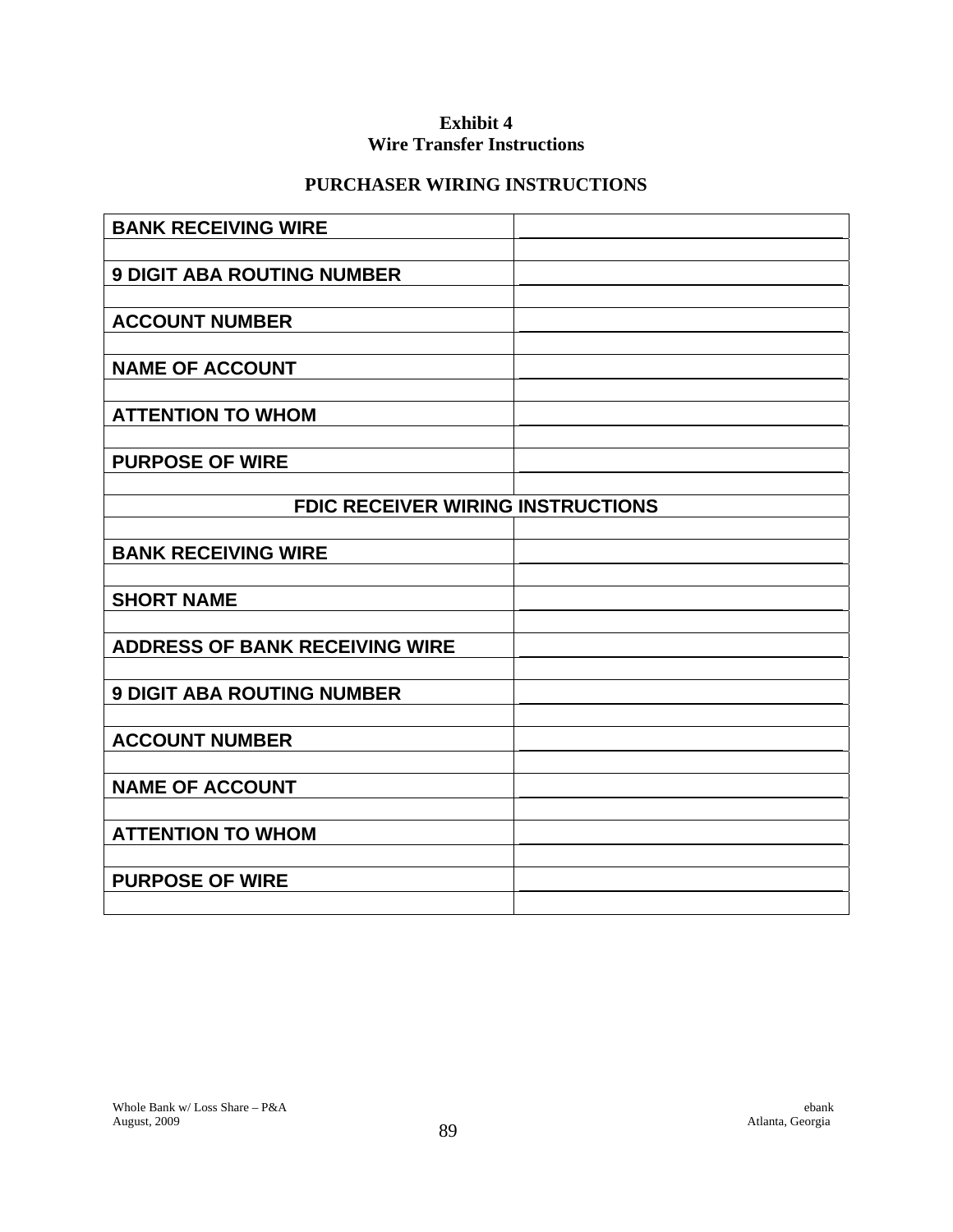# **EXHIBIT 5**

# **FDIC MORTGAGE LOAN MODIFICATION PROGRAM**

### **Objective**

The objective of this FDIC Mortgage Loan Modification Program ("Program") is to modify the terms of certain residential mortgage loans so as to improve affordability, increase the probability of performance, allow borrowers to remain in their homes and increase the value of the loans to the FDIC and assignees. The Program provides for the modification of Qualifying Loans (as defined below) by reducing the borrower's monthly housing debt to income ratio ("DTI Ratio") to no more than 31% at the time of the modification and eliminating adjustable interest rate and negative amortization features.

### Qualifying Mortgage Loans

In order for a mortgage loan to be a Qualifying Loan it must meet all of the following criteria, which must be confirmed by the lender:

- The collateral securing the mortgage loan is owner-occupied and the owner's primary residence; and
- The mortgagor has a first priority lien on the collateral; and
- Either the borrower is at least 60 days delinquent or a default is reasonably foreseeable.

### Modification Process

The lender shall undertake a review of its mortgage loan portfolio to identify Qualifying Loans. For each Qualifying Loan, the lender shall determine the net present value of the modified loan and, if it will exceed the net present value of the foreclosed collateral upon disposition, then the Qualifying Loan shall be modified so as to reduce the borrower's monthly DTI Ratio to no more than 31% at the time of the modification. To achieve this, the lender shall use a combination of interest rate reduction, term extension and principal forbearance, as necessary.

The borrower's monthly DTI Ratio shall be a percentage calculated by dividing the borrower's monthly income by the borrower's monthly housing payment (including principal, interest, taxes and insurance). For these purposes, (1) the borrower's monthly income shall be the amount of the borrower's (along with any co-borrowers') documented and verified gross monthly income, and (2) the borrower's monthly housing payment shall be the amount required to pay monthly principal and interest plus one-twelfth of the then current annual amount required to pay real property taxes and homeowner's insurance with respect to the collateral.

In order to calculate the monthly principal payment, the lender shall capitalize to the outstanding principal balance of the Qualifying Loan the amount of all delinquent interest, delinquent taxes, past due insurance premiums, third party fees and (without duplication) escrow advances (such amount, the "Capitalized Balance").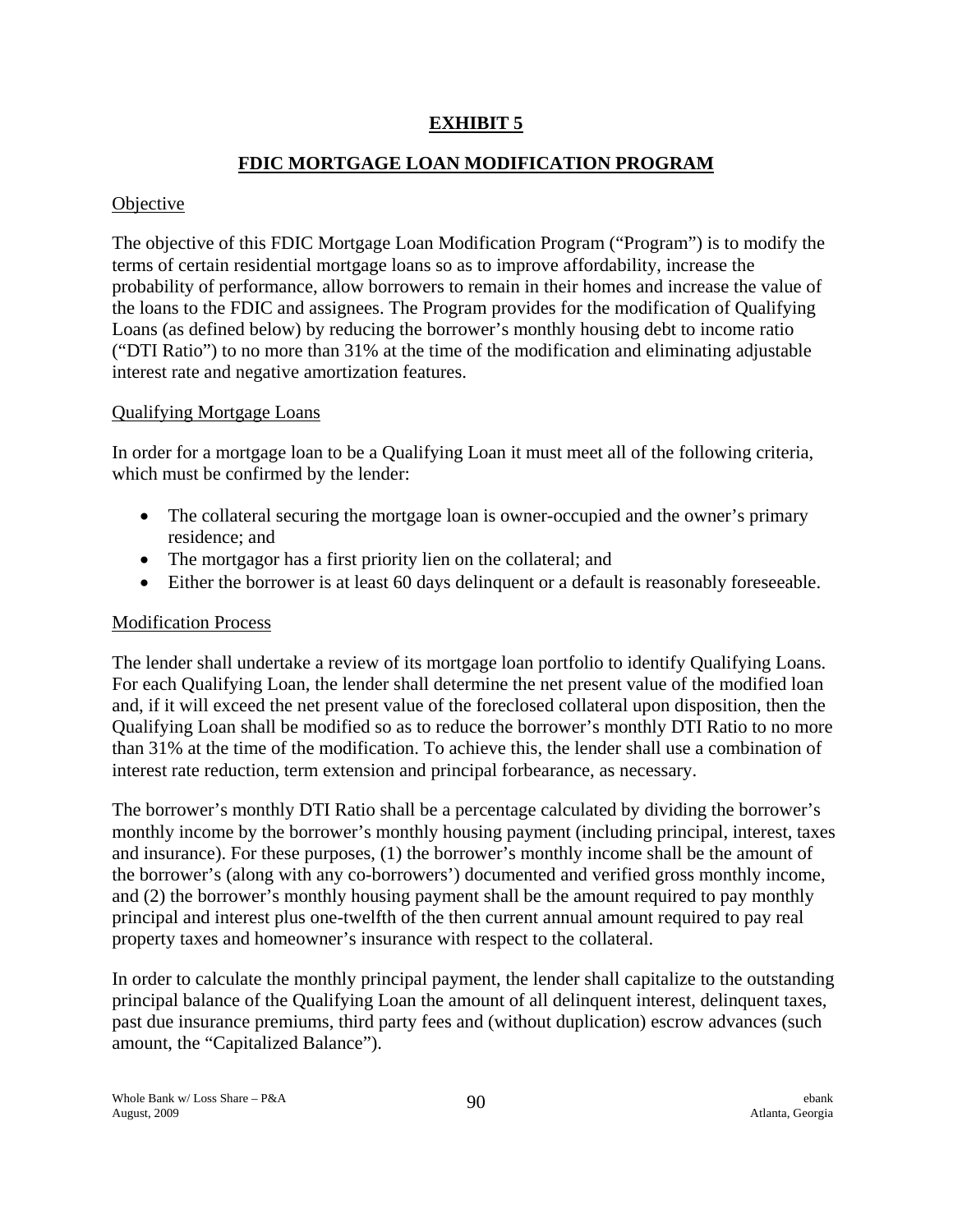In order to achieve the goal of reducing the DTI Ratio to 31%, the lender shall take the following steps in the following order of priority with respect to each Qualifying Loan:

- 1. Reduce the interest rate to the then current Freddie Mac Survey Rate for 30-year fixed rate mortgage loans, and adjust the term to 30 years.
- 2. If the DTI Ratio is still in excess of 31%, reduce the interest rate further, but no lower than 3%, until the DTI ratio of 31% is achieved.
- 3. If the DTI Ratio is still in excess of 31% after adjusting the interest rate to 3%, extend the remaining term of the loan by 10 years.
- 4. If the DTI Ratio is still in excess of 31%, calculate a new monthly payment (the "Adjusted Payment Amount") that will result in the borrower's monthly DTI Ratio not exceeding 31%. After calculating the Adjusted Payment Amount, the lender shall bifurcate the Capitalized Balance into two portions – the amortizing portion and the non-amortizing portion. The amortizing portion of the Capitalized Balance shall be the mortgage amount that will fully amortize over a 40-year term at an annual interest rate of 3% and monthly payments equal to the Adjusted Payment Amount. The nonamortizing portion of the Capitalized Balance shall be the difference between the Capitalized Balance and the amortizing portion of the Capitalized Balance. If the amortizing portion of the Capitalized Balance is less than 75% of the current estimated value of the collateral, then the lender may choose not to restructure the loan. If the lender chooses to restructure the loan, then the lender shall forbear on collecting the non-amortizing portion of the Capitalized Balance, and such amount shall be due and payable only upon the earlier of (i) maturity of the modified loan, (ii) a sale of the property or (iii) a pay-off or refinancing of the loan. No interest shall be charged on the non-amortizing portion of the Capitalized Balance, but repayment shall be secured by a first lien on the collateral.

## Special Note:

The net present value calculation used to determine whether a loan should be modified based on the modification process above is distinct and different from the net present value calculation used to determine the covered loss if the loan is modified. Please refer only to the net present value calculation described in this exhibit for the modification process, with its separate assumptions, when determining whether to provide a modification to a borrower. Separate assumptions may include, without limitation, Assuming Bank's determination of a probability of default without modification, a probability of default with modification, home price forecasts, prepayment speeds, and event timing. These assumptions are applied to different projected cash flows over the term of the loan, such as the projected cash flow of the loan performing or defaulting without modification and the projected cash flow of the loan performing or defaulting with modification.

By contrast, the net present value for determining the covered loss is based on a 10 year period. While the assumptions in the net present value calculation used in the modification process may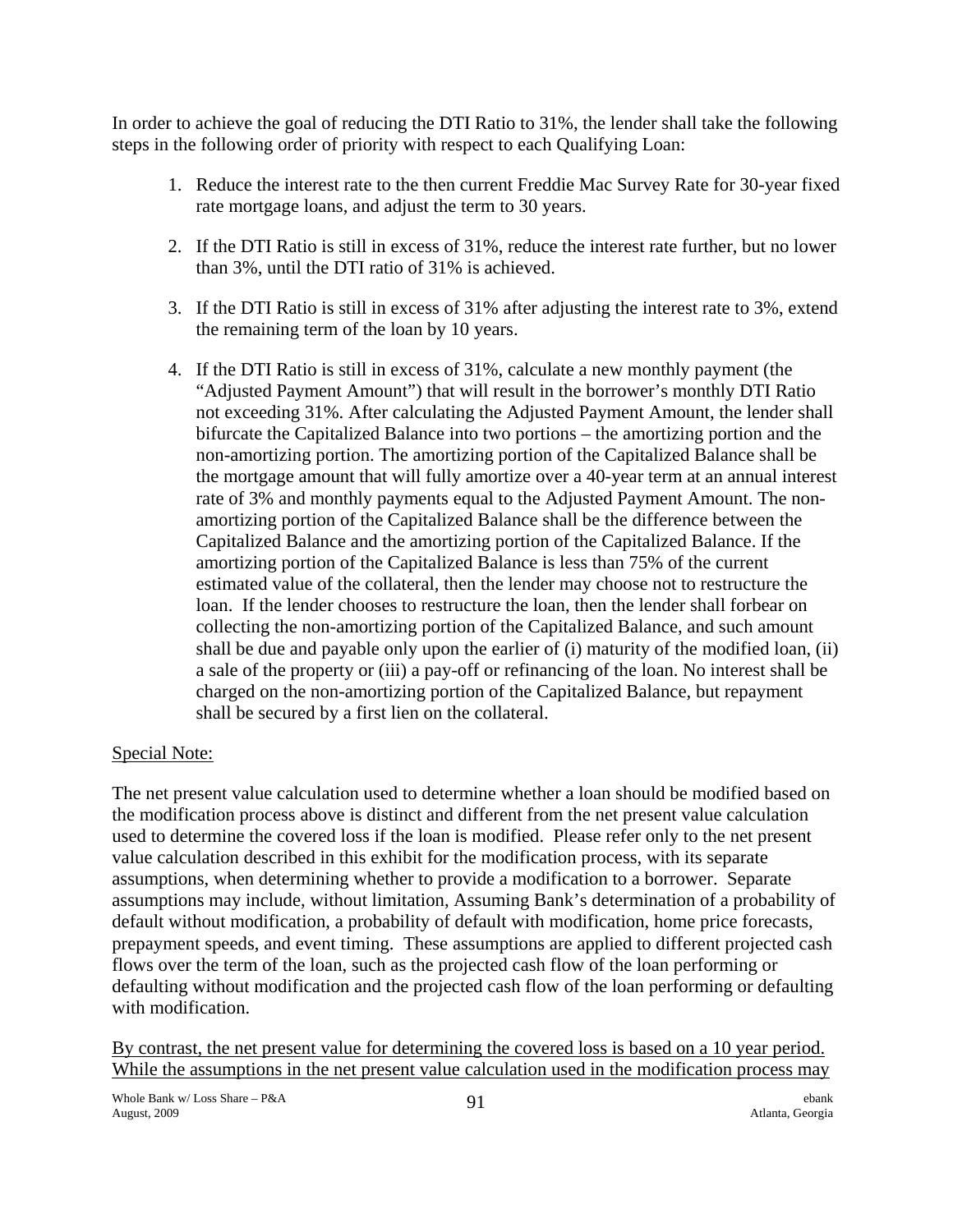change, the net present value calculation for determining the covered loss remains constant.

## **EXHIBIT 4.15B**

## **COMMERCIAL AND OTHER ASSETS SHARED-LOSS AGREEMENT**

This agreement for reimbursement of loss sharing expenses on certain loans and other assets (the "Commercial Shared-Loss Agreement") shall apply when the Assuming Bank purchases Shared-Loss Assets as that term is defined herein. The terms hereof shall modify and supplement, as necessary, the terms of the Purchase and Assumption Agreement to which this Commercial Shared-Loss Agreement is attached as Exhibit 4.15B and incorporated therein. To the extent any inconsistencies may arise between the terms of the Purchase and Assumption Agreement and this Commercial Shared-Loss Agreement with respect to the subject matter of this Commercial Shared-Loss Agreement, the terms of this Commercial Shared-Loss Agreement shall control. References in this Commercial Shared-Loss Agreement to a particular Section shall be deemed to refer to a Section in this Commercial Shared-Loss Agreement unless the context indicates that a Section of the Purchase and Assumption Agreement is intended.

## **ARTICLE I -- DEFINITIONS**

Capitalized terms used in this Commercial Shared-Loss Agreement that are not defined in this Commercial Shared-Loss Agreement are defined in the Purchase and Assumption Agreement In addition to the terms defined above, defined below are certain additional terms relating to loss-sharing, as used in this Commercial Shared-Loss Agreement.

**"AAA"** means the American Arbitration Association as provided in Section 2.1(f)(iii) of this Commercial Shared-Loss Agreement.

**"Accrued Interest"** means, with respect to any Shared-Loss Loan, Permitted Advance or Shared-Loss Loan Commitment Advance at any time, the amount of earned and unpaid interest, taxes, credit life and/or disability insurance premiums (if any) payable by the Obligor accrued on or with respect to such Shared-Loss Loan, Permitted Advance or Shared-Loss Loan Commitment Advance, all as reflected on the Accounting Records of the Failed Bank or the Assuming Bank (as applicable); provided, that Accrued Interest shall not include any amount that accrues on or with respect to any Shared-Loss Loan, Permitted Advance or Shared-Loss Loan Commitment Advance after that Asset has been placed on non-accrual or nonperforming status by either the Failed Bank or the Assuming Bank (as applicable).

"**Additional ORE**" means Shared-Loss Loans that become Other Real Estate after Bank Closing Date.

"**Affiliate**" shall have the meaning set forth in the Purchase and Assumption Agreement; provided, that, for purposes of this Commercial Shared-Loss Agreement, no Third Party Servicer shall be deemed to be an Affiliate of the Assuming Bank.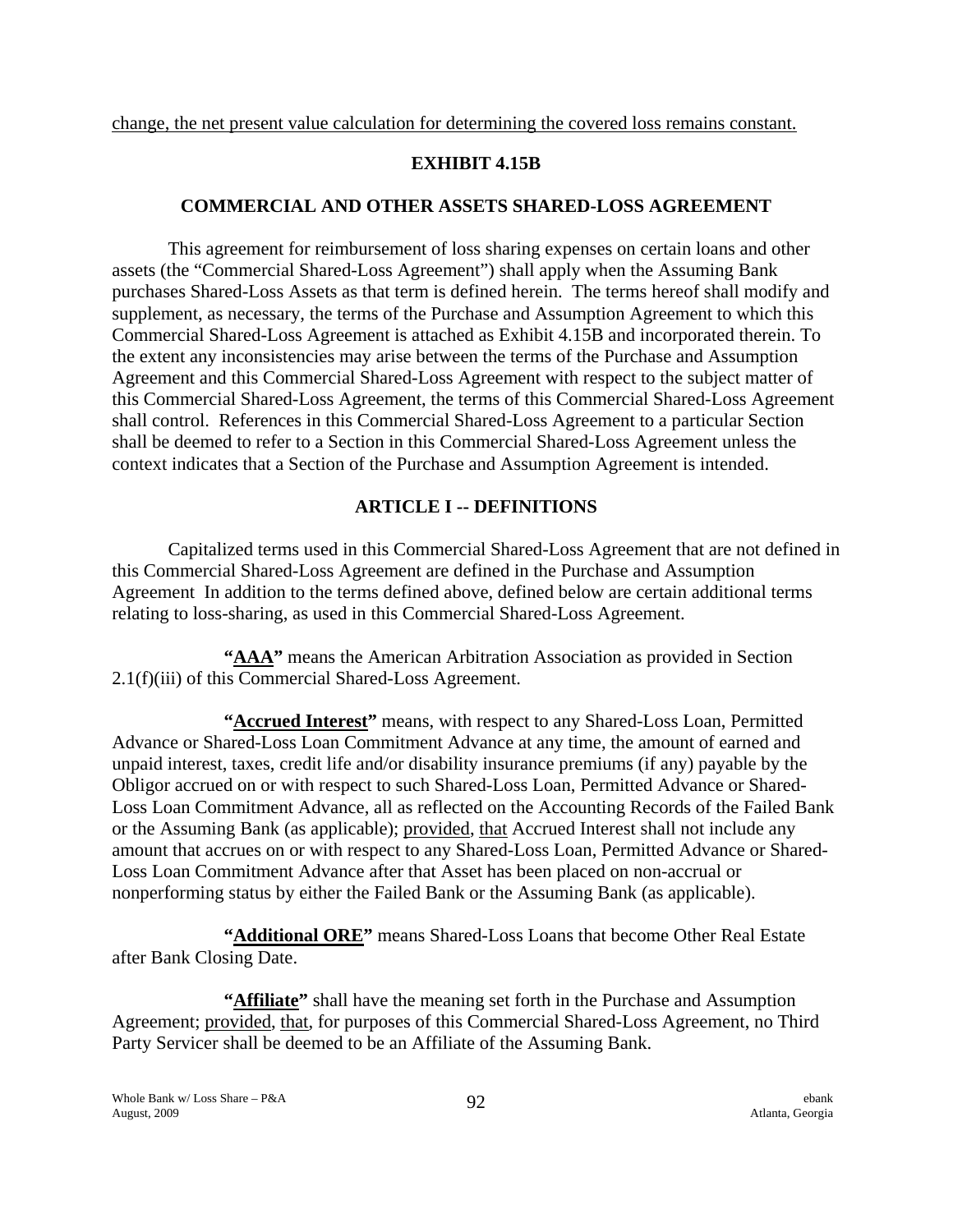**"Applicable Anniversary of the Commencement Date"** means the fifth (5th) anniversary of the Commencement Date.

**"Calendar Quarter"** means a quarterly period (a) for the first such period, beginning on the Commencement Date and ending on the last calendar day of either March, June, September or December, whichever is the first to occur after the Commencement Date, and (b) for quarterly periods thereafter, beginning on the first calendar day of the calendar month immediately after the month that ended the prior period and ending on the last calendar day of each successive three-calendar-month period thereafter (i.e., each March, June, September and December, starting in the applicable order depending on the ending date of first such period) of any year.

**"Capitalized Expenditures"** means those expenditures that (i) would be capitalized under generally accepted accounting principles, and (ii) are incurred with respect to Shared-Loss Loans, Other Real Estate, Additional ORE or Subsidiary ORE. Capitalized Expenditures shall not include expenses related to environmental conditions including, but not limited to, remediation, storage or disposal of any hazardous or toxic substances or any pollutant or contaminant.

**"Charge-Offs"** means, with respect to any Shared-Loss Assets for any period, an amount equal to the aggregate amount of loans or portions of loans classified as "Loss" under the Examination Criteria, including (a) charge-offs of (i) the principal amount of such assets net of unearned interest (including write-downs associated with Other Real Estate, Additional ORE, Subsidiary ORE or loan modification(s)) (ii) Accrued Interest, and (iii) Capitalized Expenditures plus (b) Pre-Charge-Off Expenses incurred on the respective Shared-Loss Loans, all as effected by the Assuming Bank during such period and reflected on the Accounting Records of the Assuming Bank; provided, that: (i) the aggregate amount of Accrued Interest (including any reversals thereof) for the period after Bank Closing that shall be included in determining the amount of Charge-Offs for any Shared-Loss Loan shall not exceed ninety (90) days' Accrued Interest; (ii) no Charge-Off shall be taken with respect to any anticipated expenditure by the Assuming Bank until such expenditure is actually incurred; (iii) any financial statement adjustments made in connection with the purchase of any Assets pursuant to this Purchase and Assumption Agreement or any future purchase, merger, consolidation or other acquisition of the Assuming Bank shall not constitute "Charge-Offs"; and (iv) except for Portfolio Sales or any other sales or dispositions consented to by the Receiver, losses incurred on the sale or other disposition of Shared-Loss Assets to any Person (other than the sale or other disposition of Other Real Estate, Additional ORE or Subsidiary ORE to a Person other than an Affiliate of the Assuming Bank which is conducted in a commercially reasonable and prudent manner) shall not constitute Charge-Offs.

**"Commencement Date"** means the first calendar day following Bank Closing.

**"Consumer Loans"** means Loans to individuals for household, family and other personal expenditures (including United States and/or State-guaranteed student loans and extensions of credit pursuant to a credit card plan or debit card plan).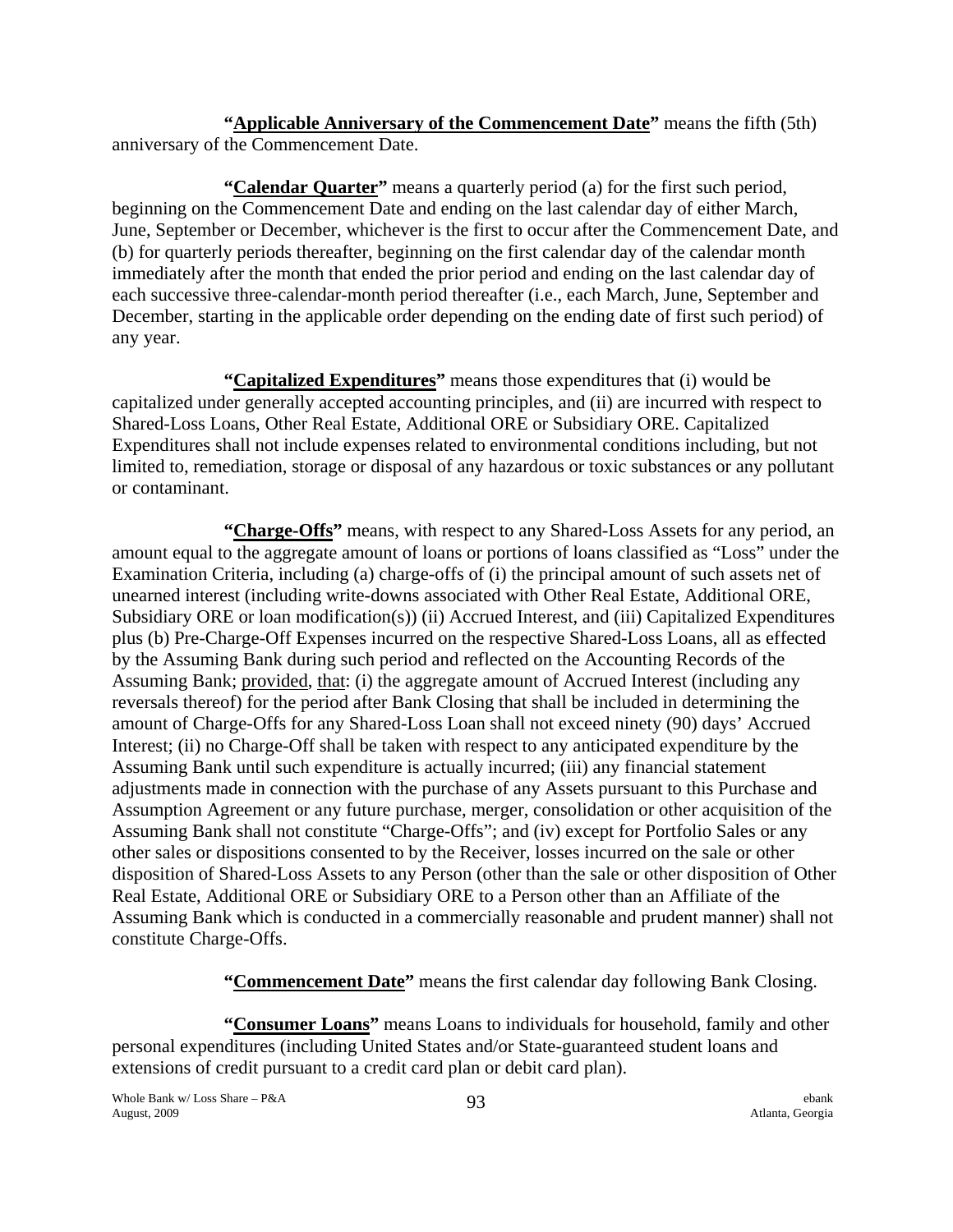**"Environmental Assessment"** means an assessment of the presence, storage or release of any hazardous or toxic substance, pollutant or contaminant with respect to the collateral securing a Shared-Loss Loan that has been fully or partially charged off.

**"Examination Criteria"** means the loan classification criteria employed by, or any applicable regulations of, the Assuming Bank's Chartering Authority at the time such action is taken, as such criteria may be amended from time to time.

**"Failed Bank Charge-Offs/Write-Downs"** means, with respect to any Shared-Loss Asset, an amount equal to the aggregate amount of reversals or charge-offs of Accrued Interest and charge-offs and write-downs of principal effected by the Failed Bank with respect to that Shared-Loss Asset as reflected on the Accounting Records of the Failed Bank.

**"Fair Value"** means the fair value of a Shared Loss MTM Asset as determined in accordance with FAS 157 as in effect on Bank Closing.

**"FDIC Party"** has the meaning provided in Section 2.1(f)(ii) of this Commercial Shared-Loss Agreement.

**"Net Charge-Offs"** means, with respect to any period, an amount equal to the aggregate amount of Charge-Offs for such period less the amount of Recoveries for such period.

 Commercial Shared-Loss Agreement. **"Neutral Member"** has the meaning provided in Section 2.1(f)(ii) of this

**"New Shared-Loss Loans"** means loans that would otherwise be subject to loss sharing under this Commercial Shared-Loss Agreement that were originated after July 10, 2009 and before Bank Closing.

**"Notice of Dispute"** has the meaning provided in Section 2.1(f)(iii) of this Commercial Shared-Loss Agreement.

**"ORE Subsidiary"** means any Subsidiary of the Assuming Bank that engages solely in holding, servicing, managing or liquidating interests of a type described in clause (A) of the definition of "Other Real Estate," which interests have arisen from the collection or settlement of a Shared-Loss Loan.

**"Other Real Estate"** means all of the following (including any of the following fully or partially charged off the books and records of the Failed Bank or the Assuming Bank) that (i) are owned by the Failed Bank as of Bank Closing and are purchased pursuant to the Purchase and Assumption Agreement or (ii) have arisen subsequent to Bank Closing from the collection or settlement by the Assuming Bank of a Shared-Loss Loan:

(A) all interests in real estate (other than Bank Premises and Fixtures), including but not limited to mineral rights, leasehold rights, condominium and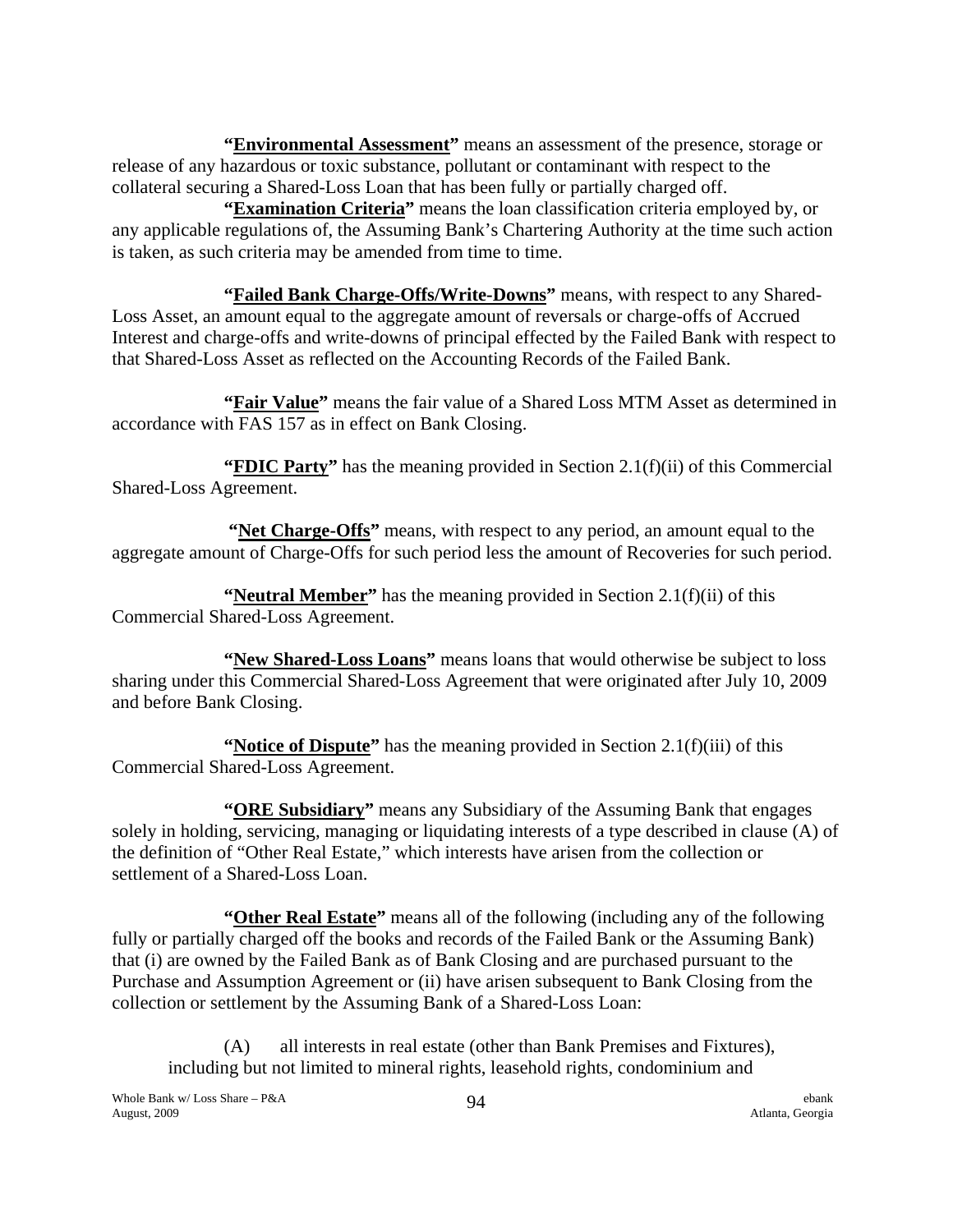cooperative interests, air rights and development rights; and

(B) all other assets (whether real or personal property) acquired by foreclosure or in full or partial satisfaction of judgments or indebtedness.

**"Permitted Advance"** means an advance of funds by the Assuming Bank with respect to a Shared-Loss Loan, or the making of a legally binding commitment by the Assuming Bank to advance funds with respect to a Shared-Loss Loan, that (i) in the case of such an advance, is actually made, and, in the case of such a commitment, is made and all of the proceeds thereof actually advanced, within one (1) year after the Commencement Date, (ii) does not cause the sum of (A) the book value of such Shared-Loss Loan as reflected on the Accounting Records of the Assuming Bank after any such advance has been made by the Assuming Bank plus (B) the unfunded amount of any such commitment made by the Assuming Bank related thereto, to exceed 110% of the Book Value of such Shared-Loss Loan, (iii) is not made with respect to a Shared-Loss Loan with respect to which (A) there exists a related Shared-Loss Loan Commitment or (B) the Assuming Bank has taken a Charge-Off and (iv) is made in good faith, is supported at the time it is made by documentation in the Credit Files and conforms to and is in accordance with the applicable requirements set forth in Article III of this Commercial Shared-Loss Agreement and with the then effective written internal credit policy guidelines of the Assuming Bank; provided, that the limitations in subparagraphs (i), (ii) and (iii) of this definition shall not apply to any such action (other than to an advance or commitment related to the remediation, storage or final disposal of any hazardous or toxic substance, pollutant or contaminant) that is taken by Assuming Bank in its reasonable discretion to preserve or secure the value of the collateral for such Shared-Loss Loan.

**"Permitted Amendment"** means, with respect to any Shared-Loss Loan Commitment or Shared-Loss Loan, any amendment, modification, renewal or extension thereof, or any waiver of any term, right, or remedy thereunder, made by the Assuming Bank in good faith and otherwise in accordance with the applicable requirements set forth in Article III of this Commercial Shared-Loss Agreement and the then effective written internal credit policy guidelines of the Assuming Bank; provided, that:

(i) with respect to a Shared-Loss Loan Commitment or a Shared-Loss Loan that is not a revolving line of credit, no such amendment, modification, renewal, extension, or waiver, except as allowed under the definition of Permitted Advance, shall operate to increase the amount of principal (A) then remaining available to be advanced by the Assuming Bank under the Shared-Loss Loan Commitment or (B) then outstanding under the Shared-Loss Loan;

(ii) with respect to a Shared-Loss Loan Commitment or a Shared-Loss Loan that is a revolving line of credit, no such amendment, modification, renewal, extension, or waiver, except as allowed under the definition of Permitted Advance, shall operate to increase the maximum amount of principal authorized as of Bank Closing to be outstanding at any one time under the underlying revolving line of credit relationship with the debtor (regardless of the extent to which such revolving line of credit may have been funded as of Bank Closing or may subsequently have been funded and/or repaid); and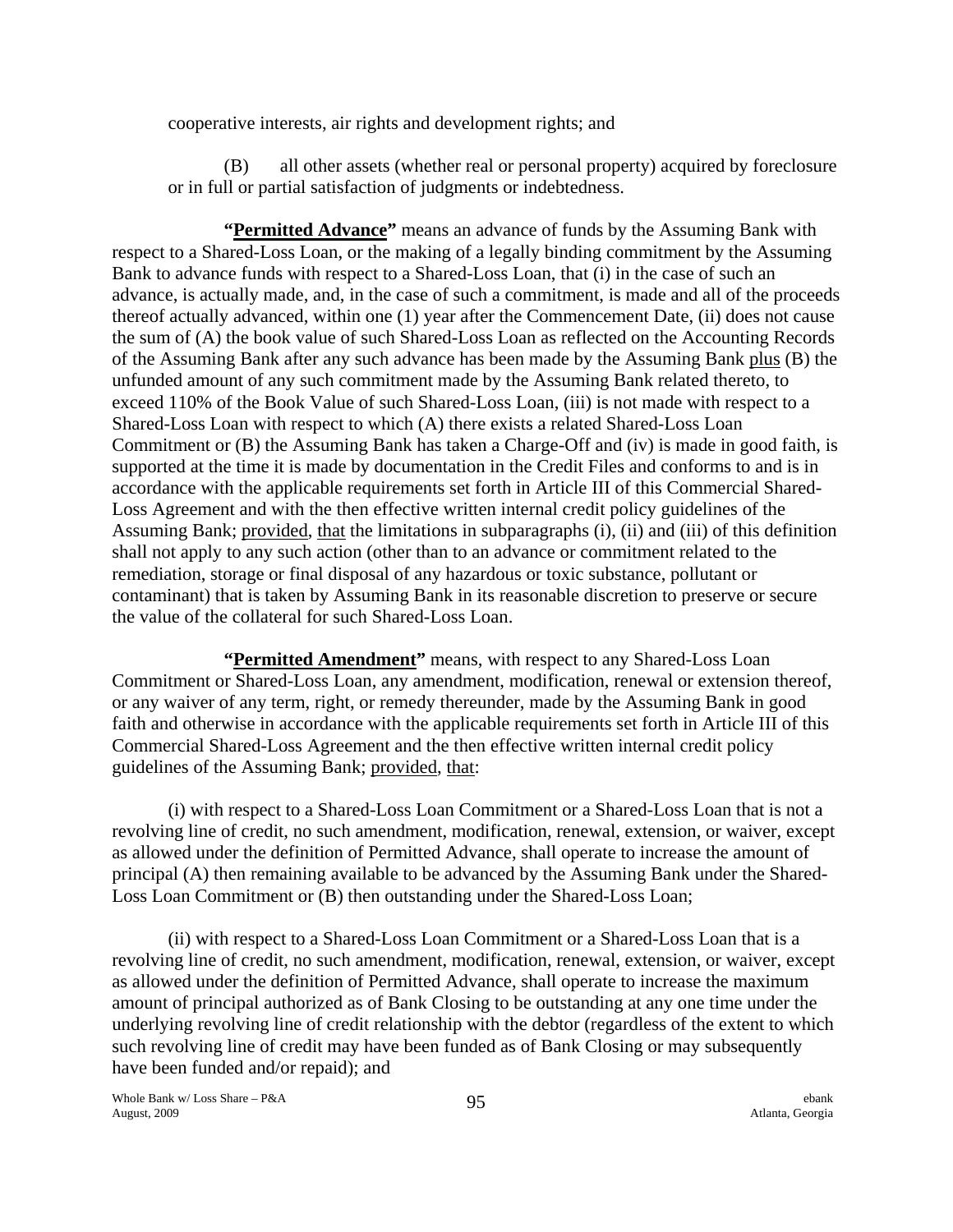(iii) no such amendment, modification, renewal, extension or waiver shall extend the term of such Shared-Loss Loan Commitment or Shared-Loss Loan beyond the end of the final Shared-Loss Quarter unless the term of such Shared-Loss Loan Commitment or Shared-Loss Loan as existed on Bank Closing was beyond the end of the final Shared-Loss Quarter, in which event no such amendment, modification, renewal, extension or waiver shall extend such term beyond the term as existed as of Bank Closing.

"**Pre-Charge-Off Expenses"** means those expenses incurred in the usual and prudent management of a Shared-Loss Loan that would qualify as a Reimbursable Expense or Recovery Expense if incurred after a Charge-Off of the related Shared-Loss Asset had occurred.

**"Quarterly Certificate"** has the meaning provided in Section 2.1(a)(i) of this Commercial Shared-Loss Agreement.

**"Recoveries"** (I)(A) In addition to any sums to be applied as Recoveries pursuant to subparagraph (II) below, "Recoveries" means, with respect to any period, the sum of (without duplication):

**Shared-Loss Quarter; plus** (i) the amount of collections during such period by the Assuming Bank on Charge-Offs of Shared-Loss Assets effected by the Assuming Bank prior to the end of the final

(ii) the amount of collections during such period by the Assuming Bank on Failed Bank Charge-Offs/Write-Downs; plus

(iii) the amount of gain on any sale or other disposition during such period by the Assuming Bank of Shared Loss Loans, Other Real Estate, Additional ORE or Subsidiary ORE (provided, that the amount of any such gain included in Recoveries shall not exceed the aggregate amount of the related Failed Bank Charge-Offs/Write-Downs and Charge-Offs taken and any related Reimbursable Expenses and Recovery Expenses); plus

(iv) the amount of collections during such period by the Assuming Bank of any Reimbursable Expenses or Recovery Expenses; plus

(v) the amount of any fee or other consideration received by the Assuming Bank during or prior to such period in connection with any amendment, modification, renewal, extension, refinance, restructure, commitment or other similar action taken by the Assuming Bank with respect to a Shared-Loss Asset with respect to which there exists a Failed Bank Charge-Off/Write-Down or a Shared-Loss Loan as to which a Charge-Off has been effected by the Assuming Bank during or prior to such period (provided, that the amount of any such fee or other consideration included in Recoveries shall not exceed the aggregate amount of the related Failed Bank Charge-Offs/Write-Downs and Charge-Offs taken and any related Reimbursable Expenses and Recovery Expenses).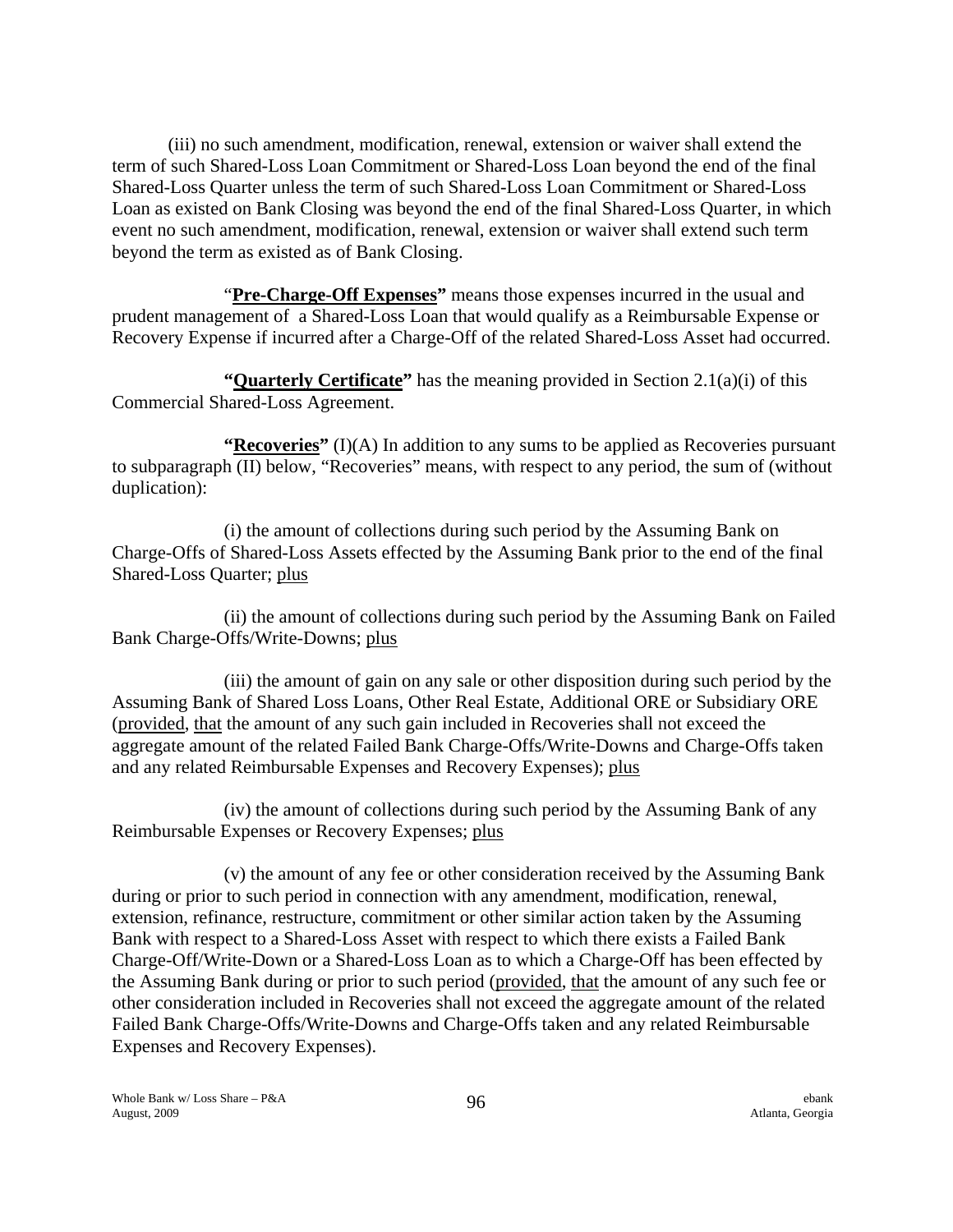(I)(B) For the purpose of determining the amounts to be applied as Recoveries pursuant to subparagraph (I)(A) above, the Assuming Bank shall apply amounts received on the Assets that are not otherwise applied to reduce the book value of principal of a Shared-Loss Loan (or, in the case of Other Real Estate, Additional ORE, Subsidiary ORE and Capitalized Expenditures, that are not otherwise applied to reduce the book value thereof) in the following order: first to Charge-Offs and Failed Bank Charge-Offs/Write Downs; then to Reimbursable Expenses and Recovery Expenses; then to interest income; and then to other expenses incurred by the Assuming Bank.

(II) If there occurs an amendment, modification, renewal, extension, refinance, restructure, commitment, sale or other similar action with respect to a Shared-Loss Loan as to which there exists a Failed Bank Charge-Off/Write Down or as to which a Charge-Off has been effected by the Assuming Bank during or prior to such period, and if, as a result of such occurrence, the Assuming Bank recognizes any interest income for financial accounting purposes on that Shared-Loss Loan, then "Recoveries" shall also include the portion of the total amount of any such interest income recognized by the Assuming Bank which is derived by multiplying:

(A) the total amount of any such interest income recognized by the Assuming Bank during such period with respect to that Shared-Loss Loan as described above, by

(B) a fraction, the numerator of which is the aggregate principal amount (excluding reversals or charge-offs of Accrued Interest) of all such Failed Bank Charge-Offs/Write-Downs and Charge-Offs effected by the Assuming Bank with respect to that Shared-Loss Loan plus the principal amount of that Shared-Loss Loan that has not yet been chargedoff but has been placed on nonaccrual status, all of which occurred at any time prior to or during the period in which the interest income referred to in subparagraph (II)(A) immediately above was recognized, and the denominator of which is the total amount of principal indebtedness (including all such prior Failed Bank Charge-Offs/Write-Downs and Charge-Offs as described above) due from the Obligor on that Shared-Loss Loan as of the end of such period;

provided, however, that the amount of any interest income included as Recoveries for a particular Shared-Loss Loan shall not exceed the aggregate amount of (a) Failed Bank Charge-Offs/Write-Downs, (b) Charge-Offs effected by the Assuming Bank during or prior to the period in which the amount of Recoveries is being determined, plus (c) any Reimbursable Expenses and Recovery Expenses paid to the Assuming Bank pursuant to this Commercial Shared-Loss Agreement during or prior to the period in which the amount of Recoveries is being determined, all with respect to that particular Shared-Loss Loan; and, provided, further, that any collections on any such Shared-Loss Loan that are not applied to reduce book value of principal or recognized as interest income shall be applied pursuant to subparagraph (I) above.

(III) Notwithstanding subparagraphs (I) and (II) above, the term "Recoveries" shall not include: (a) any amounts paid to the Assuming Bank by the Receiver pursuant to Section 2.1 of this Commercial Shared-Loss Agreement, (b) amounts received with respect to Charge-Offs effected by the Assuming Bank after the final Shared-Loss Quarter, (c) after the final Shared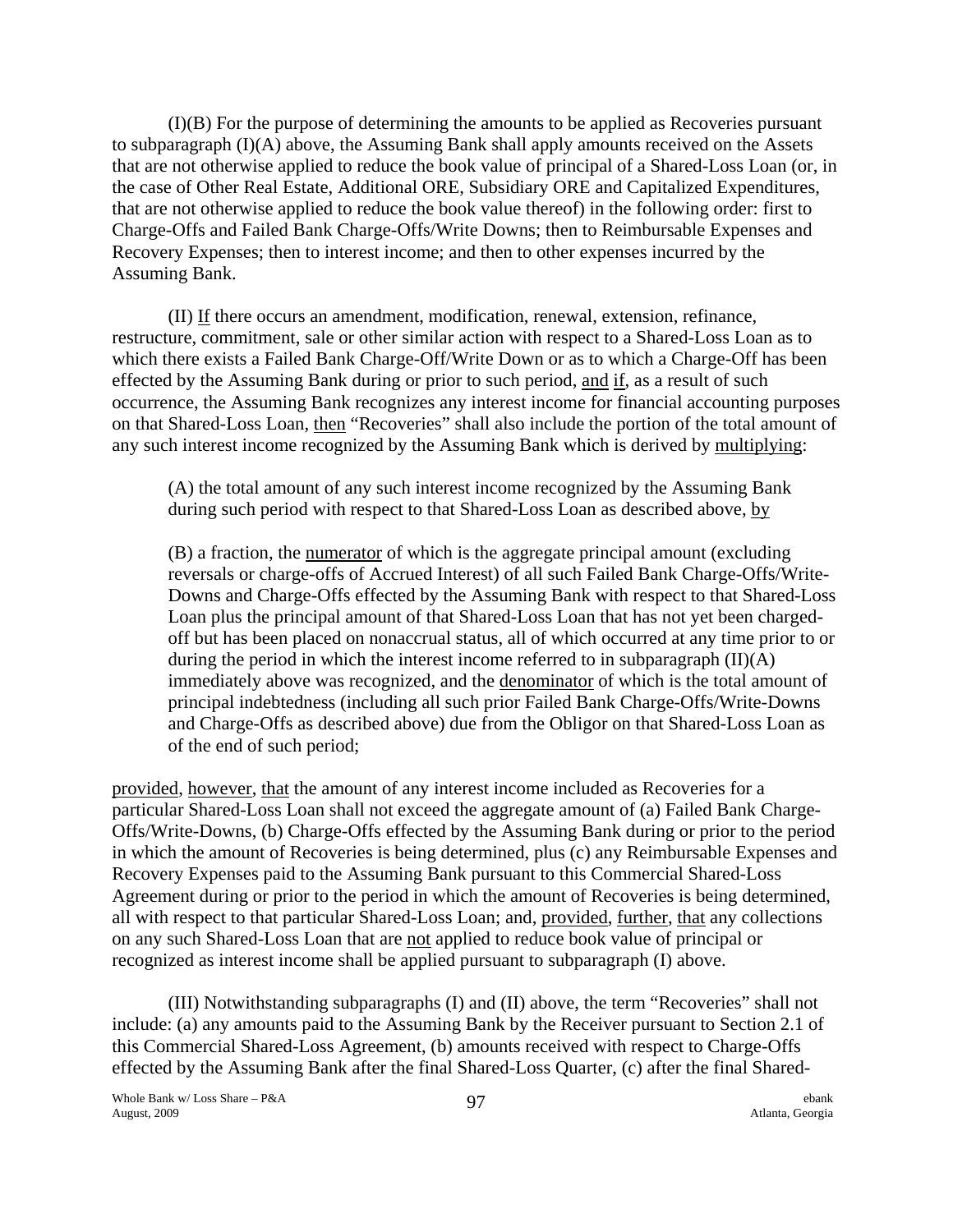Loss Quarter, income received by the Assuming Bank from the operation of, and any gains recognized by the Assuming Bank on the disposition of, Other Real Estate, Additional ORE or Subsidiary ORE (such income and gains being hereinafter together referred to as "ORE Income"), except to the extent that aggregate ORE Income exceeds the aggregate expenses paid to third parties by or on behalf of the Assuming Bank after the final Shared-Loss Quarter to manage, operate and maintain Other Real Estate, Additional ORE or Subsidiary ORE (such expenses being hereinafter referred to as "ORE Expenses"). In determining the extent aggregate ORE Income exceeds aggregate ORE Expenses for any Recovery Quarter as set forth immediately above in subparagraph (c), the Assuming Bank will subtract (i) ORE Expenses paid to third parties during such Recovery Quarter (provided, that, in the case of the final Recovery Quarter only, the Assuming Bank will subtract ORE Expenses paid to third parties from the beginning of the final Recovery Quarter up to the date the Assuming Bank is required to deliver the final Quarterly Certificate pursuant to this Commercial Shared-Loss Agreement) from (ii) ORE Income received during such Recovery Quarter, to calculate net ORE income ("Net ORE Income") for that Recovery Quarter. If the amount of Net ORE Income so calculated for a Recovery Quarter is positive, such amount shall be reported as Recoveries on the Quarterly Certificate for such Recovery Quarter. If the amount of Net ORE Income so calculated for a Recovery Quarter is negative ("Net ORE Loss Carryforward"), such amount shall be added to any ORE Expenses paid to third parties in the next succeeding Recovery Quarter, which sum shall then be subtracted from ORE Income for that next succeeding Recovery Quarter, for the purpose of determining the amount of Net ORE Income (or, if applicable, Net ORE Loss Carryforward) for that next succeeding Recovery Quarter. If, as of the end of the final Recovery Quarter, a Net ORE Loss Carryforward exists, then the amount of the Net ORE Loss Carryforward that does not exceed the aggregate amount of Net ORE Income reported as Recoveries on Quarterly Certificates for all Recovery Quarters may be included as a Recovery Expense on the Quarterly Certificate for the final Recovery Quarter.

**"Recovery Amount"** has the meaning provided in Section 2.1(b)(ii) of this Commercial Shared-Loss Agreement.

**"Recovery Expenses"** means, for any Recovery Quarter, the amount of actual, reasonable and necessary out-of-pocket expenses (other than Capitalized Expenditures) paid to third parties (other than Affiliates of the Assuming Bank) by or on behalf of the Assuming Bank, as limited by Sections 3.2(c) and (d) of Article III to this Commercial Shared-Loss Agreement, to recover amounts owed with respect to (i) any Shared-Loss Asset as to which a Charge-Off was effected prior to the end of the final Shared-Loss Quarter (provided that such amounts were incurred no earlier than the date the first Charge-Off on such Shared-Loss Asset could have been reflected on the Accounting Records of the Assuming Bank), and (ii) Failed Bank Charge-Offs/Write-Downs (including, in each case, all costs and expenses related to an Environmental Assessment and any other costs or expenses related to any environmental conditions with respect to the Shared-Loss Assets (it being understood that any remediation expenses for any such pollutant or contaminant are not recoverable if in excess of \$200,000 per Shared-Loss Asset, without the Assuming Bank having obtained the prior consent of the Receiver for such expenses); provided, that, so long as income with respect to a Shared-Loss Loan is being prorated pursuant to the arithmetical formula in subsection (II) of the definition of "Recoveries",

Whole Bank w/ Loss Share – P&A ebank 40 ebank ebank ebank ebank ebank ebank ebank ebank ebank ebank ebank ebank ebank ebank ebank ebank ebank ebank ebank ebank ebank ebank ebank ebank ebank ebank ebank ebank ebank ebank eb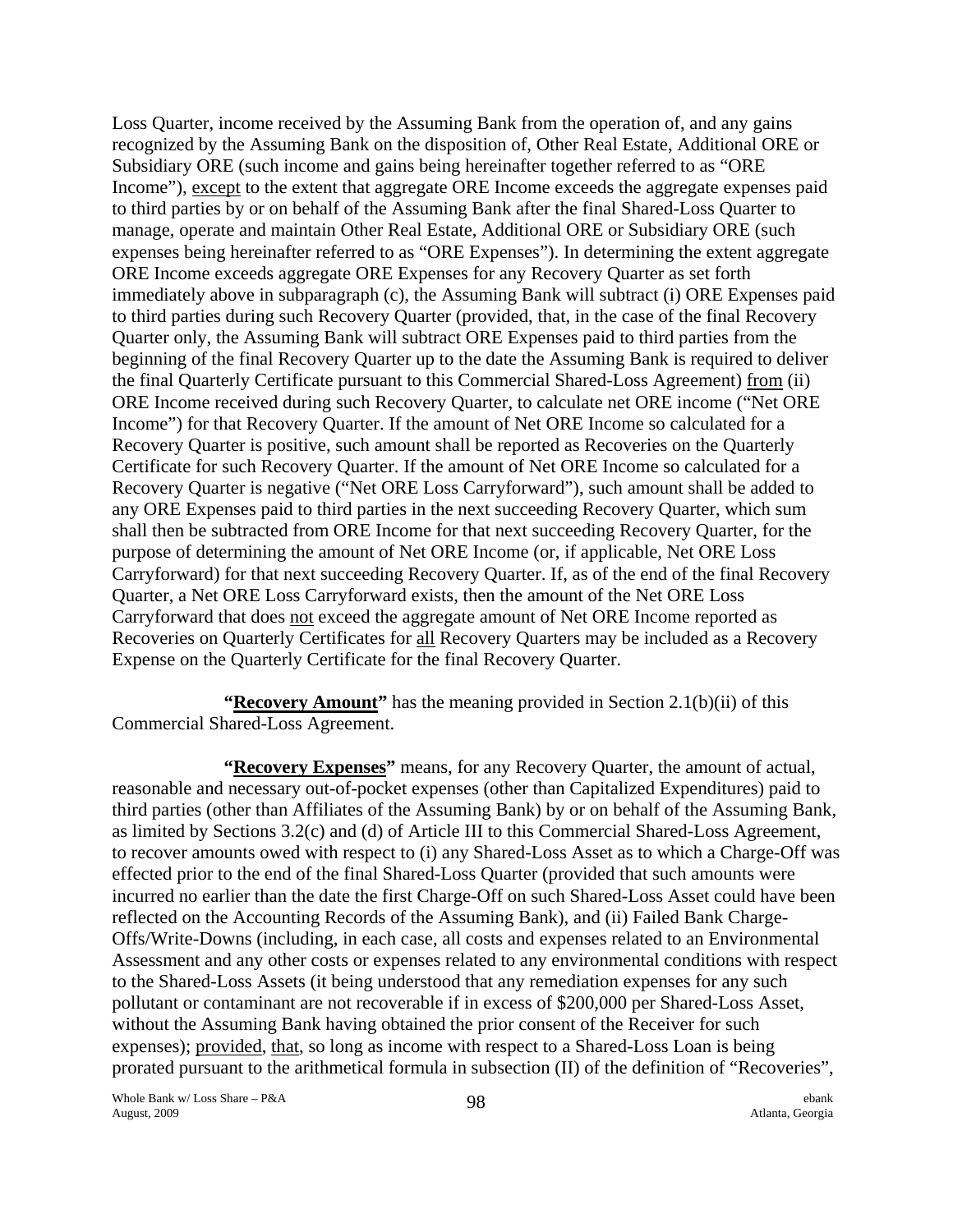the term "Recovery Expenses" shall not include that portion of any such expenses paid during such Recovery Quarter to recover any amounts owed on that Shared-Loss Loan that is derived by:

subtracting (1) the product derived by multiplying:

(A) the total amount of any such expenses paid by or on behalf of the Assuming Bank during such Recovery Quarter with respect to that Shared-Loss Loan, by

(B) a fraction, the numerator of which is the aggregate principal amount (excluding reversals or charge-offs of Accrued Interest) of all such Failed Bank Charge-Offs/Write-Downs and Charge-Offs effected by the Assuming Bank with respect to that Shared-Loss Loan plus the principal amount of that Shared-Loss Loan that has not yet been charged-off but has been placed on nonaccrual status, all of which occurred at any time prior to or during the period in which the interest income referred to in subparagraph  $(II)(A)$  of the definition of "Recoveries" was recognized, and the denominator of which is the total amount of principal indebtedness (including all such prior Failed Bank Charge-Offs/Write-Downs and Charge-Offs as described above) due from the Obligor on that Shared-Loss Loan as of the end of such period;

from (2) the total amount of any such expenses paid during that Recovery Quarter with respect to that Shared-Loss Loan.

**"Recovery Quarter"** has the meaning provided in Section 2.1(a)(ii) of this Commercial Shared-Loss Agreement.

**"Reimbursable Expenses"** means, for any Shared-Loss Quarter, the amount of actual, reasonable and necessary out-of-pocket expenses (other than Capitalized Expenditures), paid to third parties (other than Affiliates of the Assuming Bank) by or on behalf of the Assuming Bank, as limited by Sections 3.2(c) and (d) of Article III of this Commercial Shared-Loss Agreement, to:

(i) recover amounts owed with respect to any Shared-Loss Asset as to which a Charge-Off has been effected prior to the end of the final Shared-Loss Quarter (provided that such amounts were incurred no earlier than the date the first Charge-Off on such Shared-Loss Asset could have been reflected on the Accounting Records of the Assuming Bank) and recover amounts owed with respect to Failed Bank Charge-Offs/Write-Downs (including, in each case, all costs and expenses related to an Environmental Assessment and any other costs or expenses related to any environmental conditions with respect to the Shared-Loss Assets (it being understood that any such remediation expenses for any such pollutant or contaminant are not recoverable if in excess of \$200,000 per Shared-Loss Asset, without the Assuming Bank having obtained the prior consent of the Receiver for such expenses); provided, that, so long as income with respect to a Shared-Loss Loan is being pro-rated pursuant to the arithmetical formula in subsection (II) of the definition of "Recoveries", the term "Reimbursable Expenses" shall not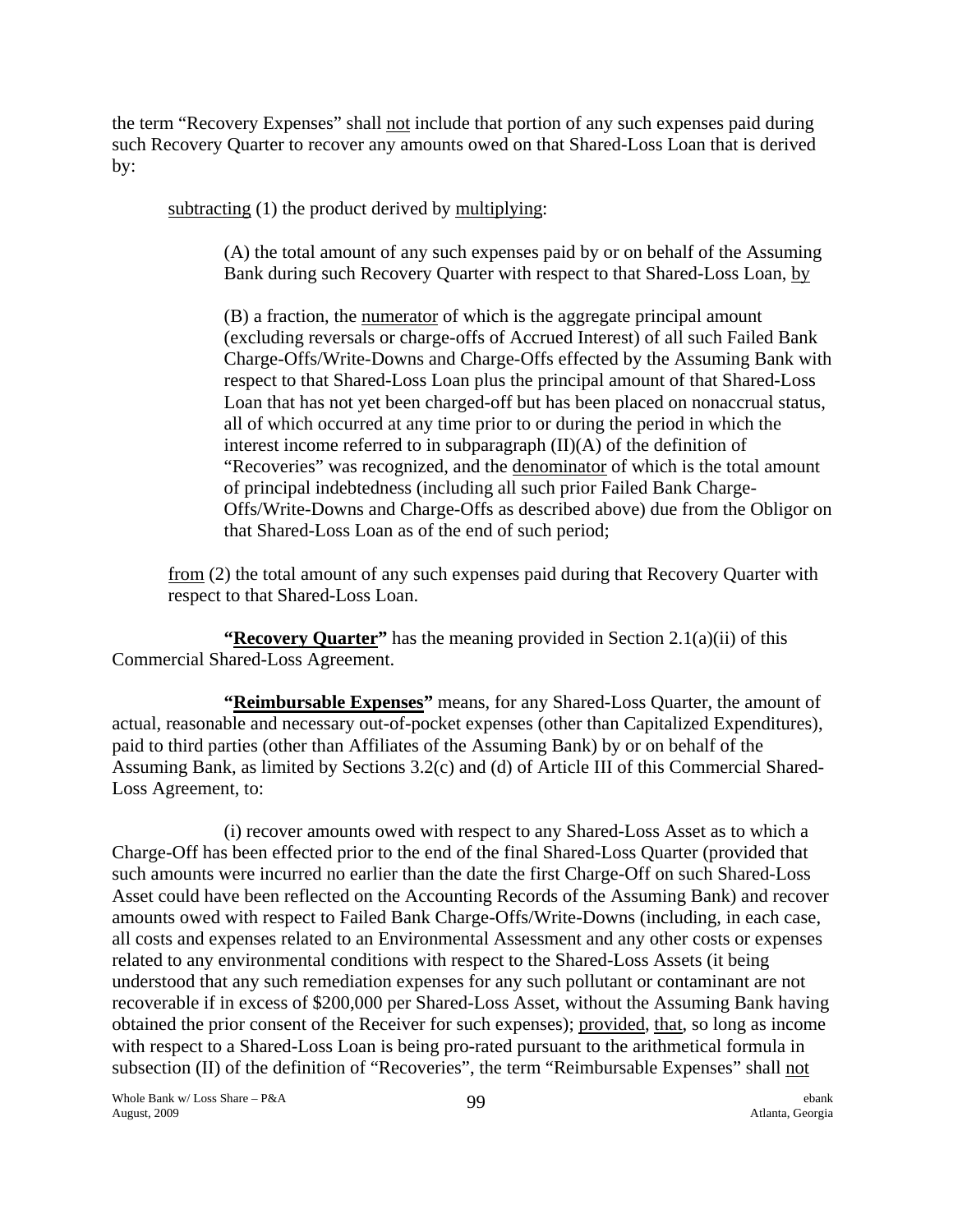include that portion of any such expenses paid during such Shared-Loss Quarter to recover any amounts owed on that Shared-Loss Loan that is derived by:

subtracting (1) the product derived by multiplying:

(A) the total amount of any such expenses paid by or on behalf of the Assuming Bank during such Shared-Loss Quarter with respect to that Shared-Loss Loan, by

(B) a fraction, the numerator of which is the aggregate principal amount (excluding reversals or charge-offs of Accrued Interest) of all such Failed Bank Charge-Offs/Write-Downs and Charge-Offs effected by the Assuming Bank with respect to that Shared-Loss Loan plus the principal amount of that Shared-Loss Loan that has not yet been charged-off but has been placed on nonaccrual status, all of which occurred at any time prior to or during the period in which the interest income referred to in subparagraph (II)(A) of the definition of "Recoveries" was recognized, and the denominator of which is the total amount of principal indebtedness (including all such prior Failed Bank Charge-Offs/Write-Downs and Charge-Offs as described above) due from the Obligor on that Shared-Loss Loan as of the end of such period;

from (2) the total amount of any such expenses paid during that Shared-Loss Quarter with respect to that Shared-Loss Loan; and

(ii) manage, operate or maintain Other Real Estate, Additional ORE or Subsidiary ORE less the amount of any income received by the Assuming Bank during such Shared-Loss Quarter with respect to such Other Real Estate, Additional ORE or Subsidiary ORE (which resulting amount under this clause (ii) may be negative).

**"Review Board"** has the meaning provided in Section 2.1(f)(i) of this Commercial Shared-Loss Agreement.

**"Shared-Loss Amount"** has the meaning provided in Section 2.1(b)(i) of this Commercial Shared-Loss Agreement.

**"Shared-Loss Asset Repurchase Price"** means, with respect to any Shared-Loss Asset, the principal amount thereof plus any other fees or penalties due from an Obligor (including, subject to the limitations discussed below, the amount of any Accrued Interest) stated on the Accounting Records of the Assuming Bank, as of the date as of which the Shared-Loss Asset Repurchase Price is being determined (regardless, in the case of a Shared-Loss Loan, of the Legal Balance thereof) plus all Reimbursable Expenses and Recovery Expenses incurred up to and through the date of consummation of purchase of such Shared-Loss Asset; provided, that (i) in the case of a Shared-Loss Loan there shall be excluded from such amount the amount of any Accrued Interest accrued on or with respect to such Shared-Loss Loan prior to the ninety (90)-day period ending on the day prior to the purchase date determined pursuant to Sections 2.1(e)(i) or 2.1(e)(iii) of this Commercial Shared-Loss Agreement, except to the extent such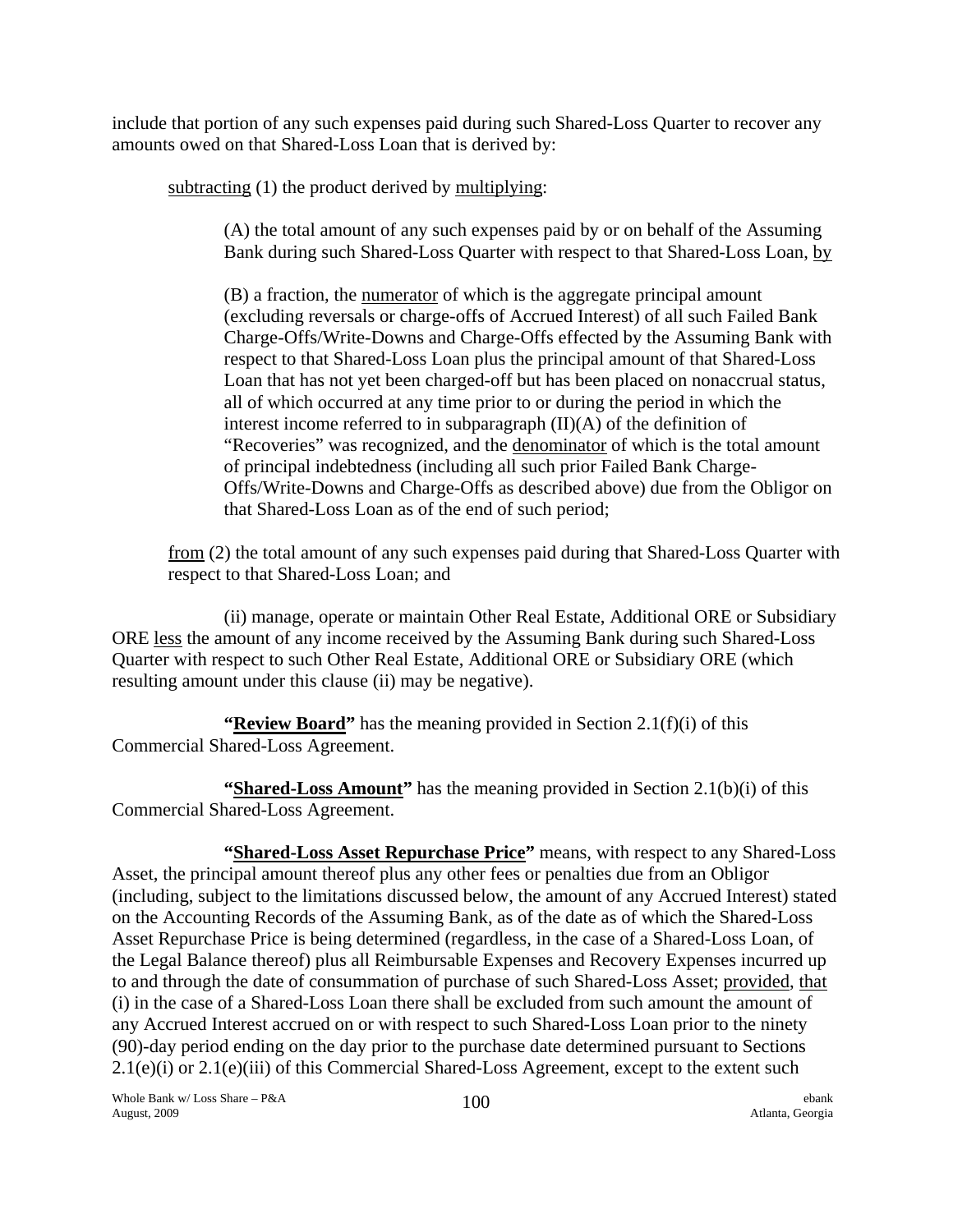Accrued Interest was included in the Book Value of such Shared-Loss Loan, and (ii) any collections on a Shared-Loss Loan received by the Assuming Bank after the purchase date applicable to such Shared-Loss Loan shall be applied (without duplication) to reduce the Shared-Loss Asset Repurchase Price of such Shared-Loss Loan on a dollar-for-dollar basis. For purposes of determining the amount of unpaid interest which accrued during a given period with respect to a variable-rate Shared-Loss Loan, all collections of interest shall be deemed to be applied to unpaid interest in the chronological order in which such interest accrued.

**"Shared-Loss Assets"** means Shared-Loss Loans, Other Real Estate purchased by the Assuming Bank, Additional ORE, Subsidiary ORE and Capitalized Expenditures, but does not include Shared Loss MTM Assets.

## **"Shared-Loss Loan Commitment"** means:

(i) any Commitment to make a further extension of credit or to make a further advance with respect to an existing Shared-Loss Loan; and

(ii) any Shared-Loss Loan Commitment (described in subparagraph (i) immediately preceding) with respect to which the Assuming Bank has made a Permitted Amendment.

**"Shared-Loss Loan Commitment Advance"** means an advance pursuant to a Shared-Loss Loan Commitment with respect to which the Assuming Bank has not made a Permitted Advance.

## **"Shared-Loss Loans"** means:

(i)(A) Loans purchased by the Assuming Bank pursuant to the Purchase and Assumption Agreement set forth on Exhibit 4.15(b) to the Purchase and Assumption Agreement, (B) New Shared-Loss Loans purchased by the Assuming Bank pursuant to the Purchase and Assumption Agreement, (C) Permitted Advances and (D) Shared-Loss Loan Commitment Advances, if any; provided, that Shared-Loss Loans shall not include Loans, New Shared-Loss Loans, Permitted Advances and Shared-Loss Loan Commitment Advances with respect to which an Acquired Subsidiary, or a constituent Subsidiary thereof, is an Obligor; (E) Loans owned by any Subsidiary which are not Shared-Loss Loans under the Single Family Shared-Loss Agreement; and (F) Consumer Loans; and

(ii) any Shared-Loss Loans (described in subparagraph (i) immediately preceding) with respect to which the Assuming Bank has made a Permitted Amendment.

"**Shared-Loss MTM Assets"** means those securities and other assets listed on Exhibit  $4.15(C)$ .

**"Shared-Loss Payment Trigger"** means when the sum of the Cumulative Loss Amount under the Single Family Shared-Loss Agreement and the cumulative Net Charge-Offs under this Commercial Shared-Loss Agreement, exceeds the First Loss Tranche. If the First Loss Tranche is zero or a negative number, the Shared-Loss Payment Trigger shall be deemed to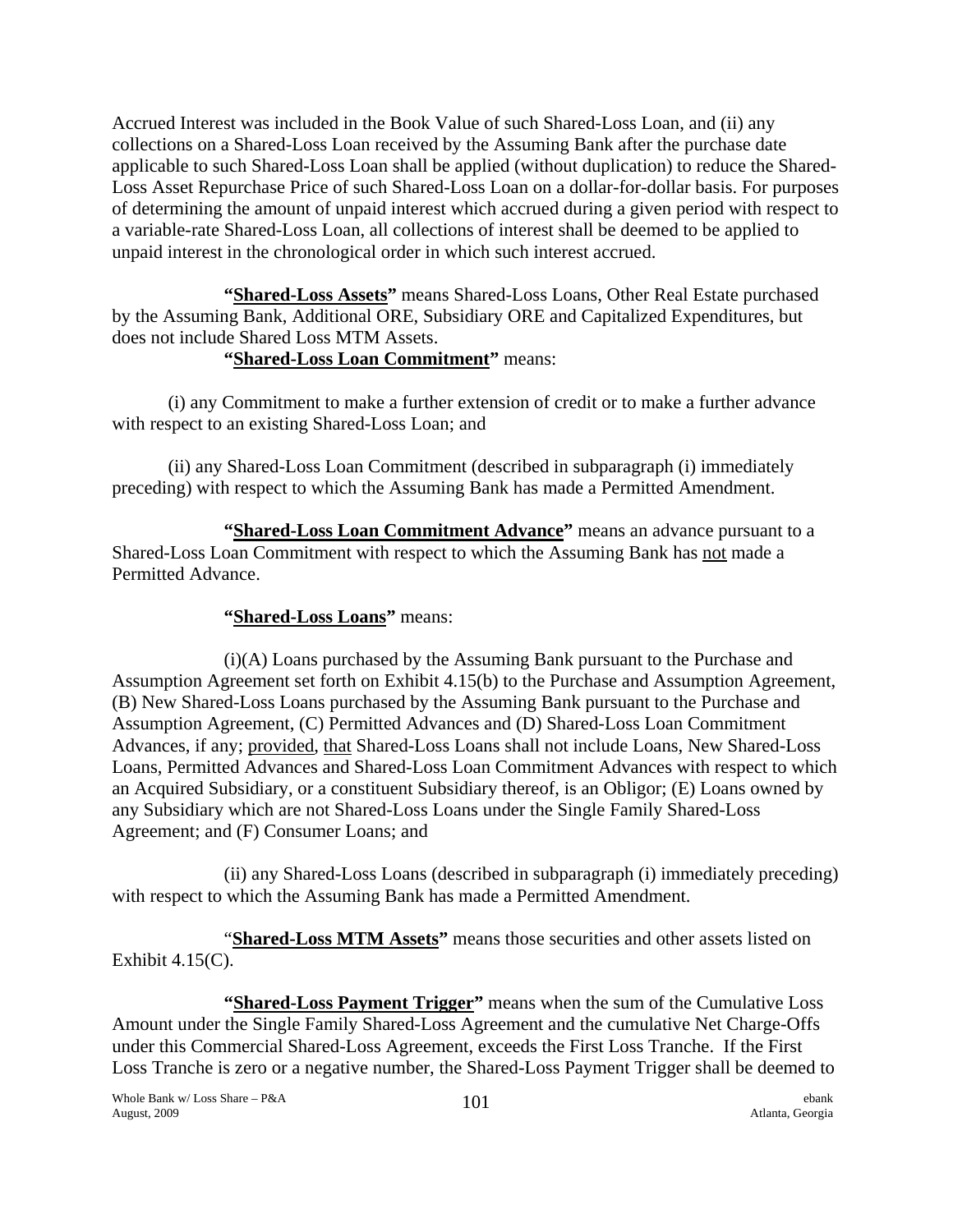have been reached upon Bank Closing.

**"Shared-Loss Quarter"** has the meaning provided in Section 2.1(a)(i) of this Commercial Shared-Loss Agreement.

"Stated Threshold" means total losses under the shared loss agreements in the amount of Fifty Eight Million Dollars (\$58,000,000.00).

"Subsidiary ORE" means all assets owned by ORE Subsidiaries that would constitute Additional ORE if such assets were on the books of the Assuming Bank.

**"Termination Date"** means the eighth (8th) anniversary of the Commencement

Date.

**"Third Party Servicer"** means any servicer appointed from time to time by the Assuming Bank or any Affiliate of the Assuming Bank to service the Shared-Loss Assets on behalf of the Assuming bank, the identity of which shall be given to the Receiver prior to or concurrent with the appointment thereof.

# **ARTICLE II** -- **SHARED-LOSS ARRANGEMENT**

# **2.1 Shared-Loss Arrangement.**

**(a) Quarterly Certificates.** (i) Not later than thirty (30) days after the end of each Calendar Quarter from and including the initial Calendar Quarter to and including the Calendar Quarter in which the Applicable Anniversary of the Commencement Date falls (each of such Calendar Quarters being referred to herein as a "Shared-Loss Quarter"), the Assuming Bank shall deliver to the Receiver a certificate, signed by the Assuming Bank's chief executive officer and its chief financial officer, setting forth in such form and detail as the Receiver may specify (a "Quarterly Certificate"):

> (A) the amount of Charge-Offs, the amount of Recoveries and the amount of Net Charge-Offs (which amount may be negative) during such Shared-Loss Quarter with respect to the Shared-Loss Assets (and for Recoveries, with respect to the Assets for which a charge-off was effected by the Failed Bank prior to Bank Closing); and

(B) the aggregate amount of Reimbursable Expenses (which amount may be negative) during such Shared-Loss Quarter; and

(C) net realized loss on the Shared Loss MTM Assets determined pursuant to FAS 115, expressed as a positive number (MTM Net Realized Loss), or net realized gain on the Shared Loss MTM assets, expressed as a negative number (MTM Net Realized Gain); and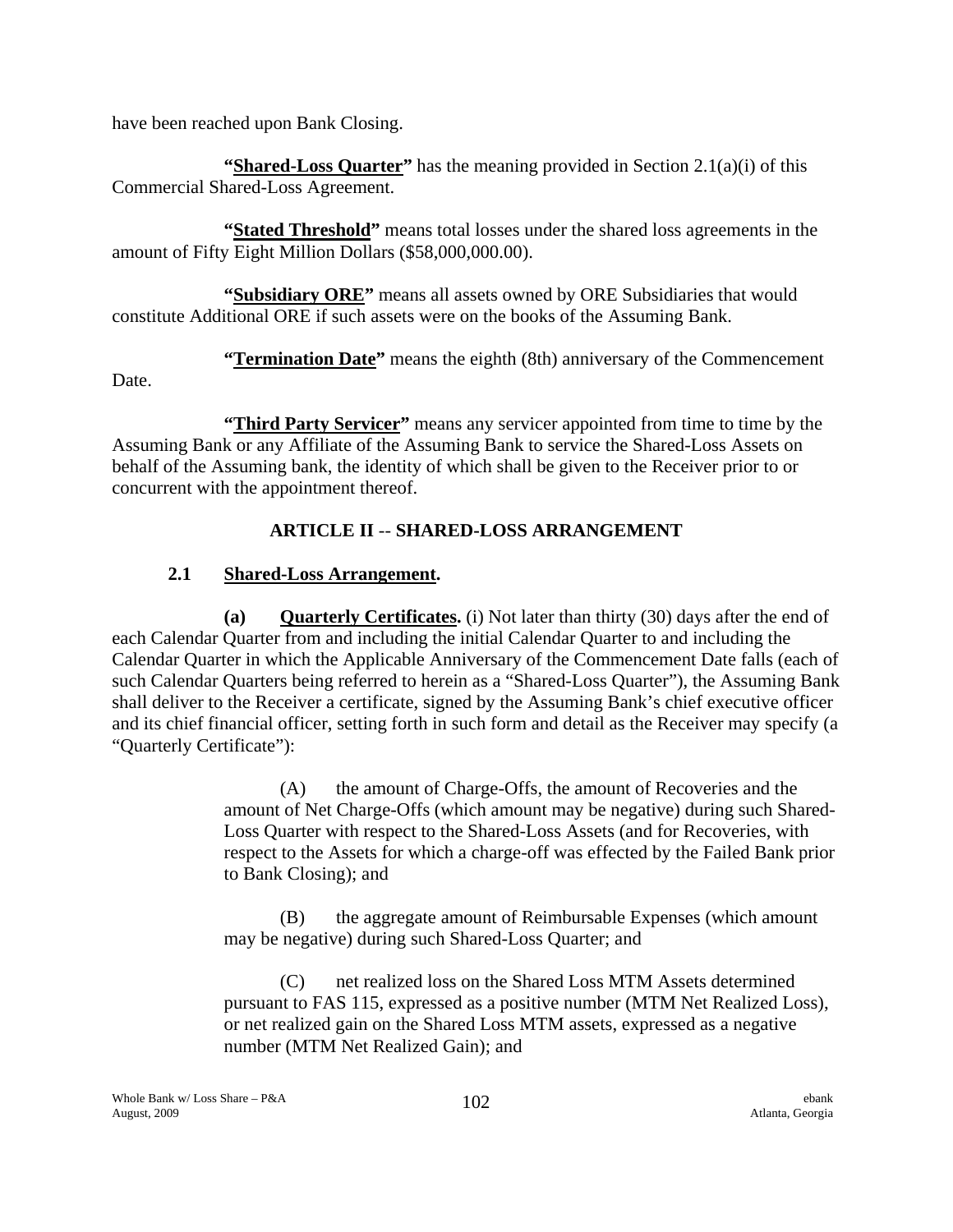(D) any other than temporary impairment of the Shared Loss MTM Assets, determined pursuant to FAS 115, expressed as a positive number ("OTTI Loss") or reversals of OTTI Loss, expressed as a negative number (for the avoidance of doubt, normal and customary unrealized mark-to-market changes by reason of the application of fair value accounting do not qualify for loss sharing payments).

(ii) Not later than thirty (30) days after the end of each Calendar Quarter from and including the first Calendar Quarter following the final Shared-Loss Quarter to and including the Calendar Quarter in which the Termination Date falls (each of such Calendar Quarters being referred to herein as a "Recovery Quarter"), the Assuming Bank shall deliver to the Receiver a Quarterly Certificate setting forth, in such form and detail as the Receiver may specify

> (A) the amount of Recoveries and Recovery Expenses during such Recovery Quarter. On the Quarterly Certificate for the first Recovery Quarter only, the Assuming Bank may report as a separate item, in such form and detail as the Receiver may specify, the aggregate amount of any Reimbursable Expenses that: (a) were incurred prior to or during the final Shared-Loss Quarter, and (b) had not been included in any Quarterly Certificate for any Shared-Loss Quarter because they had not been actually paid by or on behalf of the Assuming Bank (in accordance with the terms of this Commercial Shared-Loss Agreement) during any Shared-Loss Quarter and (c) were actually paid by or on behalf of the Assuming Bank (in accordance with the terms of this Commercial Shared-Loss Agreement) during the first Recovery Quarter; and

(B) net realized gain on the Shared Loss MTM Assets.

#### **(b) Payments With Respect to Shared-Loss Assets.**

(i) For purposes of this Section 2.1(b), the Assuming Bank shall initially record the Shared-Loss Assets on its Accounting Records at Book Value, and initially record the Shared Loss MTM Assets on its Accounting Records at Fair Value, and adjust such amounts as such values may change after the Bank Closing. If the amount of all Net Charge-Offs during any Shared-Loss Quarter plus Reimbursable Expenses, plus MTM Net Realized Gain or MTM Net Realized Loss, plus OTTI Loss during such Shared-Loss Quarter (the "Shared-Loss Amount") is positive, then, except as provided in Sections 2.1(c) and (e) below, and subject to the provisions of Section 2.1(b)(vi) below, not later than fifteen (15) days after the date on which the Receiver receives the Quarterly Certificate with respect to such Shared-Loss Quarter, the Receiver shall pay to the Assuming Bank an amount equal to eighty percent (80%) of the Shared-Loss Amount for such Shared-Loss Quarter. If the Shared-Loss Amount during any Shared-Loss Quarter is negative, the Assuming Bank shall pay to the Receiver an amount equal to eighty percent (80%) of the Shared-Loss Amount for such Shared-Loss Quarter, which payment shall be delivered to the Receiver together with the Quarterly Certificate for such Shared-Loss Quarter. When the cumulative Shared-Loss Amounts for all Shared-Loss Quarters plus the Cumulative Loss Amount under the Single Family Shared-Loss Agreement equals or exceeds the Stated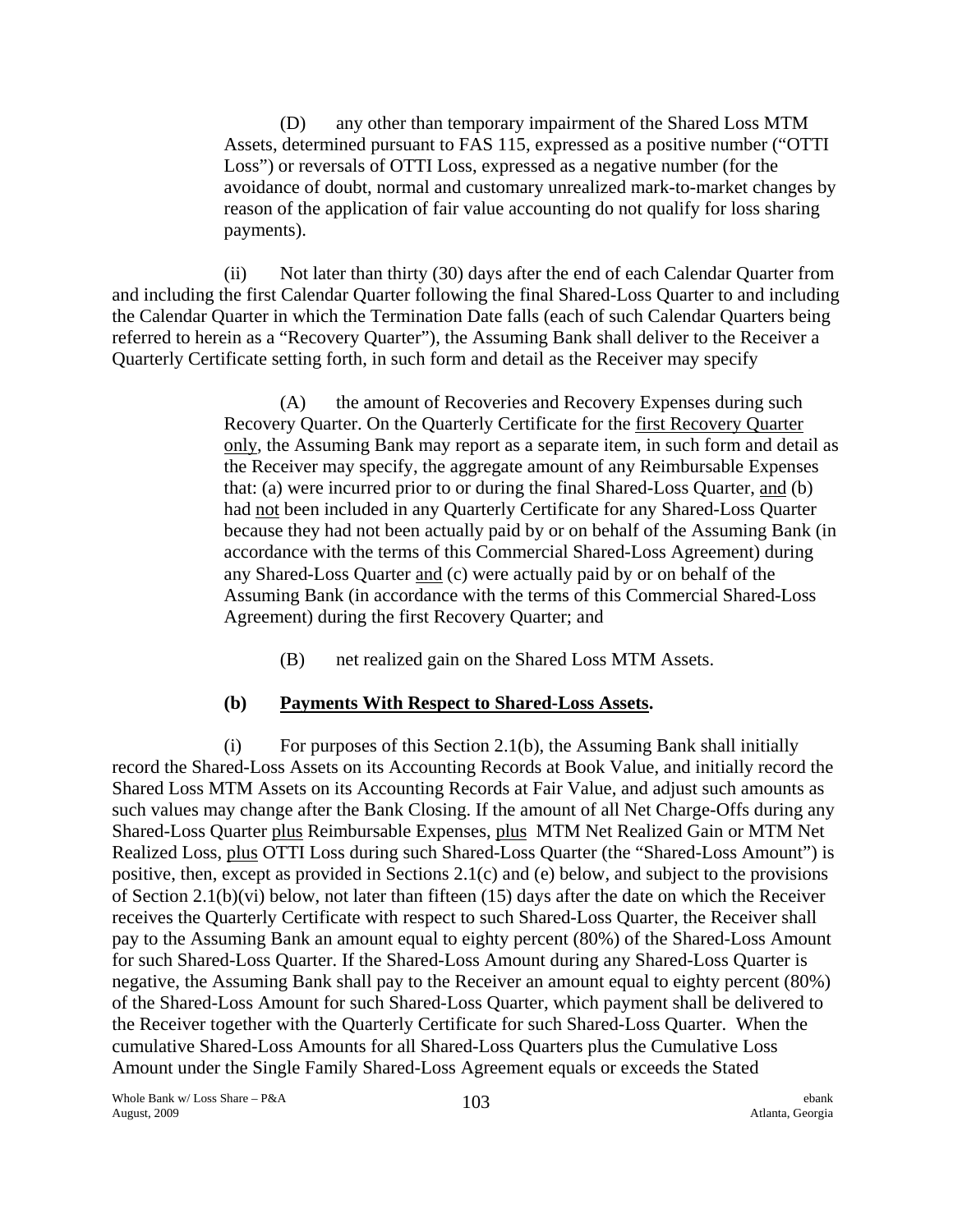Threshold, the Receiver shall pay to the Assuming Bank an amount equal to ninety-five percent ((95%) of the Shared-Loss Amount for each Shared-Loss Quarter, until such time as the cumulative Shared-Loss Amount for all Shared-Loss Quarters is less than the Stated Threshold, when the percentage shall revert back to eighty percent (80%).

(ii) If the amount of gross Recoveries during any Recovery Quarter less Recovery Expenses during such Recovery Quarter plus net realized gains or reversals of OTTI Loss on Shared Loss MTM Assets (the "Recovery Amount") is positive, then, simultaneously with its delivery of the Quarterly Certificate with respect to such Recovery Quarter, the Assuming Bank shall pay to the Receiver an amount equal to eighty percent (80%) of the Recovery Amount for such Recovery Quarter. If the Recovery Amount is negative, then such negative amount shall be subtracted from the amount of gross Recoveries during the next succeeding Recovery Quarter in determining the Recovery Amount in such next succeeding Recovery Quarter; provided, that this Section 2.1(b)(ii) shall operate successively in the event that the Recovery Amount (after giving effect to this Section 2.1(b)(ii)) in such next succeeding Recovery Quarter is negative. The Assuming Bank shall specify, in the Quarterly Certificate for the final Recovery Quarter, the aggregate amount for all Recovery Quarters only, as of the end of, and including, the final Recovery Quarter of (A) Recoveries plus net realized gains or reversals of OTTI Loss on Shared Loss MTM Assets ("Aggregate Recovery Period Recoveries"), (B) Recovery Expenses ("Aggregate Recovery Expenses"), and (C) only those Recovery Expenses that have been actually "offset" against Aggregate Recovery Period Recoveries (including those so "offset" in that final Recovery Quarter) ("Aggregate Offset Recovery Expenses"); as used in this sentence, the term "offset" means the amount that has been applied to reduce gross Recoveries in any Recovery Quarter pursuant to the methodology set forth in this Section 2.1(b)(ii). If, at the end of the final Recovery Quarter the amount of Aggregate Recovery Expenses exceeds the amount of Aggregate Recovery Period Recoveries, the Receiver shall have no obligation to pay to the Assuming Bank all or any portion of such excess. Subsequent to the Assuming Bank's calculation of the Recovery Amount (if any) for the final Recovery Quarter, the Assuming Bank shall also show on the Quarterly Certificate for the final Recovery Quarter the results of the following three mathematical calculations: (i) Aggregate Recovery Period Recoveries minus Aggregate Offset Recovery Expenses; (ii) Aggregate Recovery Expenses minus Aggregate Offset Recovery Expenses; and (iii) the lesser of the two amounts calculated in (i) and (ii) immediately above ("Additional Recovery Expenses") multiplied by 80% (the amount so calculated in (iii) being defined as the "Additional Recovery Expense Amount"). If the Additional Recovery Expense Amount is greater than zero, then the Assuming Bank may request in the Quarterly Certificate for the final Recovery Quarter that the Receiver reimburse the Assuming Bank the amount of the Additional Recovery Expense Amount and the Receiver shall pay to the Assuming Bank the Additional Recovery Expense Amount within fifteen (15) days after the date on which the Receiver receives that Quarterly Certificate. On the Quarterly Certificate for the final Recovery Quarter only, the Assuming Bank may include, in addition to any Recovery Expenses for that Recovery Quarter that were paid by or on behalf of the Assuming Bank in that Recovery Quarter, those Recovery Expenses that: (a) were incurred prior to or during the final Recovery Quarter, and (b) had not been included in any Quarterly Certificate for any Recovery Quarter because they had not been actually paid by or on behalf of the Assuming Bank (in accordance with the terms of this Commercial Shared-Loss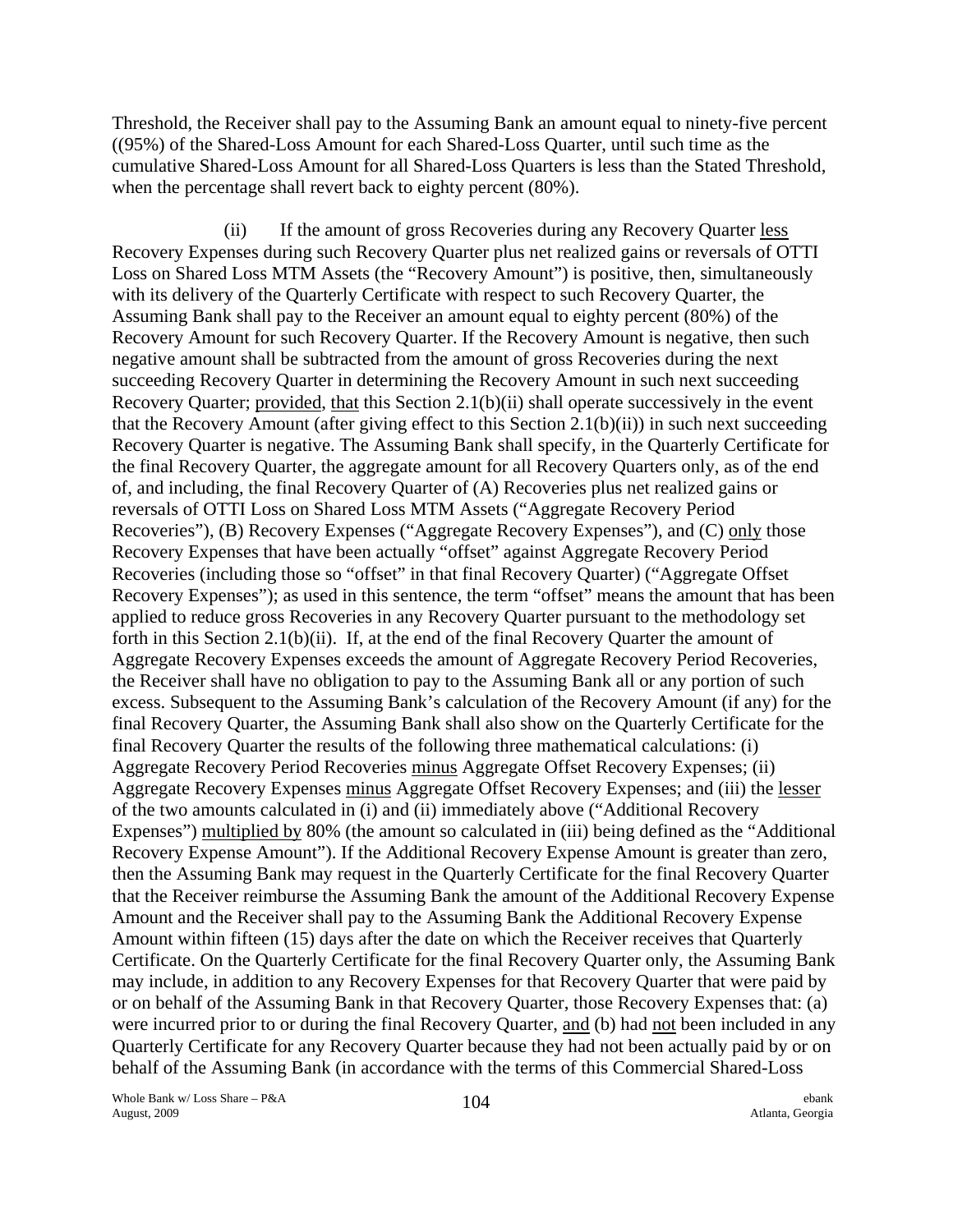Agreement) during any Recovery Quarter, and (c) were actually paid by or on behalf of the Assuming Bank (in accordance with the terms of this Commercial Shared-Loss Agreement) prior to the date the Assuming Bank is required to deliver that final Quarterly Certificate to the Receiver under the terms of Section 2.1(a)(ii).

(iii) With respect to each Shared-Loss Quarter and Recovery Quarter, collections by or on behalf of the Assuming Bank on any charge-off effected by the Failed Bank prior to Bank Closing on an Asset other than a Shared-Loss Asset or Shared-Loss MTM Assets shall be reported as Recoveries under this Section 2.1 only to the extent such collections exceed the Book Value of such Asset, if any. For any Shared-Loss Quarter or Recovery Quarter in which collections by or on behalf of the Assuming Bank on such Asset are applied to both Book Value and to a charge-off effected by the Failed Bank prior to Bank Closing, the amount of expenditures incurred by or on behalf of the Assuming Bank attributable to the collection of any such Asset, that shall be considered a Reimbursable Expense or a Recovery Expense under this Section 2.1 will be limited to a proportion of such expenditures which is equal to the proportion derived by dividing (A) the amount of collections on such Asset applied to a charge-off effected by the Failed Bank prior to Bank Closing, by (B) the total collections on such Assets.

(iv) If the Assuming Bank has duly specified an amount of Reimbursable Expenses on the Quarterly Certificate for the first Recovery Quarter as described above in the last sentence of Section 2.1(a)(ii), then, not later than fifteen (15) days after the date on which the Receiver receives that Quarterly Certificate, the Receiver shall pay to the Assuming Bank an amount equal to eighty percent (80%) (or, if the Cumulative Loss Amount under the Single Family Shared-Loss Agreement plus the cumulative Shared-Loss Amount for all Shared-Loss Quarters equals or exceeds the Stated Threshold, ninety-five percent (95%)) of the amount of such Reimbursable Expenses.

(v) If the First Loss Tranche as determined under the Purchase and Assumption Agreement is a positive number, Receiver has no obligation to make payment for any Shared Loss Quarters until the Shared-Loss Payment Trigger is satisfied.

**(c) Limitation on Shared-Loss Payment.** The Receiver shall not be required to make any payments pursuant to this Section 2.1 with respect to any Charge-Off of a Shared-Loss Asset that the Receiver or the Corporation determines, based upon the Examination Criteria, should not have been effected by the Assuming Bank; provided, (x) the Receiver must provide notice to the Assuming Bank detailing the grounds for not making such payment, (y) the Receiver must provide the Assuming Bank with a reasonable opportunity to cure any such deficiency and (z) (1) to the extent curable, if cured, the Receiver shall make payment with respect to any properly effected Charge-Off and (2) to the extent not curable, the Receiver shall make a payment as to all Charge-Offs (or portion of Charge-Offs) that were effected which would have been payable as a Charge-Off if the Assuming Bank had properly effected such Charge-Off. In the event that the Receiver does not make any payments with respect to any Charge-Off of a Shared-Loss Asset pursuant to this Section 2.1 or determines that a payment was improperly made, the Assuming Bank and the Receiver shall, upon final resolution, make such accounting adjustments and payments as may be necessary to give retroactive effect to such

Whole Bank w/ Loss Share – P&A ebank 105 ebank 105 ebank 105 ebank August, 2009 ebank August, 2009 ebank August, 2009 ebank August, 2009 ebank August, 2009 ebank August, 2009 ebank August, 2009 ebank August, 2009 ebank Aug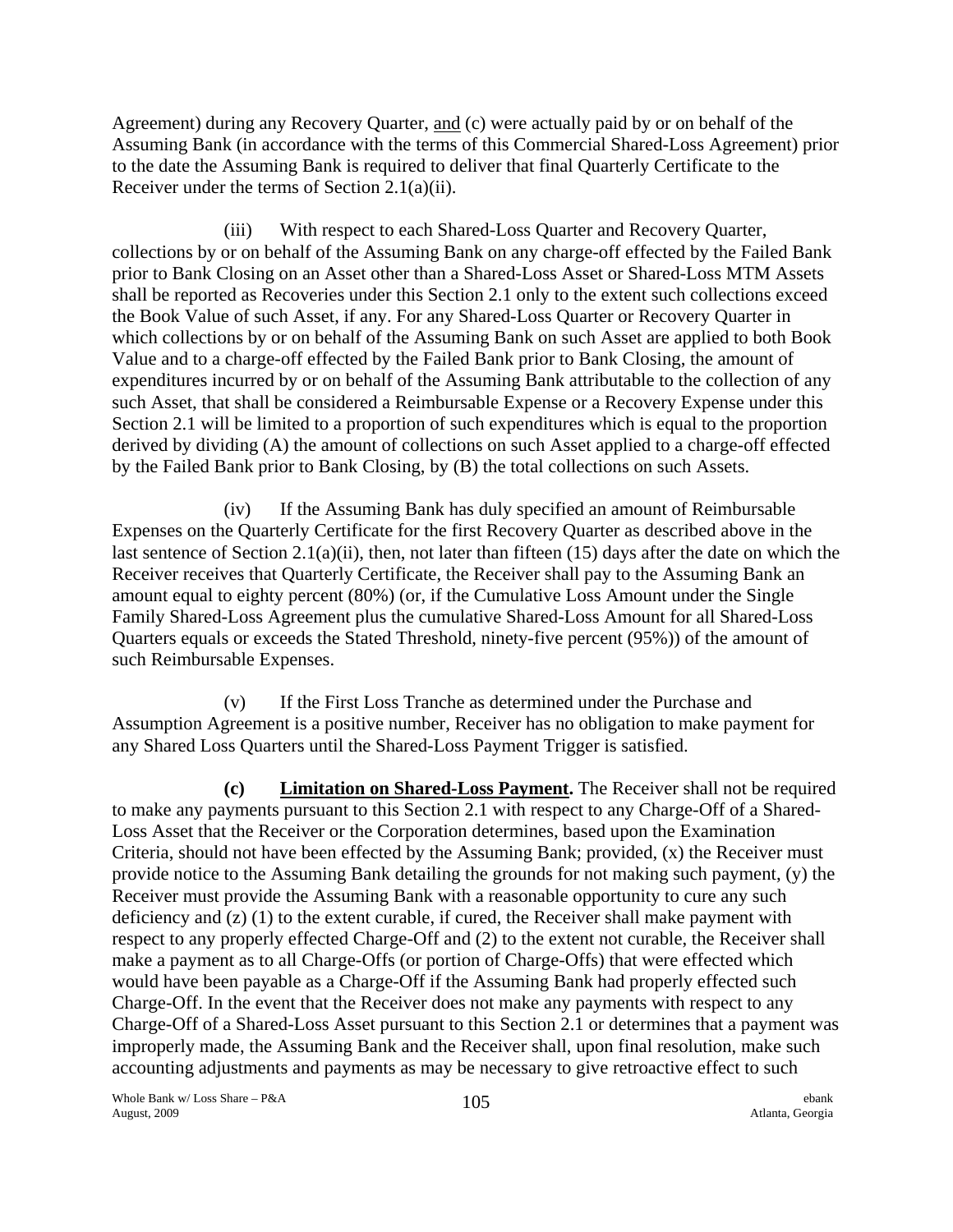corrections.

Loan to the detriment of such Shared-Loss Asset to which such loan is related; provided, that **(d) Sale of, or Additional Advances or Amendments with Respect to, Shared-Loss Loans and Administration of Related Loans.** No Shared-Loss Loan shall be treated as a Shared-Loss Asset pursuant to this Section 2.1 (i) if the Assuming Bank sells or otherwise transfers such Shared-Loss Loan or any interest therein (whether with or without recourse) to any Person, (ii) after the Assuming Bank makes any additional advance, commitment or increase in the amount of a commitment with respect to such Shared-Loss Loan that does not constitute a Permitted Advance or a Shared-Loss Loan Commitment Advance, (iii) after the Assuming Bank makes any amendment, modification, renewal or extension to such Shared-Loss Loan that does not constitute a Permitted Amendment, or (iv) after the Assuming Bank has managed, administered or collected any "Related Loan" (as such term is defined in Section 3.4 of Article III of this Commercial Shared-Loss Agreement) in any manner which would have the effect of increasing the amount of any collections with respect to the Related any such Shared-Loss Loan that has been the subject of Charge-Offs prior to the taking of any action described in clause (i), (ii), (iii) or (iv) of this Section 2.1(d) by the Assuming Bank shall be treated as a Shared-Loss Asset pursuant to this Section 2.1 solely for the purpose of treatment of Recoveries on such Charge-Offs until such time as the amount of Recoveries with respect to such Shared-Loss Asset equals such Charge-Offs.

#### **(e) Option to Purchase.**

(i) In the event that the Assuming Bank determines that there is a substantial likelihood that continued efforts to collect a Shared-Loss Asset or an Asset for which a chargeoff was effected by the Failed Bank with, in either case, a Legal Balance of \$500,000 or more on the Accounting Records of the Assuming Bank will result in an expenditure, after Bank Closing, of funds by on behalf of the Assuming Bank to a third party for a specified purpose (the expenditure of which, in its best judgment, will maximize collections), which do not constitute Reimbursable Expenses or Recovery Expenses, and such expenses will exceed ten percent (10%) of the then book value thereof as reflected on the Accounting Records of the Assuming Bank, the Assuming Bank shall (i) promptly so notify the Receiver and (ii) request that such expenditure be treated as a Reimbursable Expense or Recovery Expense for purposes of this Section 2.1. (Where the Assuming Bank determines that there is a substantial likelihood that the previously mentioned situation exists with respect to continued efforts to collect a Shared-Loss Asset or an Asset for which a charge-off was effected by the Failed Bank with, in either case, a Legal Balance of less than \$1,000,000 on the Accounting Records of the Assuming Bank, the Assuming Bank may so notify the Receiver and request that such expenditure be treated as a Reimbursable Expense or Recovery Expense.) Within thirty (30) days after its receipt of such a notice, the Receiver will advise the Assuming Bank of its consent or denial, that such expenditures shall be treated as a Reimbursable Expense or Recovery Expense, as the case may be. Notwithstanding the failure of the Receiver to give its consent with respect to such expenditures, the Assuming Bank shall continue to administer such Shared-Loss Asset in accordance with Section 2.2, except that the Assuming Bank shall not be required to make such expenditures. At any time after its receipt of such a notice and on or prior to the Termination

Whole Bank w/ Loss Share – P&A ebank 106 ebank 106 ebank 106 ebank August, 2009 ebank August, 2009 ebank August, 2009 ebank August, 2009 ebank August, 2009 ebank August, 2009 ebank August, 2009 ebank August, 2009 ebank Aug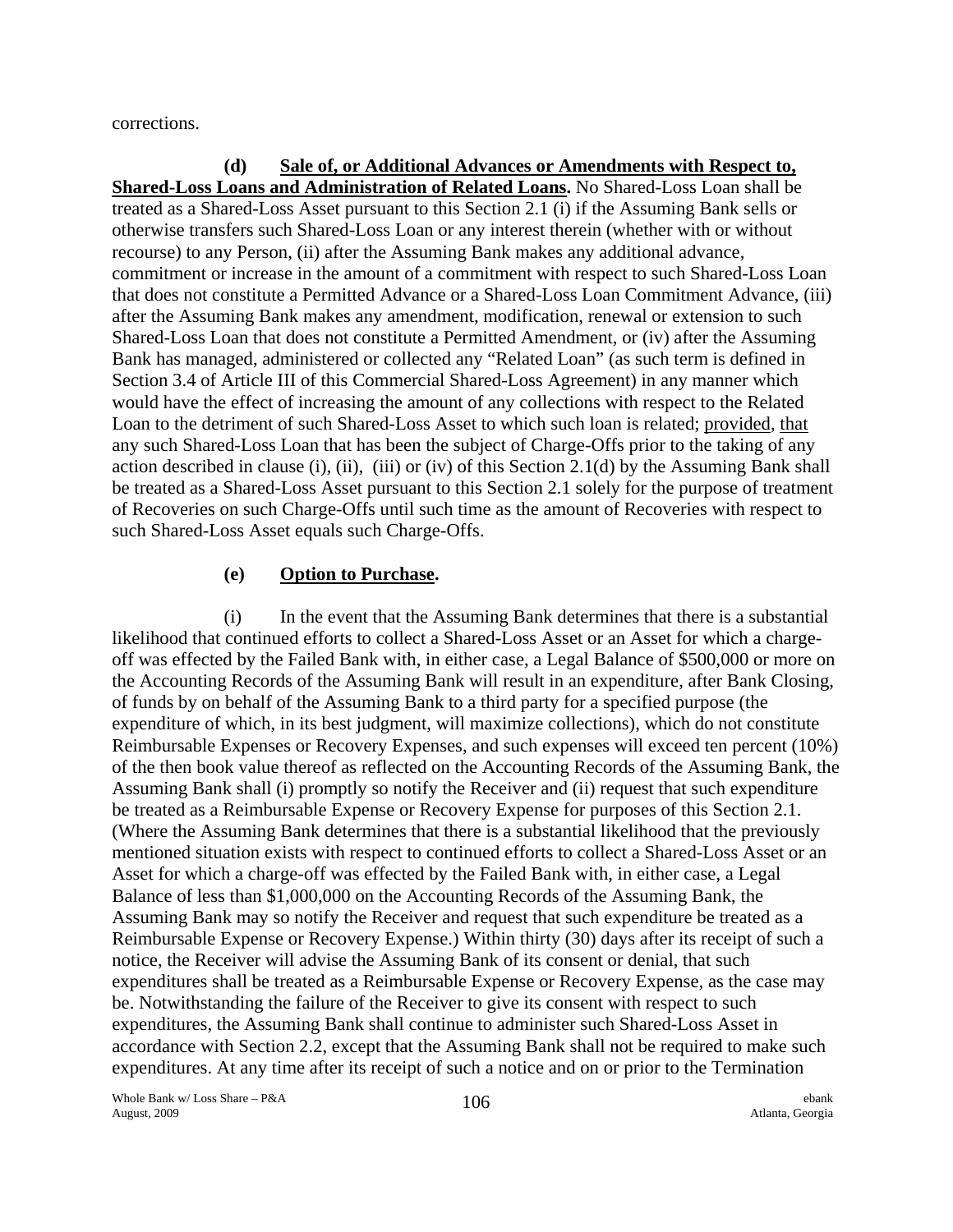Date the Receiver shall have the right to purchase such Shared-Loss Asset or Asset as provided in Section 2.1(e)(iii), notwithstanding any consent by the Receiver with respect to such expenditure.

(ii) During the period prior to the Termination Date, the Assuming Bank shall notify the Receiver within fifteen (15) days after any of the following becomes fully or partially charged-off:

> (A) a Shared-Loss Loan having a Legal Balance (or, in the case of more than one (1) Shared-Loss Loan made to the same Obligor, a combined Legal Balance) of \$500,000 or more in circumstances in which the legal claim against the relevant Obligor survives; or

(B) a Shared-Loss Loan to a director, an "executive officer" as defined in 12 C.F.R. 215.2(d), a "principal shareholder" as defined in 12 C.F.R. 215.2(l), or an Affiliate of the Assuming Bank.

(iii) If the Receiver determines in its discretion that the Assuming Bank is not diligently pursuing collection efforts with respect to any Shared-Loss Asset which has been fully or partially charged-off or written-down (including any Shared-Loss Asset which is identified or required to be identified in a notice pursuant to Section  $2.1(e)(ii)$  or any Asset for which there exists a Failed Bank Charge-Off/Write-Down, the Receiver may at its option, exercisable at any time on or prior to the Termination Date, require the Assuming Bank to assign, transfer and convey such Shared-Loss Asset or Asset to and for the sole benefit of the Receiver for a price equal to the Shared-Loss Asset Repurchase Price thereof less the Related Liability Amount with respect to any Related Liabilities related to such Shared-Loss Asset or Asset.

(iv) Not later than ten (10) days after the date upon which the Assuming Bank receives notice of the Receiver's intention to purchase or require the assignment of any Shared-Loss Asset or Asset pursuant to Section 2.1(e)(i) or (iii), the Assuming Bank shall transfer to the Receiver such Shared-Loss Asset or Asset and any Credit Files relating thereto and shall take all such other actions as may be necessary and appropriate to adequately effect the transfer of such Shared-Loss Asset or Asset from the Assuming Bank to the Receiver. Not later than fifteen (15) days after the date upon which the Receiver receives such Shared-Loss Asset or Asset and any Credit Files relating thereto, the Receiver shall pay to the Assuming Bank an amount equal to the Shared-Loss Asset Repurchase Price of such Shared-Loss Asset or Asset less the Related Liability Amount.

(v) The Receiver shall assume all Related Liabilities with respect to any Shared-Loss Asset or Asset set forth in the notice described in Section 2.1(e)(iv).

#### **(f) Dispute Resolution.**

(i) (A) Any dispute as to whether a Charge-Off of a Shared-Loss Asset was made in accordance with Examination Criteria shall be resolved by the Assuming Bank's Chartering Authority. (B) With respect to any other dispute arising under the terms of this Commercial Whole Bank w/Loss Share – P&A ebank 107 ebank 107 ebank 107 ebank 107 ebank August, 2009 ebank August, 2009 ebank 107 ebank August, 2009 ebank August, 2009 ebank 107 ebank 2009 ebank 2009 ebank August, 2009 ebank 2007 et a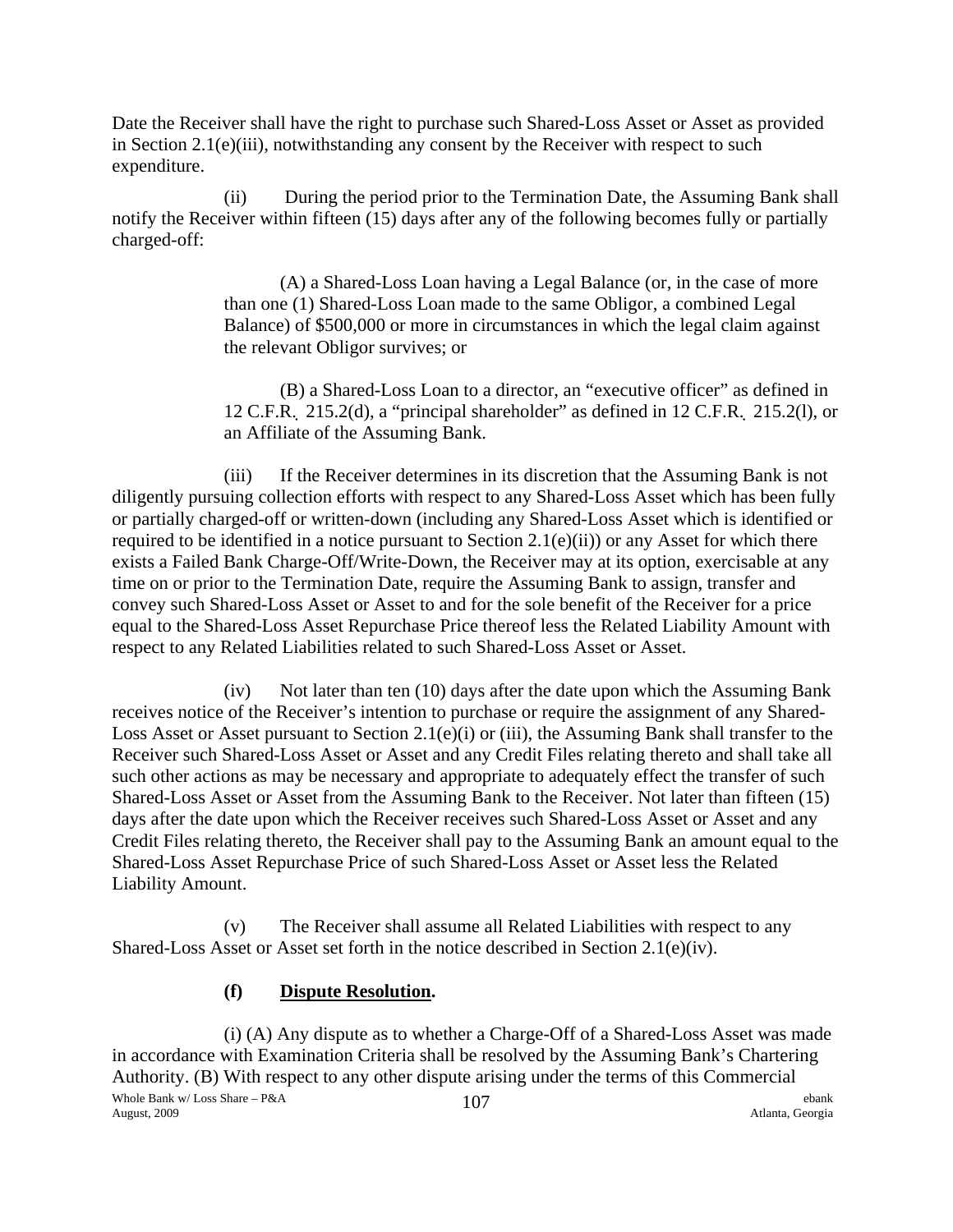Shared-Loss Agreement which the parties hereto cannot resolve after having negotiated such matter, in good faith, for a thirty (30) day period, other than a dispute the Corporation is not permitted to submit to arbitration under the Administrative Dispute Resolution Act of 1996 ("ADRA"), as amended, such other dispute shall be resolved by determination of a review board (a "Review Board") established pursuant to Section 2.1(f). Any Review Board under this Section 2.1(f) shall follow the provisions of the Federal Arbitration Act and shall follow the provisions of the ADRA. (C) Any determination by the Assuming Bank's Chartering Authority or by a Review Board shall be conclusive and binding on the parties hereto and not subject to further dispute, and judgment may be entered on said determination in accordance with applicable arbitration law in any court having jurisdiction thereof.

(ii) A Review Board shall consist of three (3) members, each of whom shall have such expertise as the Corporation and the Assuming Bank agree is relevant. As appropriate, the Receiver or the Corporation (the "FDIC Party") will select one member, one member will be selected by the Assuming Bank and the third member (the "Neutral Member") will be selected by the other two members. The member of the Review Board selected by a party may be removed at any time by such party upon two (2) days' written notice to the other party of the selection of a replacement member. The Neutral Member may be removed by unanimous action of the members appointed by the FDIC Party and the Assuming Bank after two (2) days' prior written notice to the FDIC Party and the Assuming Bank of the selection of a replacement Neutral Member. In addition, if a Neutral Member fails for any reason to serve or continue to serve on the Review Board, the other remaining members shall so notify the parties to the dispute and the Neutral Member in writing that such Neutral Member will be replaced, and the Neutral Member shall thereafter be replaced by the unanimous action of the other remaining members within twenty (20) business days of that notification.

(iii) No dispute may be submitted to a Review Board by any of the parties to this Commercial Shared-Loss Agreement unless such party has provided to the other party a written notice of dispute ("Notice of Dispute"). During the forty-five (45)-day period following the providing of a Notice of Dispute, the parties to the dispute will make every effort in good faith to resolve the dispute by mutual agreement. As part of these good faith efforts, the parties should consider the use of less formal dispute resolution techniques, as judged appropriate by each party in its sole discretion. Such techniques may include, but are not limited to, mediation, settlement conference, and early neutral evaluation. If the parties have not agreed to a resolution of the dispute by the end of such forty-five (45)-day period, then, subject to the discretion of the Corporation and the written consent of the Assuming Bank as set forth in Section 2.1(f)(i)(B) above, on the first day following the end of such period, the FDIC Party and the Assuming Bank shall notify each other of its selection of its member of the Review Board and such members shall be instructed to promptly select the Neutral Member of the Review Board. If the members appointed by the FDIC Party and the Assuming Bank are unable to promptly agree upon the initial selection of the Neutral Member, or a timely replacement Neutral Member as set forth in Section 2.1(f)(ii) above, the two appointed members shall apply to the American Arbitration Association ("AAA"), and such Neutral Member shall be appointed in accordance with the Commercial Arbitration Rules of the AAA.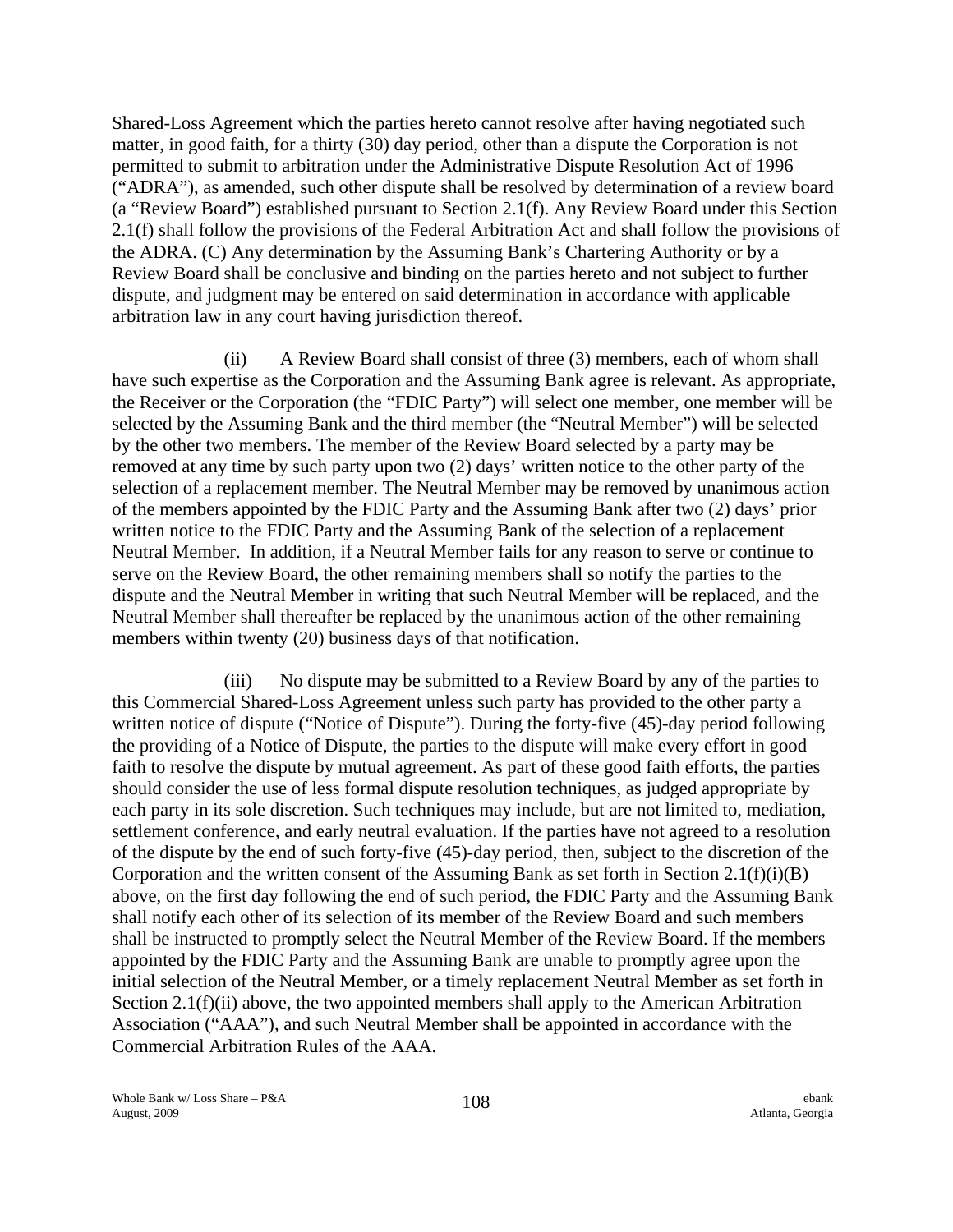(iv) The resolution of a dispute pursuant to this Section 2.1(f) shall be governed by the Commercial Arbitration Rules of the AAA to the extent that such rules are not inconsistent with this Section 2.1(f). The Review Board may modify the procedures set forth in such rules from time to time with the prior approval of the FDIC Party and the Assuming Bank.

(v) Within fifteen (15) days after the last to occur of the final written submissions of both parties, the presentation of witnesses, if any, and oral presentations, if any, the Review Board shall adopt the position of one of the parties and shall present to the parties a written award regarding the dispute. The determination of any two (2) members of a Review Board will constitute the determination of such Review Board.

(vi) The FDIC Party and the Assuming Bank will each pay the fees and expenses of the member of the Review Board selected by it. The FDIC Party and Assuming Bank will share equally the fees and expenses of the Neutral Member. No such fees or expenses incurred by or on behalf of the Assuming Bank shall be subject to reimbursement by the FDIC Party under this Commercial Shared-Loss Agreement or otherwise.

(vii) Each party will bear all costs and expenses incurred by it in connection with the submission of any dispute to a Review Board. No such costs or expenses incurred by or on behalf of the Assuming Bank shall be subject to reimbursement by the FDIC Party under this Commercial Shared-Loss Agreement or otherwise. The Review Board shall have no authority to award costs or expenses incurred by either party to these proceedings.

(viii) Any dispute resolution proceeding held pursuant to this Section 2.1(f) shall not be public. In addition, each party and each member of any Review Board shall strictly maintain the confidentiality of all issues, disputes, arguments, positions and interpretations of any such proceeding, as well as all information, attachments, enclosures, exhibits, summaries, compilations, studies, analyses, notes, documents, statements, schedules and other similar items associated therewith, except as the parties agree in writing or such disclosure is required pursuant to law, rule or regulation. Pursuant to ADRA, dispute resolution communications may not be disclosed either by the parties or by any member of the Review board unless:

(1) all parties to the dispute resolution proceeding agree in writing;

(2) the communication has already been made public;

(3) the communication is required by statute, rule or regulation to be made public;

or

(4) a court determines that such testimony or disclosure is necessary to prevent a manifest injustice, help establish a violation of the law or prevent harm to the public health or safety, or of sufficient magnitude in the particular case to outweigh the integrity of dispute resolution proceedings in general by reducing the confidence of parties in future cases that their communications will remain confidential.

 $(ix)$  Any dispute resolution proceeding pursuant to this Section 2.1(f) (whether as a matter of good faith negotiations, by resort to a Review Board, or otherwise) is a

Whole Bank w/Loss Share – P&A ebank 109 ebank et al. et al. et al. et al. et al. et al. et al. et al. et al. et a<br>August, 2009 Atlanta, Georgia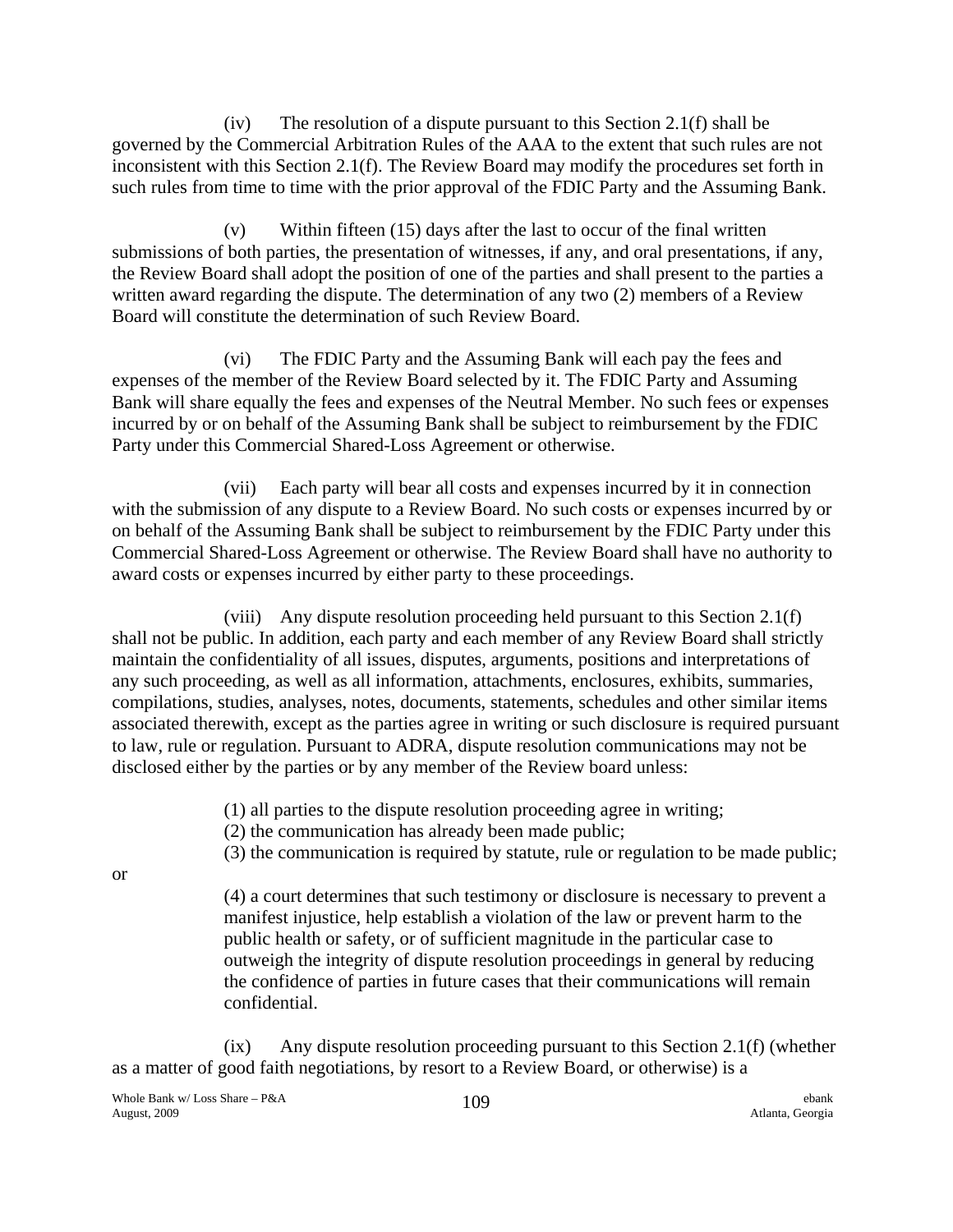compromise negotiation for purposes of the Federal Rules of Evidence and state rules of evidence. The parties agree that all proceedings, including any statement made or document prepared by any party, attorney or other participants are privileged and shall not be disclosed in any subsequent proceeding or document or construed for any purpose as an admission against interest. Any document submitted and any statements made during any dispute resolution proceeding are for settlement purposes only. The parties further agree not to subpoena any of the members of the Review Board or any documents submitted to the Review Board. In no event will the Neutral Member voluntarily testify on behalf of any party.

(x) No decision, interpretation, determination, analysis, statement, award or other pronouncement of any Review Board shall constitute precedent as regards any subsequent proceeding (whether or not such proceeding involves dispute resolution under this Commercial Shared-Loss Agreement) nor shall any Review Board be bound to follow any decision, interpretation, determination, analysis, statement, award or other pronouncement rendered by any previous Review Board or any other previous dispute resolution panel which may have convened in connection with a transaction involving other failed financial institutions or Federal assistance transactions.

(xi) The parties may extend any period of time in this Section 2.1(f) by mutual agreement. Notwithstanding anything above to the contrary, no dispute shall be submitted to a Review Board until each member of the Review Board, and any substitute member, if applicable, agrees to be bound by the provisions of this Section 2.1(f) as applicable to members of a Review Board. Prior to the commencement of the Review Board proceedings, or, in the case of a substitute Neutral Member, prior to the re-commencement of such proceedings subsequent to that substitution, the Neutral Member shall provide a written oath of impartiality.

(xii) For the avoidance of doubt, and notwithstanding anything herein to the contrary, in the event any notice of dispute is provided to a party under this Section 2.1(g) prior to the Termination Date, the terms of this Commercial Shared-Loss Agreement shall remain in effect with respect to any such items set forth in such notice until such time as any such dispute with respect to such item is finally resolved.

**2.2 Administration of Shared-Loss Assets.** The Assuming Bank shall at all times prior to the Termination Date comply with the Rules Regarding the Administration of Shared-Loss Assets as set forth in Article III of this Commercial Shared-Loss Agreement.

# **2.3 Auditor Report; Right to Audit.**

(a) Within ninety (90) days after the end of each fiscal year from and including the fiscal year during which Bank Closing falls to and including the calendar year during which the Termination Date falls, the Assuming Bank shall deliver to the Corporation and to the Receiver a report signed by its independent public accountants stating that they have reviewed the terms of this Commercial Shared-Loss Agreement and that, in the course of their annual audit of the Assuming Bank's books and records, nothing has come to their attention suggesting that any computations required to be made by the Assuming Bank during such year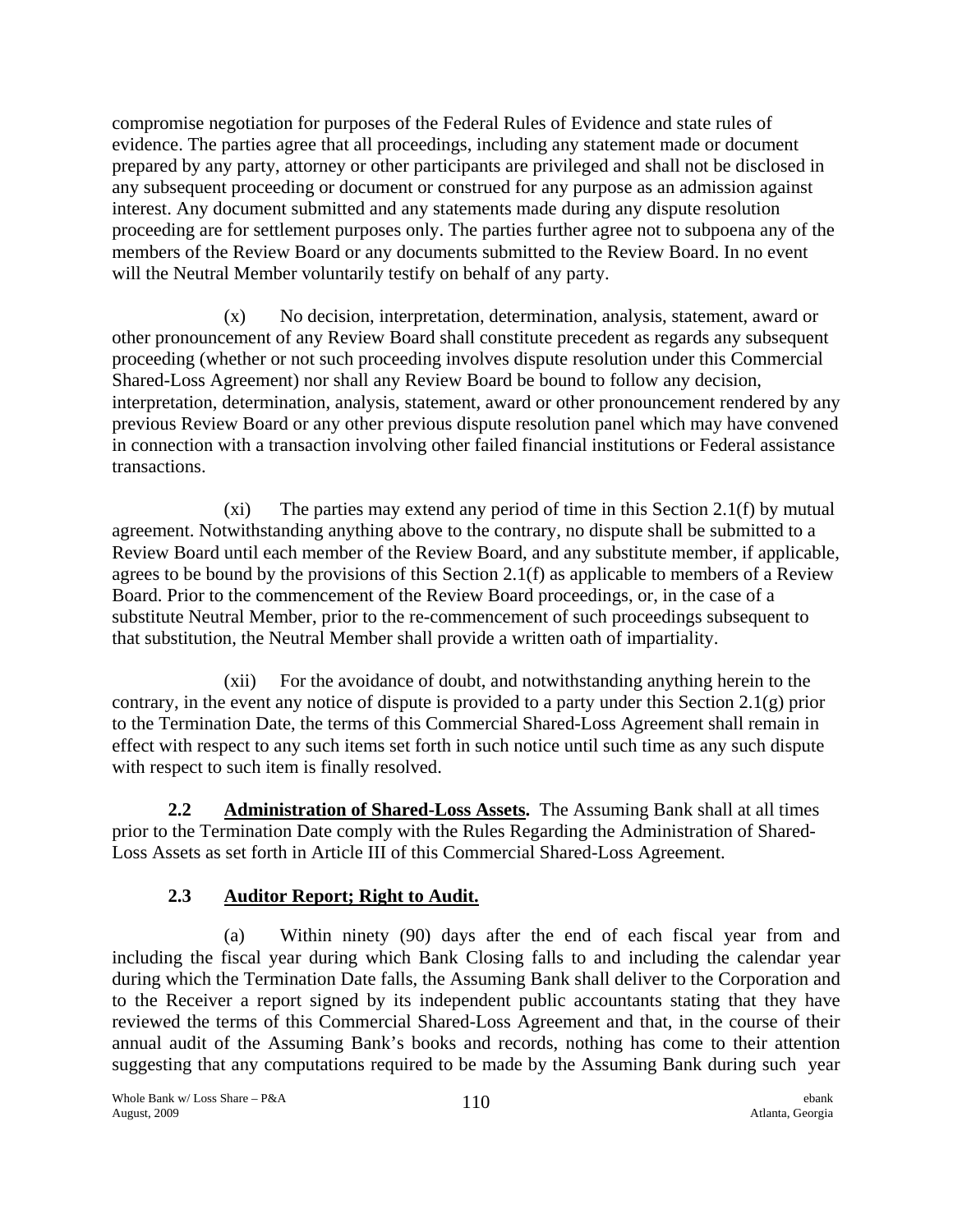by this Article II were not made by the Assuming Bank in accordance herewith. In the event that the Assuming Bank cannot comply with the preceding sentence, it shall promptly submit to the Receiver corrected computations together with a report signed by its independent public accountants stating that, after giving effect to such corrected computations, nothing has come to their attention suggesting that any computations required to be made by the Assuming Bank during such year by this Article II were not made by the Assuming Bank in accordance herewith. In such event, the Assuming Bank and the Receiver shall make all such accounting adjustments and payments as may be necessary to give effect to each correction reflected in such corrected computations, retroactive to the date on which the corresponding incorrect computation was made. It is the intention of this provision to align the timing of the audit required under this Commercial Shared-Loss Agreement with the examination audit required pursuant to 12 CFR Section 363.

(b) The Assuming Bank shall perform on an annual basis an internal audit of its compliance with the provisions of this Article II and shall provide the Receiver and the Corporation with copies of the internal audit reports and access to internal audit workpapers related to such internal audit.

(c) The Receiver or the Corporation may perform an audit to determine the Assuming Bank's compliance with the provisions of this Commercial Shared-Loss Agreement, including this Article II, at any time by providing not less than ten (10) Business Days prior written notice. The scope and duration of any such audit shall be within the discretion of the Receiver or the Corporation, as the case may be, but shall in no event be administered in a manner that unreasonably interferes with the operation of the Assuming Bank's business. The Receiver or the Corporation, as the case may be, shall bear the expense of any such audit. In the event that any corrections are necessary as a result of such an audit, the Assuming Bank and the Receiver shall make such accounting adjustments and payments as may be necessary to give retroactive effect to such corrections.

**2.4 Withholdings.** Notwithstanding any other provision in this Article II, the Receiver, upon the direction of the Director (or designee) of the Corporation's Division of Resolutions and Receiverships, may withhold payment for any amounts included in a Quarterly Certificate delivered pursuant to Section 2.1, if, in its judgment, there is a reasonable basis under the terms of this Commercial Shared-Loss Agreement for denying the eligibility of an item for which reimbursement or payment is sought under such Section. In such event, the Receiver shall provide a written notice to the Assuming Bank detailing the grounds for withholding such payment. At such time as the Assuming Bank demonstrates to the satisfaction of the Receiver that the grounds for such withholding of payment, or portion of payment, no longer exist or have been cured, then the Receiver shall pay the Assuming Bank the amount withheld which the Receiver determines is eligible for payment, within fifteen (15) Business Days. In the event the Receiver or the Assuming Bank elects to submit the issue of the eligibility of the item for reimbursement or payment for determination under the dispute resolution procedures of Section 2.1(f), then (i) if the dispute is settled by the mutual agreement of the parties in accordance with Section 2.1(f)(iii), the Receiver shall pay the amount withheld (to the extent so agreed) within fifteen (15) Business Days from the date upon which the dispute is determined by the parties to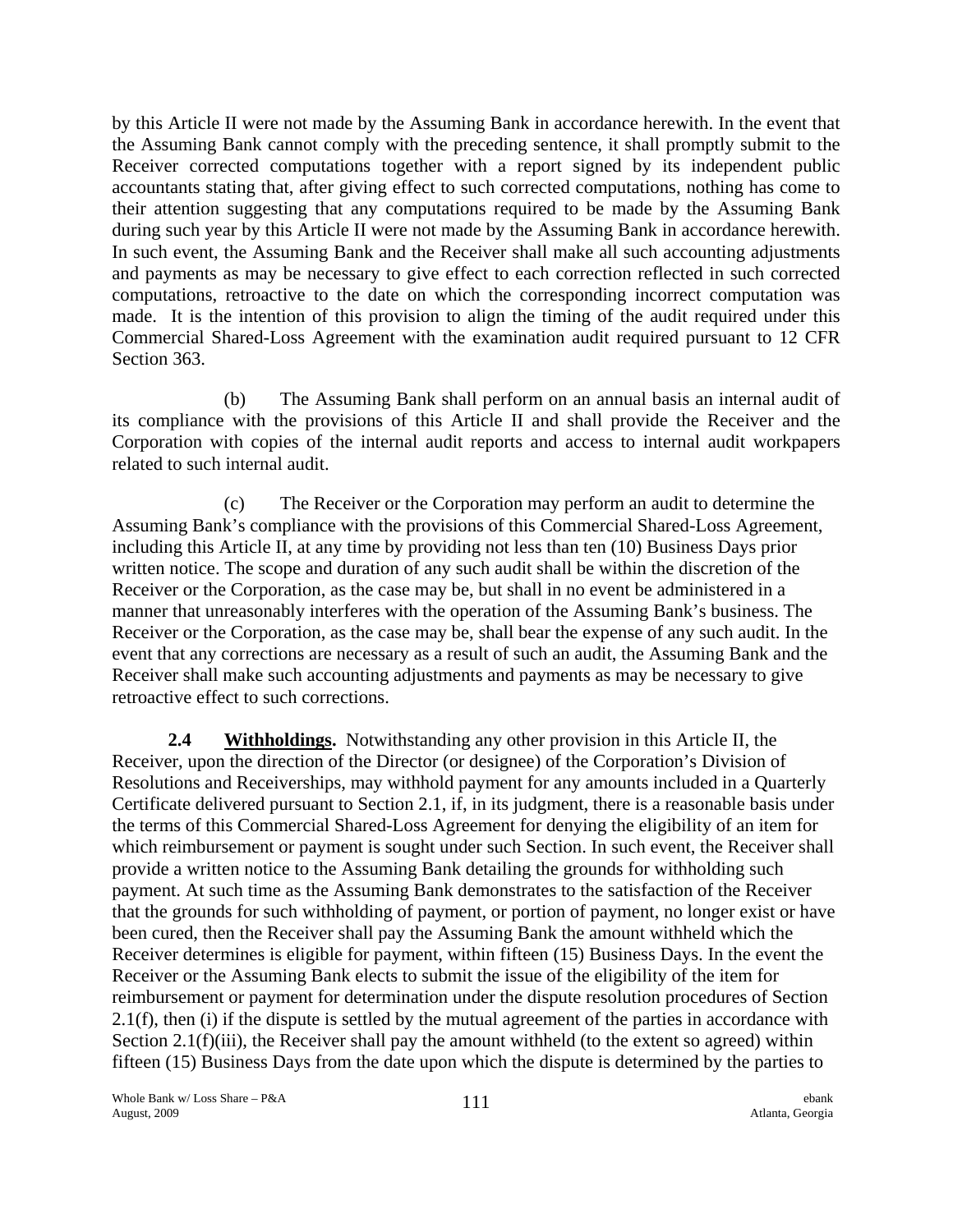be resolved by mutual agreement, and (ii) if the dispute is resolved by the determination of a Review Board, the Receiver shall pay the amount withheld (to the extent so determined) within fifteen (15) Business Days from the date upon which the Receiver is notified of the determination by the Review Board of its obligation to make such payment. Any payment by the Receiver pursuant to this Section 2.4 shall be made together with interest on the amount thereof from the date the payment was agreed or determined otherwise to be due, at the interest rate per annum determined by the Receiver to be equal to the coupon equivalent of the three (3)-month U.S. Treasury Bill Rate in effect as of the first Business Day of each Calendar Quarter during which such interest accrues as reported in the Federal Reserve Board's Statistical Release for Selected Interest Rates H.15 opposite the caption "Auction Average - 3-Month" or, if not so reported for such day, for the next preceding Business Day for which such rate was so reported.

**2.5 Books and Records**. The Assuming Bank shall at all times during the term of this Commercial Shared-Loss Agreement keep books and records which fairly present all dealings and transactions carried out in connection with its business and affairs. Except as otherwise provided for in the Purchase and Assumption Agreement or this Commercial Shared-Loss Agreement, all financial books and records shall be kept in accordance with generally accepted accounting principles, consistently applied for the periods involved and in a manner such that information necessary to determine compliance with any requirement of the Purchase and Assumption Agreement or this Commercial Shared-Loss Agreement will be readily obtainable, and in a manner such that the purposes of the Purchase and Assumption Agreement or this Commercial Shared-Loss Agreement may be effectively accomplished. Without the prior written approval of the Corporation, the Assuming Bank shall not make any change in its accounting principles adversely affecting the value of the Shared-Loss Assets except as required by a change in generally accepted accounting principles. The Assuming Bank shall notify the Corporation of any change in its accounting principles affecting the Shared-Loss Assets which it believes are required by a change in generally accepted accounting principles.

**2.6 Information**. The Assuming Bank shall promptly provide to the Corporation such other information, including financial statements and computations, relating to the performance of the provisions of the Purchase and Assumption Agreement or otherwise relating to its business and affairs or this Commercial Shared-Loss Agreement, as the Corporation or the Receiver may request from time to time.

**2.7 Tax Ruling.** The Assuming Bank shall not at any time, without the Corporation's prior written consent, seek a private letter ruling or other determination from the Internal Revenue Service or otherwise seek to qualify for any special tax treatment or benefits associated with any payments made by the Corporation pursuant to the Purchase and Assumption Agreement or this Commercial Shared-Loss Agreement.

#### **ARTICLE III - RULES REGARDING THE ADMINISTRATION OF SHARED-LOSS ASSETS AND SHARED-LOSS MTM ASSETS**

**3.1 Agreement with Respect to Administration.** The Assuming Bank shall (and shall cause any of its Affiliates to which the Assuming Bank transfers any Shared-Loss Assets or

Whole Bank w/ Loss Share – P&A ebank 412 ebank 41 ebank 41 ebank 41 ebank 41 ebank 41 ebank 41 ebank 41 ebank 41 ebank 41 ebank 41 ebank 41 ebank 41 ebank 41 ebank 41 ebank 41 ebank 41 ebank 41 ebank 41 ebank 41 ebank 41 e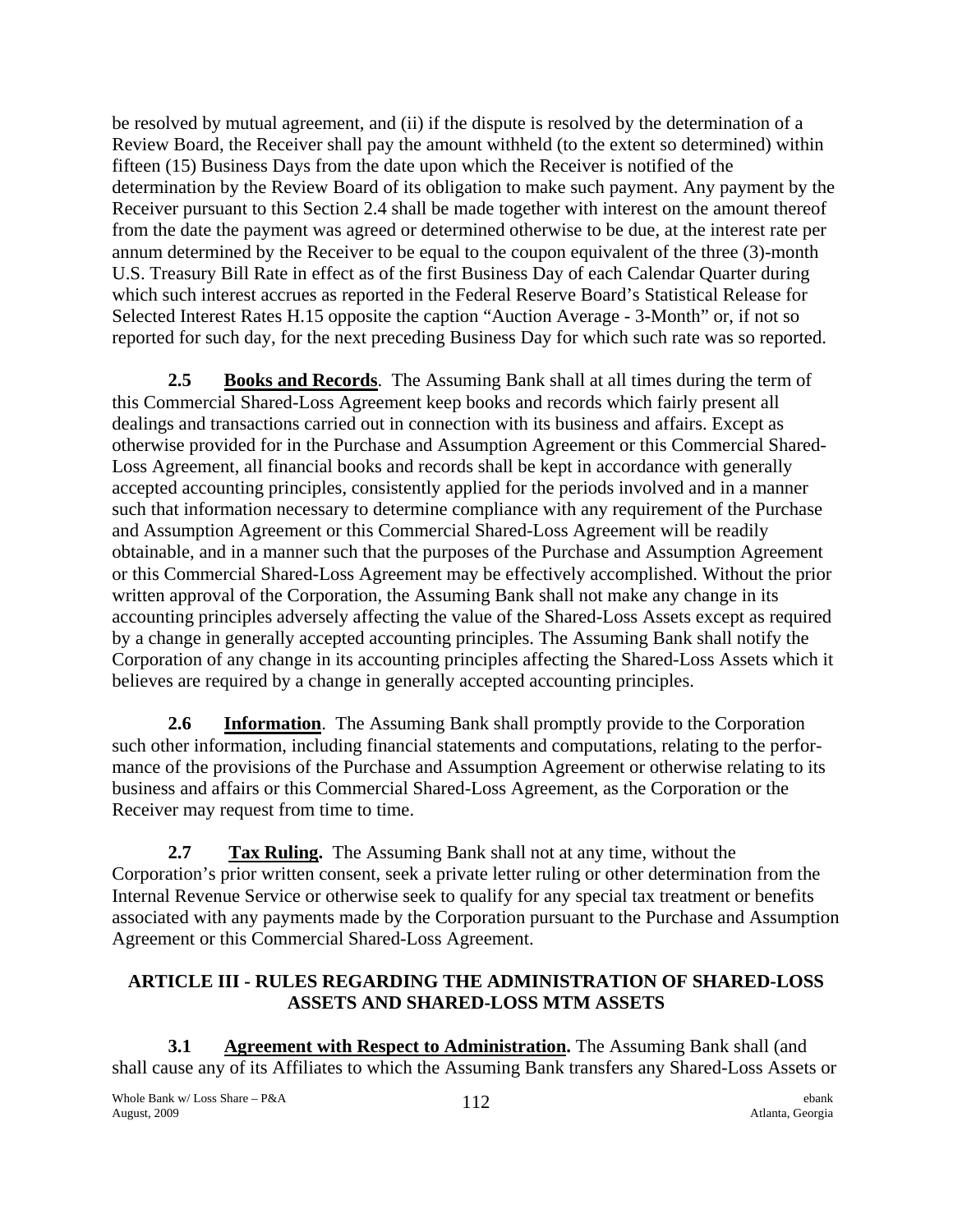Shared-Loss MTM Assets) to, or a Third Party Servicer to, manage, administer, and collect the Shared-Loss Assets and Shared-Loss MTM Assets while owned by the Assuming Bank or any Affiliate thereof during the term of this Commercial Shared-Loss Agreement in accordance with the rules set forth in this Article III ("Rules"). The Assuming Bank shall be responsible to the Receiver and the Corporation in the performance of its duties hereunder and shall provide to the Receiver and the Corporation such reports as the Receiver or the Corporation reasonably deems advisable, including but not limited to the reports required by Section 3.3 hereof, and shall permit the Receiver and the Corporation at all times to monitor the Assuming Bank's performance of its duties hereunder.

### **3.2 Duties of the Assuming Bank with Respect to Shared-Loss Assets.**

(a) In performance of its duties under these Rules, the Assuming Bank shall:

(i) manage, administer, collect and effect Charge-Offs and Recoveries with respect to each Shared-Loss Asset in a manner consistent with (A) usual and prudent business and banking practices; (B) the Assuming Bank's (or, in the case a Third Party Servicer is engaged, the Third Party Servicer's) practices and procedures including, without limitation, the then-effective written internal credit policy guidelines of the Assuming Bank, with respect to the management, administration and collection of and taking of charge-offs and write-downs with respect to loans, other real estate and repossessed collateral that do not constitute Shared Loss Assets;

(ii) exercise its best business judgment in managing, administering, collecting and effecting Charge-Offs with respect to Shared-Loss Assets;

(iii) use its best efforts to maximize collections with respect to Shared-Loss Assets and, if applicable for a particular Shared-Loss Asset, without regard to the effect of maximizing collections on assets held by the Assuming Bank or any of its Affiliates that are not Shared-Loss Assets;

(iv) adopt and implement accounting, reporting, record-keeping and similar systems with respect to the Shared-Loss Assets, as provided in Section 3.4 hereof;

(v) retain sufficient staff to perform its duties hereunder; and

(vi) provide written notification in accordance with Article IV of this Commercial Shared-Loss Agreement immediately after the execution of any contract pursuant to which any third party (other than an Affiliate of the Assuming Bank) will manage, administer or collect any of the Shared-Loss Assets, together with a copy of that contract.

(b) Any transaction with or between any Affiliate of the Assuming Bank with respect to any Shared-Loss Asset including, without limitation, the execution of any contract pursuant to which any Affiliate of the Assuming Bank will manage, administer or collect any of the Shared-Loss Assets, or any other action involving self-dealing, shall be subject to the prior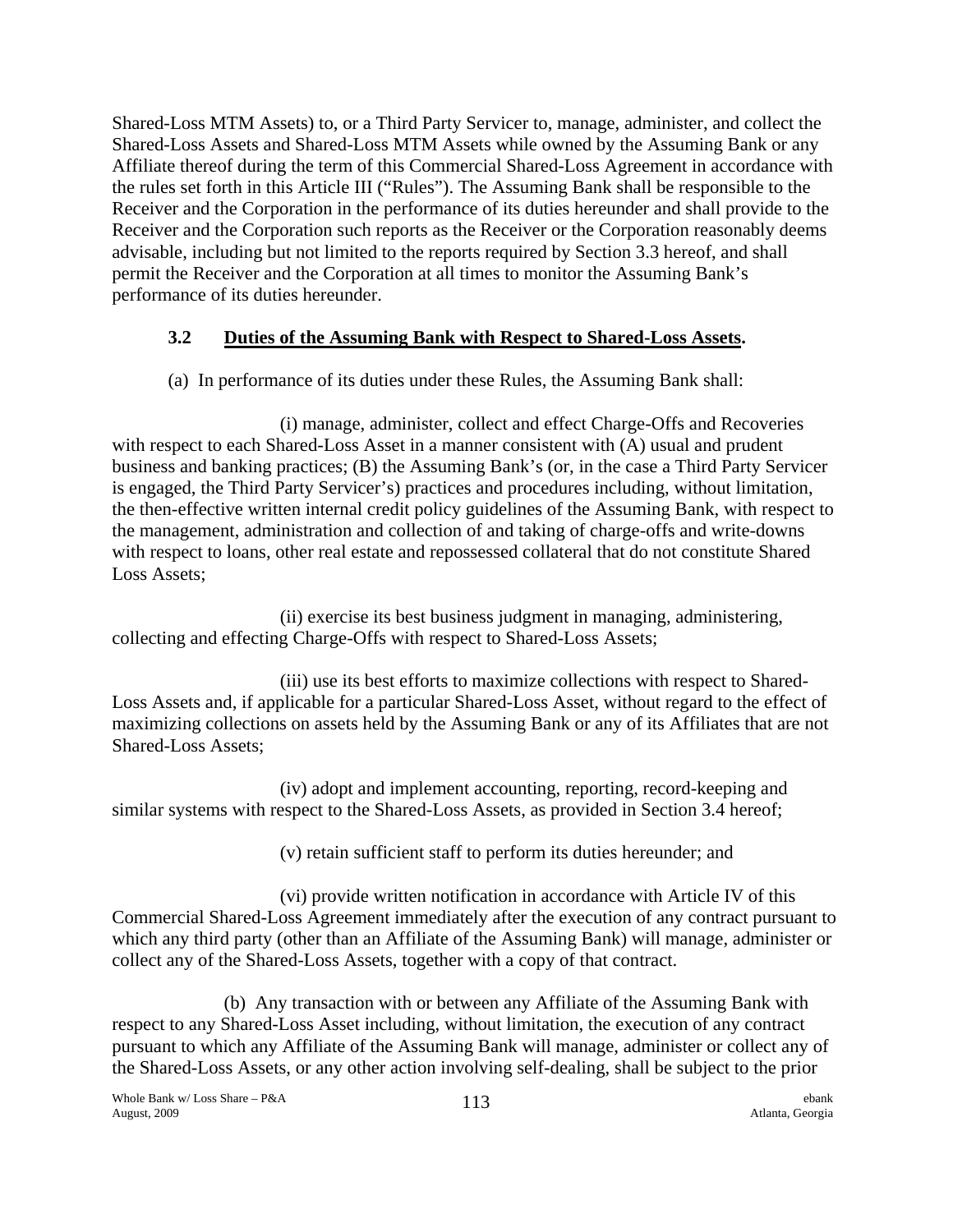written approval of the Receiver or the Corporation.

(c) The following categories of expenses shall not be deemed to be Reimbursable Expenses or Recovery Expenses:

(i) Federal, State, or local income taxes and expenses related thereto;

(ii) salaries or other compensation and related benefits of Assuming Bank employees and the employees of its Affiliates including, without limitation, any bonus, commission or severance arrangements, training, payroll taxes, dues, or travel- or relocationrelated expenses,;

(iii) the cost of space occupied by the Assuming Bank, any Affiliate thereof and their staff, the rental of and maintenance of furniture and equipment, and expenses for data processing including the purchase or enhancement of data processing systems;

(iv) except as otherwise provided herein, fees for accounting and other independent professional consultants (other than consultants retained to assess the presence, storage or release of any hazardous or toxic substance, or any pollutant or contaminant with respect to the collateral securing a Shared-Loss Loan that has been fully or partially charged-off); provided, that for purposes of this Section 3.2(c)(iv), fees of attorneys and appraisers engaged as necessary to assist in collections with respect to Shared-Loss Assets shall not be deemed to be fees of other independent consultants;

(v) allocated portions of any other overhead or general and administrative expense other than any fees relating to specific assets, such as appraisal fees or environmental audit fees, for services of a type the Assuming Bank does not normally perform internally;

(vi) any expense not incurred in good faith and with the same degree of care that the Assuming Bank normally would exercise in the collection of troubled assets in which it alone had an interest; and

(vii) any expense incurred for a product, service or activity that is of an extravagant nature or design.

(d) Subject to Section 3.7, the Assuming Bank shall not contract with third parties to provide services the cost of which would be a Reimbursable Expense or Recovery Expense if the Assuming Bank would have provided such services itself if the relevant Shared-Loss Assets were not subject to the loss-sharing provisions of Section 2.1 of this Commercial Shared-Loss Agreement.

#### **3.3 Duties of the Assuming Bank with Respect to Shared-Loss MTM Assets.**

(a) In performance of its duties under these Rules, the Assuming Bank shall:

Whole Bank w/Loss Share – P&A ebank 4009 ebank 412 ebank 412 ebank 412 ebank 412 ebank 412 ebank 412 ebank 412 ebank 412 ebank 412 ebank 412 ebank 412 ebank 412 ebank 412 ebank 412 ebank 412 ebank 412 ebank 412 ebank 412 e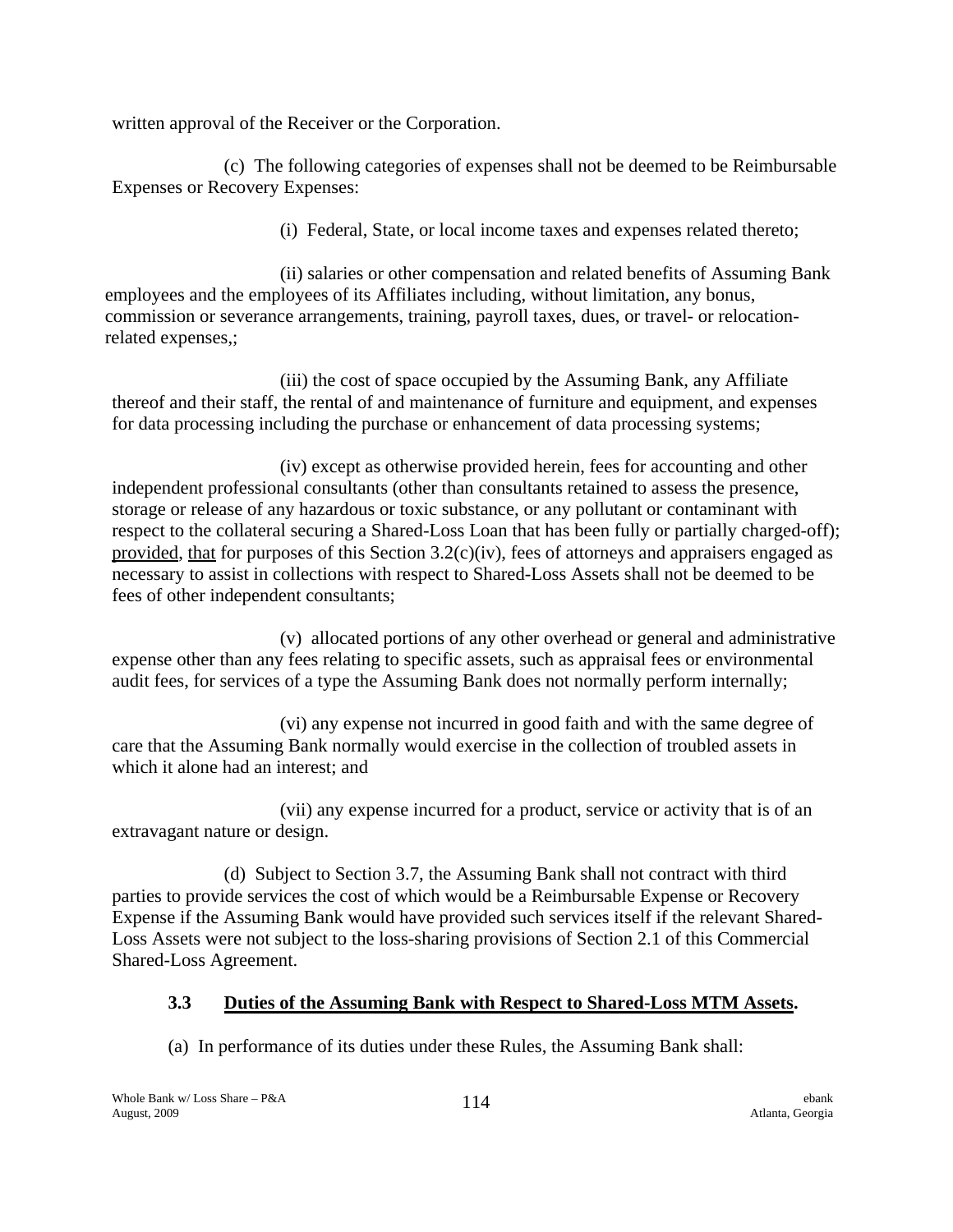(i) manage, administer, collect and each Shared-Loss MTM Asset in a manner consistent with (A) usual and prudent business and banking practices; (B) the Assuming Bank's practices and procedures including, without limitation, the then-effective written internal credit policy guidelines of the Assuming Bank, with respect to the management, administration and collection of similar assets that are not Shared-Loss MTM Assets;

(ii) exercise its best business judgment in managing, administering, collecting and effecting Charge-Offs with respect to Shared-Loss MTM Assets;

(iii) use its best efforts to maximize collections with respect to Shared-Loss MTM Assets and, if applicable for a particular Shared-Loss MTM Asset, without regard to the effect of maximizing collections on assets held by the Assuming Bank or any of its Affiliates that are not Shared-Loss MTM Assets, provided that, any sale of a Shared-Loss MTM Asset shall only be made with the prior approval of the Receiver or the Corporation;

(iv) adopt and implement accounting, reporting, record-keeping and similar systems with respect to the Shared-Loss MTM Assets, as provided in Section 3.4 hereof;

(v) retain sufficient staff to perform its duties hereunder; and

(vi) provide written notification in accordance with Article IV of this Commercial Shared-Loss Agreement immediately after the execution of any contract pursuant to which any third party (other than an Affiliate of the Assuming Bank) will manage, administer or collect any of the Shared-Loss MTM Assets, together with a copy of that contract.

(b) Any transaction with or between any Affiliate of the Assuming Bank with respect to any Shared-Loss MTM Asset including, without limitation, the execution of any contract pursuant to which any Affiliate of the Assuming Bank will manage, administer or collect any of the Shared-Loss Assets, or any other action involving self-dealing, shall be subject to the prior written approval of the Receiver or the Corporation.

(c) The Assuming Bank shall not contract with third parties to provide services the cost of which would be a Reimbursable Expense or Recovery Expense if the Assuming Bank would have provided such services itself if the relevant Shared-Loss Assets were not subject to the loss-sharing provisions of Section 2.1 of this Commercial Shared-Loss Agreement.

**3.4 Records and Reports**. The Assuming Bank shall establish and maintain records on a separate general ledger, and on such subsidiary ledgers as may be appropriate to account for the Shared-Loss Assets and the Shared-Loss MTM Assets, in such form and detail as the Receiver or the Corporation may require, to enable the Assuming Bank to prepare and deliver to the Receiver or the Corporation such reports as the Receiver or the Corporation may from time to time request regarding the Shared-Loss Assets, the Shared-Loss MTM Assets and the Quarterly Certificates required by Section 2.1 of this Commercial Shared-Loss Agreement.

# **3.5 Related Loans**.

Whole Bank w/Loss Share – P&A ebank 115 ebank 4ugust, 2009 ebank 4ugust, 2009 ebank 4ugust, 2009 ebank 4ugust, 2009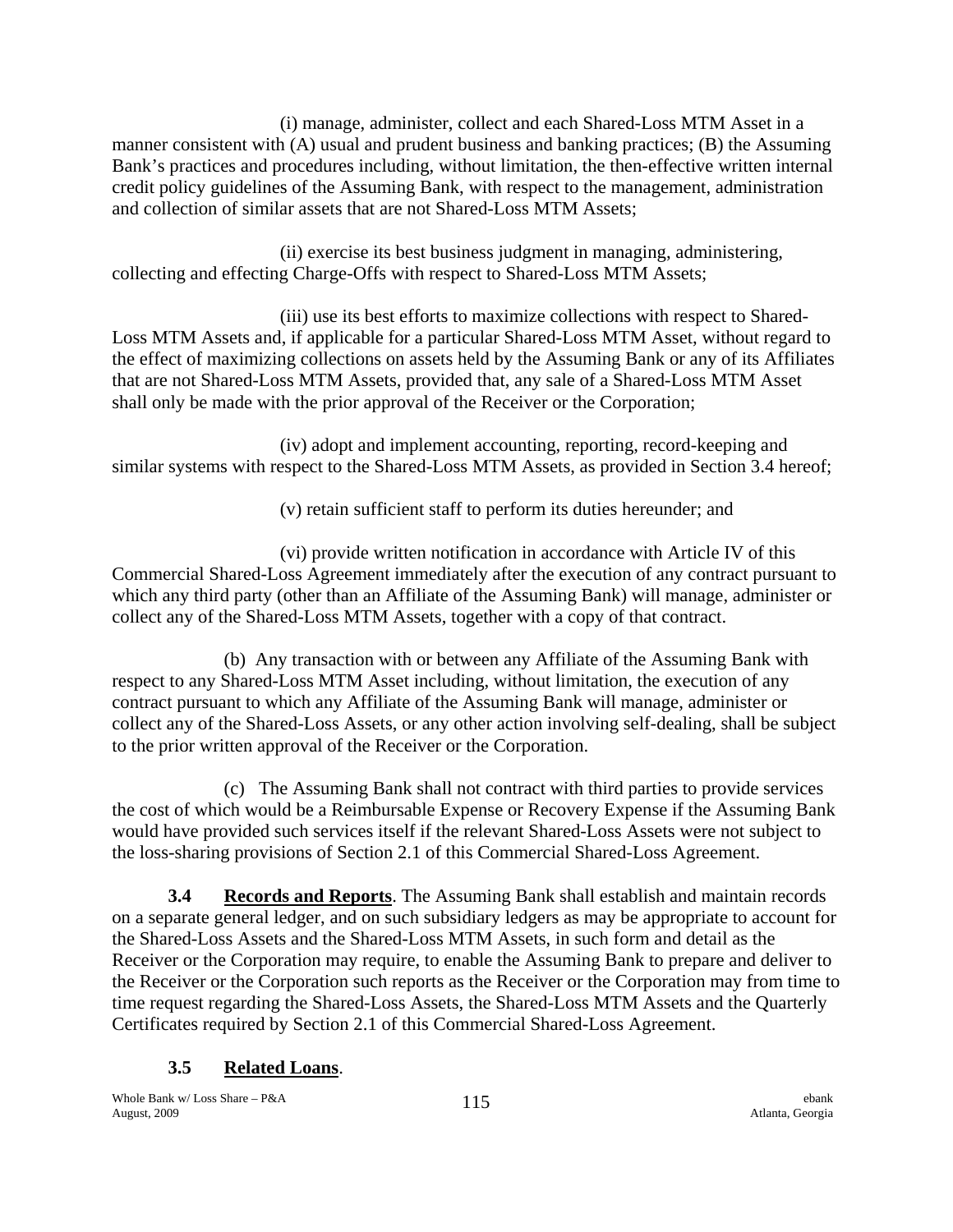(a) The Assuming Bank shall not manage, administer or collect any "Related Loan" in any manner which would have the effect of increasing the amount of any collections with respect to the Related Loan to the detriment of the Shared-Loss Asset to which such loan is related. A "Related Loan" means any loan or extension of credit held by the Assuming Bank at any time on or prior to the end of the final Recovery Quarter that is: (i) made to the same Obligor with respect to a Loan that is a Shared-Loss Asset or with respect to a Loan from which Other Real Estate, Additional ORE or Subsidiary ORE derived, or (ii) attributable to the same primary Obligor with respect to any Loan described in clause (i) under the rules of the Assuming Bank's Chartering Authority concerning the legal lending limits of financial institutions organized under its jurisdiction as in effect on the Commencement Date, as applied to the Assuming Bank.

(b) The Assuming Bank shall prepare and deliver to the Receiver with the Quarterly Certificates for the Calendar Quarters ending June 30 and December 31 for all Shared-Loss Quarters and Recovery Quarters, a schedule of all Related Loans which are commercial loans or commercial real estate loans with Legal Balances of \$500,000 or more on the Accounting Records of the Assuming Bank as of the end of each such semi-annual period, and all other commercial loans or commercial real estate loans attributable to the same Obligor on such loans of \$500,000 or more.

**3.6 Legal Action; Utilization of Special Receivership Powers**. The Assuming Bank shall notify the Receiver in writing (such notice to be given in accordance with Article IV below and to include all relevant details) prior to utilizing in any legal action any special legal power or right which the Assuming Bank derives as a result of having acquired a Shared-Loss Asset from the Receiver, and the Assuming Bank shall not utilize any such power unless the Receiver shall have consented in writing to the proposed usage. The Receiver shall have the right to direct such proposed usage by the Assuming Bank and the Assuming Bank shall comply in all respects with such direction. Upon request of the Receiver, the Assuming Bank will advise the Receiver as to the status of any such legal action. The Assuming Bank shall immediately notify the Receiver of any judgment in litigation involving any of the aforesaid special powers or rights.

**3.7** Third Party Servicer. The Assuming Bank may perform any of its obligations and/or exercise any of its rights under this Commercial Shared-Loss Agreement through or by one or more Third Party Servicers, who may take actions and make expenditures as if any such Third Party Servicer was the Assuming Bank hereunder (and, for the avoidance of doubt, such expenses incurred by any such Third Party Servicer on behalf of the Assuming Bank shall be Reimbursable Expenses or Recovery Expenses, as the case may be, to the same extent such expenses would so qualify if incurred by the Assuming Bank); provided, however, that the use thereof by the Assuming Bank shall not release the Assuming Bank of any obligation or liability hereunder.

#### **ARTICLE IV -- PORTFOLIO SALE**

**4.1 Assuming Bank Portfolio Sales of Remaining Shared-Loss Assets**. The Assuming Bank shall have the right with the concurrence of the Receiver, commencing as of the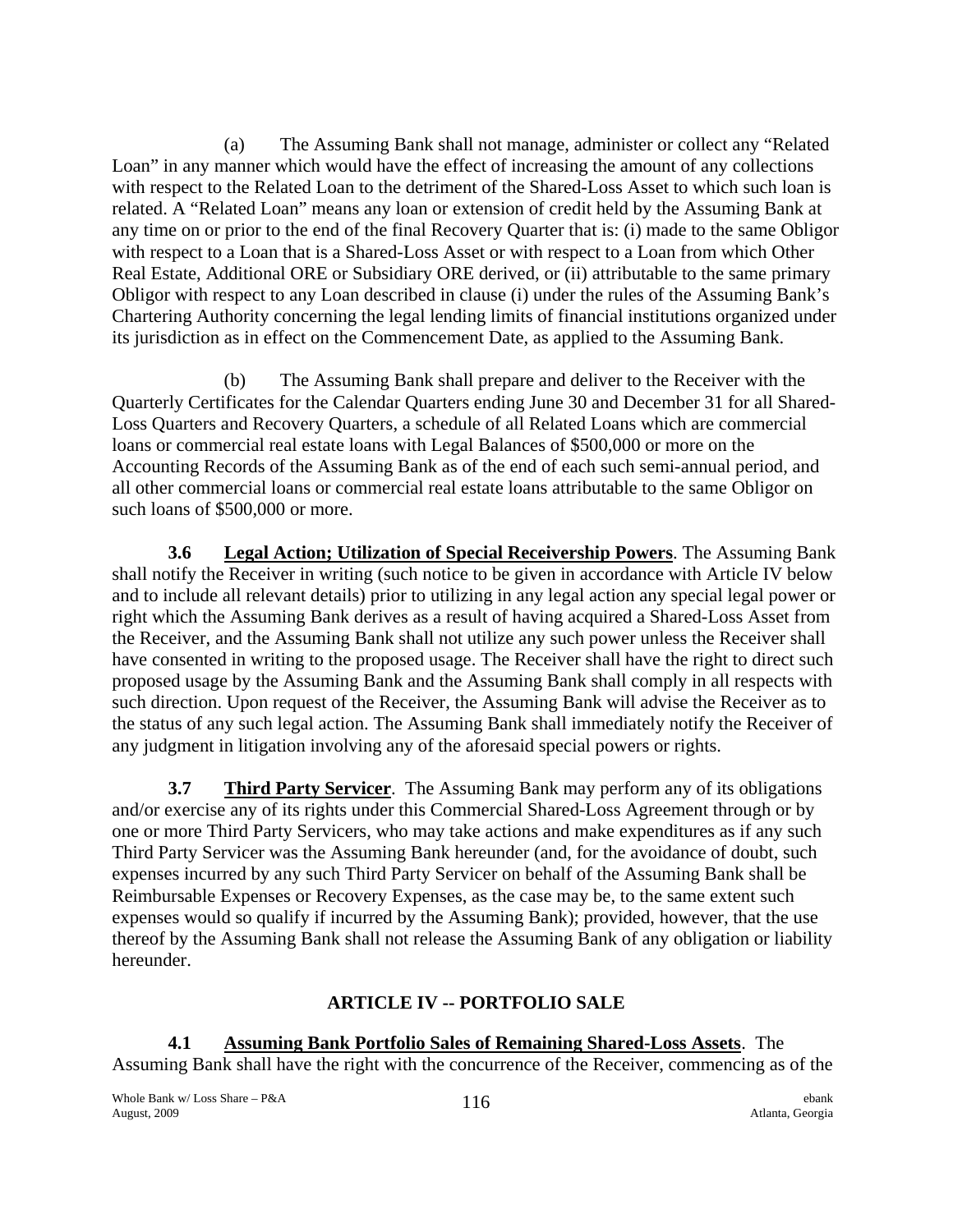first day of the third to last Shared-Loss Quarter, to liquidate for cash consideration, in one or more transactions, all or a portion of Shared-Loss Assets held by the Assuming Bank ("Portfolio Sales"). If the Assuming Bank exercises its option under this Section 4.1, it must give thirty (30) days notice in writing to the Receiver setting forth the details and schedule for the Portfolio Sale which shall be conducted by means of sealed bid sales to third parties, not including any of the Assuming Bank's affiliates, contractors, or any affiliates of the Assuming Bank's contractors.

**4.2 Calculation of Sale Gain or Loss**. For Shared-Loss Assets gain or loss on the sales under Section 4.1 will be calculated as the sale price received by the Assuming Bank less the book value of the remaining Shared-Loss Assets.

### **ARTICLE V -- LOSS-SHARING NOTICES GIVEN TO CORPORATION AND/OR RECEIVER**

As a supplement to the notice provisions contained in Section 13.7 of the Purchase and Assumption Agreement, any notice, request, demand, consent, approval, or other communication (a "Notice") given to the Corporation and/or the Receiver in the loss-sharing context shall be given as follows:

**5.1** With respect to a Notice under Section 2 and Sections 3.1-3.5 of this Commercial Shared-Loss Agreement:

> Federal Deposit Insurance Corporation Division of Resolutions and Receiverships 550 17th Street, N.W. Washington, D.C. 20429

Attention: Assistant Director, Franchise and Asset Marketing

**5.2** With respect to a Notice under Section 3.6 of this Commercial Shared-Loss Agreement:

> Federal Deposit Insurance Corporation Legal Division 1601 Bryan Street Dallas, Texas 75201 Attention: Regional Counsel

with a copy to:

Federal Deposit Insurance Corporation Legal Division 550 17th Street, N.W. Washington, D.C. 20429 Attention: Senior Counsel (Special Issues Group)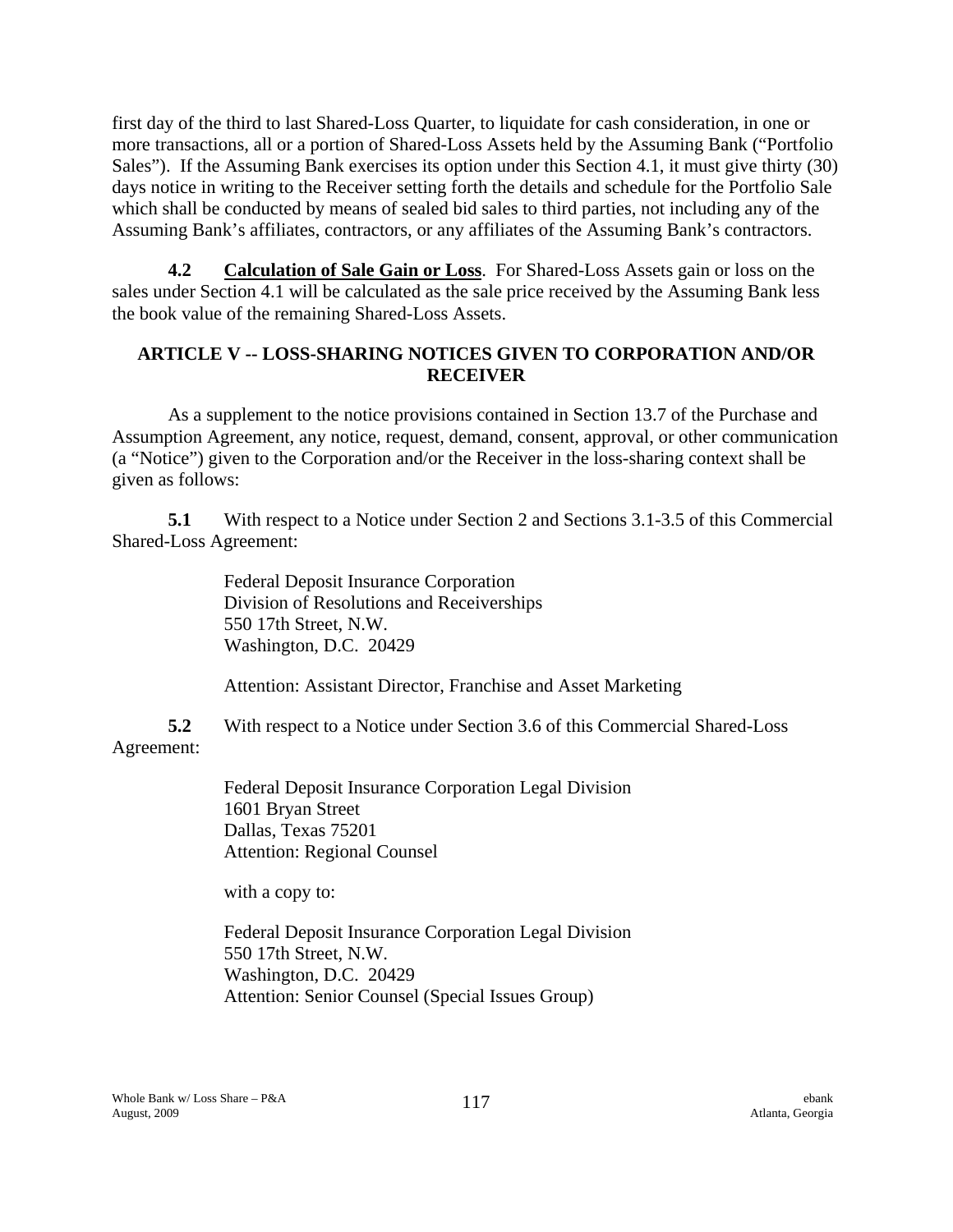#### **ARTICLE VI – MISCELLANEOUS**

 **6.1 Expenses**. Except as otherwise expressly provided herein, all costs and expenses incurred by a party hereto in connection with this Commercial Shared-Loss Agreement shall be borne by such party whether or not the transactions contemplated herein shall be consummated.

**6.2 Successors and Assigns; Specific Performance.** All terms and provisions of this Commercial Shared-Loss Agreement shall be binding upon and shall inure to the benefit of the parties hereto only; provided, however, that, Receiver may assign or otherwise transfer this Commercial Shared-Loss Agreement (in whole or in part) to the Federal Deposit Insurance Corporation in its corporate capacity without the consent of Assuming Bank. Notwithstanding anything to the contrary contained in this Commercial Shared-Loss Agreement, except as is expressly permitted in this Section 6.2, Assuming Bank may not assign or otherwise transfer this Commercial Shared-Loss Agreement (in whole or in part) without the prior written consent of the Receiver, which consent may be granted or withheld by the Receiver in its sole discretion, and any attempted assignment or transfer in violation of this provision shall be void *ab initio.*  For the avoidance of doubt, a merger or consolidation of the Assuming Bank with and into another financial institution, the sale of all or substantially all of the assets of the Assuming Bank to another financial institution constitutes the transfer of this Commercial Shared-Loss Agreement which requires the consent of the Receive; and for a period of thirty-six (36) months after Bank Closing, a merger or consolidation shall also include the sale by any individual shareholder, or shareholders acting in concert, of more than 9% of the outstanding shares of the Assuming Bank, or of its holding company, or of any subsidiary holding Shared-Loss Assets, or the sale of shares by the Assuming Bank or its holding company or any subsidiary holding Shared-Loss Assets, in a public or private offering, that increases the number of shares outstanding by more than 9%, constitutes the transfer of thisCommercial Shared-Loss Agreement which requires the consent of the Receiver. However, no Loss shall be recognized as a result of any accounting adjustments that are made due to any such merger, consolidation or sale consented to by the FDIC. The FDIC's consent shall not be required if the aggregate outstanding principal balance of Shared-Loss Assets is less than twenty percent (20%) of the initial aggregate balance of Shared-Loss Assets.

**6.3 Governing Law**. This Commercial Shared-Loss Agreement shall be construed in accordance with federal law, or, if there is no applicable federal law, the laws of the State of New York, without regard to any rule of conflict of law that would result in the application of the substantive law of any jurisdiction other than the State of New York.

**6.4 WAIVER OF JURY TRIAL**. EACH PARTY HERETO HEREBY IRREVOCABLY AND UNCONDITIONALLY WAIVES ALL RIGHT TO TRIAL BY JURY IN OR TO HAVE A JURY PARTICIPATE IN RESOLVING ANY DISPUTE, ACTION, PROCEEDING OR COUNTERCLAIM, WHETHER SOUNDING IN CONTRACT, TORT OR OTHERWISE, ARISING OUT OF OR RELATING TO OR IN CONNECTION WITH THIS COMMERCIAL SHARED-LOSS AGREEMENT OR ANY OF THE TRANSACTIONS CONTEMPLATED HEREBY.